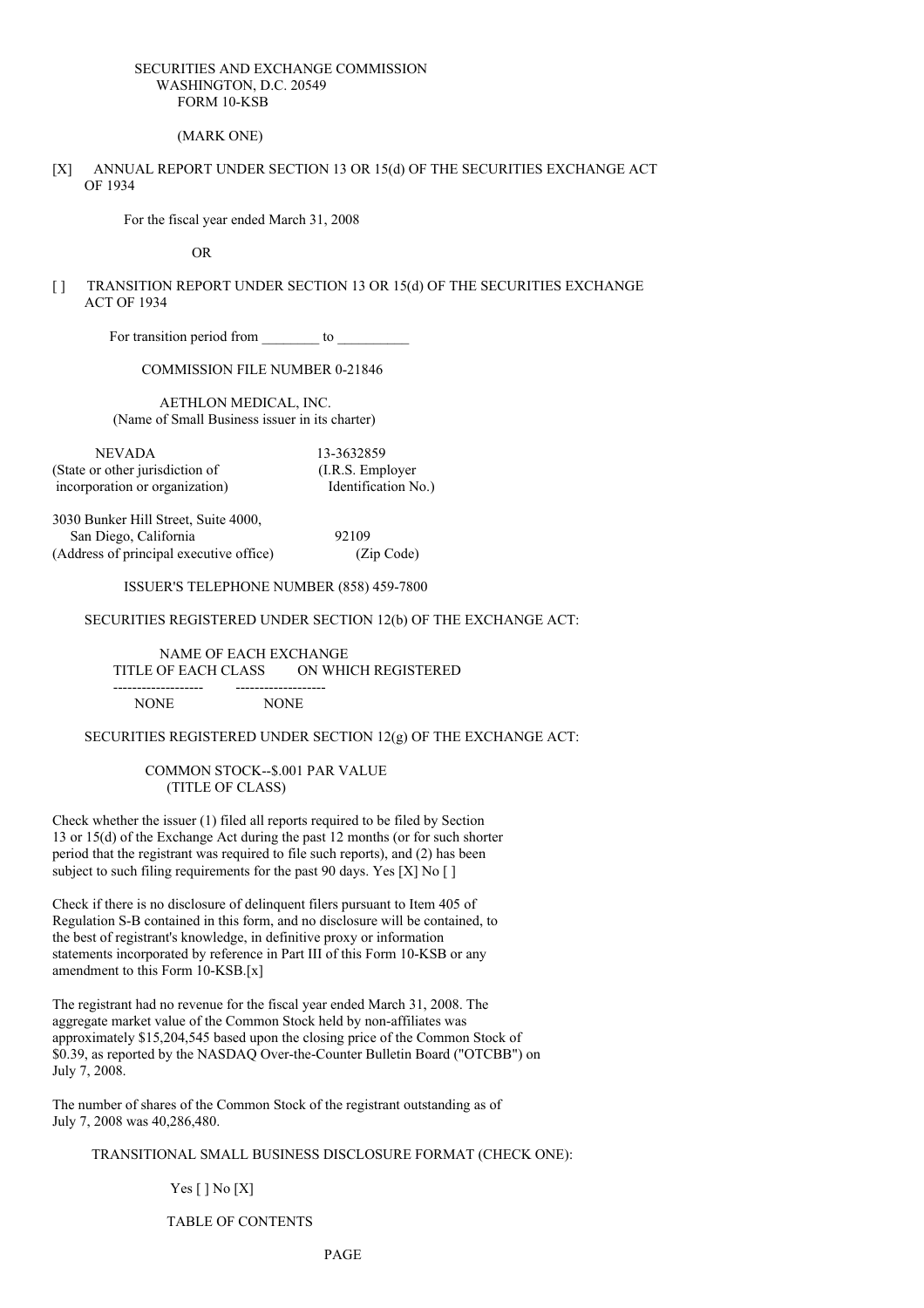| Forward-Looking Statements                                                                                                                                | 1  |
|-----------------------------------------------------------------------------------------------------------------------------------------------------------|----|
| PART <sub>I</sub> .                                                                                                                                       |    |
| Item 1.<br>Description of Business                                                                                                                        | 1  |
| Item 2.<br>Description of Property                                                                                                                        | 9  |
| Item 3.<br><b>Legal Proceedings</b>                                                                                                                       | 9  |
| Item 4.<br>Submission of Matters to a Vote of Security Holders                                                                                            | 9  |
| PART II.                                                                                                                                                  |    |
| Item 5. Market for Registrant's Common Equity and Related Stockholder<br>Matters                                                                          | 10 |
| Item 6.<br>Management's Discussion and Analysis or Plan of Operation                                                                                      | 17 |
| <b>Financial Statements</b><br>Item 7.                                                                                                                    | 35 |
| Item 8.<br>Changes in and Disagreements with Accountants on Accounting<br>and Financial Disclosure                                                        | 35 |
| Item 8A. Controls and Procedures                                                                                                                          | 35 |
| Item 8B. Other Information                                                                                                                                | 36 |
| PART III.                                                                                                                                                 |    |
| Item 9.<br>Directors, Executive Officers, Promoters and Control Persons<br>and Corporate Governance; Compliance with Section 16(a) of<br>the Exchange Act | 36 |
| Item 10. Executive Compensation                                                                                                                           | 40 |
| Item 11. Security Ownership of Certain Beneficial Owners and Management<br>and Related Stockholder Matters                                                | 43 |
| Item 12. Certain Relationships and Related Transactions<br>and Director Independence                                                                      | 44 |
| Item 13. Exhibits                                                                                                                                         | 44 |
| Item 14. Principal Accountant Fees and Services                                                                                                           | 48 |
| Signatures                                                                                                                                                | 49 |
| Certifications                                                                                                                                            |    |

----

## FORWARD-LOOKING STATEMENTS

All statements, other than statements of historical fact, included in this Form 10-KSB are, or may be deemed to be, "forward-looking statements" within the meaning of Section 27A of the Securities Act of 1933, as amended (the "Securities Act"), and Section 21E of the Securities Exchange Act of 1934 (the "Exchange Act"). The safe harbor for forward looking statements provided by the Private Securities Litigation Reform Act of 1995 does not apply to us. We note, however, that such forward-looking statements involve assumptions, known and unknown risks, uncertainties and other factors which may cause the actual results, performance or achievements of Aethlon Medical, Inc. ("Aethlon Medical", "We" or the "Company") to be materially different from any future results, performance, or achievements expressed or implied by such forward-looking statements contained in this Form 10-KSB. Such potential risks and uncertainties include, without limitation, Food and Drug Administration ("FDA") and other regulatory approval of our products, patent protection on our proprietary technology, product liability exposure, uncertainty of market acceptance, competition, technological change, and other risk factors detailed herein and in other of our filings with the Securities and Exchange Commission. Each forward-looking statement should be read in context with, and with an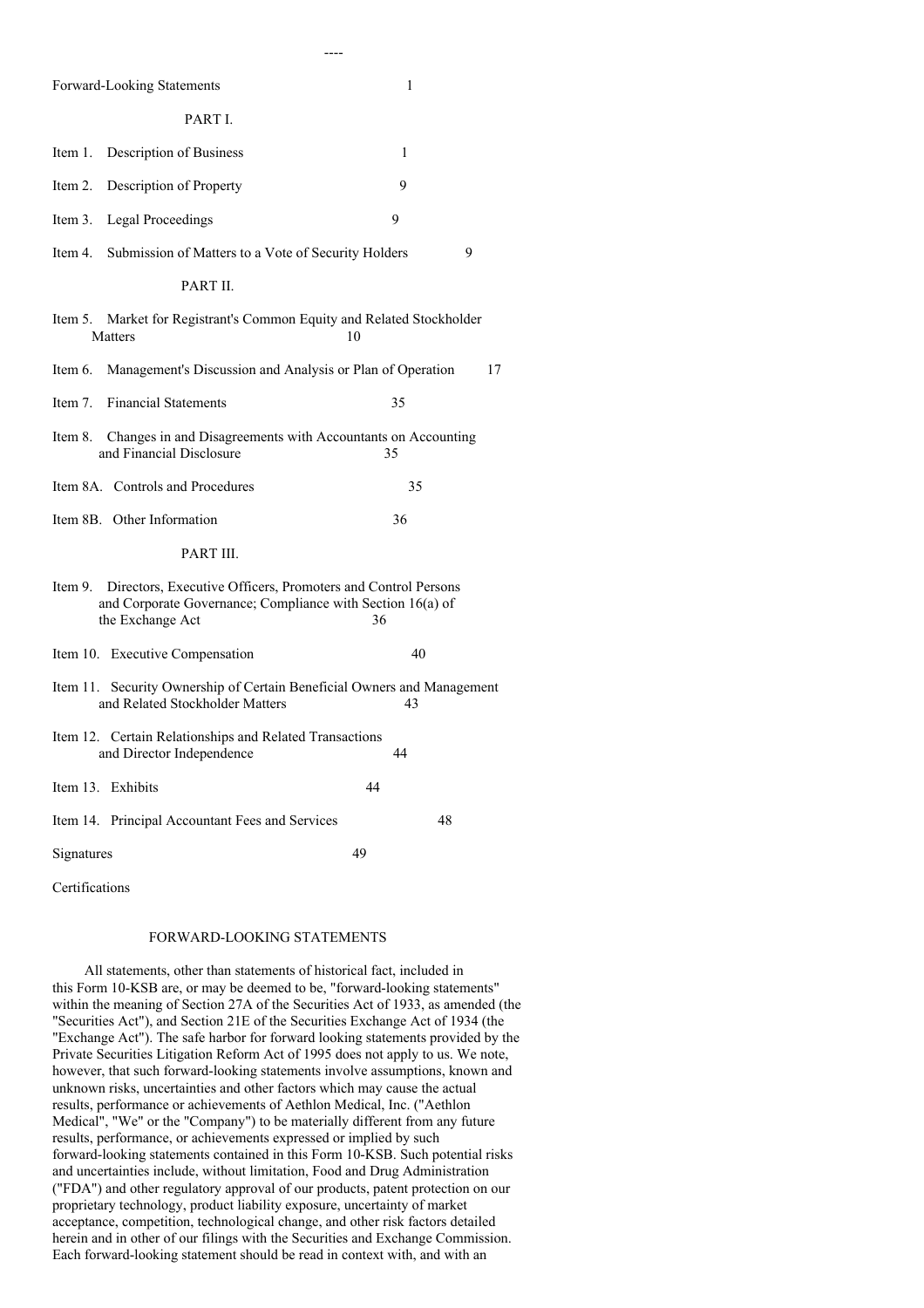understanding of, the various other disclosures concerning our Company and our business made elsewhere in this annual report as well as other public reports filed with the Securities and Exchange Commission. The forward-looking statements are made as of the date of this Form 10-KSB, and we assume no obligation to update the forward-looking statements or to update the reasons actual results could differ from those projected in such forward-looking statements.

#### PART I

#### ITEM 1. DESCRIPTION OF BUSINESS

#### GENERAL OVERVIEW

We are a developmental stage medical device company focused on expanding the applications of our Hemopurifier(R) platform technology which is designed to reduce the presence of infectious viruses and other toxins from human blood. As such, we focus on developing therapeutic devices to treat acute viral conditions brought on by pathogens targeted as potential biological warfare agents and chronic viral conditions including HIV/AIDS and Hepatitis-C. The Hemopurifier(R) combines the established scientific technologies of hemodialysis and affinity chromatography as a means to mimic the immune system's response of clearing viruses and toxins from the blood. The Hemopurifier(R) cannot cure these afflictions but can lower viral loads and allow compromised immune systems to overcome otherwise serious or fatal medical conditions.

On March 10, 1999, Aethlon, Inc., a California corporation ("Aethlon"), Hemex, Inc., a Delaware corporation ("Hemex"), the accounting predecessor to the Company and Bishop, Inc. ("Bishop"), a publicly traded "shell" company completed an Agreement and Plan of Reorganization (the "Plan") structured to result in Bishop's acquisition of all of the outstanding common shares of Aethlon and Hemex (the "Reorganization"). The Reorganization was intended to qualify as a tax-free transaction under Section 368(a)(1)(B) of the 1986 Internal Revenue Code, as amended. Under the Plan's terms Bishop issued 733,500 and 1,350,000 shares of its common stock to the common stock shareholders of Aethlon and Hemex, respectively, such that Bishop then owned 100% of each company. Upon completion of the transaction, Bishop was renamed Aethlon Medical, Inc.

On January 10, 2000, we acquired all of the outstanding common stock of Syngen Research, Inc. ("Syngen") in exchange for 65,000 shares of our common stock in order to establish research facilities in San Diego, California, as well as to employ Dr. Richard Tullis, the founder of Syngen. Dr. Tullis is a recognized research scientist in the area of DNA synthesis and antisense. Syngen has no significant assets, liabilities or operations and primarily served as the entity through which Dr. Tullis performed research consulting services. As such, the acquisition was accounted for as an acquisition of assets in the form of an employment contract with Dr. Tullis and not as a business combination. Dr. Tullis is presently the chief scientific officer of Aethlon Medical, Inc.

On April 6, 2000, we completed the acquisition of Cell Activation, Inc. ("Cell"). In accordance with the Purchase Agreement, we issued 99,152 shares of restricted common stock and 50,148 options to purchase common stock in exchange for all of the outstanding common shares and options to purchase common stock of Cell. After the transaction, Cell became a wholly-owned subsidiary of the Company. The acquisition was accounted for as a purchase. At March 31, 2001, we determined that goodwill recorded during the acquisition of Cell was impaired due to the permanent suspension of operations by Cell and, accordingly, treated the related goodwill as fully impaired.

1

#### THE HEMOPURIFIER

The Hemopurifier $(R)$  is a broad spectrum platform technology that combines the established scientific methods of hemodialysis (artificial kidneys) and affinity chromatography (a method that allows the selective capture of viruses and related toxins) as a means to augment the natural immune response of clearing infectious virus and toxins from the blood. The therapeutic goal of each Hemopurifier(R) application is to improve patient survival rates by reducing viral load and preserving the immune function. We believe that the Hemopurifier(R) will enhance and prolong the benefit of current infectious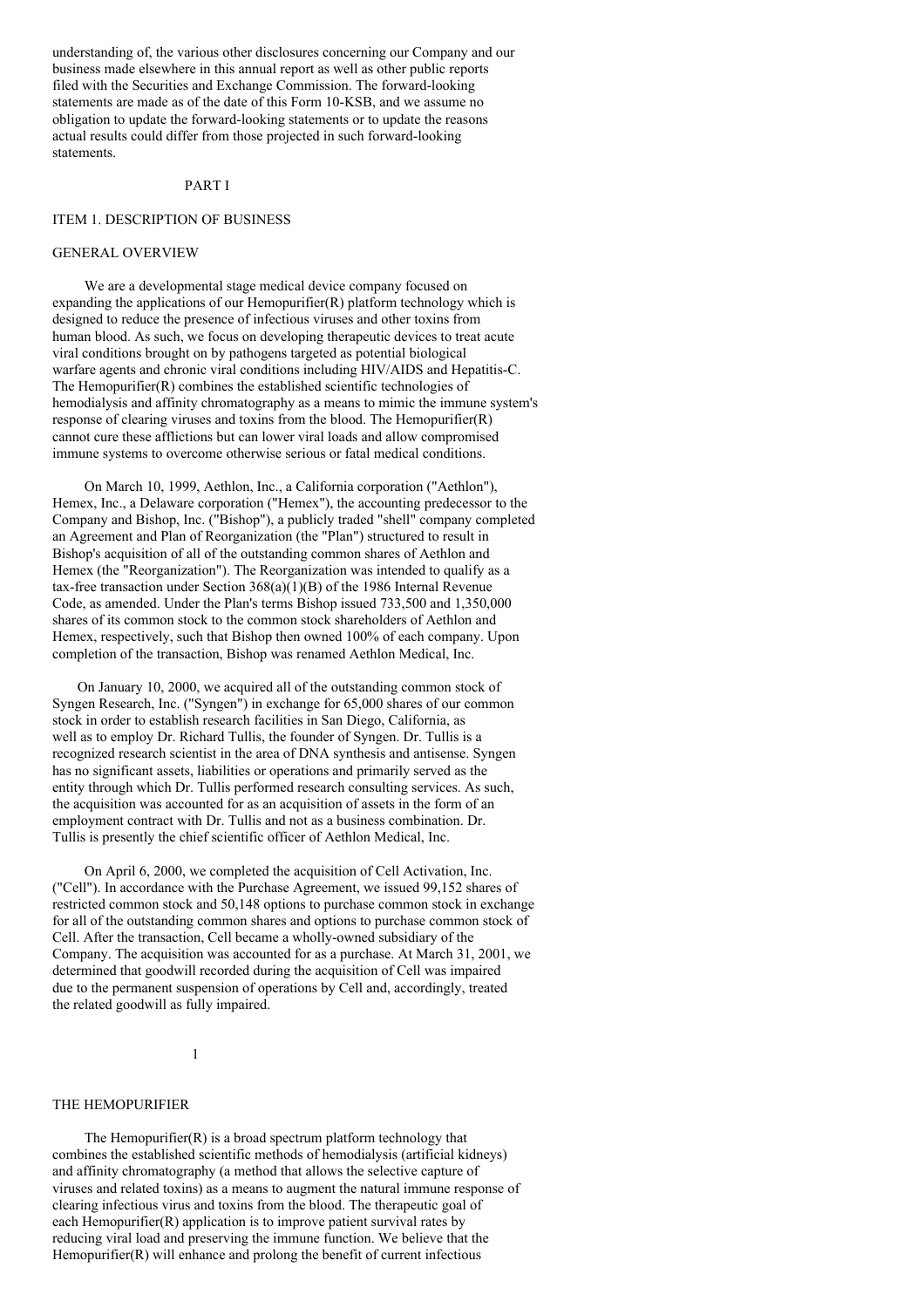disease drug therapies and fill present treatment gap for patients who inevitably become resistant to such therapies. The Hemopurifier(R) is also positioned to treat those infected by biological agents for which there are no effective drug or vaccine treatments. The  $H$ emopurifier $(R)$  is not a substitute for antiviral drug or vaccine therapies, as it is solely positioned to treat drug and vaccine resistant pathogens.

Traditionally, hemodialysis (kidney dialysis) has been used to remove urea and other small metabolic toxins that accumulate in the blood of people with acute or chronic kidney failure (also called renal failure). Acute renal failure is generally treated in hospital intensive care units using a continuous filtration therapy. Chronic renal failure is treated through intermittent, thrice-weekly kidney dialysis in a specialized clinic setting. A catheter is most often the method used to gain access to the blood which is then pumped through thousands of hollow micro-fibers running the length of the kidney dialysis cartridge. Within the cartridge, toxins, urea and excess water pass through small pores in the walls of the micro-fibers and are removed by a separately circulating dialysis fluid outside of the fibers. Blood cells and molecules that are too large to pass through the pores are retained and the cleansed blood is returned to circulation.

The Hemopurifier(R) modifies this process in several ways to provide an efficient method to selectively remove targeted viruses and toxins. First, the pores of the micro-fibers within the Hemopurifier(R) are large enough to allow circulating infectious viruses and toxins to separate from the blood and diffuse through the walls of the fibers. Second, within the cartridge but outside of the fibers the Hemopurifier(R) contains a unique material (the "affinity agent") which selectively binds to the viruses or toxins. Finally, because of the affinity agent's ability to bind to viruses and toxins, there is no need for a separate circulation of a dialysis solution with the Hemopurifier(R). This provides the flexibility to use the Hemopurifier(R) either on kidney dialysis machines (global infrastructure), by employing a simple pump mechanism or using a patient's own blood pressure (in field or military applications).

## INFECTIOUS DISEASE

The current treatment for viral illnesses include vaccines and antiviral drugs. Vaccines have been the most successful in curing viral diseases (e.g., polio and smallpox). Unfortunately, newly emerging pathogens (e.g., SARS), highly mutable RNA viruses (e.g., HIV and Hepatitis C) and exotic viruses that might be used in terrorist attacks often do not have vaccine treatments. Similarly, antiviral drugs are often useful in controlling viral infections. However, there do not seem to be any general, broad-spectrum antiviral agents similar to penicillin for bacteria and viruses capable of rapidly developing drug resistant mutations. In addition, it generally takes years and millions of dollars to develop vaccine and drug candidates that may or may not be approved by the FDA.

Our Hemopurifier(R) technology represents a new approach to treating viral diseases. The application is designed to work with current treatments to remove infectious virus, toxic viral proteins and injurious immunological mediators directly from the blood of the patient. By removing circulating virus and toxins the Hemopurifier(R) cartridge prevents virus and toxins from infecting tissues and cells. The device cannot cure HIV and Hepatitis-C but appears to augment the immune response of clearing viruses and toxins from the blood before infection can occur. Scientifically, this action is known as "Fusion Inhibition" since the ability of the virus to enter or fuse with host cells or organs is inhibited.

 $\overline{2}$ 

The Hemopurifier(R) is positioned as a therapeutic medical device that can be quickly deployed to treat genetically engineered and drug and vaccine resistant biowarfare agents. For example, we demonstrated the ability to rapidly build and test new antibody cartridges upon receipt of an antibody against HIV which was previously untested for its utility as an agent to be immobilized within the Hemopurifier(R) treatment cartridge. The process included the attachment of the antibody to agarose beads to create an affinity or binding solution that was immobilized within the hollow-fiber treatment cartridge as means to capture HIV as it diffused through the fibers. Human blood infected with HIV was then circulated through the cartridge to measure the ability of the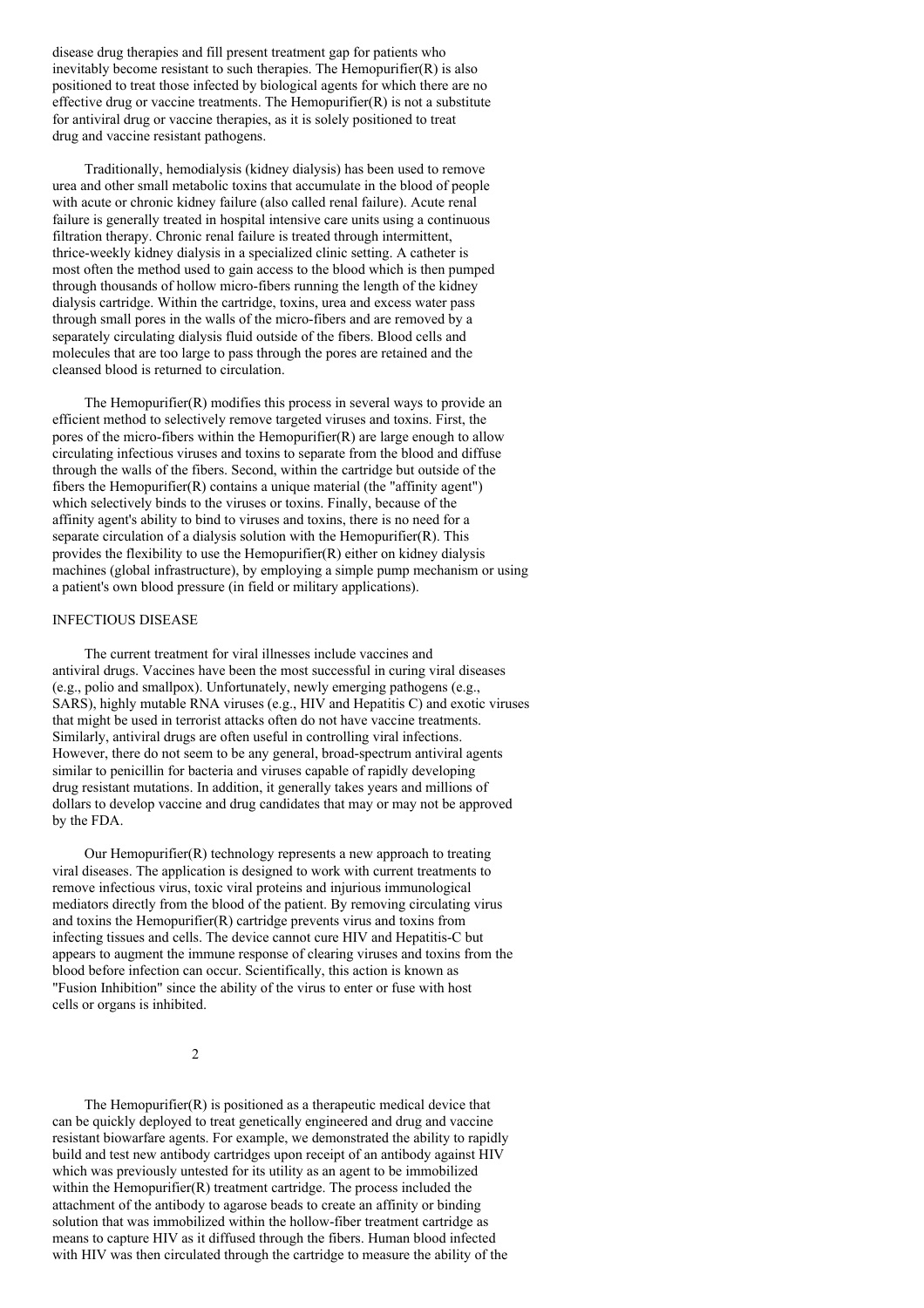Hemopurifier(R) to capture HIV over a range of time periods. Human blood infected with HIV was also circulated through a control cartridge without immobilized antibodies as a means to document an improved ability to capture infectious virus when the immobilized antibody was utilized in the treatment cartridge. Upon completion of the circulation of infected blood, diagnostic studies were conducted to verify the viral capture rate of the Hemopurifier(R) with and without the immobilized antibody. The data was then provided in a confidential report to the antibody manufacturer within ten days of the original receipt of the antibody in our labs.

#### BIOLOGICAL WEAPONS

We are developing treatments to combat infectious agents that may be used in biological warfare and terrorism. We are working to design Hemopurifiers(R) that can be rapidly deployed by armed forces as wearable post-exposure treatments on the battlefield, as well as dialysis-based treatments for civilian populations. We are focusing our bio-defense strategy on treating "Category A" agents, which are considered by the Centers for Disease Control ("CDC") to be the worst bioterrorism threats. These agents include the viruses that cause smallpox, hemorrhagic fevers such as ebola and Marburg, the anthrax toxin, and Botulinum toxin. We have not yet published any data related to the treatment of any "Category A" agent. In March 2007, we submitted an Investigational Device Exemption ("IDE") with the FDA the goal of which is to obtain approval to conduct human safety and, if applicable, animal efficacy trials targeted to a specific bioterror viral agent. We are presently in the process of conducting IN VITRO trials to determine the most appropriate "Category A" application.

# CANCER TREATMENT

We have licensed an invention and related patent rights for a method to treat cancer under an assignment agreement with the London Health Science Center Research, Inc. The invention provides for the "Depression of anticancer immunity through extracorporeal removal of microvesicular particles" for which a provisional patent application was filed in the United States. The agreement provides that the Company will pay certain patent application and filing costs as well as a 2% royalty on any future net sales.

In addition to our efforts to treat infectious disease, we are developing treatments to remove the immunosuppressive activity normally found in the fluid of cancer patients. Studies in 2007, led by Dr. Douglas Taylor at the University of Louisville, have demonstrated that the capture of tumor secreted exosomes by the Hemopurifier(R) does result in reversing immunosuppressive activity. Dr. Taylor is a recognized authority on the causative effects of immune suppression in cancer patients. He is credited with the initial characterization of exosomes and is a leading peer-reviewed author on the subject.

In the studies, the Aethlon Hemopurifier(R) removed the immunosuppressive activity normally found in the ascites fluid of ovarian cancer patients. Immunosuppressive activity in ovarian cancer patients is known to correlate with disease progression and long-term survival. The studies measured the expression of two biological markers required for T-cell activation. The markers, Jak-3 kinase and CD3-zeta chain expression are respectively required for interleukin (cytokine) activation of cell proliferation and T-cell receptor mediated activation. Both markers are highly expressed in T-cell lines. When cells were subjected to ovarian cancer ascites fluid, both markers were consistently absent. However, the circulation of the same ascites fluid through the Aethlon Hemopurifier(R) allowed the expression of both biological markers necessary to activate the immune response.

Previously, Dr. Taylor documented that 60% of circulating exosomes were removed from the blood of ovarian cancer patients during first pass (approximately 10 minutes) through a small scale  $H$ emopurifier $(R)$ . The capture data was consistent over the course of five different studies. Exosomes, are released by solid tumors, lymphomas, and leukemia. They induce T-cell apoptosis (programmed cell death), and block T-cell signaling, proliferation, and cytokine production. High concentrations of circulating exosomes correlate with reduced T-cell production and tumor progression in cancer patients. The ability to reduce the presence of circulating exosomes would reverse immune suppression and increase patient responsiveness to both immunotherapy and chemotherapy. As such, Aethlon believes the Hemopurifier(R) can address a significant unmet medical need in cancer care. Aethlon further disclosed that Dr. Taylor has not received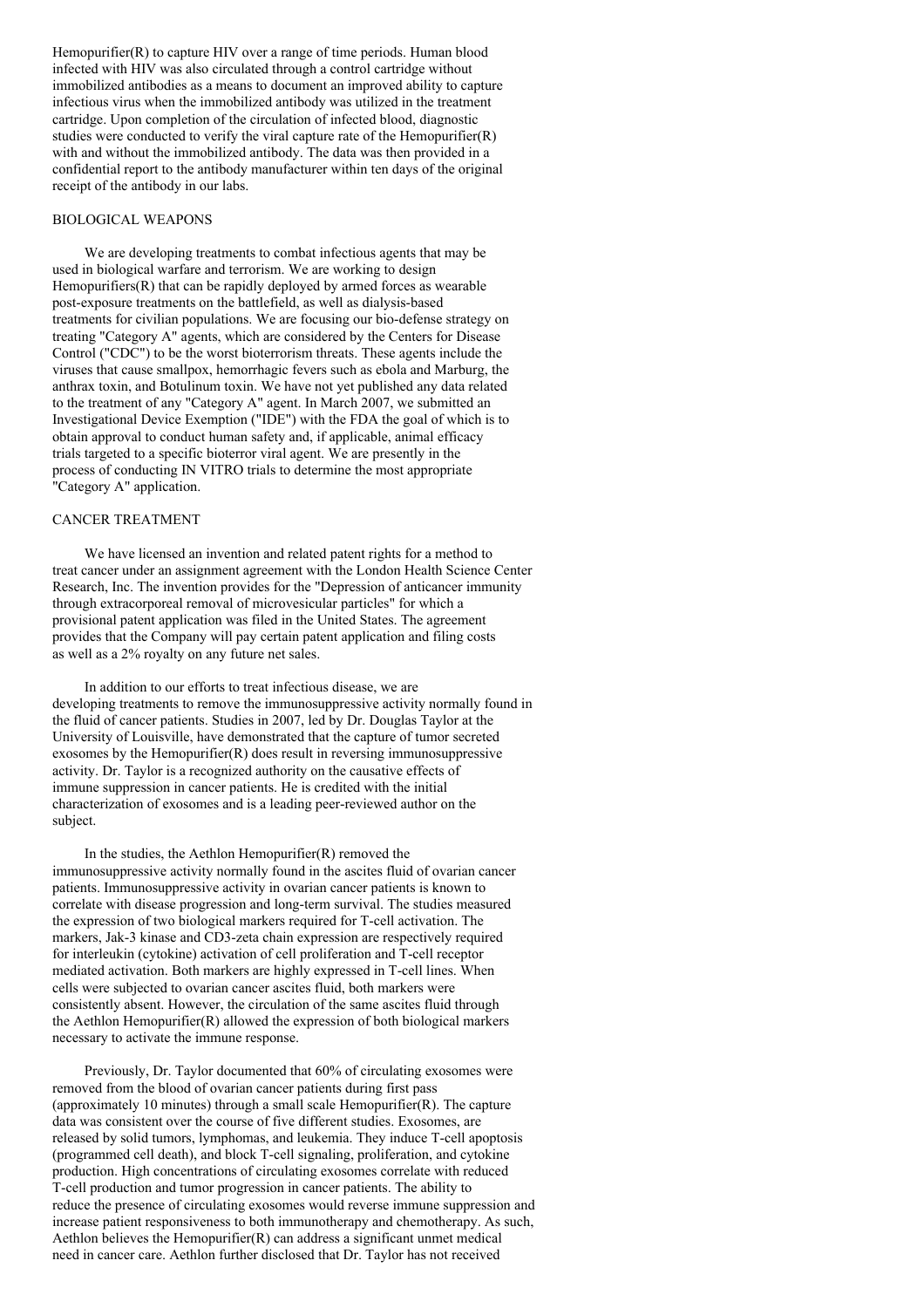nor requested any compensation for conducting these research studies.

We have also exercised an option to exclusively license a pending patent entitled, "Method to Inhibit Proliferation and Growth of Metastases" from The Trustees of Boston University. The license provides a rapid development strategy for new cancer therapies by uniting drug agents that inhibit the spread of cancer-related metastases, with filtration techniques already proven in the

3

Aethlon Hemopurifier(R). The resulting devices would inhibit tumor growth by reducing the presence of circulating growth factors without interfering with surgical wound healing or the recovery of tissue injured by radiation therapy. While the market for anti-growth factor drug agents exceeds \$5 billion, there remains a significant unmet clinical need, as these drug agents may not be indicated for use in conjunction with surgical procedures or radiation treatment as they inhibit wound healing and tissue recovery.

#### MANUFACTURING AND METHODS OF DISTRIBUTION

We plan to manufacture a small number of cartridges sufficient to complete clinical trials in our current facilities. Ultimately, we will outsource cartridge manufacturing to a GMP/ISO9001 compliant contract manufacturer. If approved, Hemopurifiers(R) to treat pathogens that are bioweapons candidates will be sold directly to the U.S. military and the federal government, and sale of Hemopurifiers(R) to treat chronic viral conditions will be directed through organizations with established distribution channels.

# RESEARCH AND DEVELOPMENT

In fiscal year 2001, we realigned our research and development activities from developing Hemopurifiers(R) to treat harmful metals to developing Hemopurifiers(R) for the treatment of chronic viral conditions. As a result of this strategic realignment, we initiated the consolidation of all scientific and administrative functions into our San Diego facilities during the fourth quarter of fiscal year 2001. This consolidation was completed during the first quarter of fiscal year 2002 and our facilities in Buffalo, New York were closed. In 2004, we expanded our research effort to include the development of Hemopurifiers(R) to treat acute viral diseases as well as countermeasures against biological weapons. The cost of research and development, all of which has been charged to operations, amounted to approximately \$1,470,000 over the last two fiscal years.

### PATENTS

We currently own or have license rights to a number of U.S. and foreign patents and patent applications and endeavor to continually improve our intellectual property position. We consider the protection of our technology, whether owned or licensed, to the exclusion of use by others, to be vital to our business. While we intend to focus primarily on patented or patentable technology, we may also rely on trade secrets, unpatented property, know-how, regulatory exclusivity, patent extensions and continuing technological innovation to develop our competitive position.

In certain countries, medical devices are not patentable or only recently have become patentable, and enforcement of intellectual property rights in some countries has been limited or non-existent. Future enforcement of patents and proprietary rights in many countries can be expected to be problematic or unpredictable. We cannot guarantee that any patents issued or licensed to us will provide us with competitive advantages or will not be challenged by others. Furthermore, we cannot be certain that others will not independently develop similar products or will not design around patents issued or licensed to us. We cannot guarantee that patents that are issued will not be challenged, invalidated or infringed upon or designed around by others, or that the claims contained in such patents will not infringe the patent claims of others, or provide us with significant protection against competitive products, or otherwise be commercially valuable. We may need to acquire licenses under patents belonging to others for technology potentially useful or necessary to us. If any such licenses are required, we cannot be certain that they will be available on terms acceptable to us, if at all. To the extent that we are unable to obtain patent protection for our products or technology, our business may be materially adversely affected by competitors who develop substantially equivalent technology.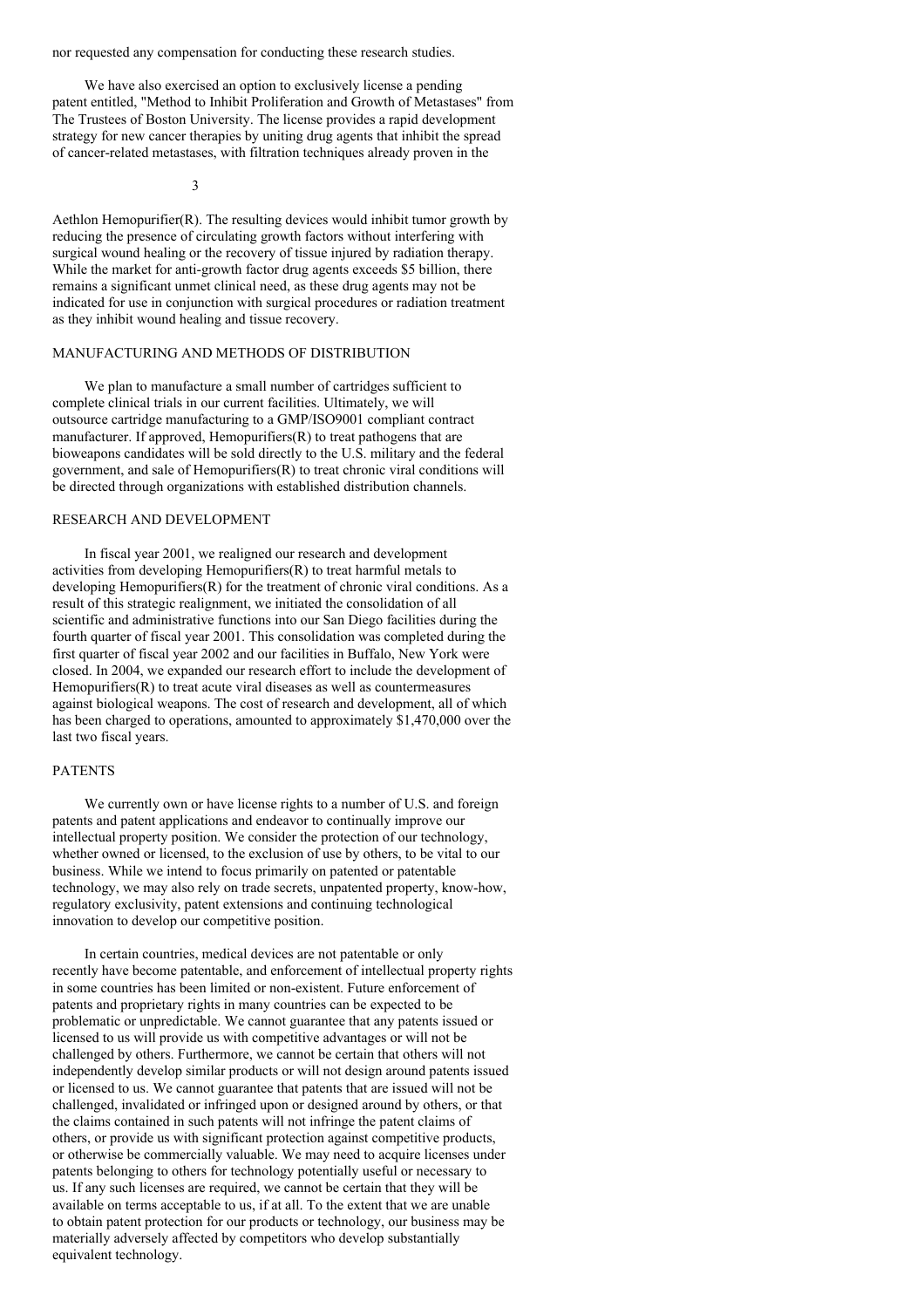#### INDUSTRY

The industry for treating infectious disease is extremely competitive, and companies developing new treatment procedures are faced with severe regulatory challenges. In this regard, only a very small percentage of companies that are developing new treatments will actually obtain approval from the FDA to market their treatments in the United States. Currently, the market for treating chronic and acute viral diseases is comprised of drugs designed to reduce viral load by inhibiting viral replication or by inhibiting viruses from infecting healthy cells. Unfortunately, these drugs are generally toxic, are expensive to develop, and inevitably infected patients will develop viral strains that become resistant to drug treatment. As a result, patients are ultimately left without treatment options.

4

### **COMPETITION**

We are advancing our Hemopurifier(R) technology as a treatment to enhance and prolong current drug therapies by removing the viral strains that cause drug resistance. The Hemopurifier $(R)$  is also designed to prolong life for infected patients who have become drug resistant and have no other treatment options. Therefore, we do not believe that the Hemopurifier(R) competes with the current drug therapy treatment standard. However, if the industry considered the Hemopurifier $(R)$  to be a potential replacement for drug therapy, then the marketplace for the Hemopurifier(R) would be extremely competitive. We are also pursuing the development of Hemopurifiers(R) to be utilized as treatment countermeasures against biological weapons. In this regard, we are targeting the treatment of pathogens, which are microbial organisms that cause disease, in which current treatments are either limited or do not exist. We believe that we are the sole developer of viral filtration systems  $Hempurifiers(R)$ ) to treat chronic viral conditions, acute viral conditions and biological weapons. However, we face competition from the producers of the following alternative treatment options for all market applications.

#### ANTIVIRAL DRUGS

For viral infections, specific antiviral drugs can be effective, but there are none that are effective against a broad-spectrum of infectious virus. At present, only a few antiviral drugs are available to treat the multitude of viruses that could be used as biological weapons. For example, Ribavirin is the treatment of choice for certain viral hemorrhagic fever infections, but has no current application to ebola and Marburg infections. Newer antiviral drugs have shown some promise in animal models, and limited case reports in humans are encouraging. The lack of broad-spectrum antivirals takes on added significance in light of the ability of many viruses to rapidly develop resistance.

Current efforts to define the genetic details of normal and pathogenic agents on a molecular level promise the hope of new points of attack. Genomic analysis of viral pathogens and animal models of responses to infection provide valuable information enabling the potential development of novel treatment and prevention strategies. However, even the rapid elucidation of the genetic structure of a specific pathogen fails to provide sufficient information to quickly design an effective cure.

Another approach in drug development is combinatorial chemistry, which provides the ability to rapidly synthesize large libraries of related compounds, many of which are completely new. However, there is still a need to laboriously screen each new compound for efficacy in fighting a particular disease. In that sense, combinatorial drugs confront the same problem as the traditional method of screening of plant and animal extracts for active compounds that block viral or bacterial replication.

## **VACCINES**

Historically, the most effective tools in controlling infections have been vaccines. Polio, measles, mumps and many other viral illnesses are now controllable and smallpox has been eradicated from nature. Licensed vaccines for hemorrhagic fever viruses are limited to yellow fever (though others are in the trial phase of approval). Promising vaccines are being tested for some of the other diseases, but research is hampered by the need to conduct the studies in secure laboratories.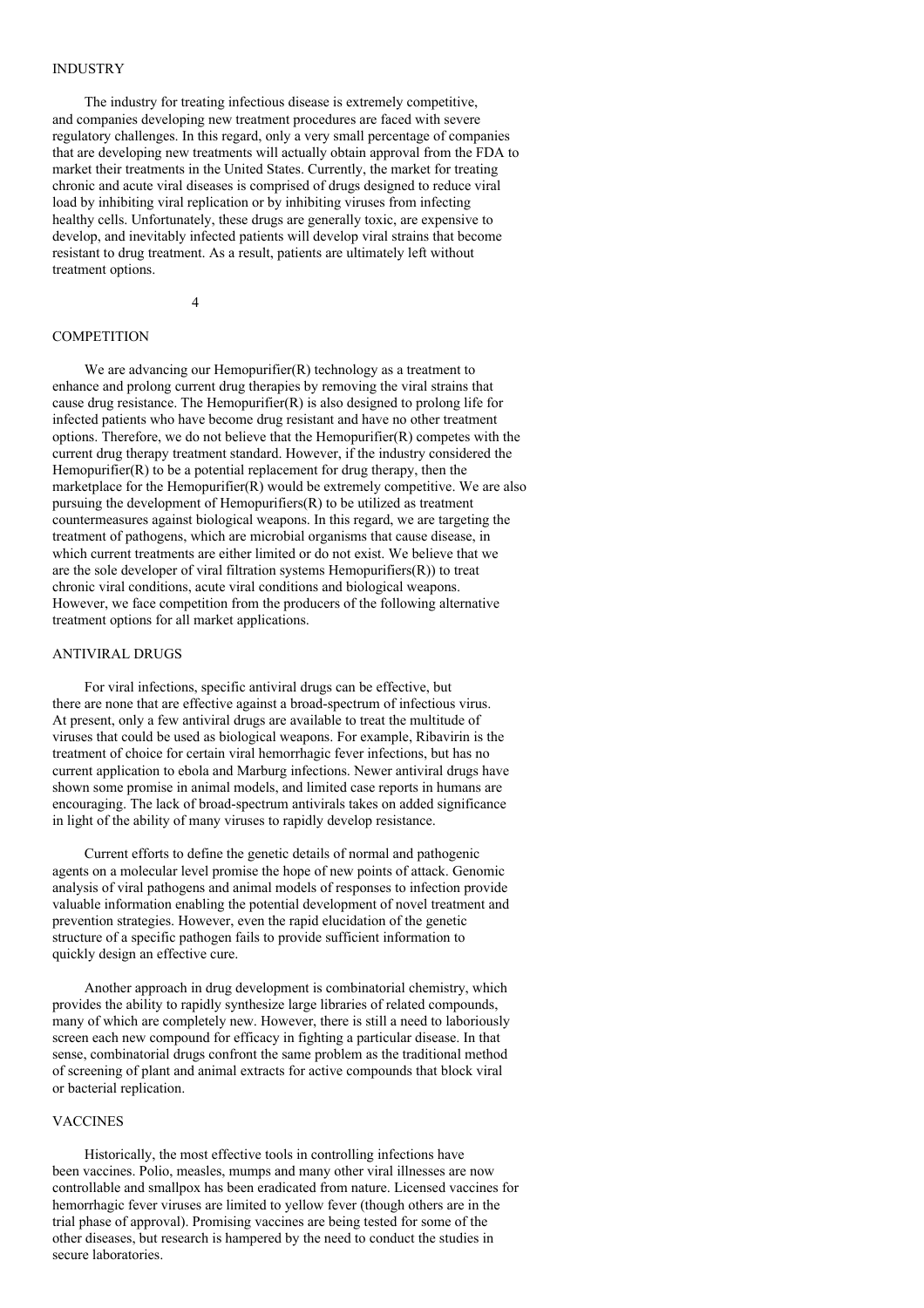There are other problems with relying on vaccines as our primary protection against a biological weapons attack. While vaccination may be an effective treatment in a military setting, it would be problematic for civilian populations for several reasons:

o The infectious virus would have to be known prior to vaccine deployment. With the exception of smallpox, post-exposure vaccination is ineffective.

o Even if a large population could be vaccinated, it would be impossible to vaccinate people against every viral threat.

o Vaccines are only useful if the viral target has not mutated or been genetically altered.

Vaccines that are effective and safe are difficult to develop. History has shown that such development can be a slow process and may not even be possible for highly mutable pathogens like HIV and hepatitis C. Moreover, current vaccine strategies often carry significant risk for complications. For example, the smallpox vaccine, which uses attenuated strains of a live virus, can occasionally cause illness or death by infection from the very organism that usually provides protection.

5

# LICENSING AGREEMENTS

Effective January 1, 2000, we entered into an agreement with a related party under which an invention and related patent rights for a method of removing HIV and other viruses from the blood using the Hemopurifier(R) were assigned to us by the inventors in exchange for a royalty to be paid on future sales of the patented product or process and shares of our common stock. On March 4, 2003, the related patent was issued and we issued 196,078 shares of restricted common stock.

On February 9, 2006, we entered into an option agreement with the Trustees of Boston University which provides for the right to negotiate an exclusive license for a Boston University patent BU05-41, "Method to Prevent Proliferation and Growth of Metastases." On February 8, 2007 we entered into an amendment to this agreement to extend its term until August 9, 2007. On April 22, 2008, we entered into the actual license agreement for this patent and as the initial payment under this license will issue shares of our common stock equivalent to 115% of \$5,000.

On November 7, 2006 we entered into an assignment agreement with the London Health Science Center Research, Inc. and Thomas Ichim under which an invention and related patent rights for a method to treat cancer were assigned to the Company. The invention provides for the "Depression of anticancer immunity through extracorporeal removal of microvesicular particles" for which a provisional patent application was filed in the United States. The agreement provides that the Company will pay certain patent application and filing costs as well as a 2% royalty on any future net sales.

### GOVERNMENT REGULATION

The Hemopurifier(R) is a medical device subject to extensive and rigorous regulation by FDA, as well as other federal and state regulatory bodies in the United States and comparable authorities in other countries. Therefore, we cannot assure that our technology will successfully complete any regulatory clinical trial for any of our proposed applications.

One of the problems facing the FDA is the need to ensure public safety while at the same time preventing unsafe treatments from reaching the public. The balance between these competing pressures has resulted in a long and deliberate process for approving new treatments which is not responsive to the urgent need for new treatments presented in the era of bioterrorism. For most drugs, the principal research and development phases take several years prior to a drug being submitted to the FDA for testing. A clinical research program takes two to ten years, depending on the agent and clinical indication, after which the marketing application review period requires an average of one year. Once a product is approved for market, long-term post-marketing surveillance, inspections, and product testing must be performed to ensure the quality,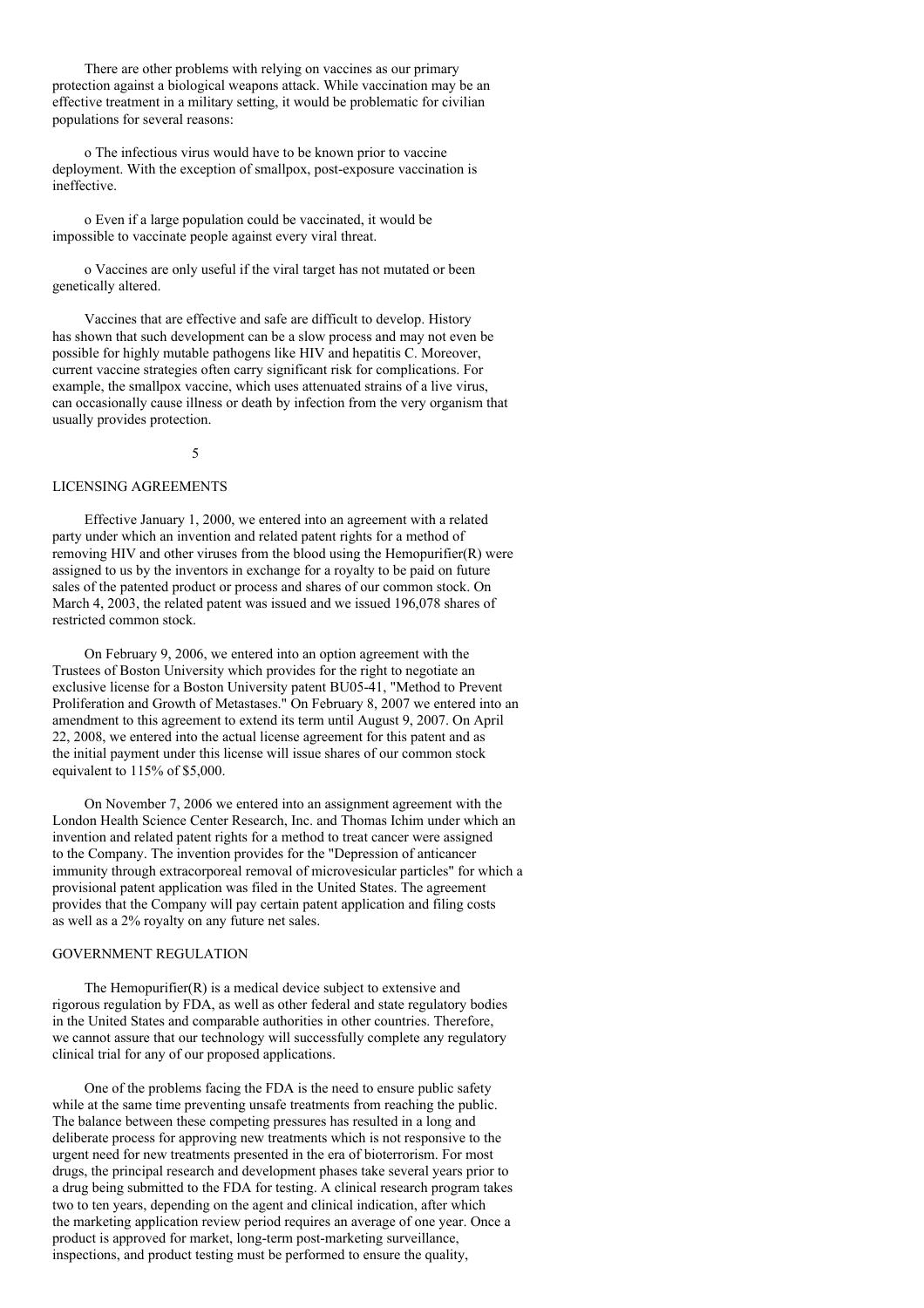### FDA'S PREMARKET CLEARANCE AND APPROVAL REQUIREMENTS.

Each medical device we wish to commercialize in the United States will require the filing of a Premarket Approval ("PMA") from the FDA. Medical devices are classified into one of three classes--Class I, Class II, or Class III--depending on the degree or risk associated with each medical device and the extent of control needed to ensure safety and effectiveness. Devices deemed to pose lower risks are placed in either Class I or II, which requires the manufacturer to submit to the FDA a premarket notification requesting permission to commercially distribute the device. Our Hemopurifier(R) has been categorized as a Class III device, requiring premarket approval.

#### CLINICAL TRIALS.

Clinical trials are almost always required to support an FDA premarket application. In the United States, these trials generally require submission of an application for an Investigational Device Exemption, or IDE, to the FDA. The IDE application must be supported by appropriate data, such as animal and laboratory testing results, showing that it is safe to test the device in humans and that the testing protocol is scientifically sound. The IDE must be approved in advance by the FDA for a specific number of patients unless the product is deemed a non-significant risk device eligible for more abbreviated IDE requirements. Clinical trials for significant risk devices may not begin until the IDE application is approved by the FDA and the appropriate institutional review boards, or IRBs, at the clinical trial sites. Our clinical trials must be conducted under the oversight of an IRB at the relevant clinical trial sites and in accordance with FDA regulations, including but not limited to those relating to good clinical practices. We are also required to obtain patients' informed consent that complies with both FDA requirements and state and federal privacy regulations. We, the FDA or the IRB at each site at which a clinical trial is being performed may suspend a clinical trial at any time for various reasons, including a belief that the risks to study subjects outweigh the benefits. Even if a trial is completed, the results of clinical testing may not demonstrate the safety and efficacy of the device, may not be equivocal or may otherwise not be sufficient to obtain approval of the product. Similarly, in Europe the clinical study must be approved by a local ethics committee and in some cases, including studies with high-risk devices, by the Ministry of Health in the applicable country.

6

In March 2007 we submitted an IDE with the FDA the goal of which is to obtain approval to conduct human safety and, if applicable, animal efficacy trials targeted to a specific bioterror viral agent. We are presently in the process of conducting IN VITRO trials to determine the most appropriate "Category A" bioterror application. Upon successful completion of the IDE clinical trials, we would anticipate submitting a PMA (see below).

### PREMARKET APPROVAL PATHWAY.

A PMA application must be supported by extensive data, including but not limited to technical, preclinical, clinical trials, manufacturing and labeling to demonstrate to the FDA's satisfaction the safety and effectiveness of the device.

After a PMA application is submitted and FDA determines that the application is sufficiently complete to permit a substantive review, the FDA will accept the application for review. FDA has 180 days to review an "accepted" PMA application, although the review of an application generally occurs over a significantly longer period of time and can take up to several years. During this review period, the FDA may request additional information or clarification of the information already provided. Also, an advisory panel of experts from outside the FDA may be convened to review and evaluate the application and provide recommendations to the FDA as to the approvability of the device. In addition, the FDA will conduct a pre-approval inspection of the manufacturing facility to ensure compliance with quality system regulations. New PMA applications or PMA application supplements are required for significant modification to the manufacturing process, labeling and design of a device that is approved through the premarket approval process. Premarket approval supplements often require submission of the same type of information as a premarket approval application, except that the supplement is limited to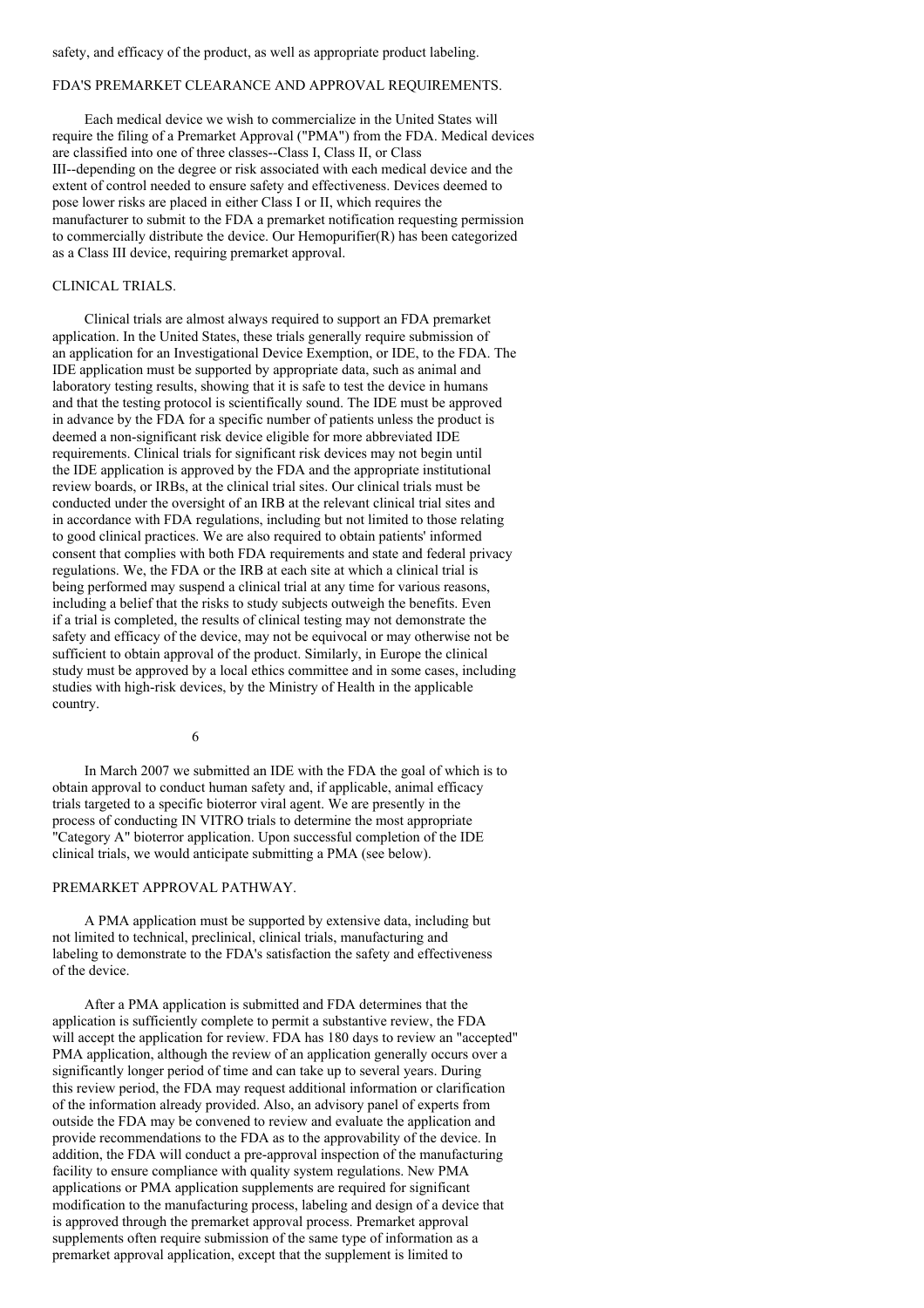information needed to support any changes from the device covered by the original premarket approval application and may not require as extensive clinical data or the convening of an advisory panel.

### PERVASIVE AND CONTINUING REGULATION.

After a device is placed on the market, numerous regulatory requirements continue to apply. These include:

o FDA's Quality System Regulation, or QSR, which requires manufacturers, including third-party manufacturers, to follow stringent design, testing, control, documentation and other quality assurance procedures during all aspects of the manufacturing process;

o labeling regulations and FDA prohibitions against the promotion of products for uncleared, unapproved or off-label uses;

o clearance or approval of product modifications that could significantly affect safety or efficacy or that would constitute a major change in intended use;

o medical device reporting, or MDR, regulations, which require that manufacturers report to the FDA if their device may have caused or contributed to a death or serious injury or malfunctioned in a way that would likely cause or contribute to a death or serious injury if the malfunction were to recur; and

o post-market surveillance regulations, which apply when necessary to protect the public health or to provide additional safety and effectiveness data for the device.

After a device receives a PMA, any modification that could significantly affect its safety or effectiveness, or that would constitute a major change in its intended use, will require a new clearance or approval. The FDA requires each manufacturer to make this determination initially, but FDA can review any such decision and can disagree with a manufacturer's determination.

The regulations also require that we report to FDA any incident in which our product may have caused or contributed to a death or serious injury or in which our product malfunctioned and, if the malfunction were to recur, would likely cause or contribute to death or serious injury.

## FRAUD AND ABUSE.

We may also directly or indirectly be subject to various federal and state laws pertaining to healthcare fraud and abuse, including anti-kickback laws. In particular, the federal healthcare program Anti-Kickback Statute prohibits persons from knowingly and willfully soliciting, offering, receiving or providing remuneration, directly or indirectly, in exchange for or to induce either the referral of an individual, or the furnishing, arranging for or recommending a good or service, for which payment may be made in whole or part under federal healthcare programs, such as the Medicare and Medicaid programs. Penalties for violations include criminal penalties and civil sanctions such as fines, imprisonment and possible exclusion from Medicare, Medicaid and other federal healthcare programs. The Anti-Kickback Statute is broad and prohibits

7

many arrangements and practices that are lawful in businesses outside of the healthcare industry. In implementing the statute, the Office of Inspector General ("OIG") has issued a series of regulations, known as the "safe harbors." These safe harbors set forth provisions that, if met, will assure healthcare providers and other parties that they will not be prosecuted under the Anti-Kickback Statute. The failure of a transaction or arrangement to fit precisely within one or more safe harbors does not necessarily mean that it is illegal or that prosecution will be pursued. However, conduct and business arrangements that do not fully satisfy each applicable element of a safe harbor may result in increased scrutiny by government enforcement authorities, such as the OIG.

# INTERNATIONAL.

International sales of medical devices are subject to foreign governmental regulations, which vary substantially from country to country. The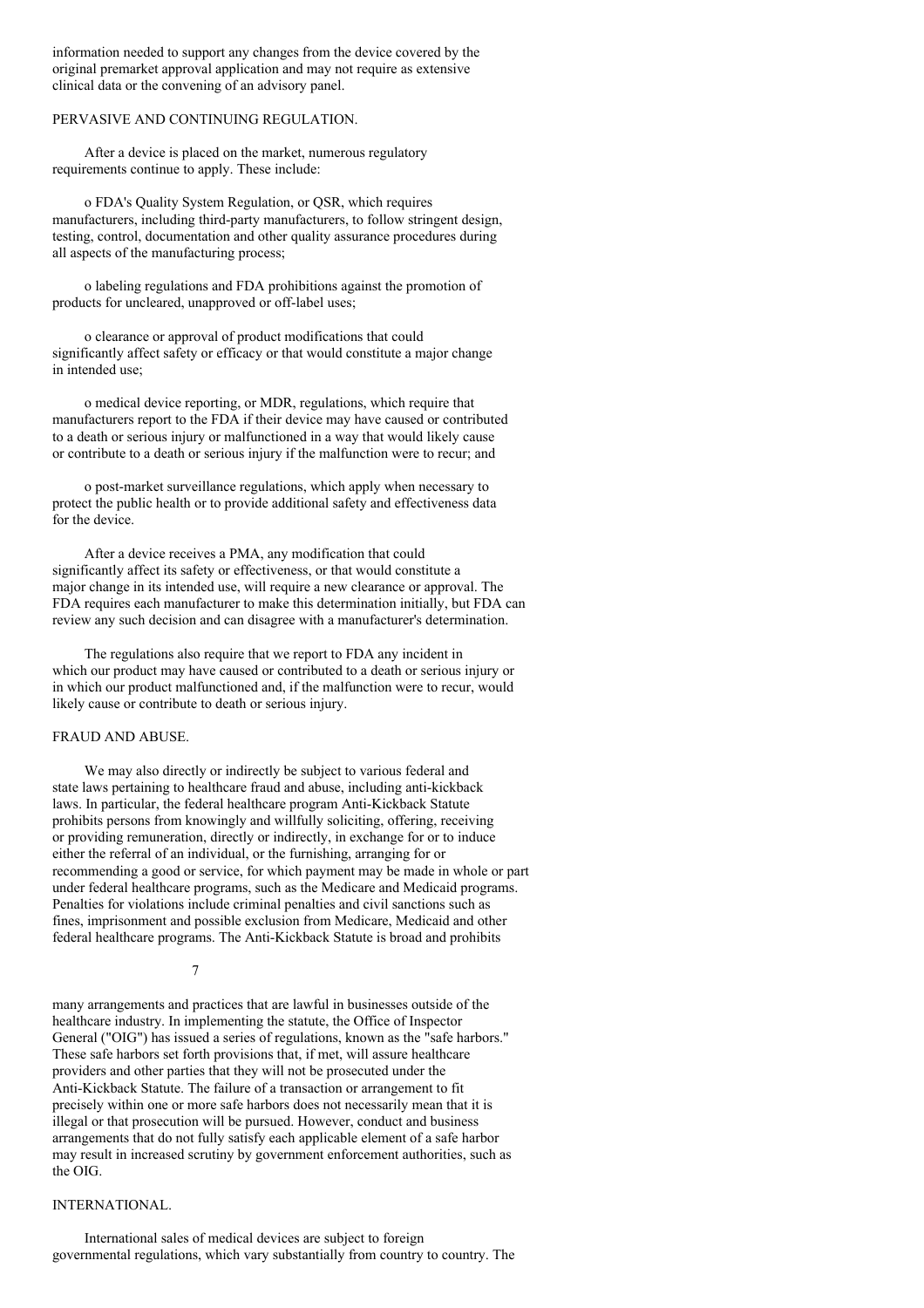time required to obtain clearance or approval by a foreign country may be longer or shorter than that required for FDA clearance or approval, and the requirements may be different.

The primary regulatory environment in Europe is that of the European Union, which has adopted numerous directives and has promulgated voluntary standards regulating the design, manufacture, clinical trials, labeling and adverse event reporting for medical devices. Devices that comply with the requirements of a relevant directive will be entitled to bear CE conformity marking, indicating that the device conforms with the essential requirements of the applicable directives and, accordingly, can be commercially distributed throughout the member states of the European Union, and other countries that comply with or mirror these directives. The method of assessing conformity varies depending on the type and class of the product, but normally involves a combination of self-assessment by the manufacturer and a third-party assessment by a notified body, an independent and neutral institution appointed by a country to conduct the conformity assessment. This third-party assessment may consist of an audit of the manufacturer's quality system and specific testing of the manufacturer's device. Such an assessment is required in order for a manufacturer to commercially distribute the product throughout these countries. ISO 9001 and ISO 13845 certifications are voluntary harmonized standards. Compliance establishes the presumption of conformity with the essential requirements for a CE Marking.

We have completed preclinical studies that demonstrate the removal of HIV and Hepatitis C virus from infected human blood. We have also completed initial animal safety studies, limited human safety studies and are presently engaged in the IN VITRO testing and clinical planning required to support our 2007 IDE submission.

## PRODUCT LIABILITY

The risk of product liability claims, product recalls and associated adverse publicity is inherent in the testing, manufacturing, marketing and sale of medical products. We have limited clinical trial liability insurance coverage. There can be no assurance that future insurance coverage will be adequate or available. We may not be able to secure product liability insurance coverage on acceptable terms or at reasonable costs when needed. Any liability for mandatory damages could exceed the amount of our coverage. A successful product liability claim against us could require us to pay a substantial monetary award. Moreover, a product recall could generate substantial negative publicity about our products and business and inhibit or prevent commercialization of other future product candidates.

#### **SUBSIDIARIES**

We have four dormant wholly-owned subsidiaries, Aethlon, Inc., Cell Activation, Inc., Syngen Research, Inc., and Hemex, Inc.

#### EMPLOYEES

At July 7, 2008, we had five full-time employees, comprised of our Chief Executive Officer, our President, our Chief Science Officer, our Director of Investor Relations, one research scientist, and a part-time Senior Vice President of Finance. We utilize, whenever appropriate, contract and part-time professionals in order to conserve cash and resources. We believe our employee relations are good. None of our employees are represented by a collective bargaining unit.

#### WHERE YOU CAN FIND MORE INFORMATION

We file annual reports on Form 10-KSB, quarterly reports on Form 10-QSB, current reports on Form 8-K and proxy and information statements and amendments to reports files or furnished pursuant to Sections 13(a) and 15(d) of the Securities Exchange Act of 1934, as amended. The public may read and copy these materials at the SEC's Public Reference Room at 450 Fifth St. NW, Washington, DC 20549. The public may obtain information on the operation of the public reference room by calling the SEC at 1-800-SEC-0330. The SEC also maintains a website (http://www.sec.gov) that contains reports, proxy and information statements and other information regarding other companies, like us, that file materials with the SEC electronically. Our headquarters are located at 3030 Bunker Hill Street, Suite 4000, San Diego, CA 92109. Our phone number at that address is (858) 459-7800. Our website is www.aethlonmedical.com.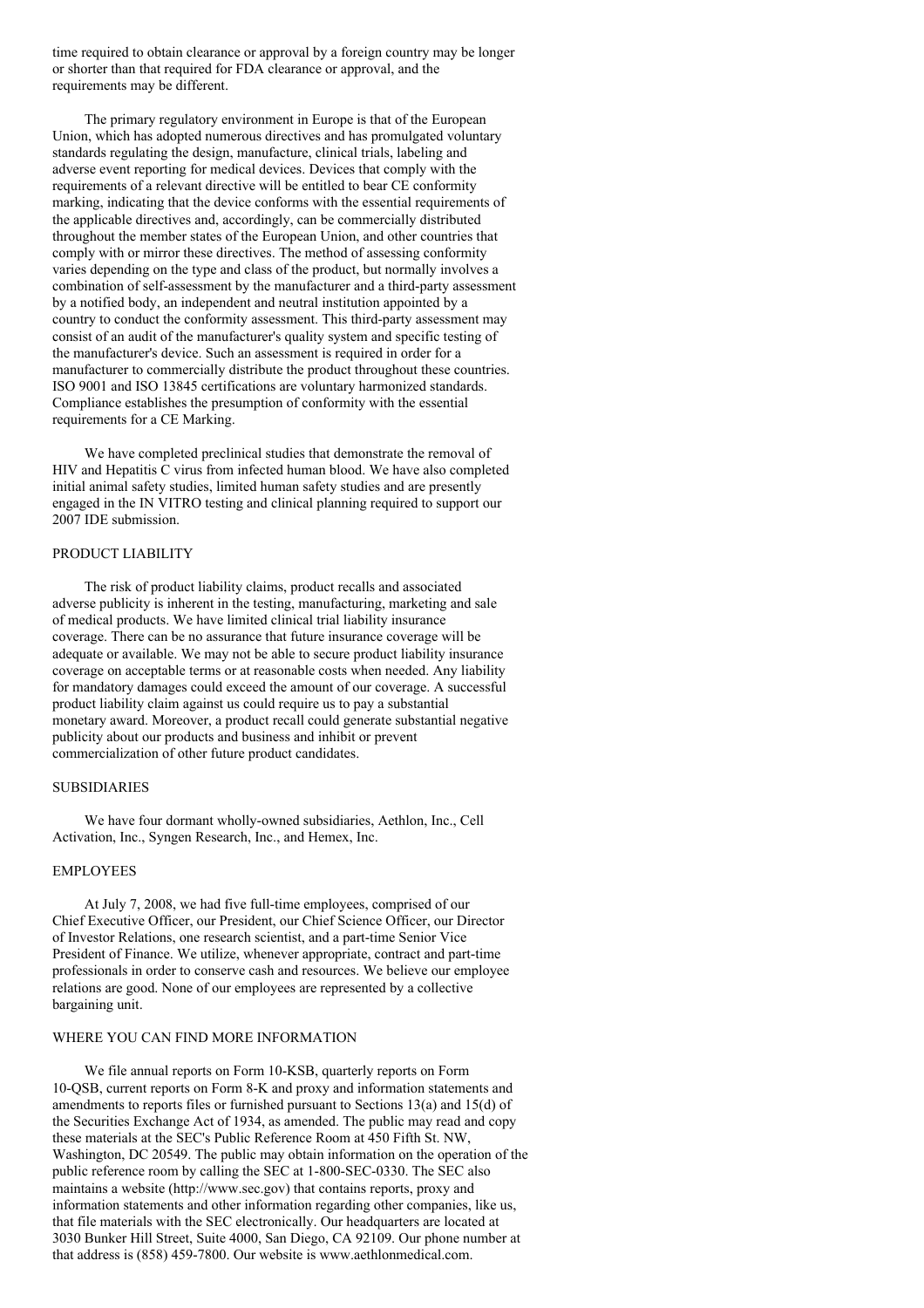## ITEM 2. DESCRIPTION OF PROPERTY

We currently rent approximately 3,200 square feet of executive office space and laboratory space at 3030 Bunker Hill Street, Suite 4000, San Diego, California 92109 at the rate of \$7,744 per month on a lease that expired on July 12, 2007. The Company is presently leasing its space on a month to month basis, at the same terms.

## ITEM 3. LEGAL PROCEEDINGS

We may be involved from time to time in various claims, lawsuits, disputes with third parties or breach of contract actions incidental to the normal course of business operations. We are currently not involved in any such litigation or any pending legal proceedings that we believe could have a material adverse effect on our financial position or results of operations.

## ITEM 4. SUBMISSION OF MATTERS TO A VOTE OF SECURITY HOLDERS

None

9

### PART II

# ITEM 5. MARKET FOR COMMON EQUITY AND RELATED STOCKHOLDER MATTERS

Our Common Stock is quoted on the Over-The-Counter Bulletin Board. Our trading symbol is "AEMD."

Our Common Stock has had a limited and sporadic trading history.

The following table sets forth for the calendar period indicated the quarterly high and low bid prices for our Common Stock as reported by the OTCBB. The prices represent quotations between dealers, without adjustment for retail markup, mark down or commission, and do not necessarily represent actual transactions.

|                       | <b>BID PRICE</b> |        |  |
|-----------------------|------------------|--------|--|
| <b>PERIOD</b>         | HIGH             | LOW    |  |
|                       |                  |        |  |
| 2008:                 |                  |        |  |
| First Quarter         | \$0.75           | \$0.46 |  |
| 2007:                 |                  |        |  |
| Fourth Quarter        | 0.76             | 0.49   |  |
| Third Quarter         | 0.88             | 0.57   |  |
| <b>Second Quarter</b> | 0.79             | 0.55   |  |
| <b>First Quarter</b>  | 0.84             | 0.25   |  |
| 2006:                 |                  |        |  |
| Fourth Quarter        | 0.34             | 0.25   |  |
| Third Quarter         | 0.34             | 0.19   |  |
| <b>Second Quarter</b> | 0.84             | 0.32   |  |
| <b>First Quarter</b>  | 0.98             | 0.26   |  |

There were approximately 2,100 record holders of our common stock at July 7, 2008. The number of registered shareholders includes any beneficial owners of common shares held in street name.

We have not declared any cash dividends on our common stock since inception and do not anticipate any in the future. Our current business plan is to retain any future earnings to finance the expansion and development of our business. Any future determination to pay cash dividends will be at the discretion of our board of directors, and will be dependent upon our financial condition, results of operations, capital requirements and other factors our board may deem relevant at that time.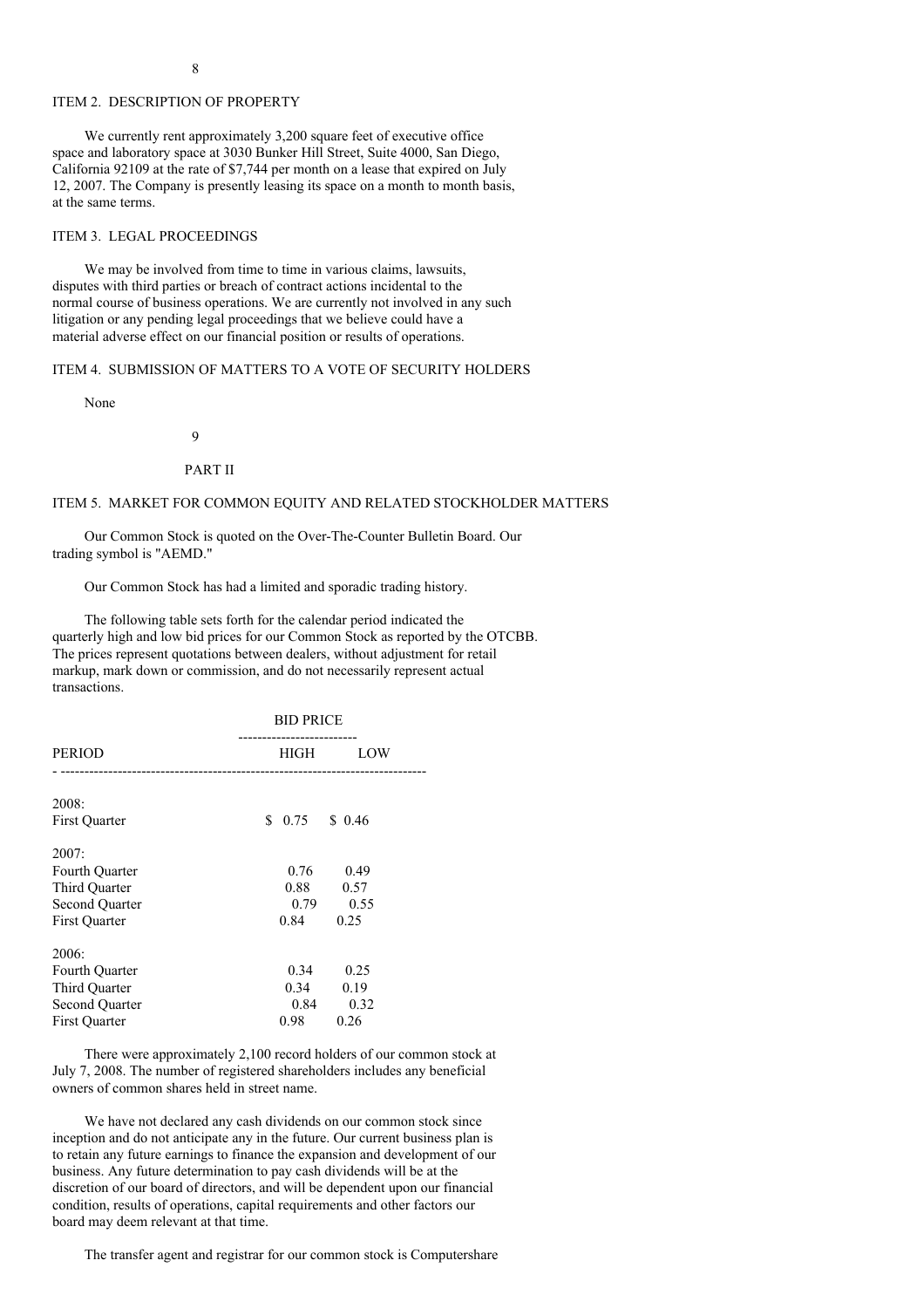Investor Services, located at 350 Indiana Street, Suite 800, Golden Colorado 80401; 303-262-0600.

10

# RECENT SALES OF UNREGISTERED SECURITIES

We have sold or issued the following securities not registered under the Securities Act in reliance upon the exemption from registration pursuant to Section 4(2) of the Securities Act or Regulation D of the Securities Act during the three-year period ending on the date of filing of this registration statement. Except as stated below, no underwriting discounts or commissions were payable with respect to any of the following transactions.

# WARRANTS ISSUED IN CONNECTION WITH CONVERTIBLE DEBT

On November 2007, the Company entered into Amended and Restated 10% Series A Convertible Promissory Notes (the "Amended Notes") with the holders of certain promissory notes previously issued by the Company (the "Prior Notes"), and all amendments to the Prior Notes, including on March 5, 2007.

The Amended Notes, in the principal amount of \$1,000,000, are convertible into an aggregate of 5,000,000 shares of the Company's Common Stock and mature on February 15, 2009. The Amended Notes provide for the payment of accrued and default interest through December 31, 2007 in the aggregate amount of \$295,248 to be paid in units ("Units") at a fixed rate of \$0.20 per Unit, each Unit consisting of one share of the Company's Common Stock and one Class A Common Stock Purchase Warrant (the "Class A Warrant") to purchase one share of the Company's Common Stock at a fixed exercise price of \$0.20 per share. If the Holders exercise the Class A Warrants on or before February 15, 2010, the Company will issue them one Class B Common Stock Purchase Warrant (the "Class B Warrant") for every two Class A Warrants exercised. The Class B Warrants will have a fixed exercise price of \$0.60 per share.

The Amended Notes also provided for the payment of liquidated damages through November 29, 2007 in the aggregate amount \$269,336 to be paid in units ("Damages Units") at a fixed rate of \$0.40 per Damages Unit, each Damages Unit consisting of one share of the Company's Common Stock and one Class A-1 Common Stock Purchase Warrant (the "Class A-1 Warrant") to purchase one share of the Company's Common Stock at a fixed exercise price of \$0.40 per share. If the Holders exercise the Class A-1 Warrants on or before February 15, 2010, the Company will issue them one Class B-1 Common Stock Purchase Warrant (the "Class B-1 Warrant") for every two Class A-1 Warrants exercised. The Class B-1 Warrants will have a fixed exercise price of \$0.40 per share.

In addition, the Amended Notes provide for the issuance of Class A Principal Common Stock Purchase Warrants (the "Class A Principal Warrant") to purchase an aggregate of 5,000,000 shares of the Company's Common Stock on the same terms as the Class A Warrants.

The following table summarizes the number of shares of the Company's Common Stock issuable upon the conversion of the Amended Notes or the exercise of the various warrants issued or issuable pursuant to the Amended Notes.

| Note Conversion            | 5,000,000  |
|----------------------------|------------|
|                            |            |
| <b>Accrued Interest</b>    | 1,476,242  |
| Liquidated Damages         | 673,340    |
| Class A Warrants           | 1,476,242  |
| Class A-1 Warrants         | 673,340    |
| Class A Principal Warrants | 5,000,000  |
| Class B Warrants           | 738,121    |
| Class B-1 Warrants         | 336,670    |
|                            |            |
| Total                      | 15,373,955 |
|                            |            |

The Company was obligated to register the shares underlying the Class A Warrants, the Class A-1 Warrants and the Class A Principal Warrants with the SEC by March 31, 2008, and the shares underlying the Class B Warrants and to register the Class B-1 Warrants with the SEC by the 30th day following the issuance date of such warrants.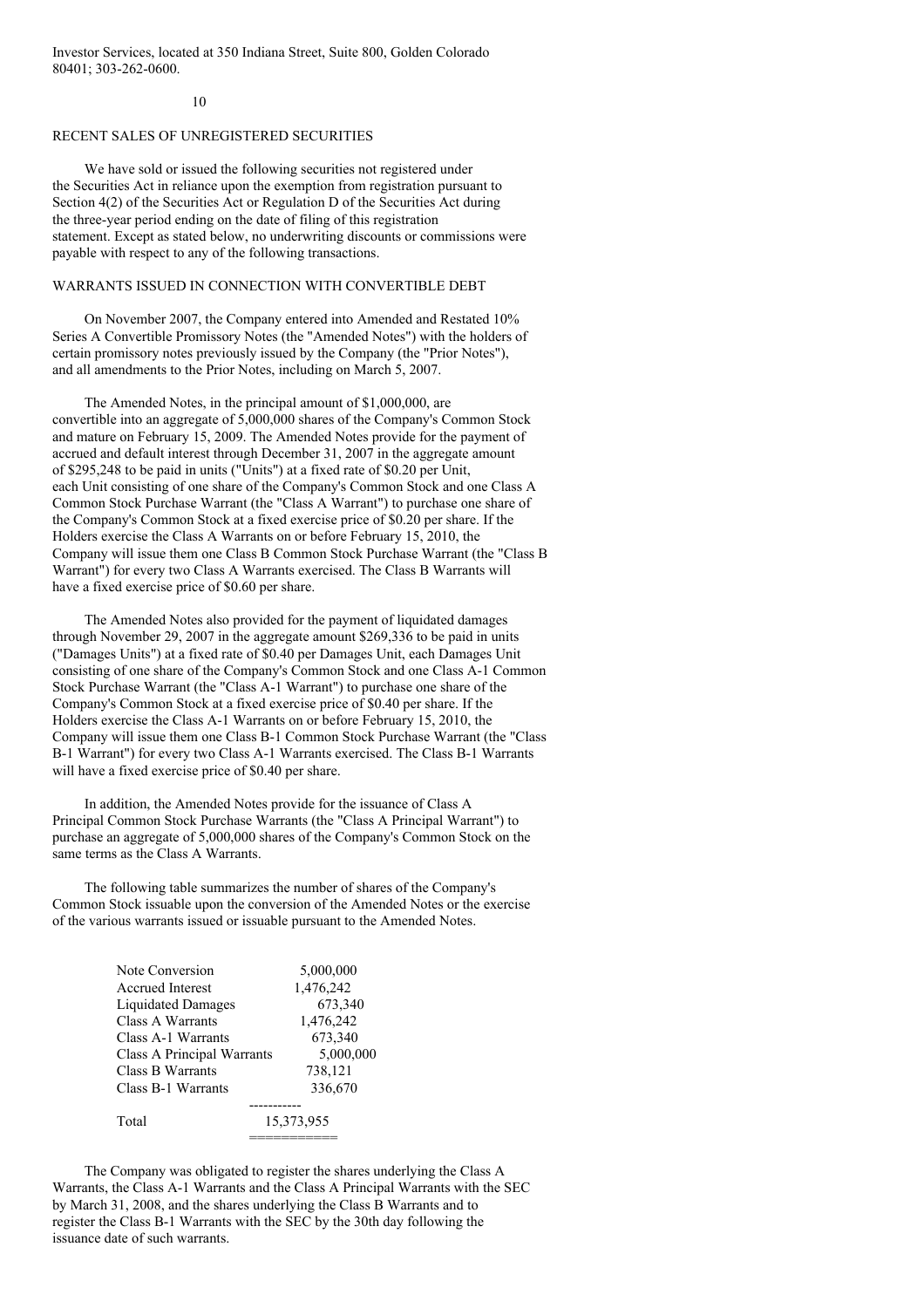In January 2008, one of the holders of the Amended Notes requested the conversion of \$100,000 into our common stock at the agreed conversion rate of \$0.20 per share and, as a result, we issued 500,000 shares of common stock to convert the \$100,000 note.

In March 2008, a noteholder converted a \$150,000 note to common stock at the agreed conversion rate of \$0.25 per share along with accumulated interest of approximately \$66,000.

### \$495,000 NOTE WITH WARRANTS FINANCING

On December 5, 2007, the Company entered into a Subscription Agreement with two accredited investors pursuant to which the Company issued and sold promissory notes in the principal amount of \$495,000 and three-year warrants to purchase an aggregate of 1,485,000 shares of the Registrant's common stock at a fixed exercise price of \$0.50 per share. The promissory notes bear interest compounded monthly at the annual rate of eight percent (8%) and mature on September 5, 2008. The net proceeds to the Company were \$440,000.

The warrants associated with this financing did not meet all of the conditions required for equity classification under EITF Issue No. 00-19; consequently, the warrants (with an estimated fair value of \$693,050) were accounted for as derivative liabilities at issuance. The Company revalued the warrants at December 31, 2007 and again at March 31, 2008 and the resulting aggregate reduction in the estimated fair value of \$252,895 was recorded to derivative income.

### \$220,000 NOTE WITH WARRANTS FINANCING

On January 18, 2008, the Company entered into a Subscription Agreement with an accredited investor pursuant to which the Company issued and sold promissory notes in the principal amount of \$220,000 and three-year warrants to purchase an aggregate of 660,000 shares of the Registrant's common stock at a fixed exercise price of \$0.50 per share. The promissory note bears interest compounded monthly at the annual rate of nine percent (9%) and matures on October 19, 2008. The net proceeds to the Company were \$220,000.

#### 12

### COMMON STOCK AND WARRANTS

In April 2007, the Company issued 30,617 shares of restricted common stock as the result of a cashless exercise of 80,000 warrants held by a former noteholder.

In April 2007, the Company issued 15,152 shares of restricted common stock at \$0.33 per share in payment of an option agreement valued at \$5,000. This transaction was exempt from registration pursuant to Section 4(2) of the Securities Act of 1933.

In April 2007, the Company issued 8,651 shares of common stock pursuant to the Company's S-8 registration statement covering the Company's 2003 Consultant Stock Plan at \$0.58 per share in payment for regulatory affairs consulting services to the Company valued at \$5,000 based on the value of the services.

In April 2007, the Company issued 3,937 shares of common stock pursuant to the Company's S-8 registration statement covering the Company's 2003 Consultant Stock Plan at \$0.76 per share in payment for regulatory affairs consulting services to the Company valued at \$3,000 based on the value of the services.

In May 2007, the Company issued 13,124 shares of common stock pursuant to the Company's S-8 registration statement covering the Company's 2003 Consultant Stock Plan at \$0.76 per share in payment for regulatory affairs consulting services to the Company valued at \$10,000 based on the value of the services.

In May 2007, the Company issued 5,155 shares of common stock pursuant to the Company's S-8 registration statement covering the Company's 2003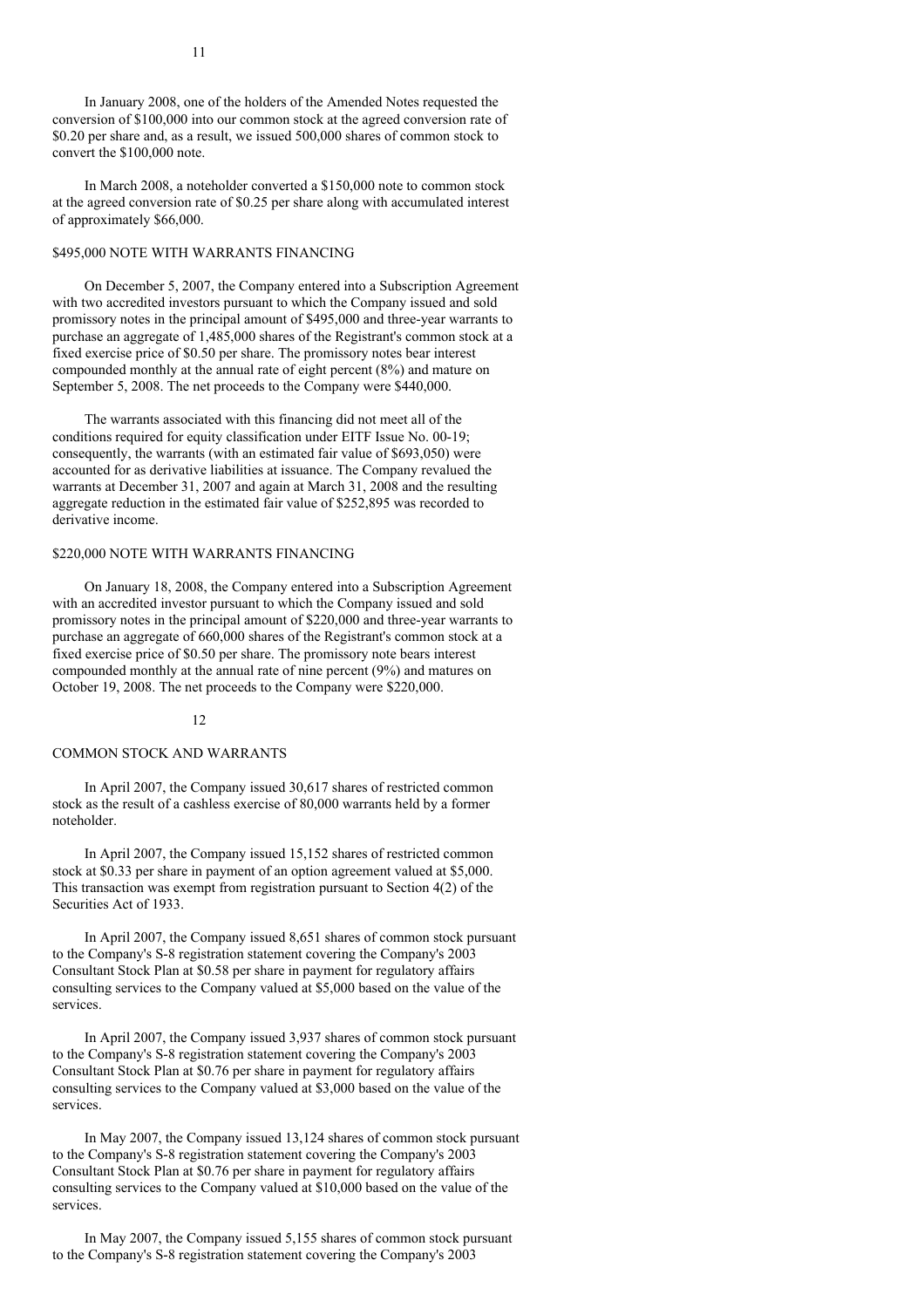Consultant Stock Plan at \$0.58 per share in payment for regulatory affairs consulting services to the Company valued at \$3,000 based on the value of the services.

In June 2007, the Company issued 41,999 shares of restricted common stock at between \$0.30 and \$0.74 per share in payment for investor relations services to the Company valued at \$20,000 based on the value of the services.

In June 2007, the Company issued 17,526 shares of common stock pursuant to the Company's S-8 registration statement covering the Company's 2003 Consultant Stock Plan at \$0.58 per share in payment for regulatory affairs consulting services to the Company valued at \$10,200 based on the value of the services.

In June 2007, the Company issued 5,155 shares of common stock pursuant to the Company's S-8 registration statement covering the Company's 2003 Consultant Stock Plan at \$0.58 per share in payment for regulatory affairs consulting services to the Company valued at \$3,000 based on the value of the services.

In June 2007, the Company issued 10,174 shares of common stock pursuant to the Company's S-8 registration statement covering the Company's 2003 Consultant Stock Plan at \$0.63 per share in payment for regulatory affairs consulting services to the Company valued at \$6,450 based on the value of the services.

In August 2007, the Company issued 1,630,000 shares of common stock for cash proceeds of \$815,000 (\$757,950 net of commissions). The shares were issued to accredited investors in the form of Units comprised of two shares of common stock and one three-year warrant to acquire common stock at an exercise price of \$0.50. The offering price of each Unit was \$1.00.

In August 2007, the Company issued 107,153 shares of common stock pursuant to the Company's S-8 registration statement covering the Company's 2003 Consultant Stock Plan at an average price of \$0.37 per share in payment of grant writing and regulatory consulting services to the Company valued at \$39,963 based upon the value of the services.

In August of 2007, the Company issued 103,106 shares of common stock pursuant to the Company's S-8 registration statement covering the Company's 2003 Consultant Stock Plan at \$0.59 per share in payment of legal fees related to general corporate legal services to the Company valued at \$62,894 based upon the value of the services provided.

In August 2007, the Company issued 21,020 shares of restricted common stock at prices between \$0.68 and \$0.78 per share in payment for investor relations services to the Company valued at \$15,000 based on the value of the services.

In August 2007, the Company issued 8,264 shares of common stock pursuant to the Company's S-8 registration statement covering the Company's 2003 Consultant Stock Plan at prices between \$0.68 and \$0.78 per share in payment for regulatory affairs consulting services to the Company valued at \$6,000 based on the value of the services.

13

In September 2007, the Company issued 14,000 shares of common stock to an accredited investor at \$0.50 per share in payment of commissions related to the August Private Placement transaction valued at \$7,000 based upon the value of services provided.

In September 2007, the Company issued 5,294 shares of common stock pursuant to the Company's S-8 registration statement covering the Company's 2003 Consultant Stock Plan at \$0.68 per share in payment for regulatory affairs consulting services to the Company valued at \$3,600 based on the value of the services provided.

In October 2007, the Company issued 4,601 shares of common stock pursuant to the Company's S-8 registration statement covering the Company's 2003 Consultant Stock Plan at \$0.65 per share in payment for regulatory affairs consulting services to the Company valued at \$3,000 based on the value of the services provided.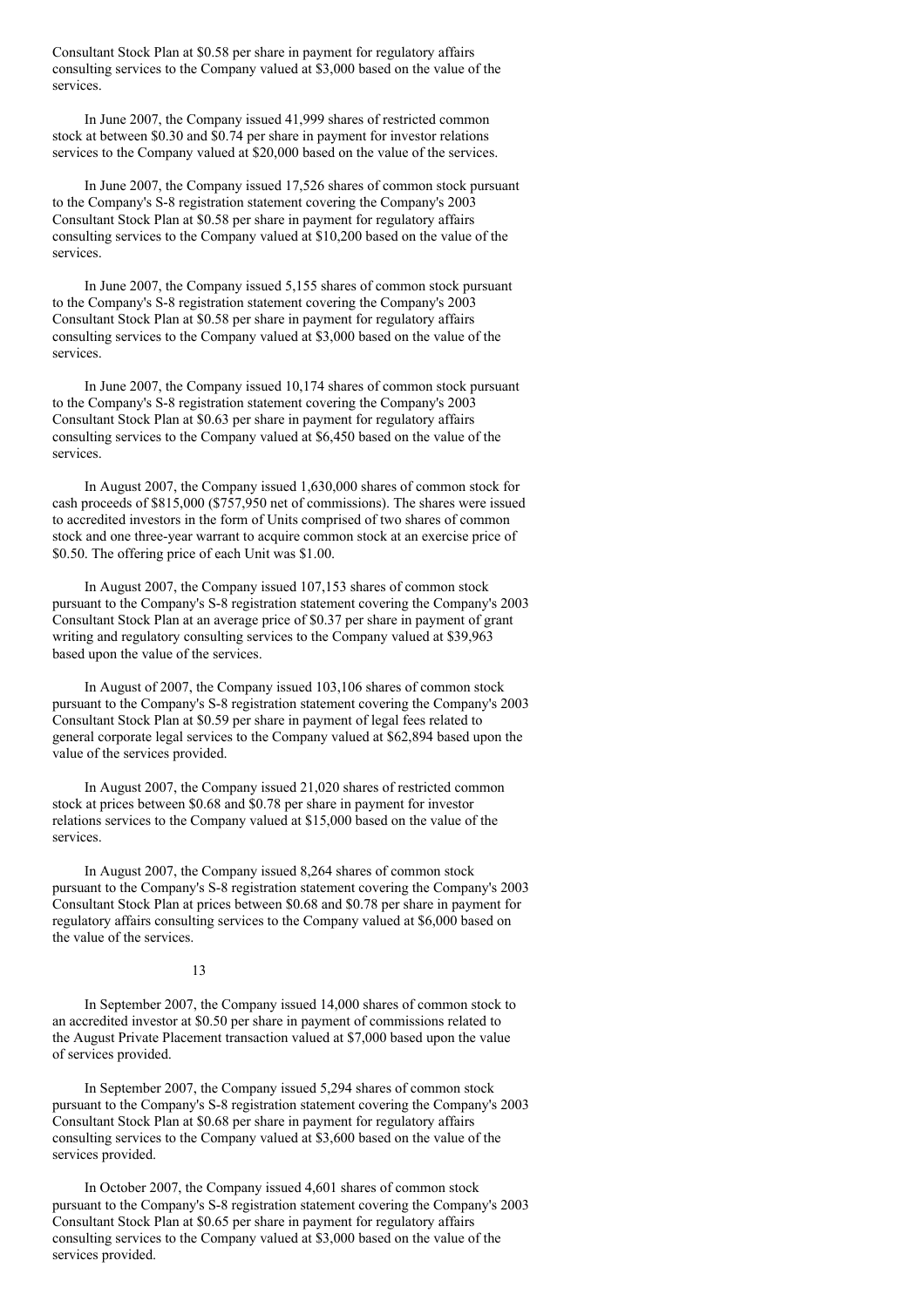In December 2007, the Company issued 330,000 shares of common stock for cash proceeds of \$165,000. The shares were issued to accredited investors and were in the form of Units comprised of two shares of common stock and one three-year warrant per Unit to acquire common stock at a fixed exercise price of \$0.50 per share. The offering price of each Unit was \$1.00.

In January 2008, the Company issued 21,992 shares of common stock pursuant to the Company's S-8 registration statement covering the Company's 2003 Consultant Stock Plan at \$0.68 per share in payment for regulatory affairs consulting services to the Company valued at \$15,000 based on the value of the services provided.

In January 2008, the Company issued 200,000 shares of common stock for cash proceeds of \$100,000. The shares were issued to an accredited investor and were in the form of Units comprised of two shares of common stock and one three-year warrant per Unit to acquire common stock at a fixed exercise price of \$0.50 per share. The offering price of each Unit was \$1.00.

In January 2008, the Company issued 500,000 shares of common stock for a conversion of \$100,000 of Amended Series A 10% Convertible Notes at the agreed conversion price of \$0.20 per share (see Note 6).

In January 2008, the Company issued 18,797 shares of restricted common stock as the result of a cashless exercise of 55,556 warrants held by a former noteholder.

In February 2008, the Company issued 400,000 shares of common stock for cash proceeds of \$200,000. The shares were issued to accredited investors and were in the form of Units comprised of two shares of common stock and one three-year warrant per Unit to acquire common stock at a fixed exercise price of \$0.50 per share. The offering price of each Unit was \$1.00.

In February 2008, the Company issued 25,380 shares of common stock pursuant to the Company's S-8 registration statement covering the Company's 2003 Consultant Stock Plan at \$0.50 per share in payment for regulatory affairs consulting services to the Company valued at \$12,690 based on the value of the services provided.

In February 2008, the Company issued 100,000 shares for cash proceeds of \$100,000. The shares were issued to a corporation at a price of \$1.00 per share.

In March 2008, the Company issued 13,895 shares of common stock pursuant to the Company's S-8 registration statement covering the Company's 2003 Consultant Stock Plan at \$0.54 per share in payment for regulatory affairs consulting services to the Company valued at \$7,500 based on the value of the services provided.

In March 2008, the Company issued 865,500 shares of common stock based on the conversion of a \$150,000 note plus accumulated interest of approximately \$66,000.

In March 2008, the Company issued 167,188 shares of restricted common stock at prices between \$0.53 and \$0.60 per share in payment for investor relations services and other consulting services to the Company valued at \$94,750 based on the value of the services.

In May 2008, we entered into a Private Placement Agreement with Fusion Capital Fund II, LLC, an Illinois limited liability company ("Fusion Capital"), for the sale of 1,000,000 shares of our common stock for an aggregate purchase price of \$500,000. There were no placement agent or other similar fees paid or payable in connection with this private placement. The Company did not grant any registration rights or issue any warrants in connection with this transaction. The Private Placement Agreement does not contain any anti-dilution provisions, price reset provisions, negative covenants or restrictions on future fundings. The proceeds received by the Company under the Private Placement Agreement will be used for working capital and general corporate purposes.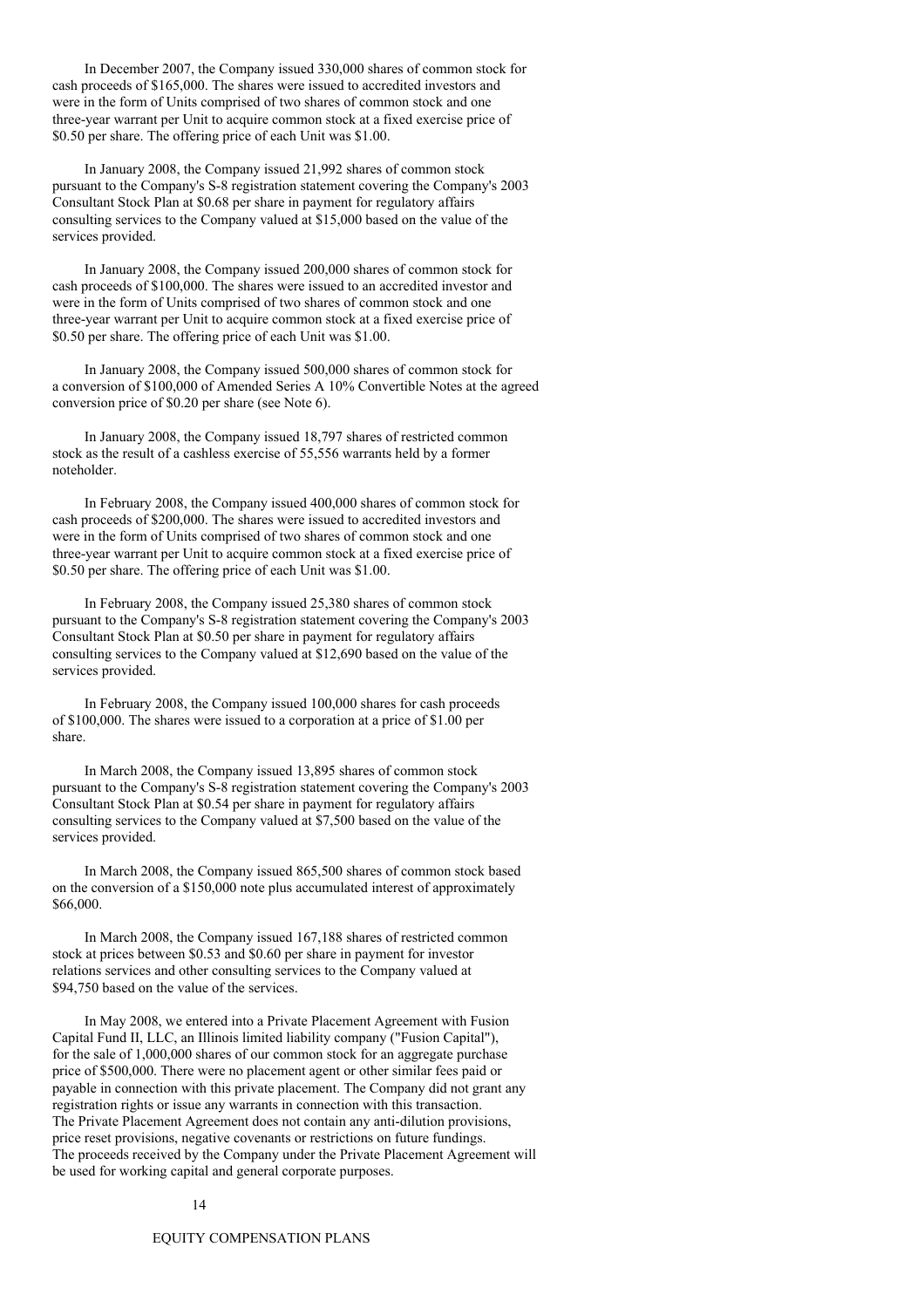### SUMMARY EQUITY COMPENSATION PLAN DATA

The following table sets forth March 31, 2008 information on our equity compensation plans (including the potential effect of debt instruments convertible into common stock) in effect as of that date:

| <table><br/><math>\langle S \rangle</math> <math>\langle C \rangle</math></table> |                                                                                                               |        |                                                                                                                       |                                                                                                   |                      |
|-----------------------------------------------------------------------------------|---------------------------------------------------------------------------------------------------------------|--------|-----------------------------------------------------------------------------------------------------------------------|---------------------------------------------------------------------------------------------------|----------------------|
|                                                                                   | (a)                                                                                                           | (b)    | (c)                                                                                                                   |                                                                                                   |                      |
| Plan category                                                                     | Number of securities to<br>be issued upon exercise<br>of outstanding options,<br>warrants and rights $(1)(2)$ |        | Weighted-average<br>warrants and rights<br>compensation plans<br>(excluding securities)<br>reflected in column<br>(a) | exercise price of remaining available<br>outstanding options, for future issuance<br>under equity | Number of securities |
| Equity compensation<br>plans approved by<br>security holders                      | 32,500                                                                                                        | \$2.65 |                                                                                                                       | 467,500                                                                                           |                      |
| Equity compensation<br>plans not approved by                                      | security holders $(1)$ 10,921,560                                                                             |        | \$0.37                                                                                                                | N/A                                                                                               |                      |
| Totals<br>$<$ TABLE>                                                              | 10,954,060                                                                                                    | \$0.38 |                                                                                                                       | 467,500                                                                                           |                      |

(1) The description of the material terms of non-plan issuances of equity instruments is discussed in Notes 4, 5, 6 and 7 to the accompanying consolidated financial statements.

(2) Net of equity instruments forfeited, exercised or expired.

#### 2000 STOCK OPTION PLAN

| Plan Category and rights rights future issuance                                    | Number of<br>securities to be Weighted average<br>issued upon exercise price Number of<br>exercise of of outstanding securities<br>outstanding options, remaining |     |     | options, warrants warrants and available for |
|------------------------------------------------------------------------------------|-------------------------------------------------------------------------------------------------------------------------------------------------------------------|-----|-----|----------------------------------------------|
|                                                                                    | (a)                                                                                                                                                               | (b) | (c) |                                              |
| Equity compensation<br>plans approved by<br>security holders 32,500 \$2.65 467,500 |                                                                                                                                                                   |     |     |                                              |
| Equity compensation<br>plans not approved<br>by security holders                   |                                                                                                                                                                   |     |     |                                              |
| Total                                                                              | 32,500 \$2.65 467,500                                                                                                                                             |     |     |                                              |

### 15

Our 2000 Stock Option Plan (the "Plan"), adopted by us in August 2000, provides for the grant of incentive stock options (ISOs") to our full-time employees (who may also be directors) and nonstatutory stock options ("NSOs") to non-employee directors, consultants, customers, vendors or providers of significant services. The exercise price of any ISO may not be less than the fair market value of the Common Stock on the date of grant or, in the case of an optionee who owns more than 10% of the total combined voting power of all classes of our outstanding stock, not be less than 110% of the fair market value on the date of grant. The exercise price, in the case of any NSO, must not be less than 75% of the fair market value of the Common Stock on the date of grant. The amount reserved under the Plan is 500,000 options. At March 31, 2008, we had granted 32,500 options under the 2000 Stock Option Plan, with 467,500 available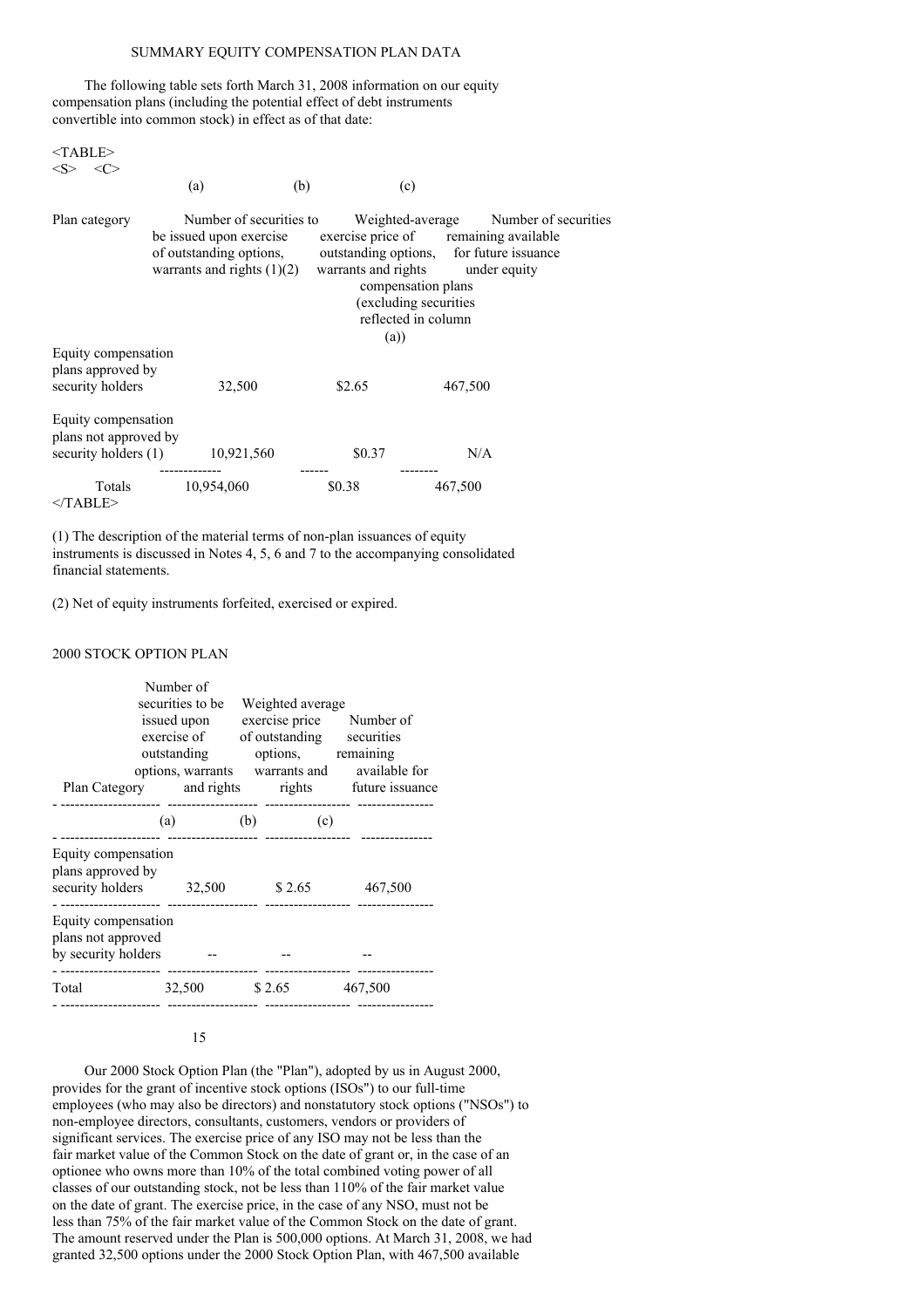## 2003 CONSULTANT STOCK PLAN

| Plan Category Number of shares                                               | the plan  |     | plan future issuance | of common stock Weighted average Number of common<br>available for price of shares shares remaining<br>issuance under issued under the available for |  |
|------------------------------------------------------------------------------|-----------|-----|----------------------|------------------------------------------------------------------------------------------------------------------------------------------------------|--|
|                                                                              | (a)       | (b) | (c)                  |                                                                                                                                                      |  |
| Equity compensation<br>plans approved by<br>security holders                 |           |     |                      |                                                                                                                                                      |  |
| Equity compensation<br>plans not approved<br>by security holders $5,000,000$ |           |     | \$0.32               | 1,741,135                                                                                                                                            |  |
| Total                                                                        | 5,000,000 |     | $$0.32$ 1,741,135    |                                                                                                                                                      |  |

Our 2003 Consultant Stock Plan (the "Stock Plan"), adopted by us in August 2003, advances our interests by helping us obtain and retain the services of persons providing consulting services upon whose judgment, initiative, efforts and/or services we are substantially dependent, by offering to or providing those persons with incentives or inducements affording such persons an opportunity to become owners of our capital stock. Consultants or advisors are eligible to receive grants under the plan program only if they are natural persons providing bona fide consulting services to us, with the exception of any services they may render in connection with the offer and sale of our securities in a capital-raising transaction, or which may directly or indirectly promote or maintain a market for our securities. The Stock Plan provides for the grants of common stock. No awards may be issued after the ten-year anniversary of the date we adopted the Stock Plan, the termination date for the plan.

On March 29, 2004, we filed with the SEC a registration statement on Form S-8 for the purpose of registering 1,000,000 common shares issuable under the Stock Plan under the Securities Act of 1933.

On August 29, 2005, we filed with the SEC a registration statement on Form S-8 for the purpose of registering 2,000,000 common shares issuable under The Stock Plan under the Securities Act of 1933.

On August 9, 2007, we filed with the SEC a registration statement on Form S-8 for the purpose of registering 2,000,000 common shares issuable under The Stock Plan under the Securities Act of 1933.

At March 31, 2008, 1,741,135 shares of common stock remain to be issued under the 2003 Consultant Stock Plan.

#### 16

# 2005 DIRECTORS COMPENSATION PROGRAM

Upon the recommendation of our Compensation Committee, in February 2005, we adopted our 2005 Directors Compensation Program (the "Directors Compensation Program") which advances our interest by helping us to obtain and retain the services of outside directors upon whose judgment, initiative, efforts and/or services we are substantially dependent, by offering to or providing those persons with incentives or inducements affording them an opportunity to become owners of our capital stock.

Under the Directors Compensation Program, a newly elected director will receive a one-time grant of a non-qualified stock option of 1.5% of the common stock outstanding at the time of election. The options will vest one-third at the time of election to the Board and the remaining two-thirds will vest equally at year end over three years. Additionally, each director will also receive an annual \$25,000 non-qualified stock option retainer, \$15,000 of which is to be paid at the first of the year to all directors who are on the Board prior to the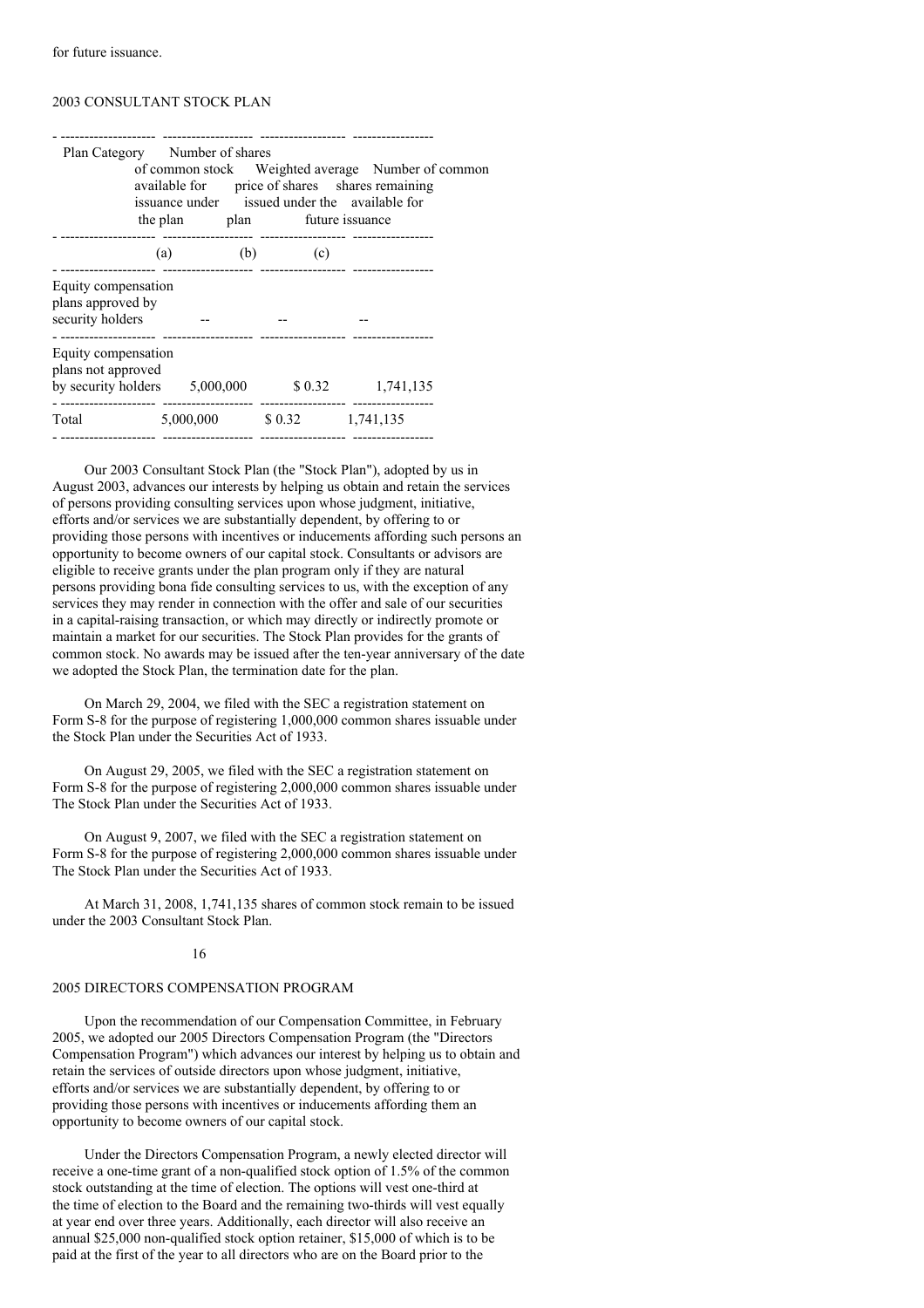first meeting of the year and a \$10,000 retainer will be paid if a director attends 75% of the meetings either in person, via conference call or other electronic means. The exercise price for the options under the Directors Compensation Program will equal the average closing of the last ten (10) trading days prior to the date earned. At March 31, 2008 under the 2005 Directors Compensation Program we had issued 1,337,825 options to outside directors, 3,965,450 options to employee-directors, 308,725 outside directors options had been forfeited, 250,000 outside directors options had been exercised and 4,744,550 options remained outstanding.

#### STAND-ALONE GRANTS

From time to time our Board of Directors grants common share purchase options or warrants to selected directors, officers, employees, consultants and advisors in payment of goods or services provided by such persons on a stand-alone basis outside of any of our formal stock plans. The terms of these grants are individually negotiated.

To date we have issued 8,443,158 options (of which 3,397,025 have been exercised or cancelled) outside of both the 2005 Directors Compensation Plan, 2000 Stock Option Plan and the 2003 Consultant Stock Plan.

# ITEM 6. MANAGEMENT'S DISCUSSION AND ANALYSIS OR PLAN OF OPERATION

The following discussion and analysis should be read in conjunction with the consolidated Financial Statements and Notes thereto appearing elsewhere in this report.

### Operating Expenses

Consolidated operating expenses were \$2,892,588 for the fiscal year ended March 31, 2008, versus \$2,084,254 for the comparable period one year ago. The net increase of \$808,334 was comprised of increases in payroll expense of \$474,759, professional fees of \$305,265 and general and administrative expense of \$28,310.

Payroll and related expenses increased by \$474,759 as compared to the prior fiscal year. The increase was principally driven by an increase in stock compensation expense of \$487,093 due to the recognition of expense related to the amortization of stock options vesting during the fiscal year ended March 31, 2008. Additionally, research and development payroll increased by \$68,854 due to the hiring of our new president (whose duties are primarily development-related) and a result of increases in senior management salaries. Administrative payroll decreased by \$45,694 because of turnover in our financial department. Finally, due to the change in the mix of payroll expenses, payroll taxes decreased by \$563.

Professional fees increased by \$305,265. This increase was driven by a \$303,274 increase in legal fees and a \$109,520 increase in accounting-related fees. Those fees were partially offset by a \$51,732 reduction in investor relations fees, a \$32,821 reduction in scientific consulting fees and a \$8,987 decrease in website-related professional fees.

General and administrative expenses increased by \$28,310. This increase is comprised of increases in lab supplies of \$80,222, lab fees of \$7,005, which were partially offset by a number of general and administrative expenses that decreased.

## Other Expenses

In the fiscal year ended March 31, 2008, we recognized a \$547,119 non-cash loss on extinguishment of debt that arose out of the restructuring of \$1,000,000 in convertible notes. In the fiscal year ended March 31, 2007, we recognized a \$1,216,748 non-cash loss on the extinguishment of debt as a result of the issuance of Allonges to our 10% Series A Convertible Notes.

In addition, we recognized \$637,179 in non-cash income related to warrant liability revaluation in comparison to the prior fiscal year when \$2,112,575 in non-cash expense was recognized to reflect the change in fair value of the warrants that were classified as derivative liabilities under EITF Issue No. 00-19.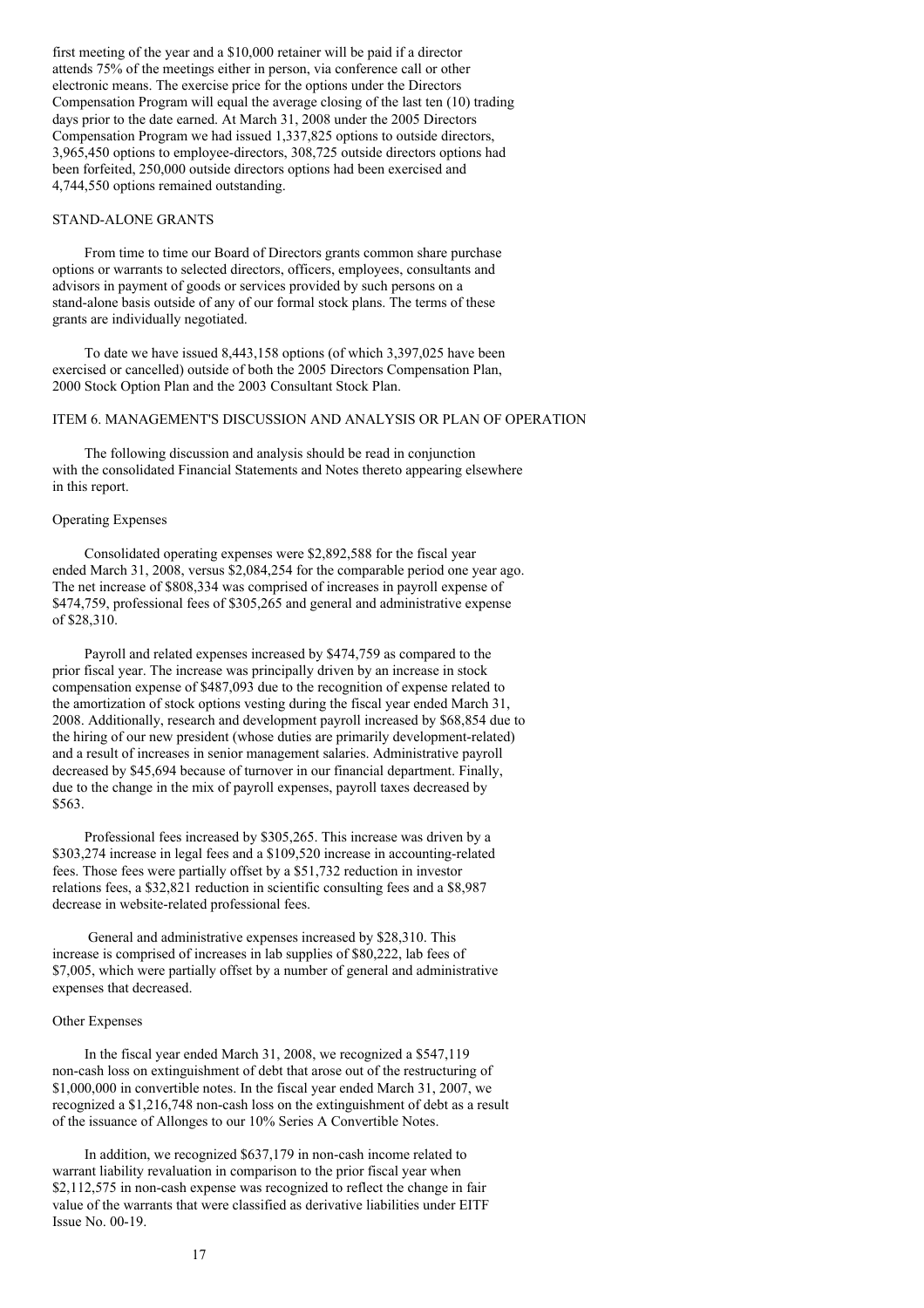The combination of interest expenses and other expense increased by \$726,768 due to the high level of amortization of discounts associated with several short-term notes that we entered into during the fiscal year ended March 31, 2008 and as a consequence of the full amortization of beneficial conversion feature discount associated with convertible notes outstanding in the prior fiscal year. We recognized approximately \$386,000 in liquidated damages associated with the failure to register shares in the fiscal year ended March 31, 2008 compared to approximately \$220,000 in the prior fiscal year.

## PLAN OF OPERATION

We are a development stage medical device company that has not yet engaged in significant commercial activities. The primary focus of our resources is the advancement of our proprietary Hemopurifier(R) platform treatment technology, which is designed to rapidly reduce the presence of infectious viruses and toxins in human blood. Our focus is to prepare our Hemopurifier(R) to treat chronic viral conditions, acute viral conditions and viral-based bioterror threats in human clinical trials.

Our current plan of operation is to fund our anticipated increased research and development activities and operations for the near future by raising funds through the sale of private equity or debt. Based on our projections of additional resources required for operations and to complete research, development and testing associated with our Hemopurifier(R) products, we anticipate that we will need to raise additional capital to continue our operations over the next twelve months. However, there can be no assurance that we will be able to arrange such financing on acceptable terms, or at all.

We plan to continue research and development activities related to our Hemopurifier $(R)$  platform technology, with particular emphasis on the advancement of our treatment for "Category A" pathogens as defined by the Federal Government under Project Bioshield and the All Hazards Preparedness Act of 2006. The Company has filed an Investigational Device Exemption ("IDE") with the FDA in order to proceed with human safety studies of the Hemopurifier(R). Such studies, complemented by planned IN-VIVO and appropriate animal IN VITRO studies should allow the Company to proceed to Premarket Approval ("PMA") process. The PMA process is the last major FDA hurdle in determining the safety and effectiveness of Class III Medical Devices (of which the Hemopurifier(R) is one).

We anticipate continuing to increase spending on research and development over the next 12 months. Additionally, associated with our anticipated increase in research and development expenditures, we anticipate purchasing additional amounts of equipment during this period to support our laboratory and testing operations. Operations to date have consumed substantial capital without generating revenues, and will continue to require substantial and increasing capital funds to conduct necessary research and development and pre-clinical and clinical testing of our Hemopurifier(R) products, as well as market any of those products that receive regulatory approval. We do not expect to generate revenue from operations for the foreseeable future, and our ability to meet our cash obligations as they become due and payable is expected to depend for at least the next several years on our ability to sell securities, borrow funds or a combination thereof. Future capital requirements will depend upon many factors, including progress with pre-clinical testing and clinical trials, the number and breadth of our clinical programs, the time and costs involved in preparing, filing, prosecuting, maintaining and enforcing patent claims and other proprietary rights, the time and costs involved in obtaining regulatory approvals, competing technological and market developments, as well as management's ability to establish collaborative arrangements, effective commercialization, marketing activities and other arrangements. We expect to continue to incur increasing negative cash flows and net losses for the foreseeable future.

# CONVERTIBLE NOTES PAYABLE AND WARRANTS

On November 2007, the Company entered into Amended and Restated 10% Series A Convertible Promissory Notes (the "Amended Notes") with the holders of certain promissory notes previously issued by the Company (the "Prior Notes"), and all amendments to the Prior Notes, including on March 5, 2007.

The Amended Notes, in the principal amount of \$1,000,000, are convertible into an aggregate of 5,000,000 shares of the Company's Common Stock and mature on February 15, 2009. The Amended Notes provide for the payment of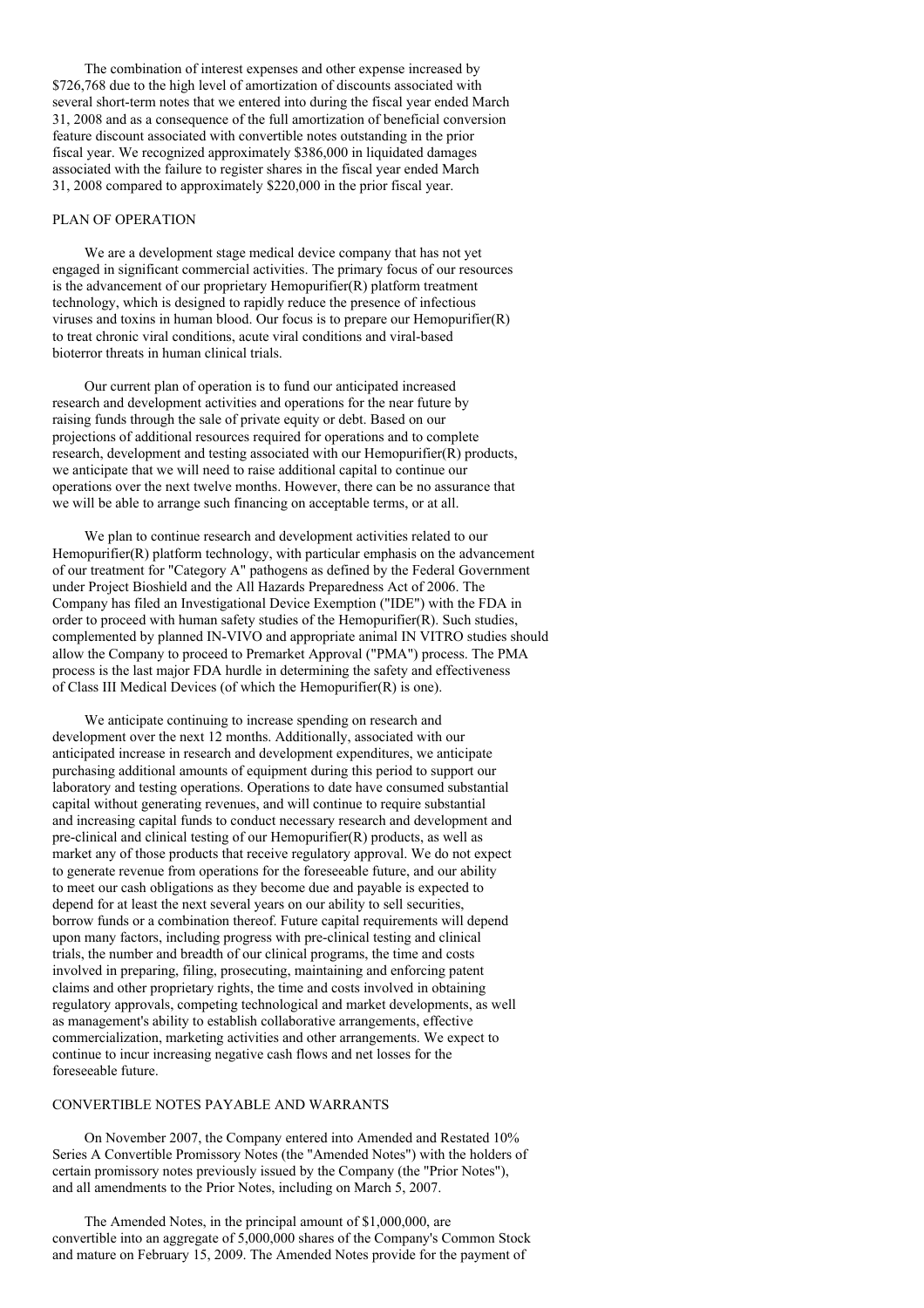accrued and default interest through December 31, 2007 in the aggregate amount of \$295,248 to be paid in units ("Units") at a fixed rate of \$0.20 per Unit, each Unit consisting of one share of the Company's Common Stock and one Class A Common Stock Purchase Warrant (the "Class A Warrant") to purchase one share of the Company's Common Stock at a fixed exercise price of \$0.20 per share. If the Holders exercise the Class A Warrants on or before February 15, 2010, the Company will issue them one Class B Common Stock Purchase Warrant (the "Class B Warrant") for every two Class A Warrants exercised. The Class B Warrants will have a fixed exercise price of \$0.60 per share.

18

The Amended Notes also provided for the payment of liquidated damages through November 29, 2007 in the aggregate amount \$269,336 to be paid in units ("Damages Units") at a fixed rate of \$0.40 per Damages Unit, each Damages Unit consisting of one share of the Company's Common Stock and one Class A-1 Common Stock Purchase Warrant (the "Class A-1 Warrant") to purchase one share of the Company's Common Stock at a fixed exercise price of \$0.40 per share. If the Holders exercise the Class A-1 Warrants on or before February 15, 2010, the Company will issue them one Class B-1 Common Stock Purchase Warrant (the "Class B-1 Warrant") for every two Class A-1 Warrants exercised. The Class B-1 Warrants will have a fixed exercise price of \$0.40 per share.

In addition, the Amended Notes provide for the issuance of Class A Principal Common Stock Purchase Warrants (the "Class A Principal Warrant") to purchase an aggregate of 5,000,000 shares of the Company's Common Stock on the same terms as the Class A Warrants.

The following table summarizes the number of shares of the Company's Common Stock issuable upon the conversion of the Amended Notes or the exercise of the various warrants issued or issuable pursuant to the Amended Notes.

| Note Conversion            | 5,000,000  |
|----------------------------|------------|
| Accrued Interest           | 1,476,242  |
| <b>Liquidated Damages</b>  | 673,340    |
| Class A Warrants           | 1,476,242  |
| Class A-1 Warrants         | 673,340    |
| Class A Principal Warrants | 5,000,000  |
| Class B Warrants           | 738,121    |
| Class B-1 Warrants         | 336,670    |
|                            |            |
| Total                      | 15,373,955 |
|                            |            |

The Company was obligated to register the shares underlying the Class A Warrants, the Class A-1 Warrants and the Class A Principal Warrants with the SEC by March 31, 2008, and the shares underlying the Class B Warrants and to register the Class B-1 Warrants with the SEC by the 30th day following the issuance date of such warrants. Since we failed to register the shares underlying those warrants by the required date, we are accruing damages on a monthly basis of approximately \$15,000.

For accounting purposes, the amendment of the 10% Series A Convertible Notes was treated as an extinguishment pursuant to EITF Issue No. 06-6. The changes in the note agreements, conversion feature and warrants were considered substantive as prescribed in that consensus. Consequently, at the amendment date the company initially recorded an estimated loss on extinguishment of \$489,013 as follows:

Reacquisition Price (Fair value of new notes and warrants) \$ 5,392,664

| Less amounts relieved at date of extinguishment: |             |
|--------------------------------------------------|-------------|
| Carrying amount of the unamortized note          | (166, 667)  |
| Carrying amount of derivative liability          | (4,172,400) |
| Accrued interest and liquidated damages          | (564, 584)  |
|                                                  |             |
| Loss on extinguishment                           | \$489,013   |
|                                                  |             |

Subsequently, the Company engaged a third party valuation firm to value the various components of the amendment of the Series A Convertible Notes. As a result of that valuation, the Company recorded an additional \$58,106 of loss on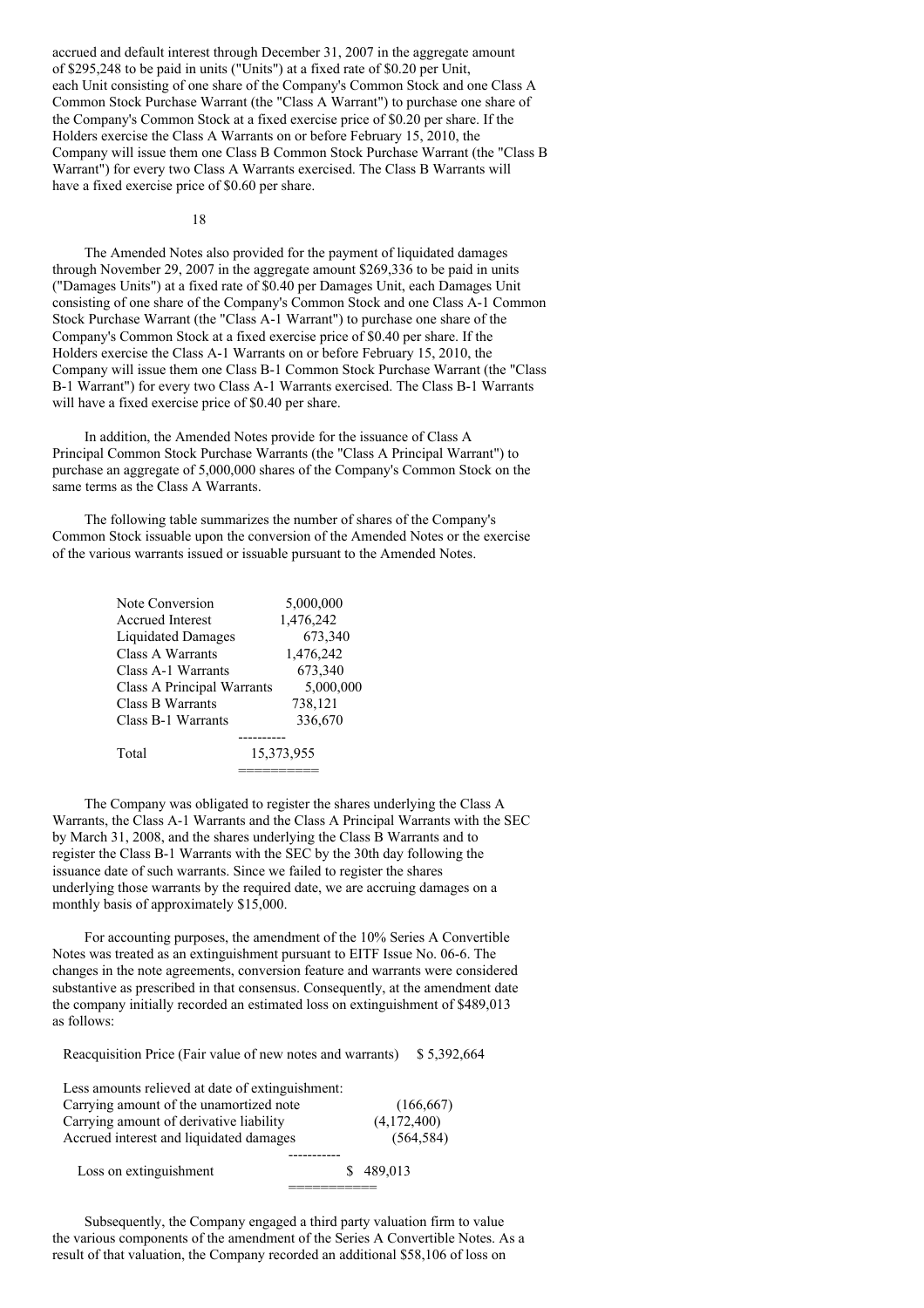extinguishment of debt with the offset being recorded to additional paid-in capital.

The new warrants issued in connection with the Amended Notes were evaluated pursuant to EITF Issue No. 00-19 and classified as equity instruments. In connection with the new warrants, the Company recorded \$4,392,664 as an increase to additional paid in capital, based on the estimated fair value at issuance. The amended conversion feature contains a beneficial conversion at the date of the Amended Notes; consequently, the Company recorded a discount of \$1,000,000 against the notes and a corresponding increase in additional paid in capital. Through March 31, 2007, the Company amortized approximately \$69,000 of such discount into interest expense using the effective interest method.

In January 2008, one of the holders of the Amended Notes requested the conversion of \$100,000 into our common stock at the agreed conversion rate of \$0.20 per share and, as a result, we issued 500,000 shares of common stock to convert the \$100,000 note.

In March 2008, a noteholder converted a \$150,000 note to common stock at the agreed conversion rate of \$0.25 per share along with accumulated interest of approximately \$66,000.

19

#### \$495,000 NOTE WITH WARRANTS FINANCING

On December 5, 2007, the Company entered into a Subscription Agreement with two accredited investors pursuant to which the Company issued and sold promissory notes in the principal amount of \$495,000 and three-year warrants to purchase an aggregate of 1,485,000 shares of the Registrant's common stock at a fixed exercise price of \$0.50 per share. The promissory notes bear interest compounded monthly at the annual rate of eight percent (8%) and mature on September 5, 2008. The net proceeds to the Company were \$440,000.

The warrants associated with this financing did not meet all of the conditions required for equity classification under EITF Issue No. 00-19; consequently, the warrants (with an estimated fair value of \$693,050) were accounted for as derivative liabilities at issuance. The Company revalued the warrants at December 31, 2007 and again at March 31, 2008 and the resulting aggregate reduction in the estimated fair value of \$252,895 was recorded to income from change in fair value of warrant liability.

#### \$220,000 NOTE WITH WARRANTS FINANCING

On January 18, 2008, the Company entered into a Subscription Agreement with an accredited investor pursuant to which the Company issued and sold promissory notes in the principal amount of \$220,000 and three-year warrants to purchase an aggregate of 660,000 shares of the Registrant's common stock at a fixed exercise price of \$0.50 per share. The promissory note bear interest compounded monthly at the annual rate of nine percent (9%) and matures on October 19, 2008. The net proceeds to the Company were \$220,000.

The warrants associated with this financing did not meet all of the conditions required for equity classification under EITF Issue No. 00-19; consequently, the warrants (with an estimated fair value of \$222,450) were accounted for as derivative liabilities at issuance. The Company revalued the warrants at March 31, 2008 and the resulting aggregate reduction in the estimated fair value of \$27,060 was recorded to income from change in fair value of warrant liability.

## SECURITIES ISSUED FOR SERVICES

We have issued securities in payment of services to reduce our obligations and to avoid using our cash resources. In the year ended March 31, 2008 we issued 589,350 common shares for services of which 223,187 were unregistered. We also issued 250,000 under a stock option exercise by one of our directors restricted common shares for payment of accrued liabilities, 1,365,500 for the retirement of notes payable, 90,000 for investor communications services, 15,152 for licensing rights and 49,414 in exchange for the conversion of Warrants. Included in the 589,350 common shares issued for services are 366,163 shares, registered under a Form S-8 registration statement, which were issued as follows: 263,057 for scientific and regulatory consulting and 103,106 for legal expense The average price discount of common shares issued for these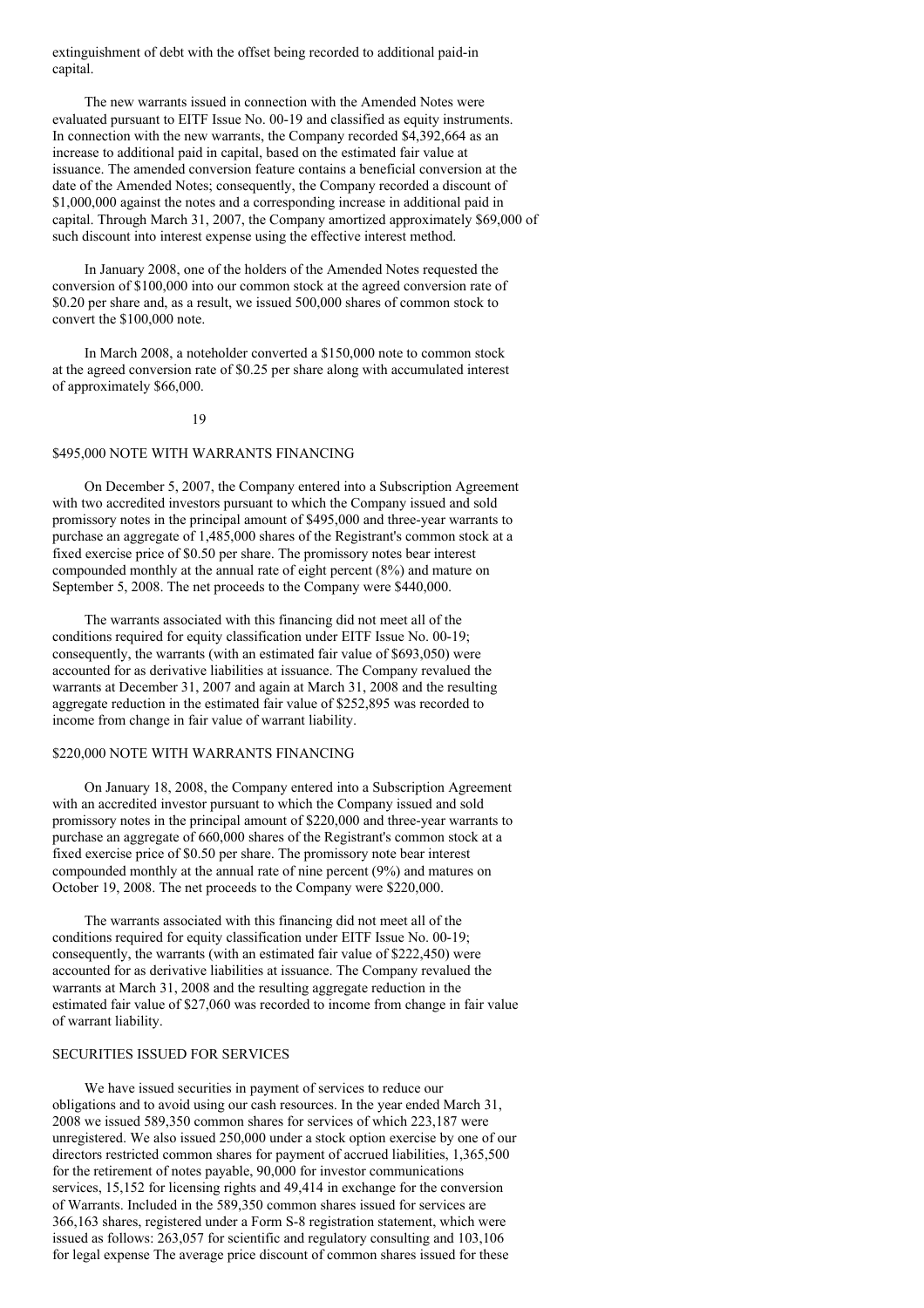services, weighted by the number of shares issued for services in this period, was approximately 12.8%.

# SECURITIES ISSUED FOR DEBT

We have also issued securities for debt to reduce our obligations to avoid using our cash resources. In the fiscal year ended March 31, 2008 we issued 1,365,500 restricted common shares for repayment in full of notes, including accrued interest in the aggregate amount of \$66,375. The price discount of the common stock issued for debt was approximately 59.3%

## PROSPECTS FOR DEBT CONVERSION

We seek, where possible, to convert our debt and accounts payable to stock and/or warrants in order to reduce our cash liabilities. Our success at accomplishing this depends on several factors including market conditions, investor acceptance and other factors, including our business prospects.

#### GOING CONCERN

Our independent registered public accounting firm has stated in their audit report on our March 31, 2008 consolidated financial statements that we have a working capital deficiency and a significant deficiency accumulated during the development stage. These conditions, among others, raise substantial doubt about our ability to continue as a going concern.

20

# CRITICAL ACCOUNTING POLICIES

The preparation of consolidated financial statements in conformity with accounting principles generally accepted in the United States of America requires us to make a number of estimates and assumptions that affect the reported amounts of assets and liabilities and disclosure of contingent assets and liabilities at the date of the financial statements. Such estimates and assumptions affect the reported amounts of expenses during the reporting period. On an ongoing basis, the Company evaluates estimates and assumptions based upon historical experience and various other factors and circumstances. Management believes the Company's estimates and assumptions are reasonable in the circumstances; however, actual results may differ from these estimates under different future conditions. The Company believes that the estimates and assumptions that are most important to the portrayal of the Company's financial condition and results of operations, in that they require the most difficult, subjective or complex judgments, form the basis for the accounting policies deemed to be most critical to us. These critical accounting policies relate to stock purchase warrants issued with notes payable, beneficial conversion feature of convertible notes payable, impairment of intangible assets and long lived assets, stock compensation, contingencies and litigation. We believe estimates and assumptions related to these critical accounting policies are appropriate under the circumstances; however, should future events or occurrences result in unanticipated consequences, there could be a material impact on the Company's future financial conditions or results of operations.

#### Long-Lived Assets

SFAS No.144 ("SFAS 144"), "Accounting for the Impairment of Long-lived Assets and for Long-lived Assets to be Disposed Of" addresses financial accounting and reporting for the impairment or disposal of long-lived assets. SFAS 144 requires that long-lived assets be reviewed for impairment whenever events or changes in circumstances indicate that their carrying amounts may not be recoverable. If the cost basis of a long-lived asset is greater than the projected future undiscounted net cash flows from such asset (excluding interest), an impairment loss is recognized. Impairment losses are calculated as the difference between the cost basis of an asset and its estimated fair value. SFAS 144 also requires companies to separately report discontinued operations and extends that reporting requirement to a component of an entity that either has been disposed of (by sale, abandonment or in a distribution to owners) or is classified as held for sale. Assets to be disposed of are reported at the lower of the carrying amount or the estimated fair value less costs to sell. Management noted no indicators requiring review for impairment during the fiscal year ended March 31, 2008.

## Stock Purchase Warrants Issued with Notes Payable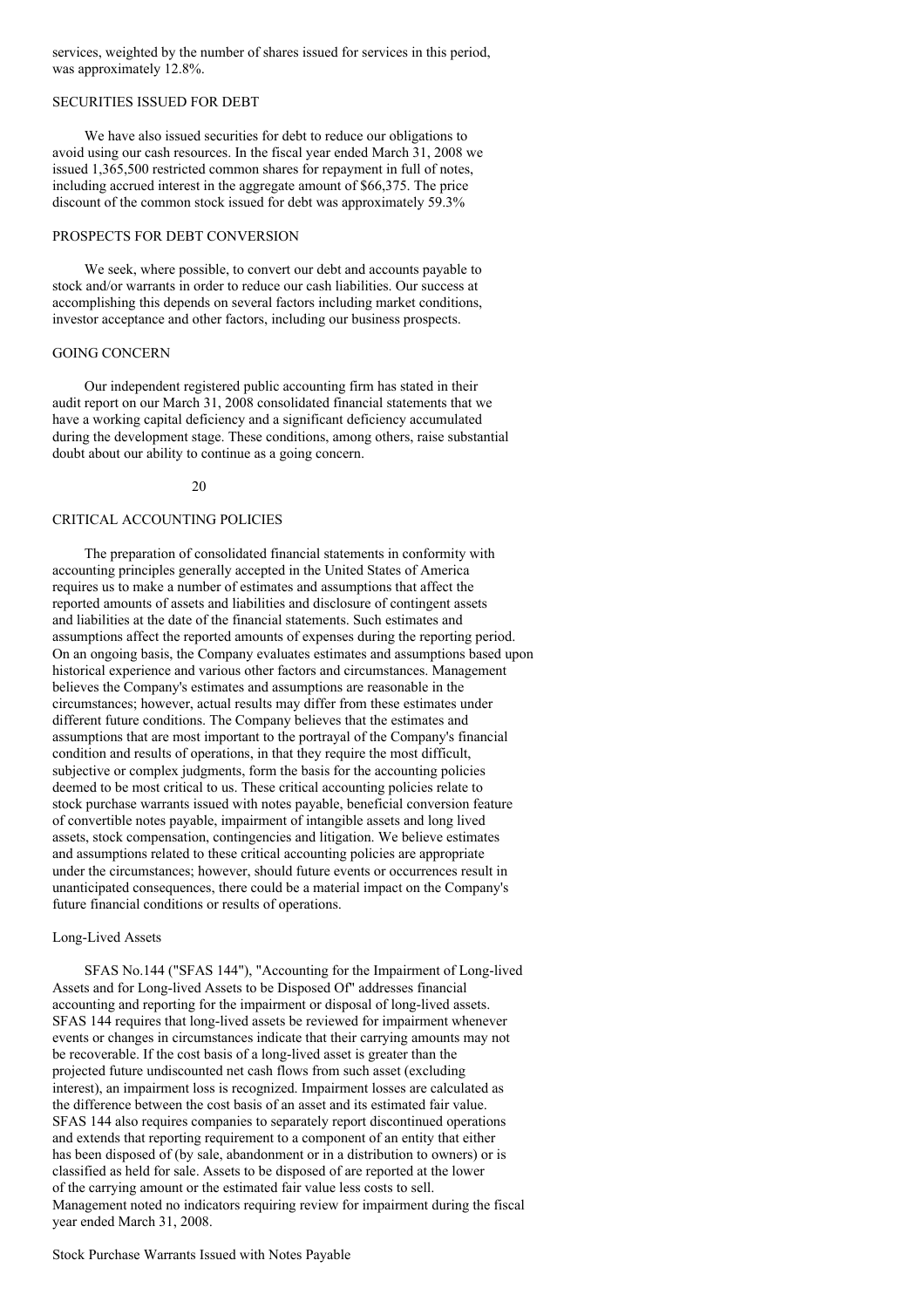The Company granted warrants in connection with the issuance of certain notes payable. Under Accounting Principles Board Opinion No. 14, "Accounting for Convertible Debt and Debt Issued With Stock Purchase Warrants," the relative estimated fair value of such warrants represents a discount from the face amount of the notes payable. Such discounts are amortized to interest expense over the term of the notes.

#### **Derivatives**

In the fiscal year ending March 31, 2006, the Company was obligated to register for resale the shares underlying warrants in connection with the issuance of its 10% Series A Convertible Promissory Notes. In accordance with Emerging Issues Task Force ("EITF") No. 00-19, "Accounting for Derivative Financial Instruments Indexed To, and Potentially Settled In, a Company's Own Stock," the value of the warrants were recorded as a liability until the registration became effective on January 20, 2006. At that time the Company determined the fair value of these warrants and recorded an additional non-cash expense of \$363,875. Coincident with this valuation, the derivative liability balance was reclassified to equity.

On or about March 13, 2007, the Company determined that the effectiveness of the registration statement underlying the conversion and warrant shares associated with the 10% Series A Promissory Notes had lapsed on October 27, 2006. In accordance with EITF No. 00-19, the Company reversed the accounting effect of the prior registration effectiveness and reduced additional paid-in-capital by \$1,090,000 and recorded a warrant liability of like amount. Between October 27, 2006 and March 22, 2007 (when the debt was effectively extinguished), the Company recorded an additional expense related to the change in the fair value of the associated warrant liability of \$1,969,450.

### 21

#### Beneficial Conversion Feature of Notes Payable

The convertible feature of certain notes payable provides for a rate of conversion that is below market value. Such feature is normally characterized as a "Beneficial Conversion Feature" ("BCF"). Pursuant to EITF Issue No. 98-5, "Accounting for Convertible Securities With Beneficial Conversion Features or Contingently Adjustable Conversion Ratio" and EITF No. 00-27, "Application of EITF Issue No. 98-5 to Certain Convertible Instruments," the estimated fair value of the BCF is recorded in the consolidated financial statements as a discount from the face amount of the notes. Such discounts are amortized to interest expense over the term of the notes.

#### Accounting for Transactions involving Stock Compensation

In December 2004, the FASB issued SFAS No. 123-R, "Share-Based Payment," which requires that the compensation cost relating to share-based payment transactions (including the cost of all employee stock options) be recognized in the financial statements. That cost will be measured based on the estimated fair value of the equity or liability instruments issued. SFAS No. 123-R covers a wide range of share-based compensation arrangements including share options, restricted share plans, performance-based awards, share appreciation rights, and employee share purchase plans. SFAS No.123-R replaces SFAS No. 123 and supersedes APB 25. As originally issued, SFAS No. 123 established as preferable a fair-value-based method of accounting for share-based payment transactions with employees. However, that pronouncement permitted entities to continue applying the intrinsic-value model of APB 25, provided that the financial statements disclosed the pro forma net income or loss based on the preferable fair-value method.

Small Business Issuers are required to apply SFAS No. 123-R in the first interim or annual reporting period of the registrant's first fiscal year that begins after December 15, 2005. Thus, the Company's consolidated financial statements reflect an expense for (a) all share-based compensation arrangements granted on or after January 1, 2006 and for any such arrangements that are modified, cancelled, or repurchased on or after that date, and (b) the portion of previous share-based awards for which the requisite service has not been rendered as of that date, based on the grant-date estimated fair value. The Company adopted SFAS No. 123-R in the first fiscal quarter of 2007. For the fiscal year ended March 31, 2008, the Company recognized \$487,093 of share-based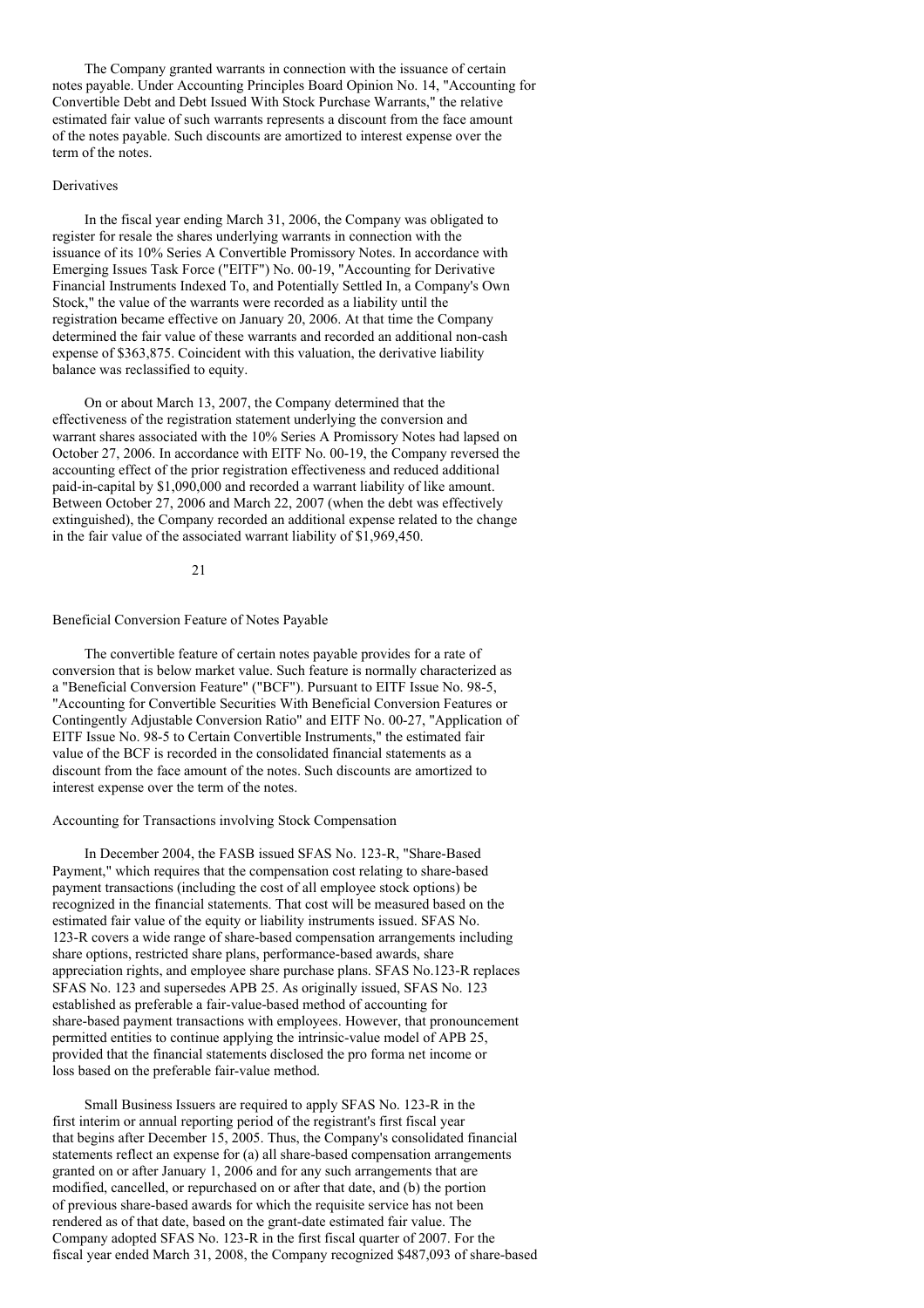## OFF-BALANCE SHEET ARRANGEMENTS

We have not entered into any off-balance sheet arrangements that have or are reasonably likely to have a current or future effect on our financial condition, changes in financial condition, revenues or expenses, results of operations, liquidity, capital expenditures or capital resources and would be considered material to investors.

#### $23$

### RISK FACTORS

An investment in our common shares involves a high degree of risk and is subject to many uncertainties. These risks and uncertainties may adversely affect our business, operating results and financial condition. In such an event, the trading price for our common shares could decline substantially, and you could lose all or part of your investment. In order to attain an appreciation for these risks and uncertainties, you should read this annual report in its entirety and consider all of the information and advisements contained in this annual report, including the following risk factors and uncertainties.

#### RISKS RELATING TO OUR BUSINESS

WE HAVE INCURRED SIGNIFICANT LOSSES AND EXPECT LOSSES TO CONTINUE FOR THE FORESEEABLE FUTURE.

We have yet to establish any history of profitable operations. We have not had any significant revenues from our principal operations. We have incurred annual operating losses of \$2,892,588, \$2,084,254 and \$2,094,939, for the fiscal years ended March 31, 2008, 2007, and 2006, respectively. At March 31, 2008, we had an accumulated deficit of \$(32,227,256). We have incurred net losses of \$4,140,264 and \$6,024,545 for the fiscal years ended March 31, 2008 and 2007. We have not had revenues to date. We expect that our revenues, if any, will not be sufficient to sustain our operations for the foreseeable future. Our profitability will require the successful commercialization of our Hemopurifier(R) technology. No assurances can be given when or if this will occur or that we will ever generate revenues or be profitable.

## WE HAVE RECEIVED AN EXPLANATORY PARAGRAPH FROM OUR AUDITORS REGARDING OUR ABILITY TO CONTINUE AS A GOING CONCERN

Our independent registered public accounting firm noted in their report accompanying our financial statements for our fiscal year ended March 31, 2008 that we had a significant deficit accumulated during the development stage, had a working capital deficit and that a significant amount of additional capital will be necessary to advance the development of our products to the point at which we may become commercially viable and stated that those conditions raised substantial doubt about our ability to continue as a going concern. Note 1 to our financial statements for the year ended March 31, 2008 addressed management's plans to address these matters. We cannot assure you that our business plans will be successful in addressing these issues. This explanatory paragraph about our ability to continue as a going concern could affect our ability to obtain additional financing at favorable terms, if at all, as it may cause investors to lose faith in our long-term prospects. If we cannot successfully continue as a going concern, our shareholders may lose their entire investment in our common shares.

### WE WILL REQUIRE ADDITIONAL FINANCING TO SUSTAIN OUR OPERATIONS AND WITHOUT IT WE WILL NOT BE ABLE TO CONTINUE OPERATIONS.

Should the financing we require to sustain our working capital needs be unavailable to us on reasonable terms when we require it, the consequences could be a material adverse effect on our business, operating results, financial condition and prospects.

WE MAY FAIL TO OBTAIN GOVERNMENT CONTRACTS TO DEVELOP OUR HEMOPURIFIER(R) TECHNOLOGY FOR BIODEFENSE APPLICATIONS.

The U.S. Government has undertaken commitments to help secure improved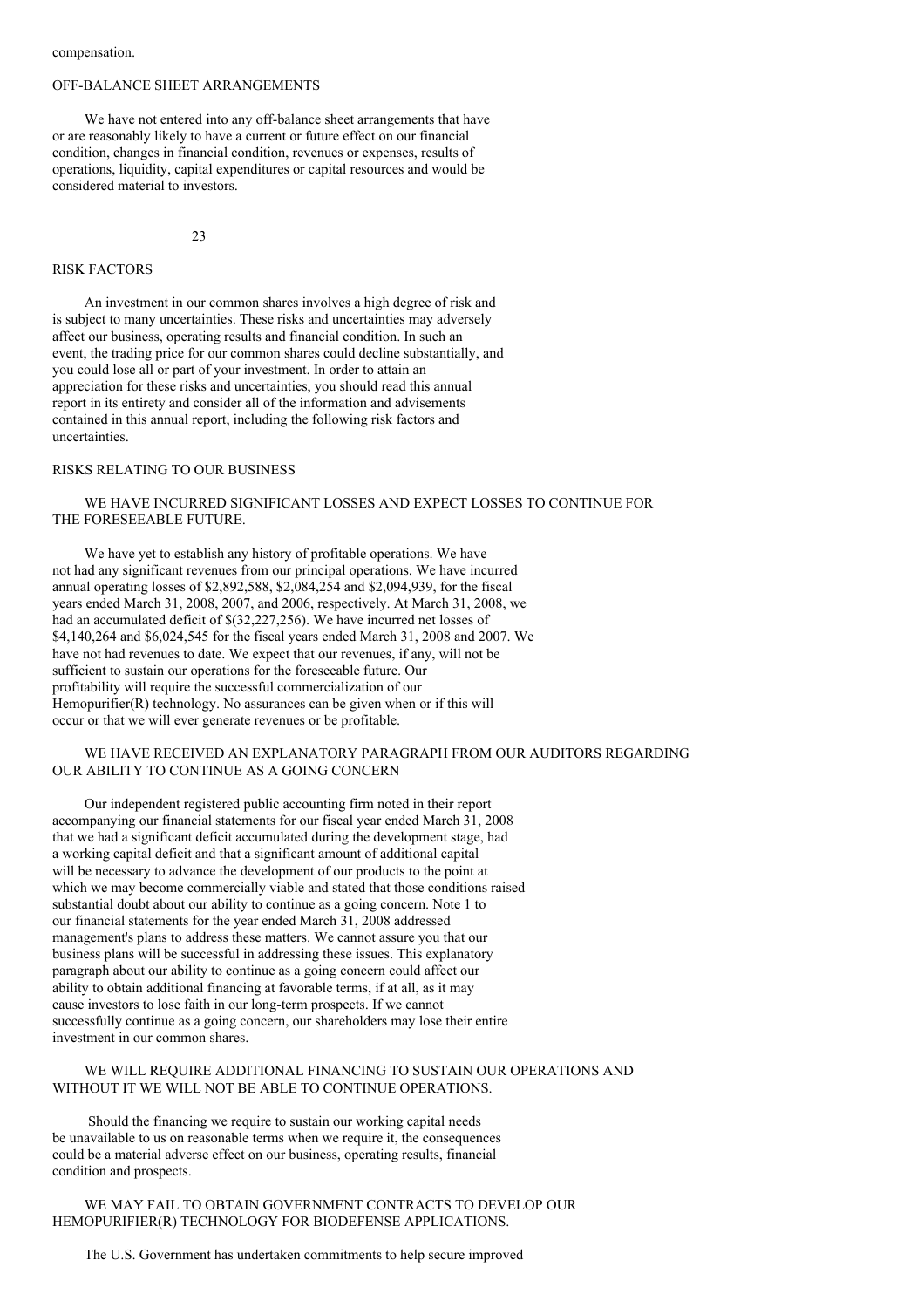countermeasures against bioterrorism. To date, we have been unsuccessful in obtaining grant income. As a result, future attempts to obtain grant income from the Federal Government will be sought through direct communication to government health and military agencies, and may include unsolicited proposals to provide the Hemopurifier(R) as a treatment countermeasure.

At present, the Hemopurifier(R) has not been approved for use by any U.S. Government agency, nor have we received any contracts to purchase the Hemopurifier $(R)$ . Since inception, we have not generated revenues from the sale of any product based on our Hemopurifier(R) technology platform. The process of obtaining government contracts is lengthy with the uncertainty that we will be successful in obtaining announced grants or contracts for therapeutics as a medical device technology. Accordingly, we cannot be certain that we will be awarded any U.S. Government grants or contracts utilizing our Hemopurifier(R) platform technology.

## IF THE U.S. GOVERNMENT FAILS TO PURCHASE SUFFICIENT QUANTITIES OF ANY FUTURE BIODEFENSE CANDIDATE UTILIZING OUR HEMOPURIFIER(R) PLATFORM TECHNOLOGY, WE MAY BE UNABLE TO GENERATE SUFFICIENT REVENUES TO CONTINUE OPERATIONS.

We cannot be certain of the timing or availability of any future funding from the U.S. Government, and substantial delays or cancellations of funding could result from protests or challenges from third parties once such funding is obtained. If we develop products utilizing our Hemopurifier(R) platform technology that are approved by the U.S. Food and Drug Administration (the "FDA"), but the U.S. Government does not place sufficient orders for these products, our future business will be harmed.

### $24$

## U.S. GOVERNMENT AGENCIES HAVE SPECIAL CONTRACTING REQUIREMENTS, WHICH CREATE ADDITIONAL RISKS.

Our business plan to provide biodefense product candidates may involve contracts with the U.S. Government. U.S. Government contracts typically contain unfavorable termination provisions and are subject to audit and modification by the government at its sole discretion, which subjects us to additional risks. These risks include the ability of the U.S. Government to unilaterally:

o suspend or prevent us for a period of time from receiving new contracts or extending existing contracts based on violations or suspected violations of laws or regulations;

o audit and object to our contract-related costs and fees, including allocated indirect costs;

o control and potentially prohibit the export of our products; and

o change certain terms and conditions in our contracts.

If we were to become a U.S. Government contractor, we would be required to comply with applicable laws, regulations and standards relating to our accounting practices and would be subject to periodic audits and reviews. As part of any such audit or review, the U.S. Government may review the adequacy of, and our compliance with, our internal control systems and policies, including those relating to our purchasing, property, estimating, compensation and management information systems. Based on the results of its audits, the U.S. Government may adjust our contract-related costs and fees, including allocated indirect costs. In addition, if an audit or review uncovers any improper or illegal activity, we would possibly be subject to civil and criminal penalties and administrative sanctions, including termination of our contracts, forfeiture of profits, suspension of payments, fines and suspension or prohibition from doing business with the U.S. Government. We could also suffer serious harm to our reputation if allegations of impropriety were made against us. Although adjustments arising from government audits and reviews have not seriously harmed our business in the past, future audits and reviews could cause adverse effects. In addition, under U.S. Government purchasing regulations, some of our costs, including most financing costs, amortization of intangible assets, portions of our research and development costs, and some marketing expenses, would possibly not be reimbursable or allowed under such contracts. Further, as a U.S. Government contractor, we would be subject to an increased risk of investigations, criminal prosecution, civil fraud, whistleblower lawsuits and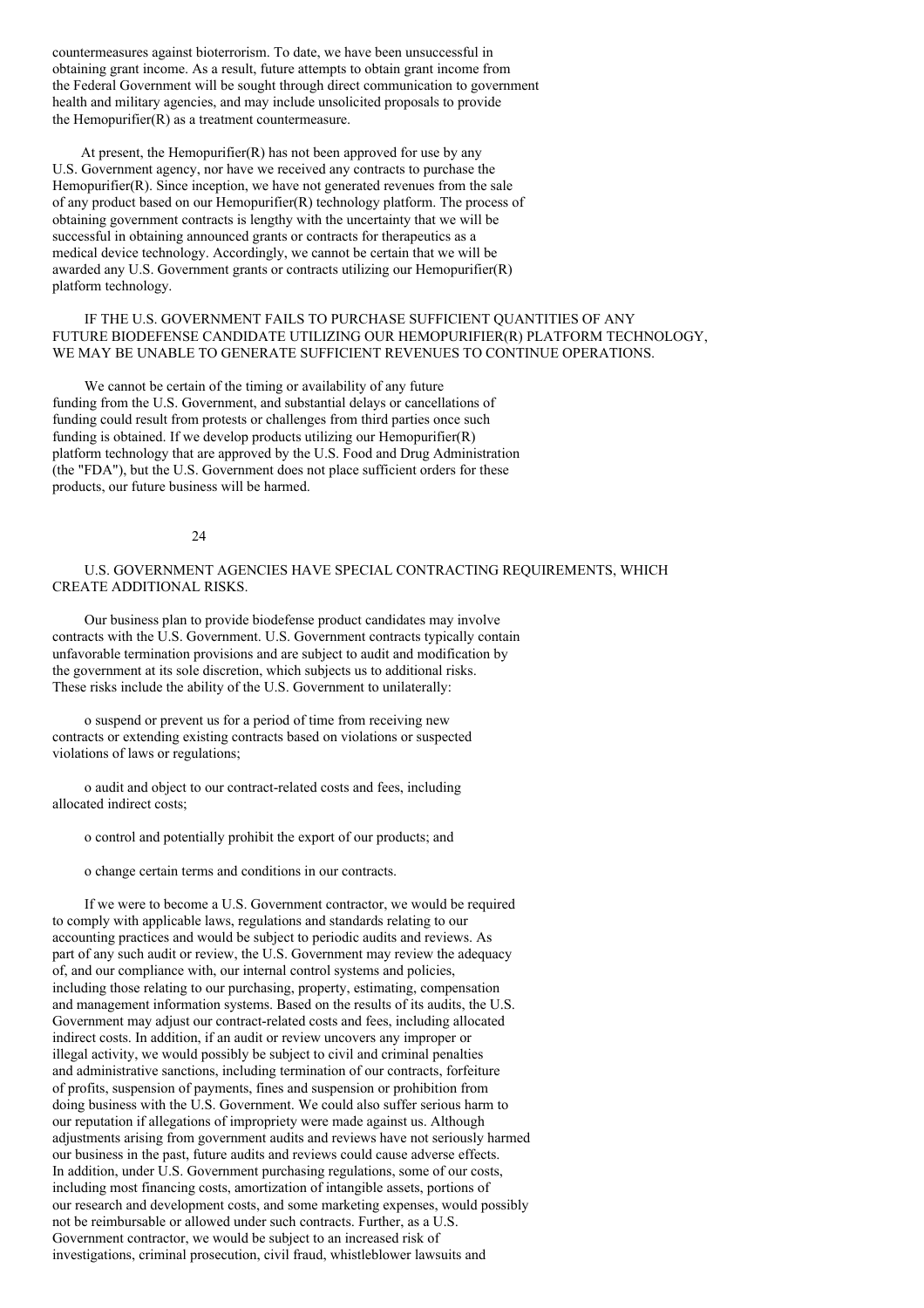other legal actions and liabilities to which purely private sector companies are not.

WE WILL FACE INTENSE COMPETITION FROM COMPANIES THAT HAVE GREATER FINANCIAL, PERSONNEL AND RESEARCH AND DEVELOPMENT RESOURCES THAN OURS. THESE COMPETITIVE FORCES MAY IMPACT OUR PROJECTED GROWTH AND ABILITY TO GENERATE REVENUES AND PROFITS, WHICH WOULD HAVE A NEGATIVE IMPACT ON OUR BUSINESS AND THE VALUE OF YOUR INVESTMENT.

Our competitors are developing vaccine candidates, which could compete with the Hemopurifier(R) medical device candidates we are developing. Our commercial opportunities will be reduced or eliminated if our competitors develop and market products for any of the diseases we target that:

- o are more effective;
- o have fewer or less severe adverse side effects;
- o are better tolerated;
- o are more adaptable to various modes of dosing;
- o are easier to administer; or
- o are less expensive than the products or product candidates we are developing.

Even if we are successful in developing effective Hemopurifier(R) products, and obtain FDA and other regulatory approvals necessary for commercializing them, our products may not compete effectively with other successful products. Researchers are continually learning more about diseases, which may lead to new technologies for treatment. Our competitors may succeed in developing and marketing products that are either more effective than those that we may develop, alone or with our collaborators, or that are marketed before any products we develop are marketed.

#### 25

The Congress' passage of the Project BioShield Bill, a comprehensive effort to develop and make available modern, effective drugs and vaccines to protect against attack by biological and chemical weapons or other dangerous pathogens, may encourage competitors to develop their own product candidates. We cannot predict the decisions that will be made in the future by the various government agencies as a result of such legislation.

Our competitors include fully integrated pharmaceutical companies and biotechnology companies as well as universities and public and private research institutions. Many of the organizations competing with us, have substantially greater capital resources, larger research and development staffs and facilities, greater experience in product development and in obtaining regulatory approvals, and greater marketing capabilities than we do.

The market for medical devices is intensely competitive. Many of our potential competitors have longer operating histories, greater name recognition, more employees, and significantly greater financial, technical, marketing, public relations, and distribution resources than we have. This intense competitive environment may require us to make changes in our products, pricing, licensing, services or marketing to develop, maintain and extend our current technology. Price concessions or the emergence of other pricing or distribution strategies of competitors may diminish our revenues (if any), adversely impact our margins or lead to a reduction in our market share (if any), any of which may harm our business.

### WE HAVE LIMITED MANUFACTURING EXPERIENCE.

To achieve the levels of production necessary to commercialize our Hemopurifier(R) products, we will need to secure manufacturing agreements with contract manufacturers which comply with good manufacturing practice standards and other standards prescribed by various federal, state and local regulatory agencies in the U.S. and any other country of use.

We have limited experience manufacturing products for testing purposes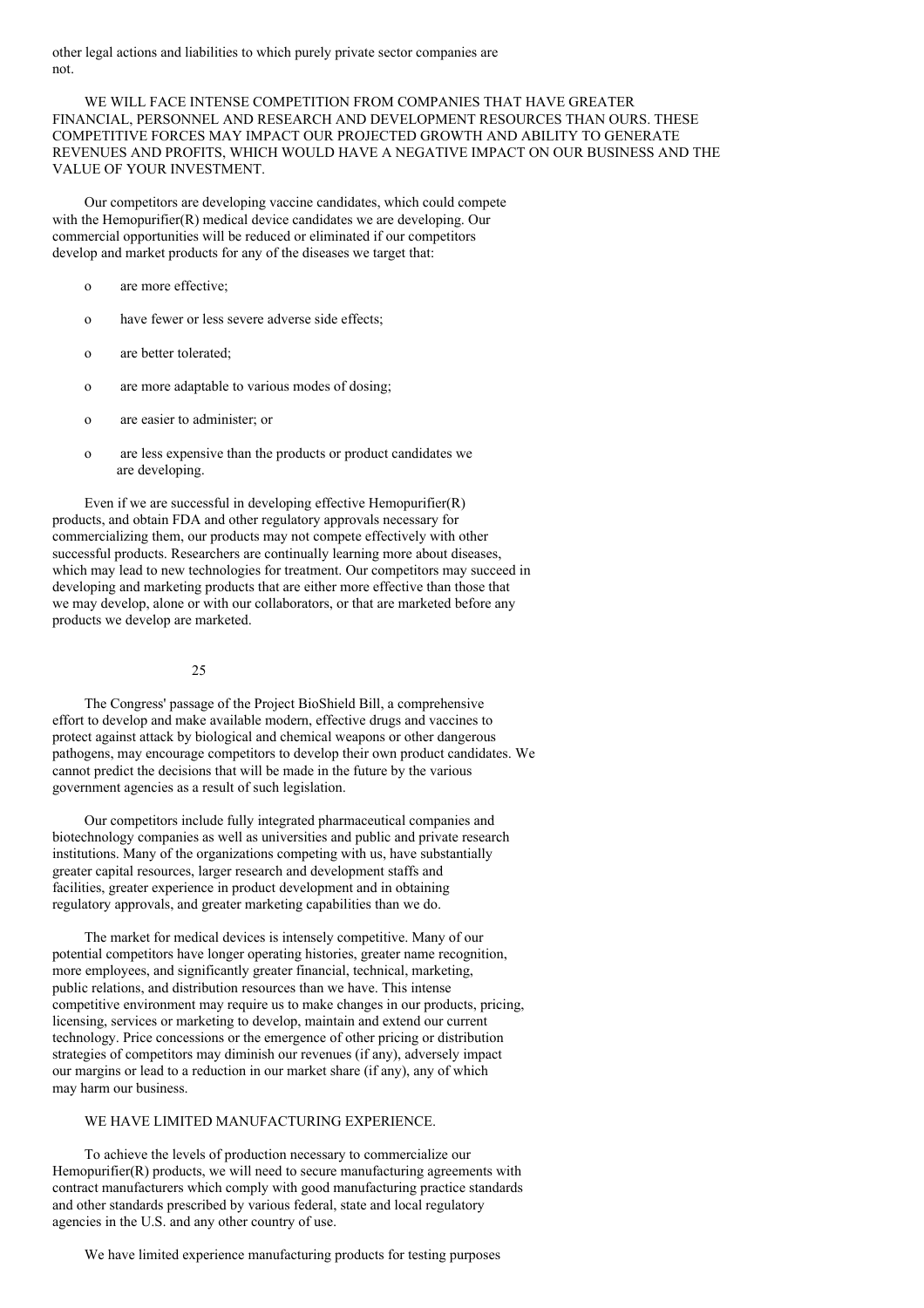and no experience manufacturing products for large scale commercial purposes. We will likely outsource the manufacture of our Hemopurifier(R) products to third parties operating FDA-certified facilities. To date, we have manufactured devices on a small scale for testing purposes. There can be no assurance that manufacturing and control problems will not arise as we attempt to commercialize our products or that such manufacturing can be completed in a timely manner or at a commercially reasonable cost. Any failure to address such problems could delay or prevent commercialization of our products and would have a material adverse effect on us.

## OUR HEMOPURIFIER(R) TECHNOLOGY MAY BECOME OBSOLETE.

Our Hemopurifier(R) products may be made unmarketable by new scientific or technological developments where new treatment modalities are introduced that are more efficacious and/or more economical than our Hemopurifier(R) products. The Homeland Security industry is growing rapidly with many competitors trying to develop products or vaccines to protect against infectious disease. Any one of our competitors could develop a more effective product which would render our technology obsolete.

## OUR USE OF HAZARDOUS MATERIALS, CHEMICALS AND VIRUSES REQUIRE US TO COMPLY WITH REGULATORY REQUIREMENTS AND EXPOSES US TO POTENTIAL LIABILITIES.

Our research and development involves the controlled use of hazardous materials, chemicals and viruses. The primary hazardous materials include chemicals needed to construct the Hemopurifier(R) cartridges and the infected plasma samples used in preclinical testing of the Hemopurifier(R). All other chemicals are fully inventoried and reported to the appropriate authorities, such as the fire department, who inspect the facility on a regular basis. We are subject to federal, state, local and foreign laws governing the use, manufacture, storage, handling and disposal of such materials. Although we believe that our safety procedures for the use, manufacture, storage, handling and disposal of such materials comply with the standards prescribed by federal, state, local and foreign regulations, we cannot completely eliminate the risk of accidental contamination or injury from these materials. We have had no incidents or problems involving hazardous chemicals or biological samples. In the event of such an accident, we could be held liable for significant damages or fines. We currently carry a limited amount of insurance to protect us from these damages. In addition, we may be required to incur significant costs to comply with regulatory requirements in the future.

WE ARE DEPENDENT FOR OUR SUCCESS ON A FEW KEY EXECUTIVE OFFICERS. OUR INABILITY TO RETAIN THOSE OFFICERS WOULD IMPEDE OUR BUSINESS PLAN AND GROWTH STRATEGIES, WHICH WOULD HAVE A NEGATIVE IMPACT ON OUR BUSINESS AND THE VALUE OF YOUR INVESTMENT.

Our success depends to a critical extent on the continued services of our Chief Executive Officer, James A. Joyce and our Chief Science Officer, Richard H. Tullis. Were we to lose one or more of these key executive officers, we would be forced to expend significant time and money in the pursuit of a replacement, which would result in both a delay in the implementation of our business plan and the diversion of limited working capital. The loss of Dr. Tullis would harm the clinical development of our products due to his unique experience with the Hemopurifier(R) technology. The loss of Dr. Tullis and/or Mr. Joyce would be detrimental to our growth as they possess unique knowledge of our business model and infectious disease which would be difficult to replace

#### 26

within the biotechnology field. We can give you no assurance that we can find satisfactory replacements for these key executive officers at all, or on terms that are not unduly expensive or burdensome to our company. Although Mr. Joyce and Mr. Tullis have signed employment agreements providing for their continued service to our company, these agreements will not preclude them from leaving our company. We do not currently carry key man life insurance policies on any of our key executive officers which would assist us in recouping our costs in the event of the loss of those officers.

OUR INABILITY TO ATTRACT AND RETAIN QUALIFIED PERSONNEL COULD IMPEDE OUR ABILITY TO GENERATE REVENUES AND PROFITS AND TO OTHERWISE IMPLEMENT OUR BUSINESS PLAN AND GROWTH STRATEGIES, WHICH WOULD HAVE A NEGATIVE IMPACT ON OUR BUSINESS AND COULD ADVERSELY AFFECT THE VALUE OF YOUR INVESTMENT.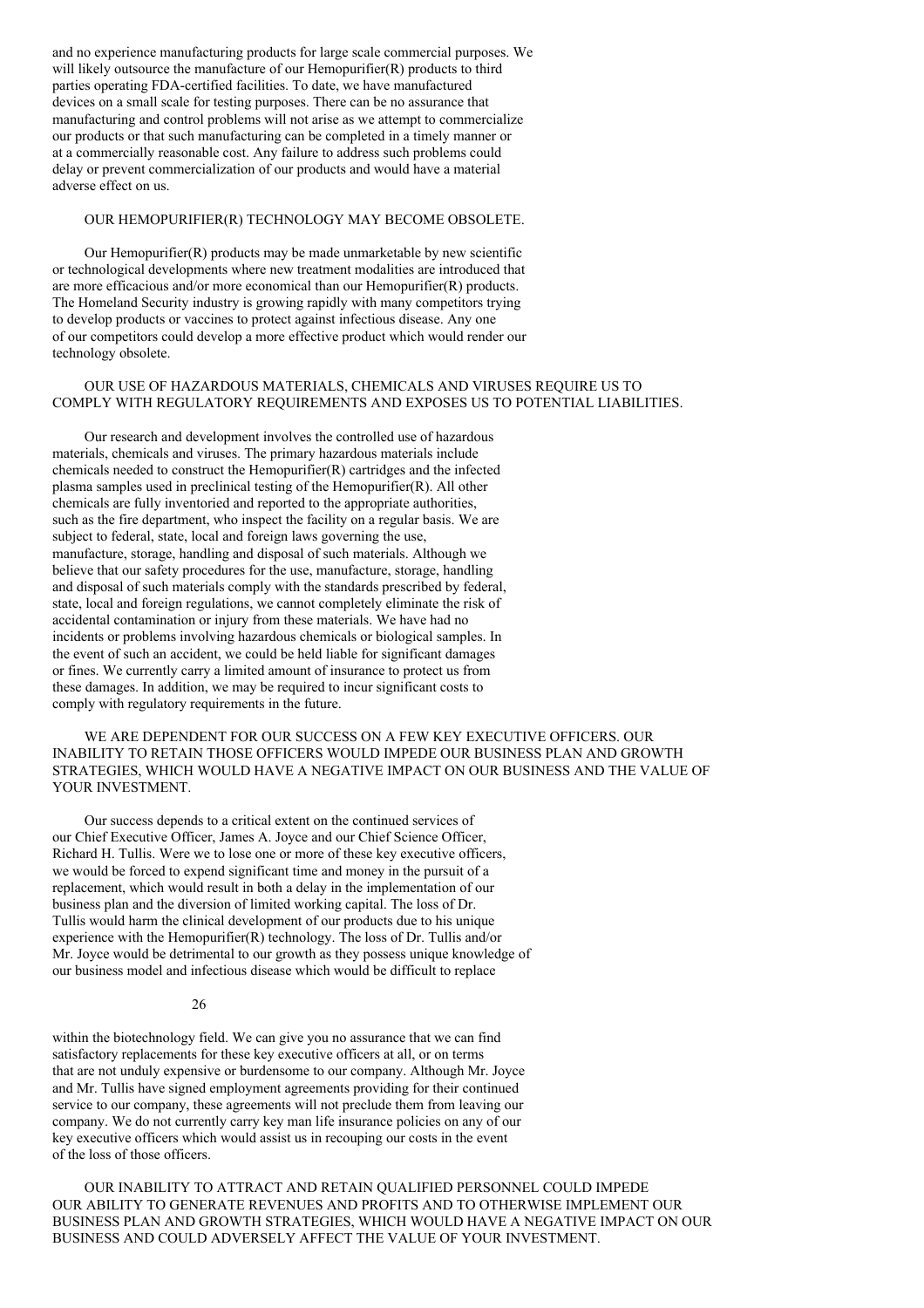We currently have an extremely small staff comprised of five full time employees consisting of our Chief Executive Officer, our President, our Chief Science Officer, a research scientist and a Director of Investor Relations. We also employ a Senior Vice President - Finance on a part-time, contract basis. Although we believe that these employees and consultants will be able to handle most of our additional administrative, research and development and business development in the near term, we will nevertheless be required over the longer-term to hire highly skilled managerial, scientific and administrative personnel to fully implement our business plan and growth strategies. Due to the specialized scientific nature of our business, we are highly dependent upon our ability to attract and retain qualified scientific, technical and managerial personal. Competition for these individuals, especially in San Diego where many biotechnology companies are located, is intense and we may not be able to attract, assimilate or retain additional highly qualified personnel in the future. We cannot assure you that we will be able to engage the services of such qualified personnel at competitive prices or at all, particularly given the risks of employment attributable to our limited financial resources and lack of an established track record.

WE PLAN TO GROW RAPIDLY, WHICH WILL PLACE STRAINS ON OUR MANAGEMENT TEAM AND OTHER COMPANY RESOURCES TO BOTH IMPLEMENT MORE SOPHISTICATED MANAGERIAL, OPERATIONAL AND FINANCIAL SYSTEMS, PROCEDURES AND CONTROLS AND TO TRAIN AND MANAGE THE PERSONNEL NECESSARY TO IMPLEMENT THOSE FUNCTIONS. OUR INABILITY TO MANAGE OUR GROWTH COULD IMPEDE OUR ABILITY TO GENERATE REVENUES AND PROFITS AND TO OTHERWISE IMPLEMENT OUR BUSINESS PLAN AND GROWTH STRATEGIES, WHICH WOULD HAVE A NEGATIVE IMPACT ON OUR BUSINESS AND THE VALUE OF YOUR INVESTMENT.

We will need to significantly expand our operations to implement our longer-term business plan and growth strategies. We will also be required to manage multiple relationships with various strategic partners, technology licensors, customers, manufacturers and suppliers, consultants and other third parties. This expansion and these expanded relationships will require us to significantly improve or replace our existing managerial, operational and financial systems, procedures and controls; to improve the coordination between our various corporate functions; and to manage, train, motivate and maintain a growing employee base. The time and costs to effectuate these steps may place a significant strain on our management personnel, systems and resources, particularly given the limited amount of financial resources and skilled employees that may be available at the time. We cannot assure you that we will institute, in a timely manner or at all, the improvements to our managerial, operational and financial systems, procedures and controls necessary to support our anticipated increased levels of operations and to coordinate our various corporate functions, or that we will be able to properly manage, train, motivate and retain our anticipated increased employee base.

WE MAY HAVE DIFFICULTY IN ATTRACTING AND RETAINING MANAGEMENT AND OUTSIDE INDEPENDENT MEMBERS TO OUR BOARD OF DIRECTORS AS A RESULT OF THEIR CONCERNS RELATING TO THEIR INCREASED PERSONAL EXPOSURE TO LAWSUITS AND SHAREHOLDER CLAIMS BY VIRTUE OF HOLDING THESE POSITIONS IN A PUBLICLY-HELD COMPANY.

The directors and management of publicly traded corporations are increasingly concerned with the extent of their personal exposure to lawsuits and shareholder claims, as well as governmental and creditor claims which may be made against them, particularly in view of recent changes in securities laws imposing additional duties, obligations and liabilities on management and directors. Due to these perceived risks, directors and management are also becoming increasingly concerned with the availability of directors and officers liability insurance to pay on a timely basis the costs incurred in defending such claims. We currently do carry limited directors and officers liability insurance. Directors and officers liability insurance is expensive and difficult to obtain. If we are unable to continue or provide directors and officers liability insurance at affordable rates or at all, it may become increasingly more difficult to attract and retain qualified outside directors to serve on our board of directors. We may lose potential independent board members and management candidates to other companies in the biotechnology field that have greater directors and officers liability insurance to insure them from liability or to biotechnology companies that have revenues or have received greater funding to date which can offer greater compensation packages. The fees of directors are also rising in response to their increased duties, obligations and liabilities as well as increased exposure to such risks. As a company with a limited operating history and limited resources, we will have a more difficult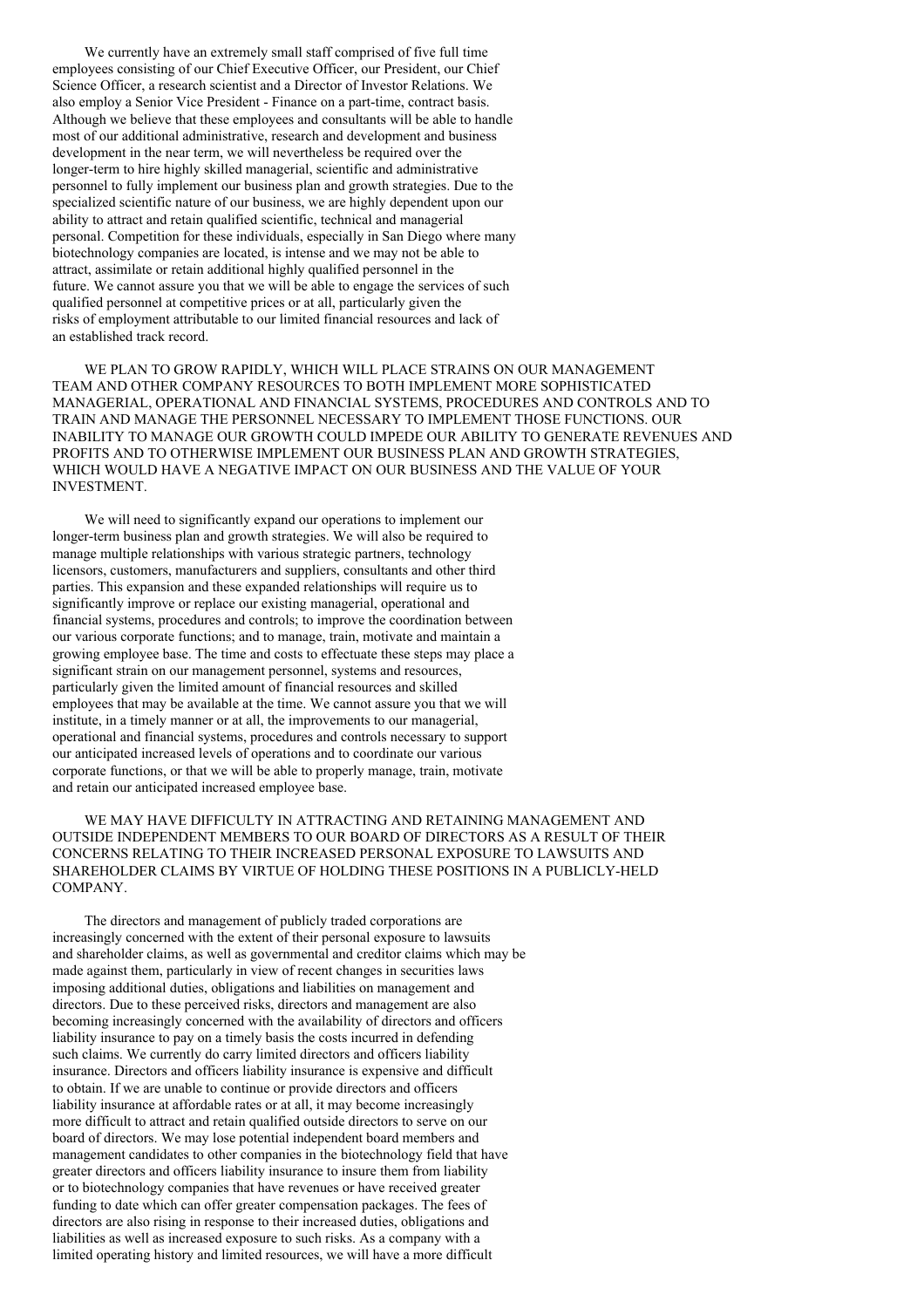time attracting and retaining management and outside independent directors than a more established company due to these enhanced duties, obligations and liabilities.

27

## OUR INABILITY TO PROTECT OUR INTELLECTUAL PROPERTY RIGHTS, INCLUDING OUR U.S. AND INTERNATIONAL PATENTS COULD NEGATIVELY IMPACT OUR PROJECTED GROWTH AND ABILITY TO GENERATE REVENUES AND PROFITS, WHICH WOULD HAVE A NEGATIVE IMPACT ON OUR BUSINESS AND THE VALUE OF YOUR INVESTMENT.

We rely on a combination of patents, patents pending, copyrights, trademark and trade secret laws, proprietary rights agreements and non-disclosure agreements to protect our intellectual properties. We cannot give you any assurance that these measures will prove to be effective in protecting our intellectual properties.

In the case of patents, we cannot give you any assurance that our existing patents will not be invalidated, that any patents that we currently or prospectively apply for will be granted, or that any of these patents will ultimately provide significant commercial benefits. Further, competing companies may circumvent any patents that we may hold by developing products which closely emulate but do not infringe our patents. While we intend to seek patent protection for our products in selected foreign countries, those patents may not receive the same degree of protection as they would in the United States. We can give you no assurance that we will be able to successfully defend our patents and proprietary rights in any action we may file for patent infringement. Similarly, we cannot give you any assurance that we will not be required to defend against litigation involving the patents or proprietary rights of others, or that we will be able to obtain licenses for these rights. Legal and accounting costs relating to prosecuting or defending patent infringement litigation may be substantial. We believe that certain patent applications filed and/or other patents issued more recently will help to protect the proprietary nature of the Hemopurifier(R) treatment technology.

The Hemopurifier(R) and related treatment approaches are protected by three issued U.S. patents and five issued international patents. We have also applied for three additional U.S. patents and a number of additional international patents.

We also rely on proprietary designs, technologies, processes and know-how not eligible for patent protection. We cannot give you any assurance that our competitors will not independently develop the same or superior designs, technologies, processes and know-how.

While we have and will continue to enter into proprietary rights agreements with our employees and third parties giving us proprietary rights to certain technology developed by those employees or parties while engaged by our company, we can give you no assurance that courts of competent jurisdiction will enforce those agreements.

# IF WE FAIL TO COMPLY WITH EXTENSIVE REGULATIONS OF DOMESTIC AND FOREIGN REGULATORY AUTHORITIES, THE COMMERCIALIZATION OF OUR PRODUCT CANDIDATES COULD BE PREVENTED OR DELAYED.

Our pathogen filtration devices, or Hemopurifier(R) products, are subject to extensive government regulations related to development, testing, manufacturing and commercialization in the U.S. and other countries. The determination of when and whether a product is ready for large-scale purchase and potential use will be made by the U.S. government through consultation with a number of governmental agencies, including the FDA, the National Institutes of Health, the Centers for Disease Control and Prevention and the Department of Homeland Security. Our product candidates are in the pre-clinical and clinical stages of development and have not received required regulatory approval from the FDA to be commercially marketed and sold. The process of obtaining and complying with FDA and other governmental regulatory approvals and regulations is costly, time consuming, uncertain and subject to unanticipated delays. Such regulatory approval (if any) and product development requires several years. Despite the time and expense exerted, regulatory approval is never guaranteed. We also are subject to the following risks and obligations, among others.

o The FDA may refuse to approve an application if they believe that applicable regulatory criteria are not satisfied.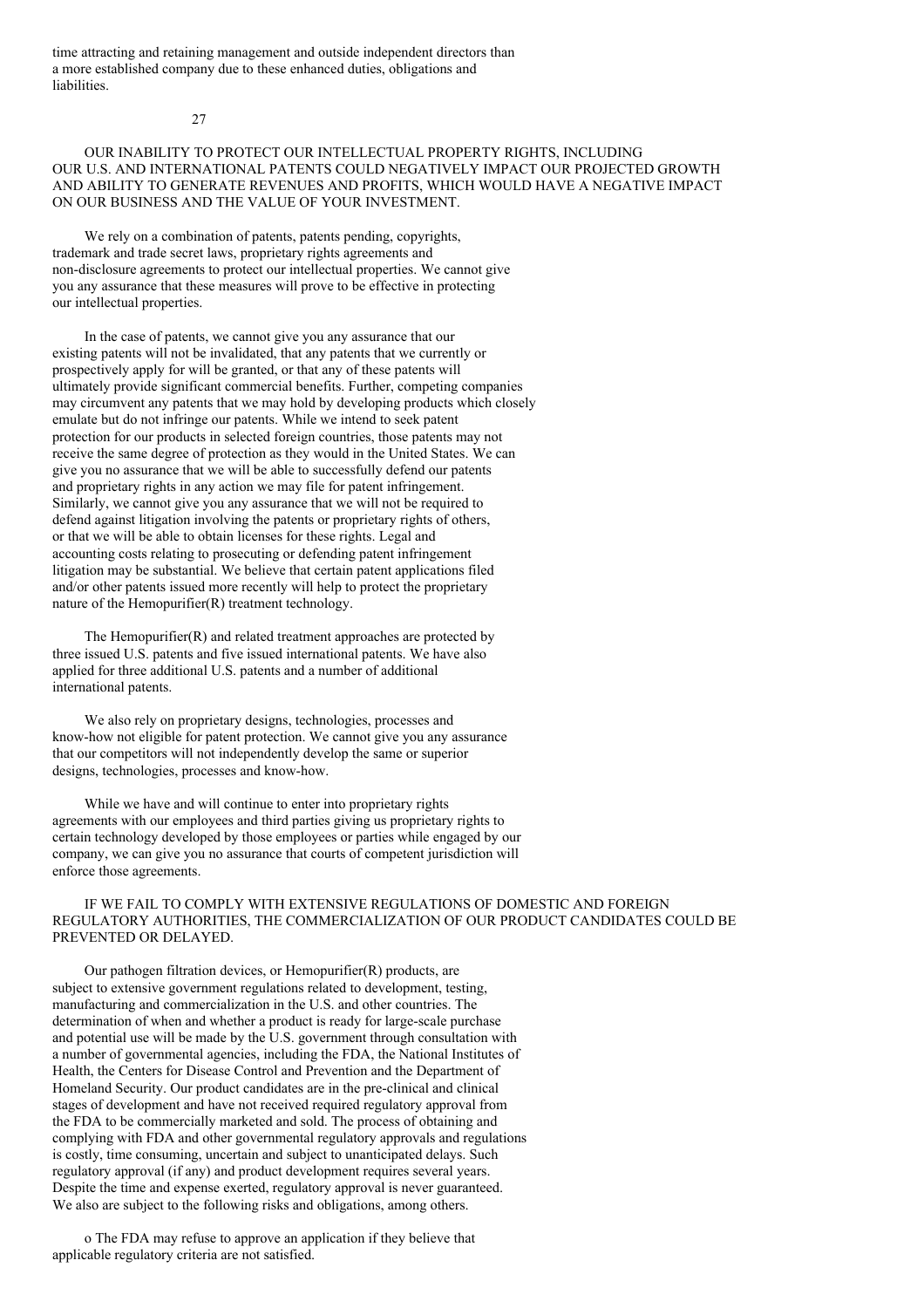o The FDA may require additional testing for safety and effectiveness.

o The FDA may interpret data from pre-clinical testing and clinical trials in different ways than we interpret them.

o If regulatory approval of a product is granted, the approval may be limited to specific indications or limited with respect to its distribution.

o The FDA may change their approval policies and/or adopt new regulations.

28

Failure to comply with these or other regulatory requirements of the FDA may subject us to administrative or judicially imposed sanctions, including:

- o warning letters;
- o civil penalties;
- o criminal penalties;
- o injunctions;
- o product seizure or detention;
- o product recalls; and
- o total or partial suspension of productions.

## DELAYS IN SUCCESSFULLY COMPLETING OUR CLINICAL TRIALS COULD JEOPARDIZE OUR ABILITY TO OBTAIN REGULATORY APPROVAL OR MARKET OUR HEMOPURIFIER(R) PRODUCT CANDIDATES ON A TIMELY BASIS.

Our business prospects will depend on our ability to complete clinical trials, obtain satisfactory results, obtain required regulatory approvals and successfully commercialize our Hemopurifier(R) product candidates. Completion of our clinical trials, announcement of results of the trials and our ability to obtain regulatory approvals could be delayed for a variety of reasons, including:

- o serious adverse events related to our medical device candidates;
- o unsatisfactory results of any clinical trial;
- o the failure of our principal third-party investigators to perform our clinical trials on our anticipated schedules; and/or
- o different interpretations of our pre-clinical and clinical data, which could initially lead to inconclusive results.

Our development costs will increase if we have material delays in any clinical trial or if we need to perform more or larger clinical trials than planned. If the delays are significant, or if any of our Hemopurifier(R) product candidates do not prove to be safe or effective or do not receive required regulatory approvals, our financial results and the commercial prospects for our product candidates will be harmed. Furthermore, our inability to complete our clinical trials in a timely manner could jeopardize our ability to obtain regulatory approval.

## THE INDEPENDENT CLINICAL INVESTIGATORS THAT WE RELY UPON TO CONDUCT OUR CLINICAL TRIALS MAY NOT BE DILIGENT, CAREFUL OR TIMELY, AND MAY MAKE MISTAKES, IN THE CONDUCT OF OUR CLINICAL TRIALS.

We depend on independent clinical investigators to conduct our clinical trials. The investigators are not our employees, and we cannot control the amount or timing of resources that they devote to our product development programs. If independent investigators fail to devote sufficient time and resources to our product development programs, or if their performance is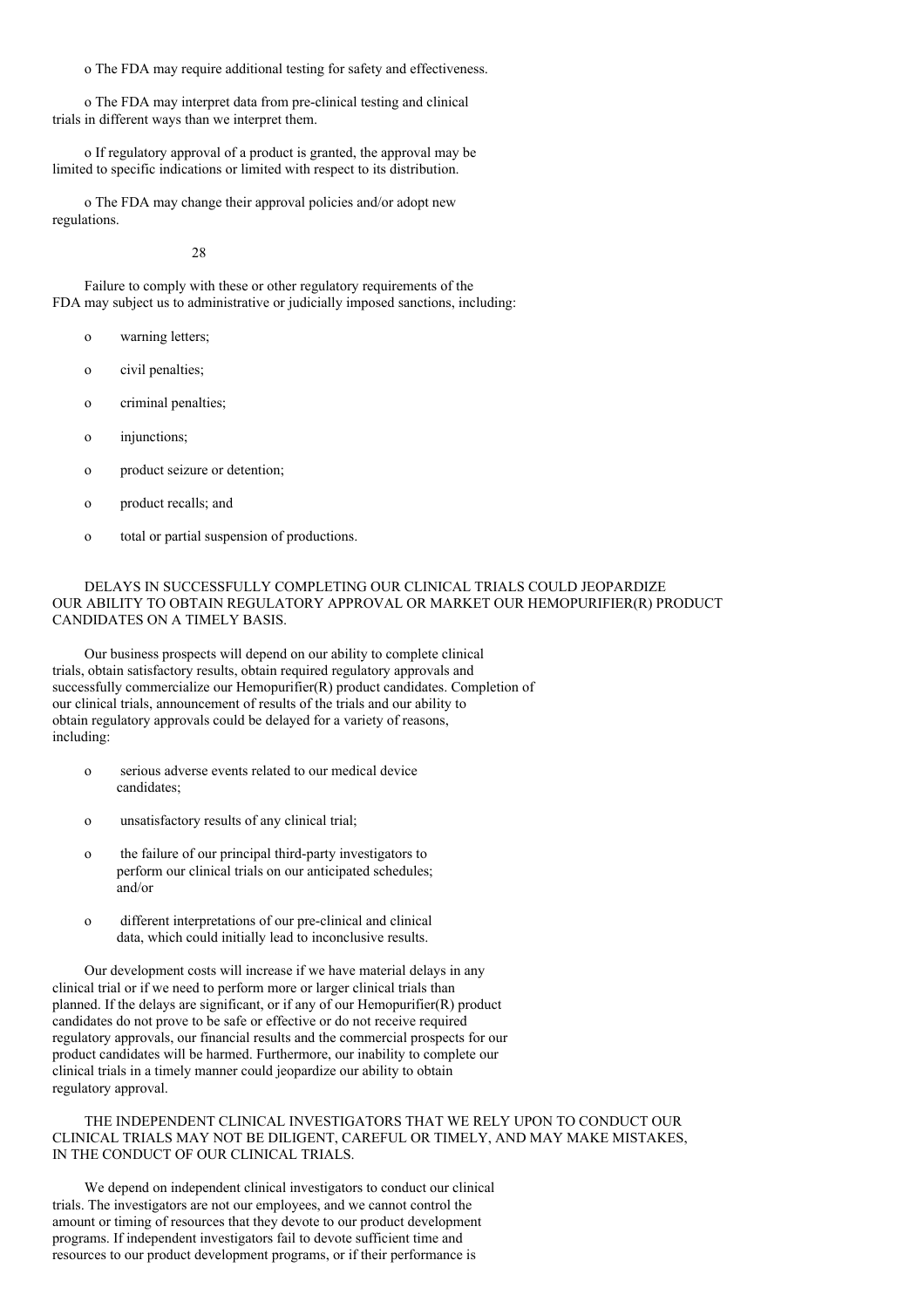substandard, it may delay FDA approval of our medical device candidates. These independent investigators may also have relationships with other commercial entities, some of which may compete with us. If these independent investigators assist our competitors at our expense, it could harm our competitive position.

### THE APPROVAL REQUIREMENTS FOR MEDICAL PRODUCTS USED TO FIGHT BIOTERRORISM ARE STILL EVOLVING, AND WE CANNOT BE CERTAIN THAT ANY PRODUCTS WE DEVELOP, IF EFFECTIVE, WOULD MEET THESE REQUIREMENTS.

We are developing product candidates based upon current governmental policies regulating these medical countermeasure treatments. For instance, we intend to pursue FDA approval of our proprietary pathogen filtration devices to treat infectious agents under requirements published by the FDA that allow the FDA to approve certain medical devices used to reduce or prevent the toxicity of chemical, biological, radiological or nuclear substances based on human clinical data to demonstrate safety and immune response, and evidence of effectiveness derived from appropriate animal studies and any additional supporting data. Our

29

business is subject to substantial risk because these policies may change suddenly and unpredictably and in ways that could impair our ability to obtain regulatory approval of these products, and we cannot guarantee that the FDA will approve our proprietary pathogen filtration devices.

OUR PRODUCT DEVELOPMENT EFFORTS MAY NOT YIELD MARKETABLE PRODUCTS DUE TO RESULTS OF STUDIES OR TRIALS, FAILURE TO ACHIEVE REGULATORY APPROVALS OR MARKET ACCEPTANCE, PROPRIETARY RIGHTS OF OTHERS OR MANUFACTURING ISSUES.

Our success depends on our ability to successfully develop and obtain regulatory approval to market new filtration devices. We expect that a significant portion of the research that we will conduct will involve new and unproven technologies. Development of a product requires substantial technical, financial and human resources even if the product is not successfully completed.

Our previously planned products have not become marketable products due in part to our transition in 2001 from a focus on utilizing our Hemopurifier $(R)$ technology on treating harmful metals to treating infectious diseases prior to our having completed the FDA approval process. Our transition was made in order to focus on larger markets with an urgent need for new treatment and to take advantage of the greater sense of urgency surrounding acute and chronic infectious diseases. Prior to initiating the development of infectious disease Hemopurifiers(R), we successfully completed an FDA approved Phase I human safety trial of a Hemopurifier(R) to treat aluminum and iron intoxication. Since changing the focus to infectious disease research, we have not initiated an FDA approved human clinical trial as the development of the technology is still continuing and will require both significant capital and scientific resources. Our pending products face similar challenges of obtaining successful clinical trials in route to gaining FDA approval prior to commercialization. Additionally, our limited financial resources hinder the speed of our product development due to personnel constraints.

Our potential products may appear to be promising at various stages of development yet fail to reach the market for a number of reasons, including the:

- lack of adequate quality or sufficient prevention benefit, or unacceptable safety during pre-clinical studies or clinical trials;
- o failure to receive necessary regulatory approvals;
- o existence of proprietary rights of third parties; and/or
- o inability to develop manufacturing methods that are efficient, cost-effective and capable of meeting stringent regulatory standards.

THE PATENTS WE OWN COMPRISE A MAJORITY OF OUR ASSETS WHICH COULD LIMIT OUR FINANCIAL VIABILITY.

The Hemopurifier(R) is protected by three issued U.S. patents and five issued international patents. One of the U.S. patents is covered via an exclusive license. Our exclusive license expires March 2020 and is subject to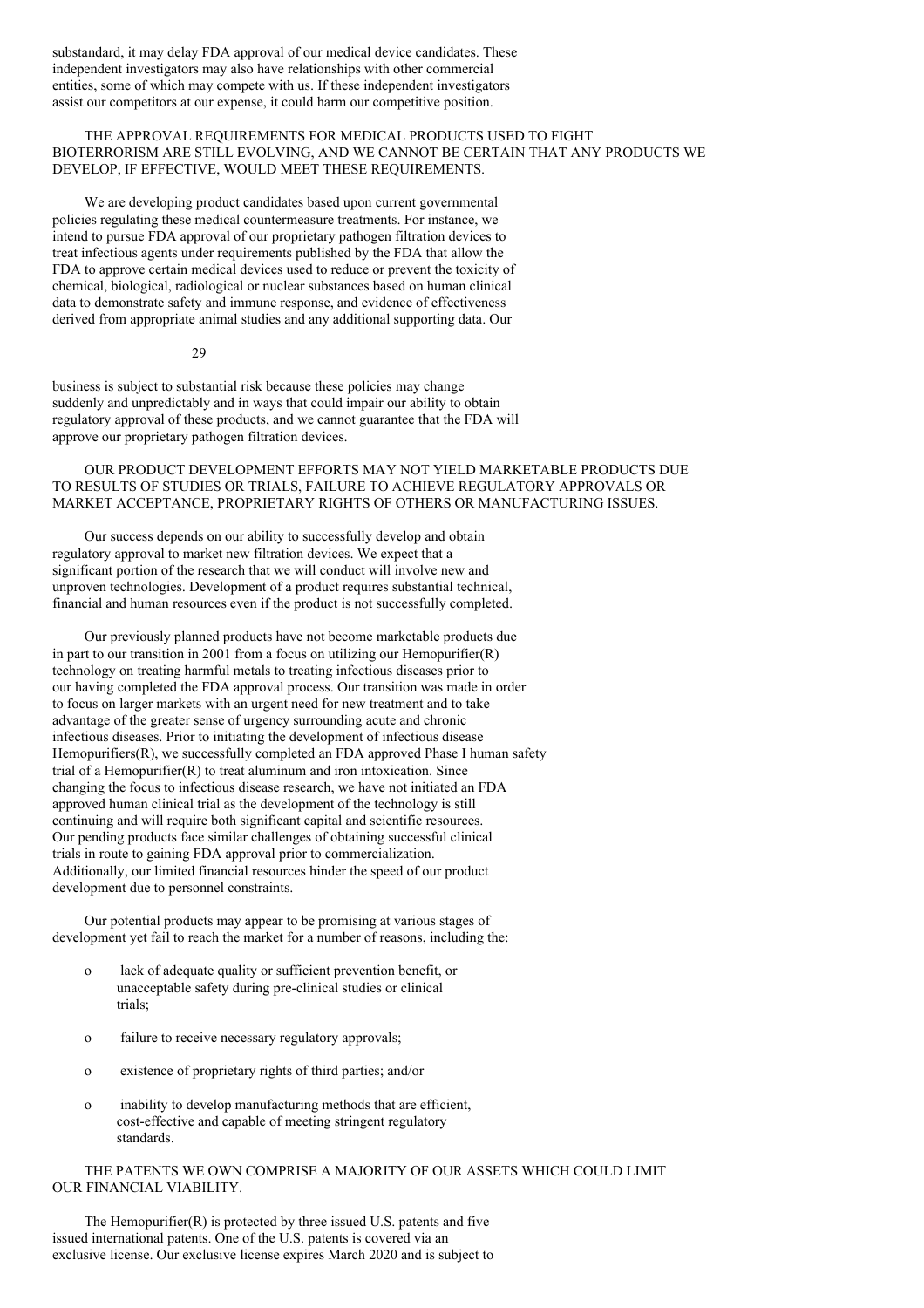termination if the inventors have not received a minimum of \$15,000 in any year during the term beginning in the second year after the FDA approves the Hemopurifier(R). These patents comprise a majority of our assets. At March 31, 2008, our intellectual property assets comprise 86% of our non-current assets, and 28% of total assets. If our existing patents are invalidated or if they fail to provide significant commercial benefits, it will severely hurt our financial condition as a majority of our assets would lose their value. Further, since the financial value of our patents is written down for accounting purposes over the course of their term until they expire, our assets comprised of patents will continually be written down until they lose value altogether.

## LEGISLATIVE ACTIONS AND POTENTIAL NEW ACCOUNTING PRONOUNCEMENTS ARE LIKELY TO IMPACT OUR FUTURE FINANCIAL POSITION AND RESULTS OF OPERATIONS.

There have been regulatory changes, including the Sarbanes-Oxley Act of 2002, and there may potentially be new accounting pronouncements or additional regulatory rulings which will have an impact on our future financial position and results of operations. The Sarbanes-Oxley Act of 2002 and other rule changes as well as proposed legislative initiatives following the Enron bankruptcy have increased our general and administrative costs as we have incurred increased legal and accounting fees to comply with such rule changes. Further, proposed initiatives are expected to result in changes in certain accounting rules, including legislative and other proposals to account for financial instruments at fair value. These and other potential changes could materially increase the expenses we report under accounting principles generally accepted in the United States of America, and adversely affect our operating results.

30

# OUR PRODUCTS MAY BE SUBJECT TO RECALL OR PRODUCT LIABILITY CLAIMS.

Our Hemopurifier(R) products may be used in connection with medical procedures in which it is important that those products function with precision and accuracy. If our products do not function as designed, or are designed improperly, we may be forced by regulatory agencies to withdraw such products from the market. In addition, if medical personnel or their patients suffer injury as a result of any failure of our products to function as designed, or our products are designed inappropriately, we may be subject to lawsuits seeking significant compensatory and punitive damages. The risk of product liability claims, product recalls and associated adverse publicity is inherent in the testing, manufacturing, marketing and sale of medical products. We do not have general clinical trial liability insurance coverage. There can be no assurance that future insurance coverage will to be adequate or available. We may not be able to secure product liability insurance coverage on acceptable terms or at reasonable costs when needed. Any product recall or lawsuit seeking significant monetary damages may have a material affect on our business and financial condition. Any liability for mandatory damages could exceed the amount of our coverage. Moreover, a product recall could generate substantial negative publicity about our products and business and inhibit or prevent commercialization of other future product candidates.

## POLITICAL OR SOCIAL FACTORS MAY DELAY OR IMPAIR OUR ABILITY TO MARKET OUR PRODUCTS.

Products developed to treat diseases caused by or to combat the threat of bioterrorism will be subject to changing political and social environments. The political and social responses to bioterrorism have been highly charged and unpredictable. Political or social pressures may delay or cause resistance to bringing our products to market or limit pricing of our products, which would harm our business. Bioterrorism has become the focus of political debates both in terms of how to approach bioterrorism and the amount of funding the government should provide for any programs involving homeland protection. Government funding for products on bioterrorism could be reduced which would hinder our ability to obtain governmental grants.

## RISKS RELATING TO AN INVESTMENT IN OUR SECURITIES

## TO DATE, WE HAVE NOT PAID ANY CASH DIVIDENDS AND NO CASH DIVIDENDS WILL BE PAID IN THE FORESEEABLE FUTURE.

We do not anticipate paying cash dividends on our common shares in the foreseeable future, and we cannot assure an investor that funds will be legally available to pay dividends, or that even if the funds are legally available,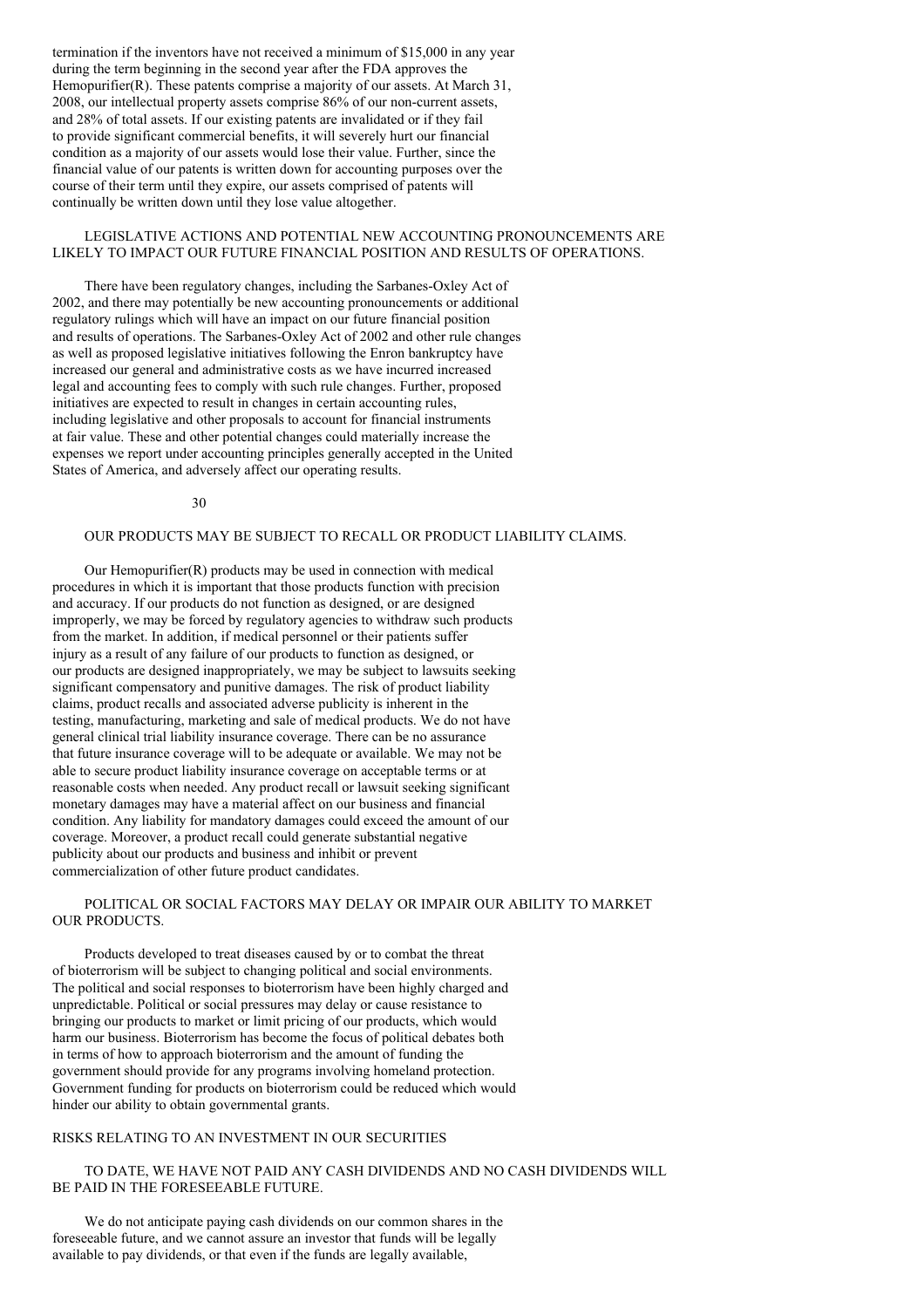## THE APPLICATION OF THE "PENNY STOCK" RULES COULD ADVERSELY AFFECT THE MARKET PRICE OF OUR COMMON SHARES AND INCREASE YOUR TRANSACTION COSTS TO SELL THOSE SHARES.

As long as the trading price of our common shares is below \$5 per share, the open-market trading of our common shares will be subject to the "penny stock" rules. The "penny stock" rules impose additional sales practice requirements on broker-dealers who sell securities to persons other than established customers and accredited investors (generally those with assets in excess of \$1,000,000 or annual income exceeding \$200,000 or \$300,000 together with their spouse). For transactions covered by these rules, the broker-dealer must make a special suitability determination for the purchase of securities and have received the purchaser's written consent to the transaction before the purchase. Additionally, for any transaction involving a penny stock, unless exempt, the broker-dealer must deliver, before the transaction, a disclosure schedule prescribed by the SEC relating to the penny stock market. The broker-dealer also must disclose the commissions payable to both the broker-dealer and the registered representative and current quotations for the securities. Finally, monthly statements must be sent disclosing recent price information on the limited market in penny stocks. These additional burdens imposed on broker-dealers may restrict the ability or decrease the willingness of broker-dealers to sell our common shares, and may result in decreased liquidity for our common shares and increased transaction costs for sales and purchases of our common shares as compared to other securities.

## OUR COMMON SHARES ARE THINLY TRADED, SO YOU MAY BE UNABLE TO SELL AT OR NEAR ASK PRICES OR AT ALL IF YOU NEED TO SELL YOUR SHARES TO RAISE MONEY OR OTHERWISE DESIRE TO LIQUIDATE YOUR SHARES.

Our common shares have historically been sporadically or "thinly-traded" on the OTCBB, meaning that the number of persons interested in purchasing our common shares at or near ask prices at any given time may be relatively small or non-existent. This situation is attributable to a number of factors, including the fact that we are a small company which is relatively unknown to stock analysts, stock brokers, institutional investors and others in the investment community that generate or influence sales volume, and that even if we came to the attention of such persons, they tend to be risk-averse and would be reluctant to follow an unproven company such as ours or purchase or recommend the purchase of our shares until such time as we became more seasoned and viable. As a consequence, there may be periods of several days or more when trading activity in our shares is minimal or non-existent, as compared to a seasoned issuer which has a large and steady volume of trading activity that

31

will generally support continuous sales without an adverse effect on share price. We cannot give you any assurance that a broader or more active public trading market for our common shares will develop or be sustained, or that current trading levels will be sustained.

THE MARKET PRICE FOR OUR COMMON SHARES IS PARTICULARLY VOLATILE GIVEN OUR STATUS AS A RELATIVELY UNKNOWN COMPANY WITH A SMALL AND THINLY-TRADED PUBLIC FLOAT, LIMITED OPERATING HISTORY AND LACK OF REVENUE WHICH COULD LEAD TO WIDE FLUCTUATIONS IN OUR SHARE PRICE. THE PRICE AT WHICH YOU PURCHASE OUR COMMON SHARES MAY NOT BE INDICATIVE OF THE PRICE THAT WILL PREVAIL IN THE TRADING MARKET. YOU MAY BE UNABLE TO SELL YOUR COMMON SHARES AT OR ABOVE YOUR PURCHASE PRICE, WHICH MAY RESULT IN SUBSTANTIAL LOSSES TO YOU.

The market for our common shares is characterized by significant price volatility when compared to seasoned issuers, and we expect that our share price will continue to be more volatile than a seasoned issuer for the indefinite future. In fact, during the 52-week period ended March 31, 2008, the high and low closing sale prices of a share of our common stock were \$0.88 and \$0.46, respectively. The volatility in our share price is attributable to a number of factors. First, as noted above, our common shares are sporadically and/or thinly traded. As a consequence of this lack of liquidity, the trading of relatively small quantities of shares by our shareholders may disproportionately influence the price of those shares in either direction. The price for our shares could, for example, decline precipitously in the event that a large number of our common shares are sold on the market without commensurate demand, as compared to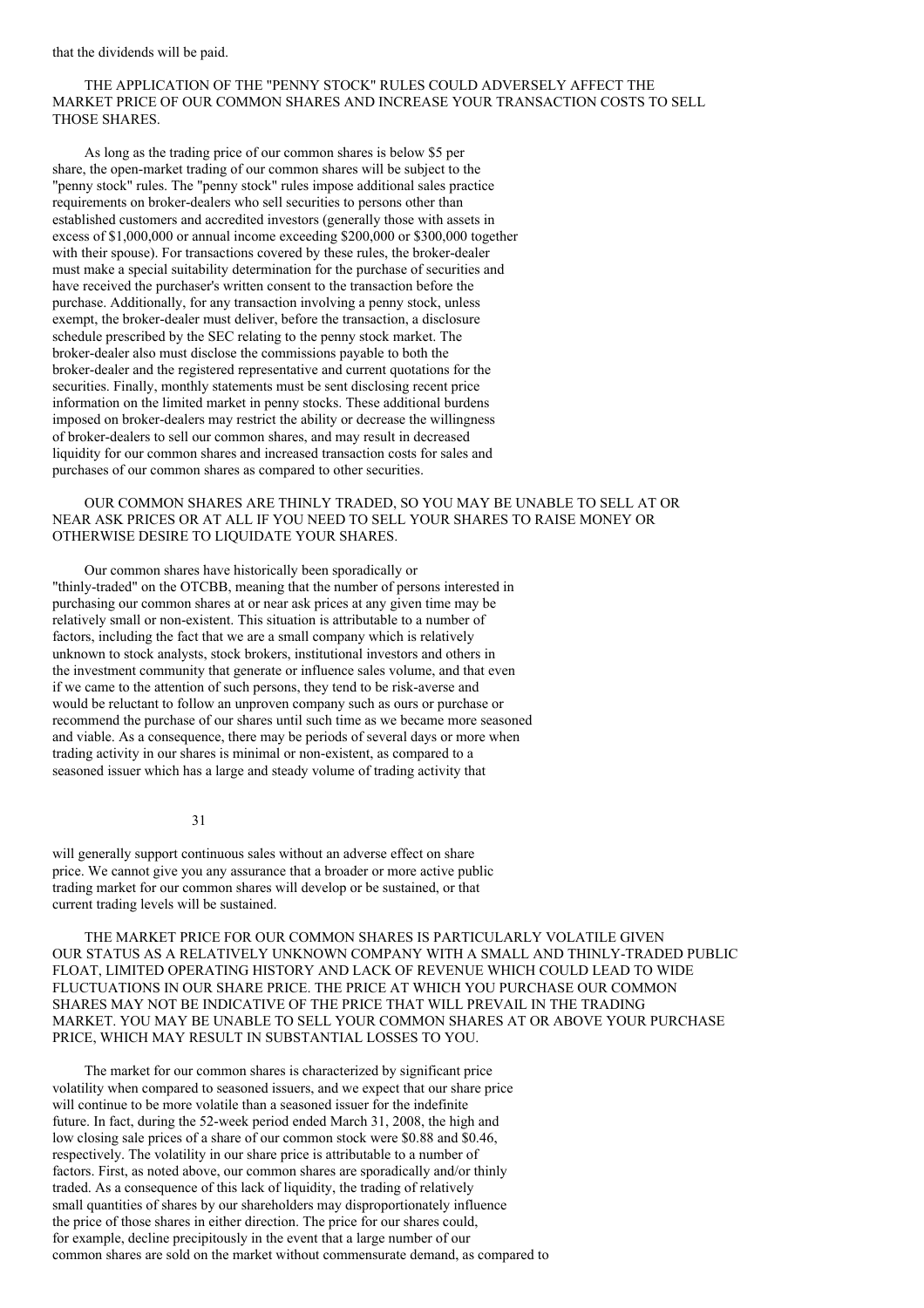a seasoned issuer which could better absorb those sales without adverse impact on its share price. Secondly, we are a speculative or "risky" investment due to our limited operating history and lack of revenue or profit to date, and the uncertainty of future market acceptance for our potential products. As a consequence of this enhanced risk, more risk-adverse investors may, under the fear of losing all or most of their investment in the event of negative news or lack of progress, be more inclined to sell their shares on the market more quickly and at greater discounts than would be the case with the stock of a seasoned issuer. The following factors may add to the volatility in the price of our common shares: actual or anticipated variations in our quarterly or annual operating results; acceptance of our proprietary technology as a viable method of augmenting the immune response of clearing viruses and toxins from human blood; government regulations, announcements of significant acquisitions, strategic partnerships or joint ventures; our capital commitments and additions or departures of our key personnel. Many of these factors are beyond our control and may decrease the market price of our common shares regardless of our operating performance. We cannot make any predictions or projections as to what the prevailing market price for our common shares will be at any time, including as to whether our common shares will sustain their current market prices, or as to what effect the sale of shares or the availability of common shares for sale at any time will have on the prevailing market price.

Shareholders should be aware that, according to SEC Release No. 34-29093, the market for penny stocks has suffered in recent years from patterns of fraud and abuse. Such patterns include (1) control of the market for the security by one or a few broker-dealers that are often related to the promoter or issuer; (2) manipulation of prices through prearranged matching of purchases and sales and false and misleading press releases; (3) boiler room practices involving high-pressure sales tactics and unrealistic price projections by inexperienced sales persons; (4) excessive and undisclosed bid-ask differential and markups by selling broker-dealers; and (5) the wholesale dumping of the same securities by promoters and broker-dealers after prices have been manipulated to a desired level, along with the resulting inevitable collapse of those prices and with consequent investor losses. Our management is aware of the abuses that have occurred historically in the penny stock market. Although we do not expect to be in a position to dictate the behavior of the market or of broker-dealers who participate in the market, management will strive within the confines of practical limitations to prevent the described patterns from being established with respect to our securities. The occurrence of these patterns or practices could increase the volatility of our share price.

## VOLATILITY IN OUR COMMON SHARE PRICE MAY SUBJECT US TO SECURITIES LITIGATION.

The market for our common shares is characterized by significant price volatility when compared to seasoned issuers, and we expect that our share price will continue to be more volatile than a seasoned issuer for the indefinite future. In the past, plaintiffs have often initiated securities class action litigation against a company following periods of volatility in the market price of its securities. We may in the future be the target of similar litigation. Securities litigation could result in substantial costs and liabilities and could divert management's attention and resources.

#### 32

OUR OFFICERS AND DIRECTORS BENEFICIALLY OWN OR CONTROL APPROXIMATELY 21.5% OF OUR OUTSTANDING COMMON SHARES AS OF MARCH 31, 2008, WHICH MAY LIMIT YOUR ABILITY OR THAT OF OTHER SHAREHOLDERS, WHETHER ACTING INDIVIDUALLY OR TOGETHER, TO PROPOSE OR DIRECT THE MANAGEMENT OR OVERALL DIRECTION OF OUR COMPANY. ADDITIONALLY, THIS CONCENTRATION OF OWNERSHIP COULD DISCOURAGE OR PREVENT A POTENTIAL TAKEOVER OF OUR COMPANY THAT MIGHT OTHERWISE RESULT IN YOU RECEIVING A PREMIUM OVER THE MARKET PRICE FOR YOUR COMMON SHARES.

As of March 31, 2008, our officers and directors beneficially own or control approximately 21.5% of our outstanding common shares (assuming the exercise of all outstanding options and warrants held by our officers and directors). These persons will have the ability to substantially influence all matters submitted to our shareholders for approval and to control our management and affairs, including extraordinary transactions such as mergers and other changes of corporate control, and going private transactions.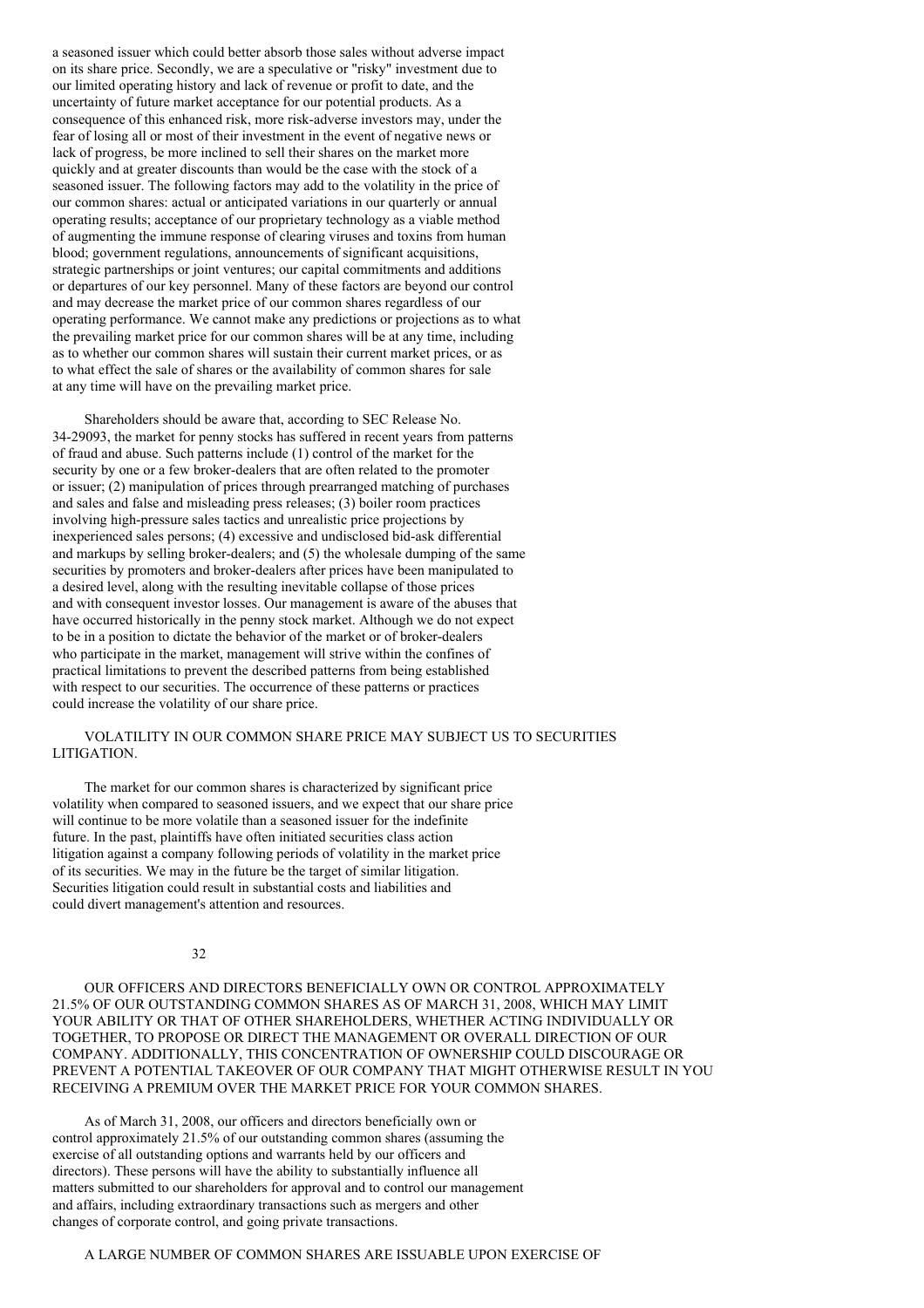OUTSTANDING COMMON SHARE PURCHASE OPTIONS, WARRANTS AND CONVERTIBLE PROMISSORY NOTES. THE EXERCISE OR CONVERSION OF THESE SECURITIES COULD RESULT IN THE SUBSTANTIAL DILUTION OF YOUR INVESTMENT IN TERMS OF YOUR PERCENTAGE OWNERSHIP IN THE COMPANY AS WELL AS THE BOOK VALUE OF YOUR COMMON SHARES. THE SALE OF A LARGE AMOUNT OF COMMON SHARES RECEIVED UPON EXERCISE OF THESE OPTIONS OR WARRANTS ON THE PUBLIC MARKET TO FINANCE THE EXERCISE PRICE OR TO PAY ASSOCIATED INCOME TAXES, OR THE PERCEPTION THAT SUCH SALES COULD OCCUR, COULD SUBSTANTIALLY DEPRESS THE PREVAILING MARKET PRICES FOR OUR SHARES.

As of March 31, 2008, there are outstanding purchase options and warrants entitling the holders to purchase 25,900,899 common shares at a weighted average exercise price of \$0.36 per share. There are 4,794,118 shares underlying promissory notes convertible into common stock at a weighted average exercise price of \$0.20. The exercise price for all of the aforesaid warrants may be less than your cost to acquire our common shares. In the event of the exercise of these securities, you could suffer substantial dilution of your investment in terms of your percentage ownership in the company as well as the book value of your common shares. In addition, the holders of the common share purchase options or warrants may sell common shares in tandem with their exercise of those options or warrants to finance that exercise, or may resell the shares purchased in order to cover any income tax liabilities that may arise from their exercise of the options or warrants.

## OUR ISSUANCE OF ADDITIONAL COMMON SHARES, OR OPTIONS OR WARRANTS TO PURCHASE THOSE SHARES, WOULD DILUTE YOUR PROPORTIONATE OWNERSHIP AND VOTING RIGHTS.

We are entitled under our certificate of incorporation to issue up to 100,000,000 shares of common stock. After taking into consideration our outstanding common stock at March 31, 2008, our convertible notes, outstanding options and outstanding warrants we will be entitled to issue up to 30,695,017 additional common shares. Our board may generally issue shares of common stock, or options or warrants to purchase those shares, without further approval by our shareholders based upon such factors as our board of directors may deem relevant at that time. It is likely that we will be required to issue a large amount of additional securities to raise capital to further our development. It is also likely that we will be required to issue a large amount of additional securities to directors, officers, employees and consultants as compensatory grants in connection with their services, both in the form of stand-alone grants or under our stock plans. We cannot give you any assurance that we will not issue additional shares of common stock, or options or warrants to purchase those shares, under circumstances we may deem appropriate at the time.

## OUR ISSUANCE OF ADDITIONAL COMMON SHARES IN EXCHANGE FOR SERVICES OR TO REPAY DEBT, WOULD DILUTE YOUR PROPORTIONATE OWNERSHIP AND VOTING RIGHTS AND COULD HAVE A NEGATIVE IMPACT ON THE MARKET PRICE OF OUR COMMON STOCK.

Our board may generally issue shares of common stock to pay for debt or services, without further approval by our shareholders based upon such factors that our board of directors may deem relevant at that time. For the past four years, we issued a total of 4,094,078 shares for debt to reduce our obligations. The average price discount of common stock issued for debt in this period, weighted by the number of shares issued for debt in such period was 59.3% and 46.34% for the years ended March 31, 2008 and 2007, respectively.

For the past four fiscal years we issued a total of 6,398,289 shares as payment for services. The average price discount of common stock issued for services during this period, weighted by the number of shares issued was 12.8% and 4.54% for the years ended March 31, 2008 and 2007, respectively. It is likely that we will issue additional securities to pay for services and reduce debt in the future. We cannot give you any assurance that we will not issue additional shares of common stock under circumstances we may deem appropriate at the time.

33

THE ELIMINATION OF MONETARY LIABILITY AGAINST OUR DIRECTORS, OFFICERS AND EMPLOYEES UNDER OUR CERTIFICATE OF INCORPORATION AND THE EXISTENCE OF INDEMNIFICATION RIGHTS TO OUR DIRECTORS, OFFICERS AND EMPLOYEES MAY RESULT IN SUBSTANTIAL EXPENDITURES BY OUR COMPANY AND MAY DISCOURAGE LAWSUITS AGAINST OUR DIRECTORS, OFFICERS AND EMPLOYEES.

Our certificate of incorporation contains provisions which eliminate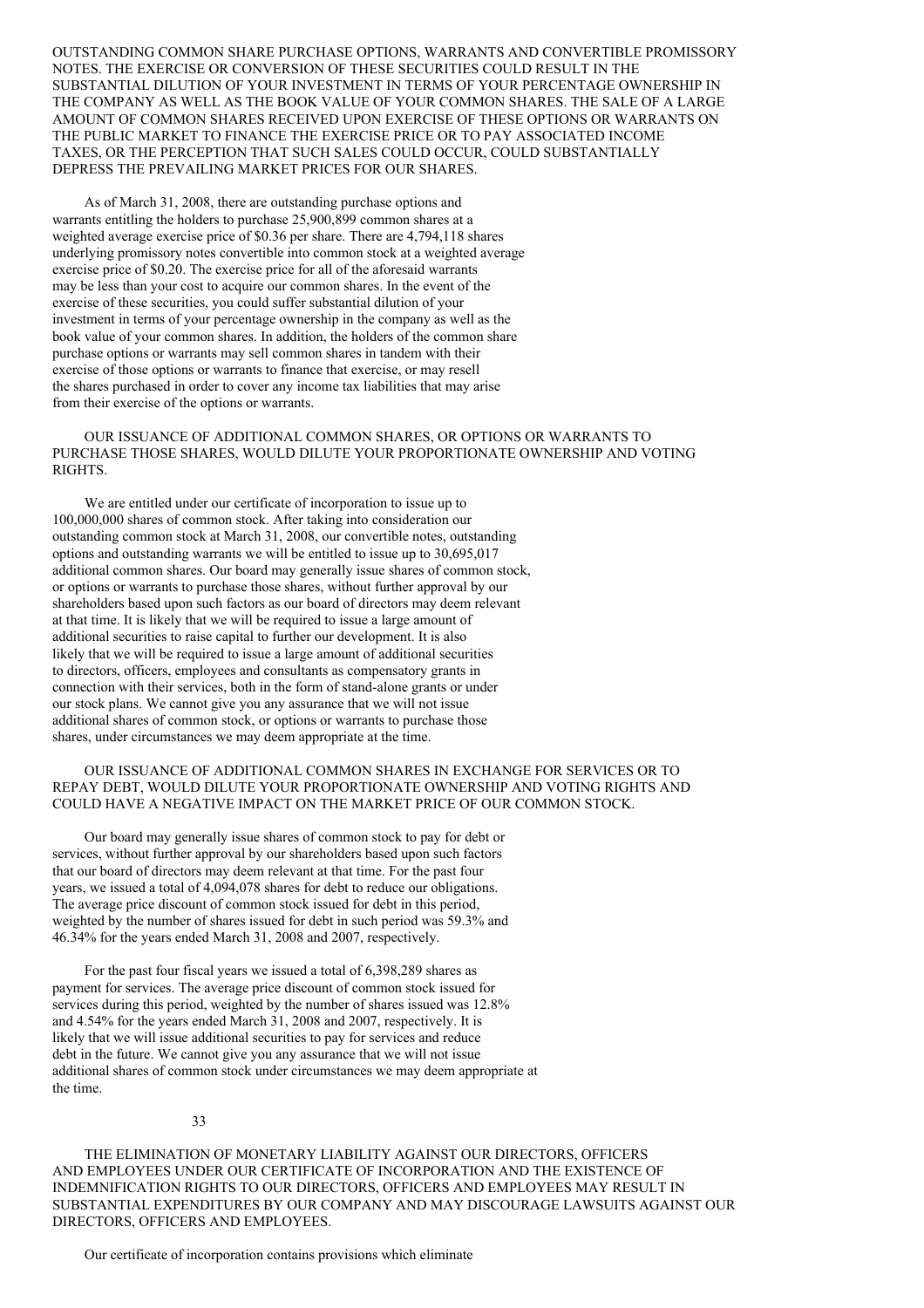the liability of our directors for monetary damages to our company and shareholders. Our bylaws also require us to indemnify our officers and directors. We may also have contractual indemnification obligations under our agreements with our directors, officers and employees. The foregoing indemnification obligations could result in our company incurring substantial expenditures to cover the cost of settlement or damage awards against directors, officers and employees, that we may be unable to recoup. These provisions and resultant costs may also discourage our company from bringing a lawsuit against directors, officers and employees for breaches of their fiduciary duties, and may similarly discourage the filing of derivative litigation by our shareholders against our directors, officers and employees even though such actions, if successful, might otherwise benefit our company and shareholders.

## ANTI-TAKEOVER PROVISIONS MAY IMPEDE THE ACQUISITION OF OUR COMPANY.

Certain provisions of the Nevada General Corporation Law have anti-takeover effects and may inhibit a non-negotiated merger or other business combination. These provisions are intended to encourage any person interested in acquiring us to negotiate with, and to obtain the approval of, our Board of Directors in connection with such a transaction. However, certain of these provisions may discourage a future acquisition of us, including an acquisition in which the shareholders might otherwise receive a premium for their shares. As a result, shareholders who might desire to participate in such a transaction may not have the opportunity to do so.

## SPECIAL NOTE REGARDING FORWARD-LOOKING STATEMENTS

In this document we make a number of statements, referred to as "FORWARD-LOOKING STATEMENTS" within the meaning of Section 27A of the Securities Act of 1933, as amended (the "Securities Act"), and Section 21E of the Securities Exchange Act of 1934 (the "Exchange Act"), that are intended to convey our expectations or predictions regarding the occurrence of possible future events or the existence of trends and factors that may impact our future plans and operating results. The safe harbor for forward-looking statements provided by the Private Securities Litigation Reform Act of 1995 does not apply to us. We note, however, that these forward-looking statements are derived, in part, from various assumptions and analyses we have made in the context of our current business plan and information currently available to us and in light of our experience and perceptions of historical trends, current conditions and expected future developments and other factors we believe to be appropriate in the circumstances. You can generally identify forward-looking statements through words and phrases such as "SEEK", "ANTICIPATE", "BELIEVE", "ESTIMATE", "EXPECT", "INTEND", "PLAN", "BUDGET", "PROJECT", "MAY BE", "MAY CONTINUE", "MAY LIKELY RESULT", and similar expressions. When reading any forward looking statement you should remain mindful that all forward-looking statements are inherently uncertain as they are based on current expectations and assumptions concerning future events or future performance of our company, and that actual results or developments may vary substantially from those expected as expressed in or implied by that statement for a number of reasons or factors, including those relating to:

- o whether or not markets for our products develop and, if they do develop, the pace at which they develop;
- o our ability to attract and retain the qualified personnel to implement our growth strategies;
- o our ability to obtain approval from the Food and Drug Administration for our products;
- o our ability to protect the patents on our proprietary technology;
- o our ability to fund our short-term and long-term financing needs;
- o changes in our business plan and corporate strategies; and
- o other risks and uncertainties discussed in greater detail in the sections of this prospectus, including those captioned.

"RISK FACTORS" and "MANAGEMENT'S DISCUSSION AND ANALYSIS OF FINANCIAL CONDITION AND RESULTS OF OPERATIONS".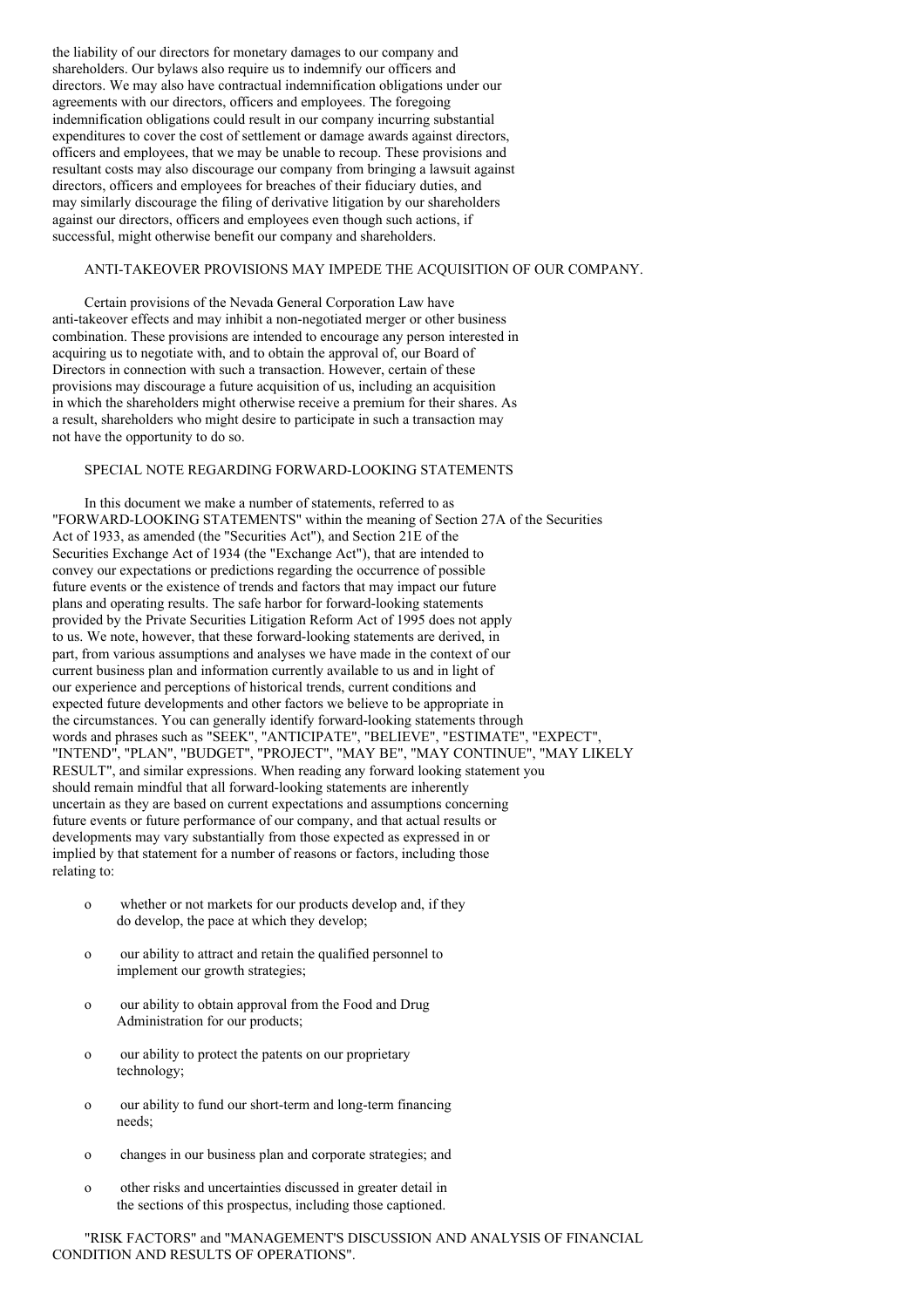Each forward-looking statement should be read in context with, and with an understanding of, the various other disclosures concerning our company and our business made elsewhere in this prospectus as well as other pubic reports filed with the United States Securities and Exchange Commission (the "SEC"). You should not place undue reliance on any forward-looking statement as a prediction of actual results or developments. We are not obligated to update or revise any forward-looking statement contained in this prospectus to reflect new events or circumstances unless and to the extent required by applicable law.

34

#### ITEM 7. FINANCIAL STATEMENTS

The financial statements listed in the accompanying Index to Financial Statements are attached hereto and filed as a part of this Report under Item 13.

## ITEM 8. CHANGES IN AND DISAGREEMENTS WITH ACCOUNTANTS ON ACCOUNTING AND FINANCIAL DISCLOSURE

#### None.

## ITEM 8A. CONTROLS AND PROCEDURES

Under the supervision and with the participation of our management, including our Chief Executive Officer ("CEO"), who is also our acting Chief Financial Officer ("CFO"), we evaluated the effectiveness of the design and operation of our disclosure controls and procedures (as defined in Rule 13a-15(e) and 15d-15(e) of the Exchange Act as of a date (the "Evaluation Date") within 90 days prior to filing the Company's March 31, 2008 Form 10-KSB.

Based upon that evaluation, our CEO concluded that, as of March 31, 2008, our disclosure controls and procedures were effective in timely alerting management to the material information relating to us (or our consolidated subsidiaries) required to be included in our periodic filings with the SEC.

Internal Control over Financial Reporting

# (a) MANAGEMENT'S ANNUAL REPORT ON INTERNAL CONTROL OVER FINANCIAL REPORTING

Our management is responsible for establishing and maintaining adequate internal control over financial reporting, as defined in Rules 13a-15(f) and 15d-15(f) under the Exchange Act. The Company's internal control over financial reporting is designed to provide reasonable assurance regarding the reliability of financial reporting and the preparation of financial statements for external purposes in accordance with generally accepted accounting principles.

A material weakness is a deficiency, or combination of deficiencies, in internal control over financial reporting, such that there is a reasonable possibility that a material misstatement of the registrant's annual or interim financial statements will not be prevented or detected on a timely basis.

The Company's management, with the participation of its Chief Executive Officer, assessed the effectiveness of the Company's internal control over financial reporting as of March 31, 2008. In making this assessment, the Company used the criteria set forth by the Committee of Sponsoring Organizations of The Treadway Commission (COSO) in Internal Control-Integrated Framework. Based on that assessment under such criteria, management concluded that the Company's internal control over financial reporting was not effective as of March 31, 2008 due to control deficiencies that constituted material weaknesses.

Management in assessing its internal controls and procedures for fiscal 2008 identified a lack of sufficient segregation of duties, particularly in cash disbursements. Specifically, this material weakness is such that the design of controls over the area of cash disbursements relies primarily on detective controls and could be strengthened by adding preventative controls to properly safeguard company assets.

Management has identified a lack of sufficient personnel in the accounting function due to the limited resources of the Company with appropriate skills, training and experience to perform the review processes to ensure the complete and proper application of generally accepted accounting principles,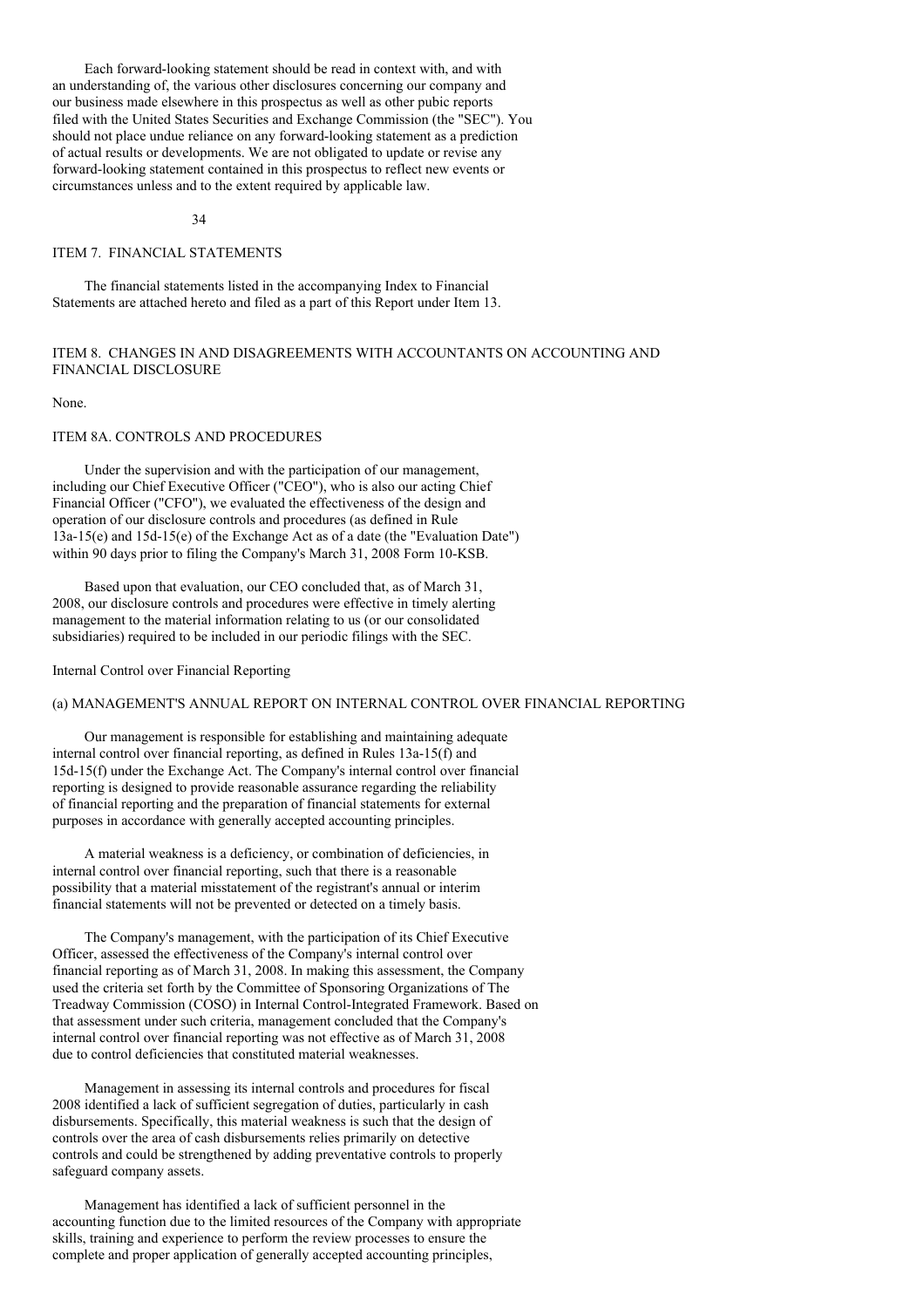particularly as it relates to taxes. Specifically, this material weakness led to segregation of duties issues and resulted in audit adjustments to the annual consolidated financial statements and revisions to related disclosures, including tax reporting.

The Company is in the process of developing and implementing remediation plans to address its material weaknesses.

Management has identified specific remedial actions to address the material weaknesses described above:

- o Improve the effectiveness of the accounting group by continuing to augment existing Company resources with additional consultants or employees to improve segregation procedures and to assist in the analysis and recording of complex accounting transactions and preparation of tax disclosures. The Company plans to mitigate the segregation of duties issues by hiring additional personnel in the accounting department once the Company has achieved commercialization of its products and is generating revenue, or has raised significant additional working capital.
- o Improve segregation procedures by strengthening cross approval of various functions including cash disbursements and quarterly internal audit procedures where appropriate.

## 35

Due to its inherent limitations, internal control over financial reporting may not prevent or detect misstatements. Projections of any evaluation of effectiveness to future periods are subject to the risk that controls may become inadequate because of changes in conditions, or that the degree of compliance with the policies or procedures may deteriorate. All internal control systems, no matter how well designed, have inherent limitations. Therefore, even those systems determined to be effective can provide only reasonable assurance with respect to financial statement preparation and presentation.

This annual report does not include an attestation report of the Company's registered public accounting firm due to a transition period established by rules of the Securities and Exchange Commission for certain public companies.

#### CHANGES IN CONTROLS AND PROCEDURES

There were no significant changes made in our internal controls over financial reporting during the quarter ended March 31, 2008 that have materially affected or are reasonably likely to materially affect these controls. Thus, no corrective actions with regard to significant deficiencies or material weaknesses were necessary.

#### ITEM 8B. OTHER INFORMATION

None

#### PART III

## ITEM 9. DIRECTORS, EXECUTIVE OFFICERS, PROMOTERS AND CONTROL PERSONS; COMPLIANCE WITH SECTION 16(a) OF THE EXCHANGE ACT

## COMPLIANCE WITH SECTION 16(A) OF THE EXCHANGE ACT

Section 16(a) of the Securities Exchange Act of 1934 requires our officers, directors, and persons who own more than 10% of a registered class of our equity securities to file reports of ownership and changes in ownership with the SEC and Nasdaq. Officers, directors, and greater than 10% beneficial owners are required by SEC regulation to furnish the Company with copies of all Section 16 (a) forms they file. Based solely on our review of copies of the Section 16(a) reports filed for the fiscal year ended March 31, 2008, we believe that all filing requirements applicable to its officers, directors, and greater than 10% beneficial owners were complied with.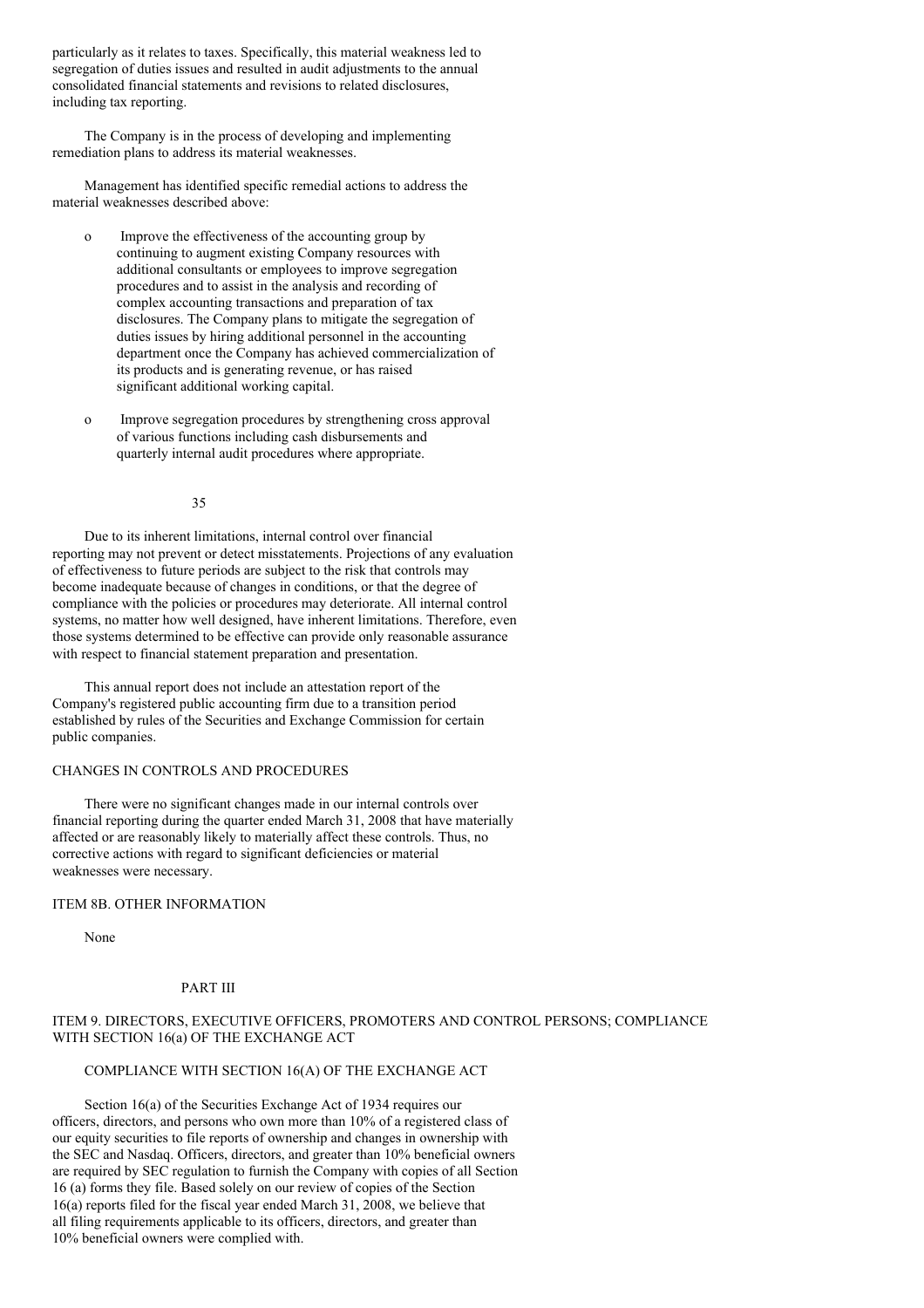## DIRECTORS, EXECUTIVE OFFICERS, PROMOTERS AND CONTROL PERSONS

The names, ages and positions of our directors and executive officers as of July 7, 2008 are listed below:

| <b>NAMES</b>                         | <b>TITLE OR POSITION</b>                                                            | AGE |
|--------------------------------------|-------------------------------------------------------------------------------------|-----|
| James A. Joyce (1)                   | Chairman, Chief Executive<br>Officer, Principal Accounting Officer<br>and Secretary | 45  |
| Harold H. Handley, PhD (2) President |                                                                                     | 58  |
|                                      | Richard H. Tullis, PhD (3) Vice President, Chief Science Officer<br>and Director    | 62. |

Franklyn S. Barry, Jr. Director 68

Edward G. Broenniman Director 72

(1) Effective June 1, 2001, Mr. Joyce was appointed our President and Chief Executive Officer, replacing Mr. Barry, who continues as a member of the board of directors.

(2) Effective July 18, 2006, Dr. Handley was appointed President.

(3) Effective June 1, 2001, Dr. Tullis was appointed as our Chief Science Officer.

Certain additional information concerning the individuals named above is set forth below. This information is based on information furnished us by each individual noted.

#### 36

Resumes of Management:

James A. Joyce, Chairman, CEO, Principal Accounting Officer and Secretary

Mr. Joyce is the founder of Aethlon Medical, and has been the Chairman of the Board and Secretary since March 1999. On June 1, 2001, our Board of Directors appointed Mr. Joyce with the additional role of CEO. During the quarter ended December 31, 2007, our chief financial officer resigned and Mr. Joyce assumed the role of principal accounting officer. In 1992, Mr. Joyce founded and was the sole shareholder of James Joyce & Associates, an organization that provided management consulting and corporate finance advisory services to CEOs and CFOs of publicly traded companies. Previously, from 1989 to 1991, Mr. Joyce was Chairman and Chief Executive Officer of Mission Labs, Inc. Prior to that Mr. Joyce was a principal in charge of U.S. operations for London Zurich Securities, Inc. Mr. Joyce is a graduate of the University of Maryland.

Harold H. Handley, Ph.D., President

Mr. Harold H. Handley has been President of the Company since July 2006. Mr. Handley brings over 20 years experience in management and research in immunology, biotechnology and medical devices. Mr. Handley has authored or co-authored over 20 publications and helped develop 15 patents. Prior to joining Aethlon, Mr. Handley was Executive Vice President and Chief Scientific Officer for Transvivo, Inc., a privately-held company, from 2000 to 2006. From 1996 to 2000, Mr. Handley was Vaccine Program Director for Maxim Pharmaceuticals, Inc. Mr. Handley was a co-founder of Idec Limited Partners, Inc., today known as Biogen Idec, Inc., operating with a market value exceeding \$14 billion. (NasdaqGS:BIIB). Mr. Handley holds a Ph.D in Anatomy and Cell Biology from University of Virginia and a B.A. in Zoology from the University of California at Los Angeles.

Richard H. Tullis, Ph.D., Vice President, Chief Science Officer

Dr. Tullis has been Vice President and a director of the Company since January 2000 and Chief Science Officer since June 2001. Dr. Tullis has extensive biotechnology management and research experience, and is the founder of Syngen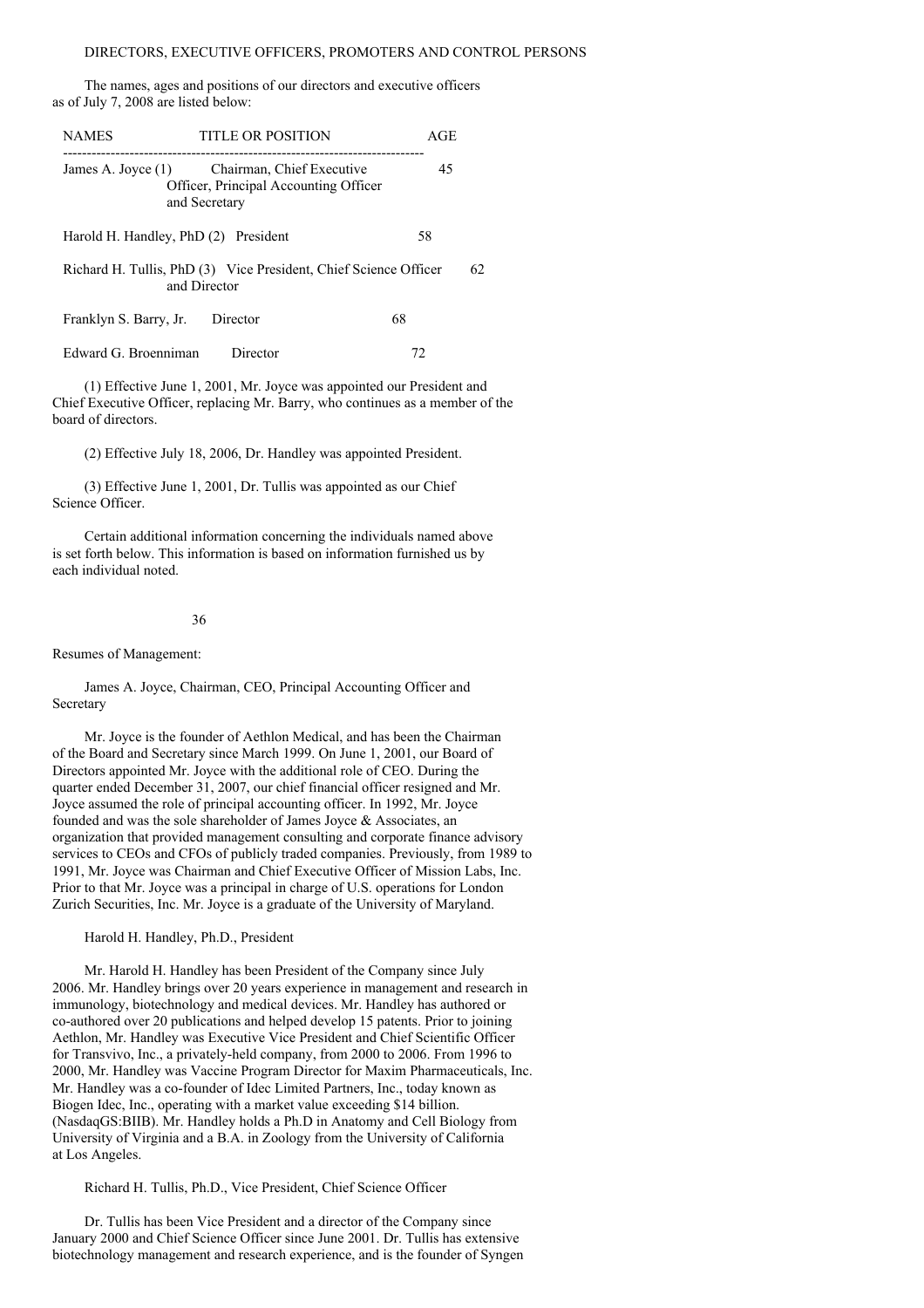Research, a wholly-owned subsidiary of Aethlon Medical, Inc. Previously, Dr. Tullis co-founded Molecular Biosystems, Inc., a former NYSE company. At Molecular Biosystems, Dr. Tullis was Director of Oligonucleotide Hybridization, Senior Research Scientist and Member of the Board of Directors. In research, Dr. Tullis developed and patented the first application of oligonucleotides to antisense antibiotics and developed new methods for the chemical synthesis of DNA via methoxy-hosphorochloridites. Dr. Tullis also co-developed the first applications of covalently coupled DNA-enzyme conjugates using synthetic oligonucleotides during his tenure at Molecular Biosystems. In 1985, Dr. Tullis founded, and served as President and CEO of Synthetic Genetics, Inc., a pioneer in custom DNA synthesis, which was sold to Molecular Biology Resources in 1991. Dr. Tullis also served as interim-CEO of Genetic Vectors, Inc., which completed its IPO under his management, and was co-founder of DNA Sciences, Inc., a company that was eventually acquired by Genetic Vectors. Dr. Tullis received his Ph.D. in Biochemistry and Cell Biology from the University of California at San Diego, and has done extensive post-doctoral work at UCSD, USC, and the University of Hawaii.

## Franklyn S. Barry, Jr.

Mr. Barry has over 30 years of experience in managing and building companies. He was President and Chief Executive Officer of Hemex from April 1997 through May 31, 2001 and our President and CEO from March 10, 1999 to May 31, 2001. He became a director of Aethlon Medical on March 10, 1999. From 1994 to April 1997, Mr. Barry was a private consultant. Included among his prior experiences are tenures as President of Fisher-Price and as co-founder and CEO of Software Distribution Services, which today operates as Ingram Micro-D, an international distributor of personal computer products. Mr. Barry serves on the Board of Directors of Merchants Mutual Insurance Company.

#### Edward G. Broenniman

Mr. Broenniman became a director of Aethlon Medical on March 10, 1999. Mr. Broenniman has 30 years of management and executive experience with high-tech, privately-held growth companies where he has served as a CEO, COO, or corporate advisor, using his expertise to focus management on increasing profitability and stockholder value. He is the Managing Director of The Piedmont Group, LLC, a venture advisory firm. Mr. Broenniman recently served on the Board of Directors of publicly-traded QuesTech (acquired by CACI International), and currently serves on the Boards of four privately-held firms. His nonprofit Boards are the Dingman Center for Entrepreneurship's Board of Advisors at the University of Maryland, the National Association of Corporate Directors, National Capital Chapter and the Board of the Association for Corporate Growth, National Capital Chapter.

#### 37

Our Board of Directors has the responsibility for establishing broad corporate policies and for overseeing our overall performance. Members of the Board are kept informed of our business activities through discussions with the President and other officers, by reviewing analyses and reports sent to them, and by participating in Board and committee meetings. Our bylaws provide that each of the directors serves for a term that extends to the next Annual Meeting of Shareholders of the Company. Our Board of Directors presently has an Audit Committee and a Compensation Committee on each of which Messrs. Barry and Broenniman serve. Mr. Barry is Chairman of the Audit Committee, and Mr. Broenniman is Chairman of the Compensation Committee.

Upon the recommendation of our Compensation Committee, in February 2005, we adopted our 2005 Directors Compensation Program (the "Directors Compensation Program") which advances our interest by helping us to obtain and retain the services of outside directors services upon whose judgment, initiative, efforts and/or services we are substantially dependent, by offering to or providing those persons with incentives or inducements affording such persons an opportunity to become owners of our capital stock. Under the Directors Compensation Program, a newly elected director will receive a one time grant of a non-qualified stock option of 1.5% of the common stock outstanding at the time of election. The options will vest one-third at the time of election to the board and the remaining two-thirds will vest equally at year end over three years. Additionally, each director will also receive an annual \$25,000 non-qualified stock option retainer, \$15,000 of which is to be paid at the first of the year to all directors who are on the Board prior to the first meeting of the year and a \$10,000 retainer will be paid if a director attends 75% of the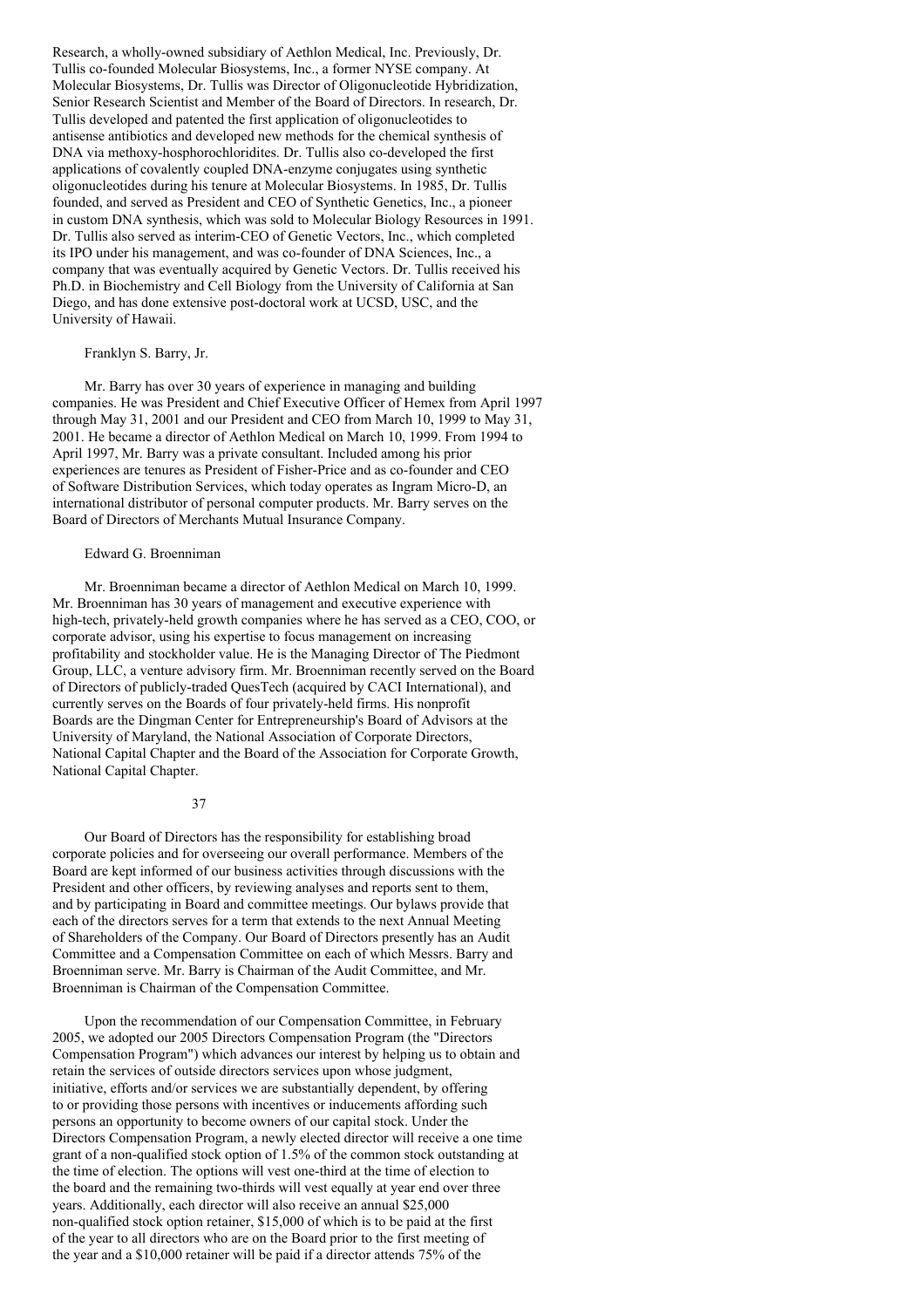meetings either in person, via conference call or other electronic means. The exercise price for the options under the Directors Compensation Program will equal the average closing of the last ten (10) trading days prior to the date earned. At March 31, 2008 under the 2005 Directors Compensation Program, we had issued 1,337,825 options to outside directors and 3,965,450 options to employee-directors for a total of 5,303,275 options, of these 4,744,550 remain outstanding.

#### FAMILY RELATIONSHIPS.

There are no family relationships between or among the directors, executive officers or persons nominated or charged by us to become directors or executive officers.

There are no arrangements or understandings between any two or more of our directors or executive officers. There is no arrangement or understanding between any of our directors or executive officers and any other person pursuant to which any director or officer was or is to be selected as a director or officer, and there is no arrangement, plan or understanding as to whether non-management shareholders will exercise their voting rights to continue to elect the current Board of Directors. There are also no arrangements, agreements or understanding between non-management shareholders that may directly or indirectly participate in or influence the management of our affairs.

## SCIENCE ADVISORY BOARD

Each person listed below is a current member of our Science Advisory Board. The role of the Science Advisory Board is to provide scientific guidance related to the development of our Hemopurifier(R) technology. Unlike the members of our Board of Directors, the Science Advisory Board members are not involved in the management or operations of our company. Members of the Science Advisory Board are paid \$500 per day for services rendered either on-site or at a mutually agreeable location.

Ken Alibek, M.D., Ph.D., D.Sc. ------------------------------

Dr. Alibek is the Executive Director of Education at the National Center for Biodefense at George Mason University (GMU), and is a Distinguished Professor at GMU as well. Dr. Alibek specializes in medical and scientific research dedicated to developing new forms of protection against biological weapons and other infectious diseases.

Formerly, Dr. Alibek was a Soviet Army Colonel, and served as First Deputy Chief of the civilian branch of the Soviet Union's biological weapons program until he defected to the United States in 1992 and subsequently served as a consultant to numerous U.S. government agencies in the areas of medical microbiology, biological weapons defense, and biological weapons nonproliferation. Dr. Alibek has worked with the National Institutes of Health, testified extensively before the U.S. Congress on nonproliferation of biological weapons and is the author of Biohazard: The Chilling True Story of the Largest Covert Biological Weapons Program in the World--Told from Inside by the Man Who Ran It, published by Random House Books. He holds numerous patents, is widely published in science journals, and has provided over 300 lectures and presentations to military and civilian universities, as well as foreign governments. The December 2003 issue of the Acumen Journal of Life Sciences named Dr. Alibek as one of the top five biological warfare experts in the nation.

38

Charles Bailey, Ph.D.

---------------------

Dr. Bailey is the former commander of the U.S. Army Medical Research Institute of Infectious Diseases (USAMRIID). Dr. Bailey has 25 years U.S. Army experience in R&D and management in infectious diseases and biological warfare defense. As an officer of the Defense Intelligence Agency, Dr. Bailey wrote extensively on foreign biological warfare capabilities. Dr. Bailey is currently the Executive Director for Research & International Relations at the National Center for Biodefense at George Mason University (GMU), and is a Distinguished Professor of Biology at GMU as well. The Acumen Journal of Life Sciences named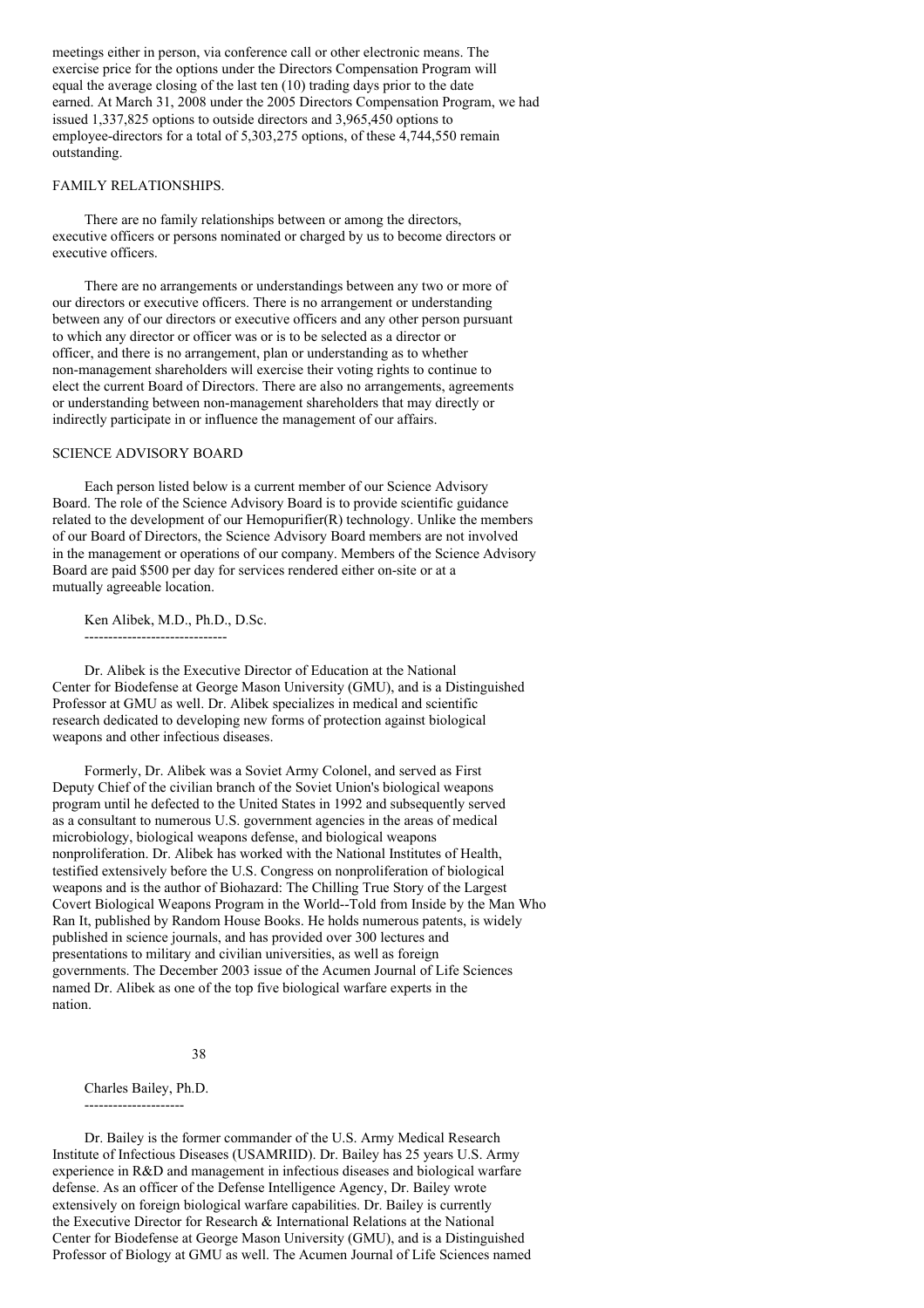Dr. Bailey as one of the top five biological warfare experts in the nation.

Larry Cowgill, D.V.M., Ph.D. ----------------------------

Dr. Cowgill is a Professor in the Department of Medicine and Epidemiology at the School of Veterinary Medicine, University of California at Davis and has nearly 30 years of experience as a clinical instructor in small animal internal medicine, nephrology and hemodialysis. He currently Heads the Companion Animal Hemodialysis Units at the Veterinary Medical Teaching Hospital at UC Davis and the UC Veterinary Medical Center at San Diego. Dr. Cowgill is also Associate Dean for Southern California Clinical Programs and is Co-Director of the University of California Veterinary Medical Center at San Diego. Prior to his appointment at the University of California, he was a National Institutes of Health (NIH) Special Research Fellow at the University of Pennsylvania School of Veterinary Medicine and at the Renal Electrolyte Section at the University of Pennsylvania School of Medicine, where he conducted research in basic renal physiology and clinical nephrology. Dr. Cowgill received his D.V.M. from the University of California at Davis School of Veterinary Medicine and his Ph.D. in Comparative Medical Sciences from the University of Pennsylvania, where he also completed his internship and Residency training in Small Animal Internal Medicine. He became a Diplomate of the American College of Veterinary Internal Medicine in 1977. Dr. Cowgill has published extensively in the area of veterinary nephrology and has established a Clinical Fellowship in Renal Medicine and Hemodialysis, which is the first of its kind in veterinary Medicine.

Pedro Cuatrecasas, M.D.

-----------------------

Dr. Cuatrecasas was President of the Pharmaceutical Research Division of Parke-Davis Co., and Corporate Vice President for Warner Lambert Company from 1989 until his retirement in 1997. From 1986 to 1989, he served as SVP and Director of Glaxo Inc. For the prior ten years, he was VP/R&D and Director, of the Burroughs Wellcome Company. During his career in pharmaceutical research, he was involved in the discovery, development and marketing registration of more than 40 novel medicines. Dr. Cuatrecasas is widely recognized for the invention and development of affinity chromatography which is a method for the selective capture of proteins, sugars, fats and inorganic compounds. He is a member of the National Academy of Sciences, The Institute of Medicine, and the American Academy of Arts & Sciences, and he has authored more than 400 original publications.

Nathan W. Levin, M.D.

---------------------

Dr. Levin is recognized as a leading authority within the hemodialysis industry. He is the Medical and Research Director of the Renal Research Institute, LLC, a joint venture between Fresenius Medical Care - North America and Beth Israel Medical Center, New York. Dr. Levin also serves as Professor of Clinical Medicine at the Albert Einstein College of Medicine.

Raveendran (Ravi) Pottathil, Ph.D.

----------------------------------

Dr. Pottathil was the Section Manager for Retroviruses (focus on HIV and HCV) and tumor markers and PCR diagnostics at Hoffman La Roche from 1985 to 1992. He then co-founded Specialty Biosystems, Inc, a venture of Specialty Labs, one of the largest independent reference laboratories in California. Dr. Pottathil has also advised the World Health Organization's Sexually Transmitted Diseases and Global Vaccination Program. Dr. Pottathil has worked with Dr. Robert Huebner of the NIH in immunology and virology at The Jackson Laboratory, and with Drs. David Lang and Wolfgang Joklik at Duke University on interferons, anti-tumor RNAs and antigenic suppression of tumorigenic retroviruses. Academic positions include: Assistant Professor at the University of Maryland School of Medicine; Associate Professor at the City of Hope Medical Center in Duarte, California where he published extensively with Dr. Pedro Cuatrecasas (one of developers of affinity chromatography); and Adjunct Professor in Cellular and Molecular Biology at Down State Medical Center and Rutgers University. As a virologist and molecular biologist, Dr. Pottathil has over 40 refereed publications to his credit and has been a Director of OncQuest, Inc., GeneQuest, Inc., Specialty Laboratories Asia in Singapore and Specialty Ranbaxy in India. Currently, Dr. Pottathil is the President of AccuDx, Inc. a pharmaceutical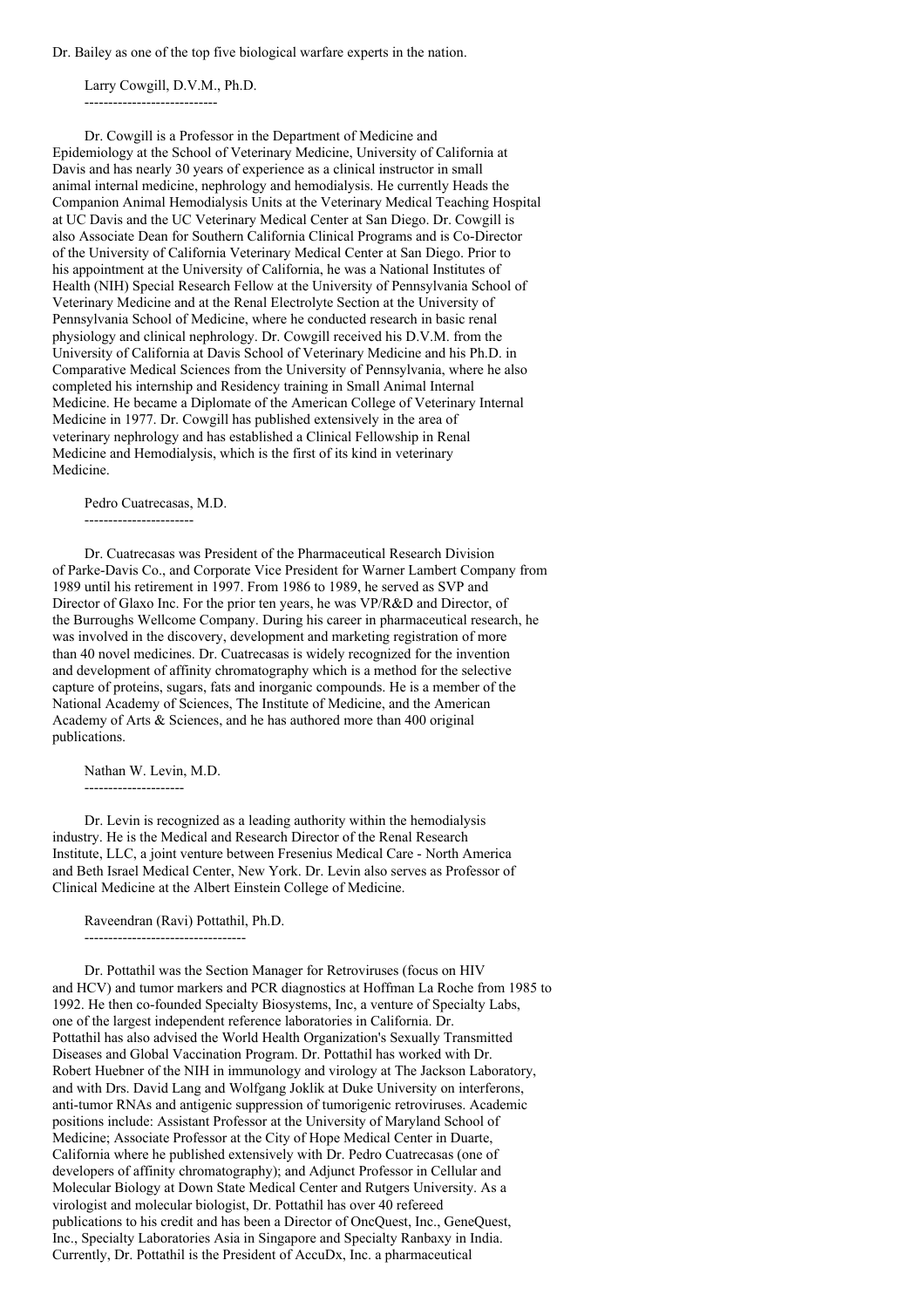39

Claudio Ronco, M.D. -------------------

Dr. Ronco is the Director of the Dialysis and Renal Transplantation Programs of St. Bartolo Hospital in Vicenza, Italy. He has published 17 books on nephrology and dialysis and has written or co-authored over 350 scientific articles. Dr. Ronco also serves on the editorial board of 12 scientific journals, is a director of three international scientific societies, and is recognized as being instrumental in the introduction of continuous hemofiltration and high flux dialysis in Europe.

Members of the Scientific Advisory Board do not receive any monetary compensation for service on the Board, however, on occasion, the members may be awarded stock options.

## INVOLVEMENT IN LEGAL PROCEEDINGS.

To the best of our knowledge, during the past five years, none of the following occurred with respect to a present or former director or executive officer of the Company: (1) any bankruptcy petition filed by or against any business of which such person was a general partner or executive officer either at the time of the bankruptcy or within two years prior to that time; (2) any conviction in a criminal proceeding or being subject to a pending criminal proceeding (excluding traffic violations and other minor offenses); (3) being subject to any order, judgment or decree, not subsequently reversed, suspended or vacated, of any court of any competent jurisdiction, permanently or temporarily enjoining, barring, suspending or otherwise limiting his involvement in any type of business, securities or banking activities; and (4) being found by a court of competent jurisdiction (in a civil action), the SEC or the Commodities Futures Trading Commission to have violated a federal or state securities or commodities law, and the judgment has not been reversed, suspended or vacated.

## CODE OF ETHICS.

On February 23, 2005, the Board of Directors approved a "Code of Business Conduct and Ethics." Our Code of Business Conduct and Ethics is available on our company website at www.aethlonmedical.com.

#### ITEM 10. EXECUTIVE COMPENSATION

## EXECUTIVE COMPENSATION

The following executive compensation disclosure reflects all compensation awarded to, earned by or paid to the executive officers below for the fiscal year ended March 31, 2008 and March 31, 2007. The following table summarizes all compensation for fiscal year 2008 and 2007 received by our Chief Executive Officer, and the Company's three most highly compensated executive officers who earned more than \$100,000 in fiscal year 2008.

<TABLE>  $\langle S \rangle$   $\langle C \rangle$ 

#### SUMMARY COMPENSATION TABLE

| NON-EQUITY NONQUALIFIED<br><b>INCENTIVE</b><br>DEFERRED ALL<br>COMPENSATION OTHER<br><b>STOCK</b><br>PLAN<br><b>OPTION</b><br><b>TOTAL</b><br>NAMED EXECUTIVE OFFICER<br>AWARDS COMPENSATION<br>COMP.<br>AWARDS<br><b>EARNINGS</b> |  |
|------------------------------------------------------------------------------------------------------------------------------------------------------------------------------------------------------------------------------------|--|
| AND PRINCIPAL POSITION<br>YEAR SALARY $(\$)$ BONUS $(\$)$ $(\$)$<br>(\$)<br>(S)<br>(\$)<br>(S)<br>(S)                                                                                                                              |  |
| 2008<br>James A. Joyce $(1)$<br>\$256,010<br><b>CHIEF EXECUTIVE OFFICER</b><br>240,000<br>2007<br>المصادر المتفاد المصادر<br>240.000<br>$--$<br>AND PRINCIPAL ACCOUNTING<br><b>OFFICER</b>                                         |  |
| Richard H. Tullis, Ph.D $(2)$ 2008<br>\$172,500<br>VICE PRESIDENT AND CHIEF<br>180,000<br>2007<br>$\frac{1}{2}$ and $\frac{1}{2}$ and $\frac{1}{2}$ and $\frac{1}{2}$<br>180,000<br>$--$<br><b>SCIENCE OFFICER</b>                 |  |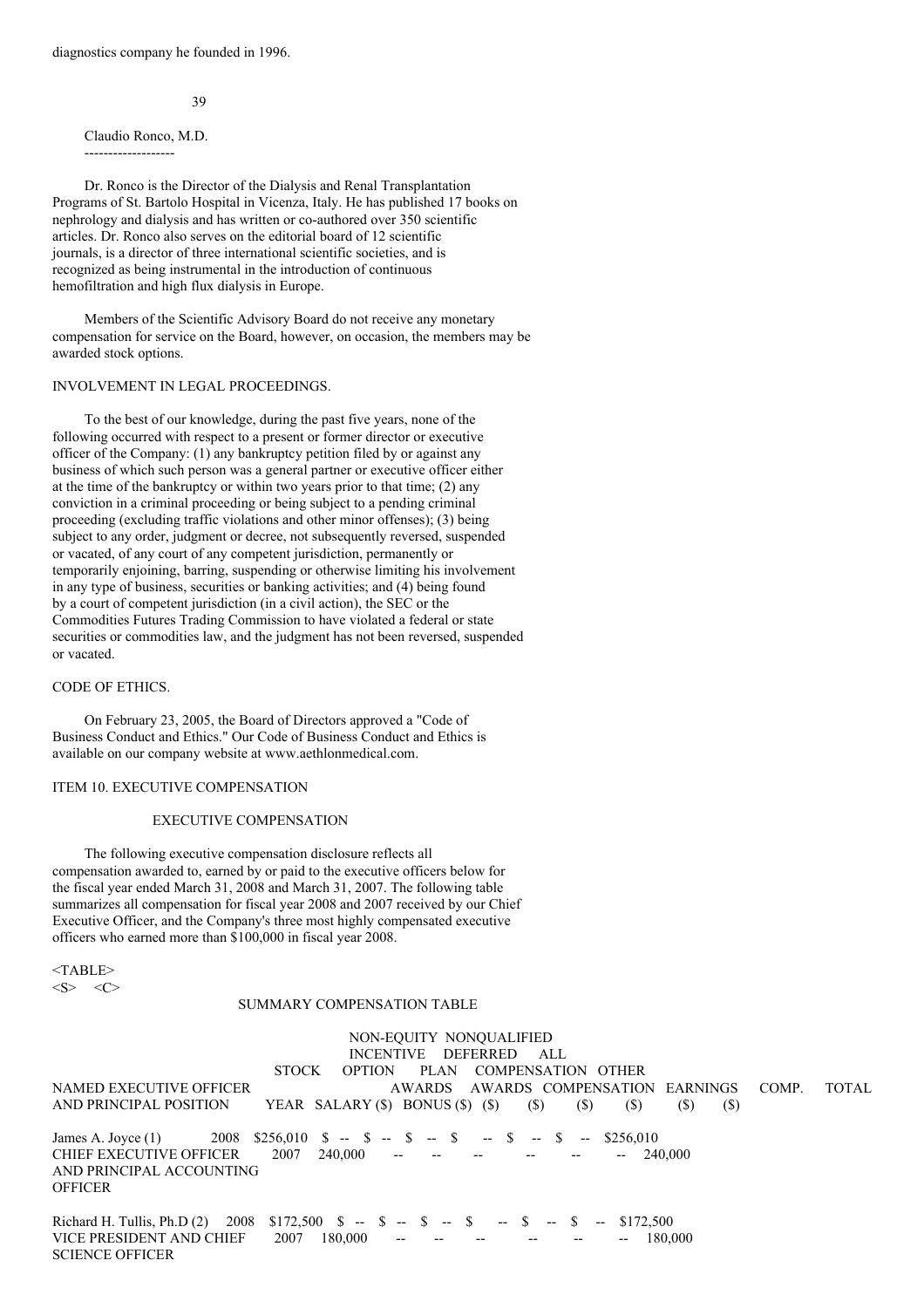| Harold H. Handley, Ph.D. (3) 2008 \$172,500 \$ -- \$ -- \$ -- \$ -- \$ -- \$ -- \$ -5 \$172,500 |                                            |  |  |  |  |
|-------------------------------------------------------------------------------------------------|--------------------------------------------|--|--|--|--|
| <b>PRESIDENT</b>                                                                                | $2007$ $127.500$ -- -- -- -- -- -- 127.500 |  |  |  |  |
| James W. Dorst (4) 2008 \$109,571 \$ -- \$ -- \$ -- \$ -- \$ -- \$ -- \$ -5 - \$ -5 5109,571    |                                            |  |  |  |  |
| CHIEF FINANCIAL OFFICER 2007 150,000 -- -- -- -- -- -- -- 150,000                               |                                            |  |  |  |  |

(1) The aggregate number of stock awards and stock option awards issued to Mr. Joyce and outstanding as of March 31, 2008 is zero and 7,588,243.

(2) The aggregate number of stock awards and stock option awards issued to Dr. Tullis and outstanding as of March 31, 2008 is zero and 2,014,350.

(3) The aggregate number of stock awards and stock option awards issued to Dr. Handley and outstanding as of March 31, 2008 is zero and 500,000.

(4) The aggregate number of stock awards and stock option awards issued to Mr. Dorst and outstanding as of March 31, 2008 is 0 and 0. Effective December 5, 2007, Mr. James W. Dorst resigned as the Chief Financial Officer of the Company.

40

#### EMPLOYMENT AGREEMENTS

</TABLE>

We entered into an employment agreement with Mr. Joyce effective April 1, 1999. Effective June 1, 2001, Mr. Joyce was appointed President and Chief Executive Officer and his base annual salary was increased from \$120,000 to \$180,000. Effective January 1, 2005, Mr. Joyce's salary was increased from \$180,000 to \$205,000 per year. Under the terms of the agreement, his employment continues at a salary of \$205,000 per year for successive one-year periods, unless given notice of termination 60 days prior to the anniversary of his employment agreement. Effective April 1, 2006. Mr. Joyce's salary was increased from \$205,000 to \$240,000. His salary was subsequently increased to \$265,000 per year and effective May 1, 2008, his salary was increased from \$265,000 to \$290,000 per year.

We entered into an employment agreement with Dr. Tullis effective January 10, 2000. Effective June 1, 2001, Dr. Tullis was appointed our Chief Science Officer of the Company. His compensation under the agreement was modified in June 2001 from \$80,000 to \$150,000 per year. Effective January 1, 2005 Dr. Tullis' salary was increased from \$150,000 to \$165,000 per year. Under the terms of the agreement, his employment continues at a salary of \$165,000 per year for successive one-year periods, unless given notice of termination 60 days prior to the anniversary of his employment agreement. Dr. Tullis was granted 250,000 stock options to purchase our common stock in connection the completing certain milestones, such as the initiation and completion of certain clinical trials, the submission of proposals to the FDA and the filing of a patent application. Effective April 1, 2006, Dr. Tullis salary was increased to \$180,000 per year.

Both Mr. Joyce's and Dr. Tullis' agreements provide for medical insurance and disability benefits, one year of severance pay if their employment is terminated by us without cause or due to change in our control before the expiration of their agreements, and allow for bonus compensation and stock option grants as determined by our Board of Directors. Both agreements also contain restrictive covenants preventing competition with us and the use of confidential business information, except in connection with the performance of their duties for the Company, for a period of two years following the termination of their employment with us.

# OUTSTANDING EQUITY AWARDS AT FISCAL YEAR-END

The following table sets forth certain information concerning stock option Awards granted to our named executive officers.

 $<$ TABLE $>$  $\langle S \rangle \langle \langle$ 

OUTSTANDING EQUITY AWARDS AT FISCAL YEAR END

OPTIONS AWARDS

- -----------------------------------------------------------------------------------------------

-------------------------------------------------------------------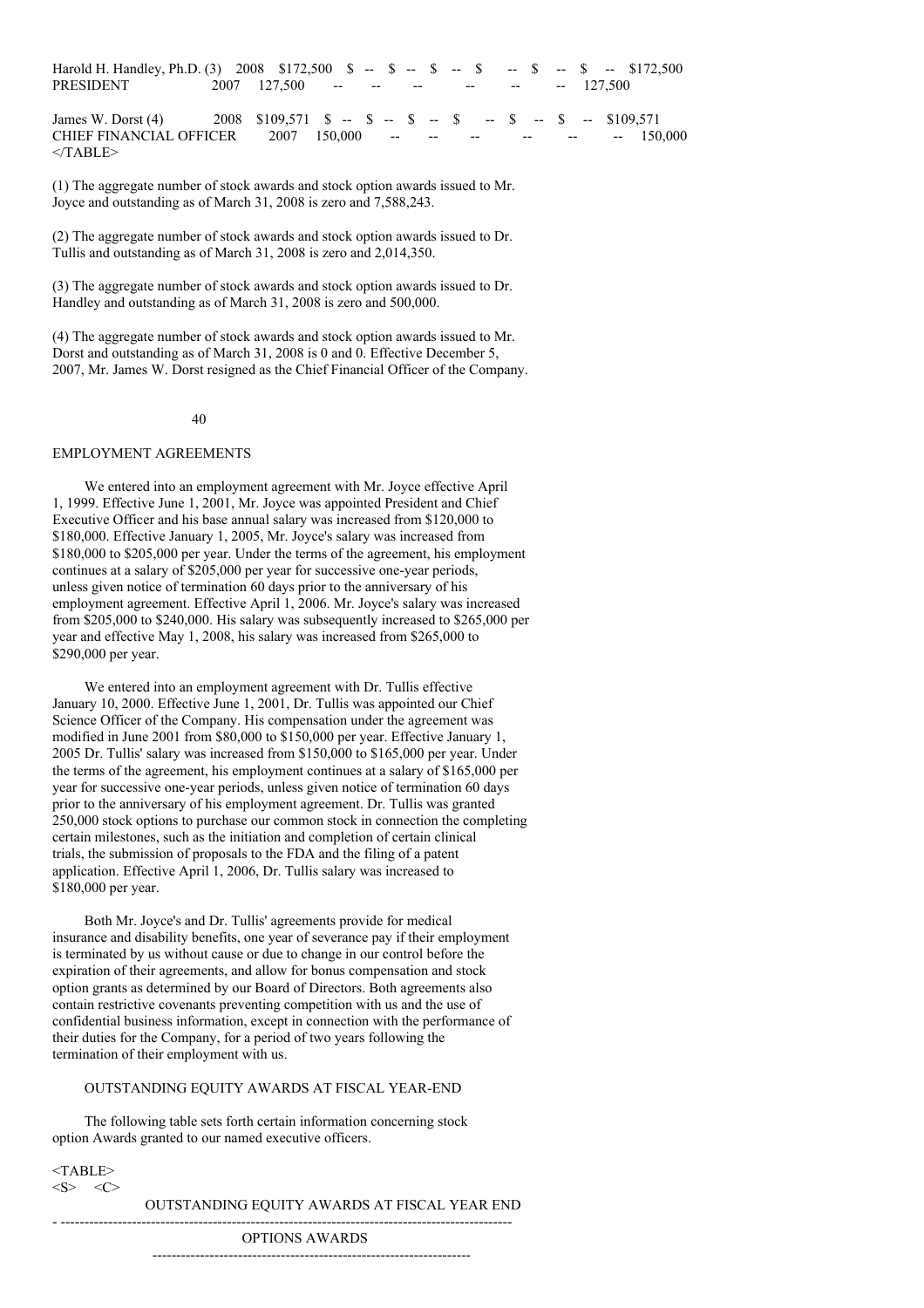|                                                                                                                                                                                                                                                                        |                                                                                          |                                                                                                                                                            | <b>EQUITY</b><br><b>INCENTIVE</b> |               |  |                       |          |                               |       |                                |
|------------------------------------------------------------------------------------------------------------------------------------------------------------------------------------------------------------------------------------------------------------------------|------------------------------------------------------------------------------------------|------------------------------------------------------------------------------------------------------------------------------------------------------------|-----------------------------------|---------------|--|-----------------------|----------|-------------------------------|-------|--------------------------------|
|                                                                                                                                                                                                                                                                        | PLAN AWARDS;                                                                             |                                                                                                                                                            |                                   |               |  |                       |          |                               |       |                                |
| NUMBER OF<br>NUMBER OF<br>NUMBER OF                                                                                                                                                                                                                                    |                                                                                          |                                                                                                                                                            |                                   |               |  |                       |          |                               |       |                                |
|                                                                                                                                                                                                                                                                        | SECURITIES<br><b>SECURITIES</b><br>SECURITIES                                            |                                                                                                                                                            |                                   |               |  |                       |          |                               |       |                                |
|                                                                                                                                                                                                                                                                        |                                                                                          | UNDERLYING UNDERLYING UNDERLYING                                                                                                                           |                                   |               |  |                       |          |                               |       |                                |
|                                                                                                                                                                                                                                                                        | UNEXERCISED UNEXERCISED UNEXERCISED OPTION                                               |                                                                                                                                                            |                                   |               |  |                       |          |                               |       | <b>OPTION</b>                  |
|                                                                                                                                                                                                                                                                        |                                                                                          | OPTIONS OPTIONS                                                                                                                                            |                                   |               |  |                       |          |                               |       | UNEARNED EXERCISE EXPIRATION   |
| <b>NAME</b>                                                                                                                                                                                                                                                            |                                                                                          | EXERCISABLE UNEXERCISABLE OPTIONS                                                                                                                          |                                   |               |  |                       |          |                               | PRICE | <b>DATE</b>                    |
|                                                                                                                                                                                                                                                                        |                                                                                          | (#) (#) (#) (\$)                                                                                                                                           |                                   |               |  |                       |          |                               |       |                                |
|                                                                                                                                                                                                                                                                        |                                                                                          |                                                                                                                                                            |                                   |               |  |                       |          |                               |       |                                |
| James A. Joyce 1,115,550(1)                                                                                                                                                                                                                                            |                                                                                          |                                                                                                                                                            |                                   |               |  | $ -$ \$ 0.38 02/23/10 |          |                               |       |                                |
|                                                                                                                                                                                                                                                                        |                                                                                          | 557,775(1) -- -- \$ 0.38 12/31/10                                                                                                                          |                                   |               |  |                       |          |                               |       |                                |
|                                                                                                                                                                                                                                                                        | 557,775(1) -- -- \$ 0.38 12/31/11<br>2,857,143(1) -- -- \$ 0.21 09/09/15<br>2,857,143(1) |                                                                                                                                                            |                                   |               |  |                       |          |                               |       |                                |
|                                                                                                                                                                                                                                                                        | $1,000,000(2)$ $1,500,000$                                                               |                                                                                                                                                            |                                   |               |  | $-$ \$ 0.36 06/13/17  |          |                               |       |                                |
|                                                                                                                                                                                                                                                                        |                                                                                          |                                                                                                                                                            |                                   |               |  |                       |          |                               |       |                                |
| Richard H. Tullis                                                                                                                                                                                                                                                      |                                                                                          | $30,000(1)$ -- --                                                                                                                                          |                                   |               |  | \$2.56                | 12/31/10 |                               |       |                                |
|                                                                                                                                                                                                                                                                        |                                                                                          | $250,000(1)$ -- - \$ 1.90                                                                                                                                  |                                   |               |  | 03/12/12              |          |                               |       |                                |
|                                                                                                                                                                                                                                                                        |                                                                                          | $\begin{array}{cccccc} 867,175(1) & & \text{---} & & \text{\$} & 0.38 & 02/23/10 \\ 433,588(1) & & \text{---} & & \text{\$} & 0.38 & 12/31/10 \end{array}$ |                                   |               |  |                       |          |                               |       |                                |
|                                                                                                                                                                                                                                                                        |                                                                                          |                                                                                                                                                            |                                   |               |  |                       |          |                               |       |                                |
|                                                                                                                                                                                                                                                                        |                                                                                          | $433,587(1)$ --                                                                                                                                            | $-$ \$ 0.38                       |               |  | 12/31/11              |          |                               |       |                                |
| Harold H. Handley 166,667(3) 333,333 -- \$ 0.27<br>$<$ TABLE>                                                                                                                                                                                                          |                                                                                          |                                                                                                                                                            |                                   |               |  |                       |          | 10/02/16                      |       |                                |
| (1) This option was fully vested as of March 31, 2008.<br>(2) The option vested 1,000,000 shares at grant, with 500,000 shares vesting<br>each annual anniversary date through June 13, 2010.<br>(3) 166,667 options vest each year on July 18 starting July 18, 2007. |                                                                                          |                                                                                                                                                            |                                   |               |  |                       |          |                               |       |                                |
|                                                                                                                                                                                                                                                                        |                                                                                          | 41                                                                                                                                                         |                                   |               |  |                       |          |                               |       |                                |
| <table></table>                                                                                                                                                                                                                                                        |                                                                                          |                                                                                                                                                            |                                   |               |  |                       |          |                               |       |                                |
| $\ll$ $\ll$ $\ll$                                                                                                                                                                                                                                                      |                                                                                          |                                                                                                                                                            |                                   |               |  |                       |          |                               |       |                                |
|                                                                                                                                                                                                                                                                        |                                                                                          | <b>STOCK AWARDS</b>                                                                                                                                        |                                   |               |  |                       |          |                               |       |                                |
|                                                                                                                                                                                                                                                                        |                                                                                          |                                                                                                                                                            |                                   |               |  | EQUITY                |          |                               |       |                                |
|                                                                                                                                                                                                                                                                        |                                                                                          |                                                                                                                                                            |                                   | <b>EQUITY</b> |  |                       |          | <b>INCENTIVE PLAN</b>         |       |                                |
|                                                                                                                                                                                                                                                                        |                                                                                          |                                                                                                                                                            |                                   |               |  |                       |          | INCENTIVE PLAN AWARDS: MARKET |       |                                |
|                                                                                                                                                                                                                                                                        |                                                                                          |                                                                                                                                                            |                                   |               |  |                       |          |                               |       | AWARDS: NUMBER OR PAYOUT VALUE |
|                                                                                                                                                                                                                                                                        | <b>NUMBER OF</b>                                                                         |                                                                                                                                                            |                                   |               |  |                       |          |                               |       | OF UNEARNED OF UNEARNED        |
|                                                                                                                                                                                                                                                                        | <b>SHARES OR</b>                                                                         |                                                                                                                                                            | MARKET VALUE OF SHARES, UNITS     |               |  |                       |          |                               |       | <b>SHARES, UNITS</b>           |
|                                                                                                                                                                                                                                                                        | UNITS OF STOCK                                                                           |                                                                                                                                                            | <b>SHARES OR UNITS</b>            |               |  |                       |          | OR OTHER                      |       | OR OTHER RIGHTS                |
|                                                                                                                                                                                                                                                                        | THAT HAVE NOT                                                                            |                                                                                                                                                            | THAT HAVE NOT                     |               |  |                       |          | RIGHTS THAT                   |       | THAT HAVE NOT                  |
| NAME                                                                                                                                                                                                                                                                   |                                                                                          | <b>VESTED</b>                                                                                                                                              | <b>VESTED</b>                     |               |  |                       |          | HAVE NOT VESTED               |       | <b>VESTED</b>                  |
|                                                                                                                                                                                                                                                                        | $^{(#)}$                                                                                 | $(\$)$ (#)                                                                                                                                                 |                                   |               |  | (S)                   |          |                               |       |                                |
| James A. Joyce                                                                                                                                                                                                                                                         |                                                                                          |                                                                                                                                                            | $S -$                             |               |  |                       | $S -$    |                               |       |                                |
| Richard H. Tullis, Ph.D                                                                                                                                                                                                                                                |                                                                                          |                                                                                                                                                            | $S -$                             |               |  |                       |          |                               |       |                                |
| James W. Dorst                                                                                                                                                                                                                                                         |                                                                                          |                                                                                                                                                            | $S -$                             |               |  |                       |          |                               |       |                                |
| Harold H. Handley, Ph.D                                                                                                                                                                                                                                                |                                                                                          |                                                                                                                                                            |                                   |               |  |                       |          |                               |       |                                |
|                                                                                                                                                                                                                                                                        |                                                                                          |                                                                                                                                                            |                                   |               |  |                       |          |                               |       |                                |

# OPTION GRANTS TO EXECUTIVE OFFICERS IN 2008

On June 13, 2007, Mr. Joyce was granted a stock option award to purchase 2,500,000 shares of common stock at an exercise price of \$0.36 per share. No other options were granted to our executive officers in fiscal year 2008.

# DIRECTOR COMPENSATION

The following director compensation disclosure reflects all compensation awarded to, earned by or paid to the directors below for the fiscal years ended March 31, 2008 and 2007.

|        |         | Change in               |  |  |  |  |
|--------|---------|-------------------------|--|--|--|--|
|        | Pension |                         |  |  |  |  |
| Fees   |         | Value                   |  |  |  |  |
| Earned |         | and                     |  |  |  |  |
| or     |         | Non-Equity Nonqualified |  |  |  |  |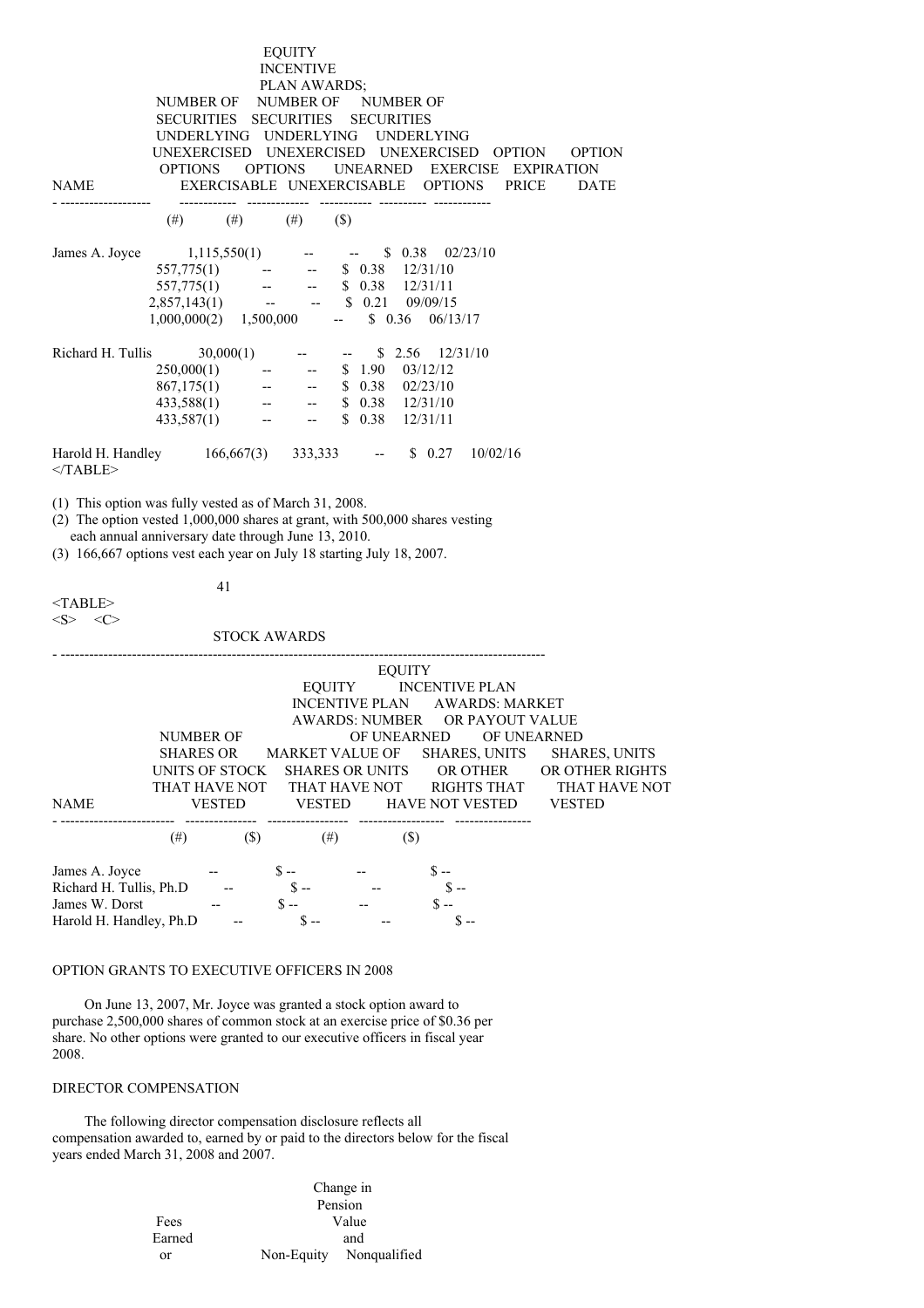|                          | Paid |     |     |     | Incentive Deferred                   | -A11 |     |                                                             |  |
|--------------------------|------|-----|-----|-----|--------------------------------------|------|-----|-------------------------------------------------------------|--|
|                          | in   |     |     |     | Stock Option Plan Compensation Other |      |     |                                                             |  |
|                          |      |     |     |     |                                      |      |     | Cash Awards Awards Compensation Earnings Compensation Total |  |
| Name                     | (S)  | (S) | (S) | (S) | (\$)                                 | (S)  | (S) |                                                             |  |
|                          |      |     |     |     |                                      |      |     |                                                             |  |
| James A. Joyce $(1)$     |      |     |     |     |                                      |      |     |                                                             |  |
| Richard H. Tullis (2)    |      |     |     |     |                                      |      |     |                                                             |  |
| Franklyn S. Barry (3)    |      |     |     |     |                                      |      |     |                                                             |  |
| Edward G. Broenniman (4) |      |     |     |     |                                      |      |     |                                                             |  |
| $<$ TABLE>               |      |     |     |     |                                      |      |     |                                                             |  |

(1) The aggregate number of stock awards and options awards issued and outstanding as of March 31, 2008 are 0 and 7,588,243.

(2) The aggregate number of stock awards and options awards issued and outstanding as of March 31, 2008 are 0 and 2,014,350.

(3) The aggregate number of stock awards and options awards issued and outstanding as of March 31, 2008 are 0 and 516,417.

(4) The aggregate number of stock awards and options awards issued and outstanding as of March 31, 2008 are 0 and  $520,050$ .

Directors Compensation Program

Under the Directors Compensation Program, adopted by us in February 2005, a newly elected director will receive a one-time grant of a non-qualified stock option of 1.5% of the common stock outstanding at the time of election. The options will vest one-third at the time of election to the board and the remaining two-thirds will vest equally at year end over three years. Additionally, each director will also receive an annual \$25,000 non-qualified stock option retainer, \$15,000 of which is to be paid at the first of the year to all directors who are on the Board prior to the first meeting of the year and a \$10,000 retainer will be paid if a Director attends 75% of the meetings either in person, via conference call or other electronic means. The exercise price for the options under the Directors Compensation Program will equal the average closing of the last ten (10) trading days prior to the date earned. At March 31,

## 42

2008 under the 2005 Directors Compensation Program we had issued 1,337,825 options to outside directors and 3,965,450 options to employee-directors for a total of 5,303,275 options, of which 4,744,550 remained outstanding. A portion of the employee-director options was awarded in recognition of prior employment efforts. Since inception of the Program, the Company has not paid any non-qualified stock option retainers.

# ITEM 11. SECURITY OWNERSHIP OF CERTAIN BENEFICIAL OWNERS AND MANAGEMENT

The following table sets forth, as of July 7, 2008, information with respect to the shares of Common Stock beneficially owned by (i) each director nominee; (ii) each person (other than a person who is also a director nominee) who is an executive officer; and (iii) all executive officers and directors as a group. The term "executive officer" is defined as the President/Chief Executive Officer, Secretary, Chief Financial Officer/Treasurer, any vice-president in charge of a principal business function (such as administration or finance), or any other person who performs similar policy making functions for the Company. We believe that each individual or entity named has sole investment and voting power with respect to shares of common stock indicated as beneficially owned by them, subject to community property laws where applicable, excepted where otherwise noted:

 $<$ TABLE $>$  $\langle S \rangle$   $\langle C \rangle$ 

AMOUNT AND NATURE THE PERCENT OF - -------------- ------------------------ -------------------------- -------

OF TITLE OF CLASS NAME BENEFICIAL OWNERSHIP(1)(2) CLASS

Common Stock James A. Joyce, Chief Executive Officer and Director 7,188,243 shares(3) 15% 3030 Bunker Hill Street, Suite 4000,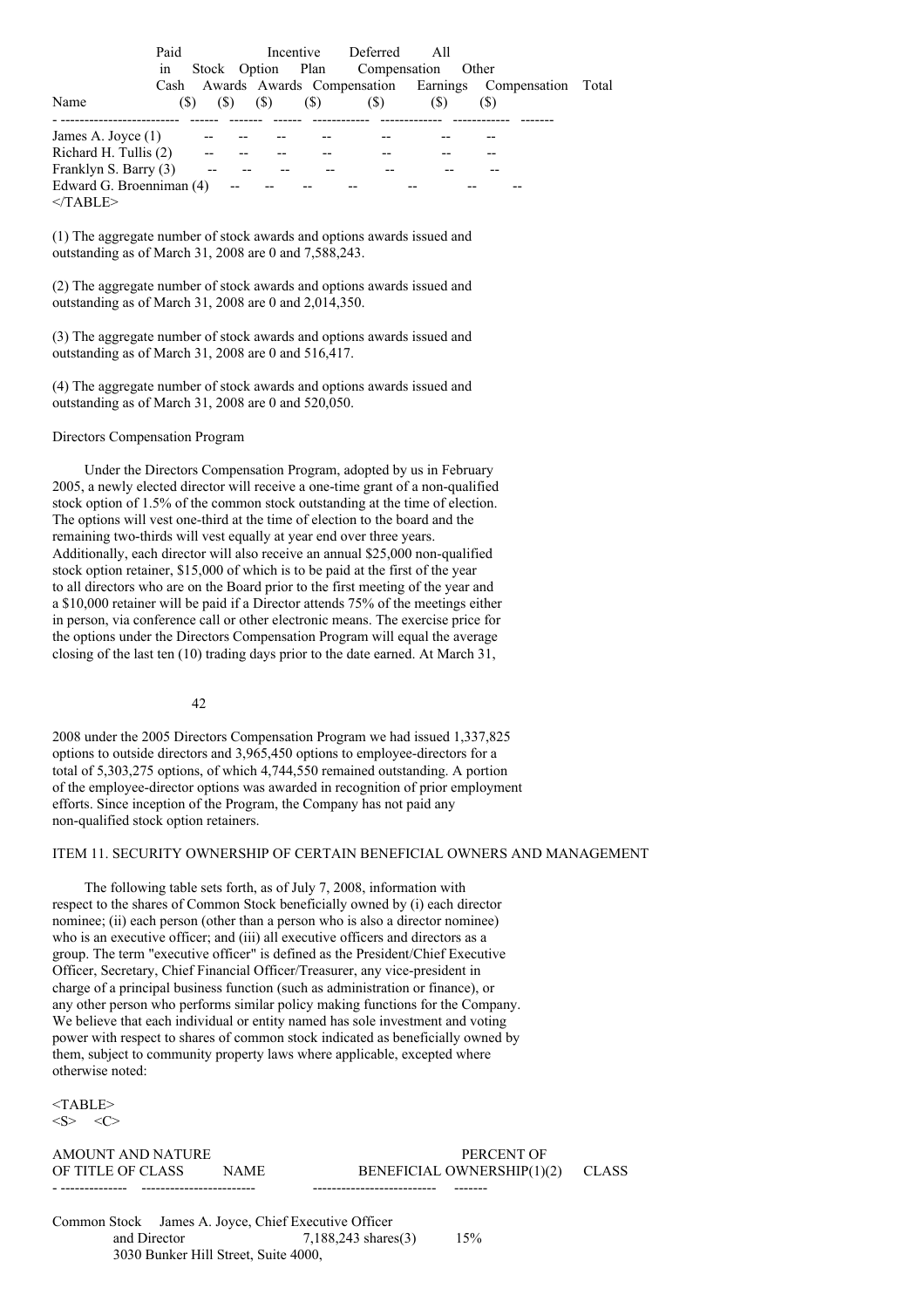| Common Stock Richard H. Tullis, Chief Scientific Officer<br>and Director<br>3030 Bunker Hill Street, Suite 4000,<br>San Diego, CA 92109 |                   | $2,072,350$ shares(4)  | $5\%$  |
|-----------------------------------------------------------------------------------------------------------------------------------------|-------------------|------------------------|--------|
| Common Stock Franklyn S. Barry, Director<br>3030 Bunker Hill Street, Suite 4000,<br>San Diego, CA 92109                                 |                   | $773,010$ shares $(5)$ | $2\%$  |
| Common Stock Edward G. Broenniman, Director<br>3030 Bunker Hill Street, Suite 4000,<br>San Diego, CA 92109                              |                   | $655,924$ shares $(6)$ | $2\%$  |
| Common Stock Harold H. Handley, President<br>3030 Bunker Hill Street, Suite 4000,<br>San Diego, CA 92109                                |                   | $250,000$ shares $(7)$ | $\ast$ |
| All Current<br>Directors and<br><b>Executive Officers</b><br>as a Group (5<br>members)<br>$<$ TABLE>                                    | 10,939,527 shares |                        | 22%    |

\* Less than 1%.

1. Based on 40,286,480 shares of Common Stock outstanding on the transfer records as of July 7, 2008.

2. Calculated pursuant to Rule 13d-3(d)(1) of the Securities Exchange Act of 1934. Under Rule 13d-3(d)(1), shares not outstanding which are subject to options, warrants, rights or conversion privileges exercisable within 60 days are deemed outstanding for the purpose of calculating the number and percentage owned by such person, but not deemed outstanding for the purpose of calculating the percentage owned by each other person listed. The Company believes that each individual or entity named has sole investment and voting power with respect to shares of Common Stock indicated as beneficially owned by them, subject to community property laws, where applicable, except where otherwise noted.

3. Includes 2,231,100 stock options exercisable at \$0.38 per-share, 2,857,143 stock options exercisable at \$0.21 per share and 1,500,000 stock options exercisable at \$0.36 per share.

4. Includes 250,000 stock options exercisable at \$1.90 per share, 30,000 stock options exercisable at \$3.00 per share and 1,734,350 stock options exercisable at \$0.38 per share.

5. Includes 1,867 stock options exercisable at \$1.84 per share and 264,550 stock options exercisable at \$0.38 per share.

### 43

6. Includes 2,500 stock options exercisable at \$3.75 per share, 3,000 stock options exercisable at \$1.78 per share and 514,550 stock options exercisable at \$0.38 per share.

7. Includes 250,000 stock options exercisable at \$0.27 per share.

# ITEM 12. CERTAIN RELATIONSHIPS AND RELATED TRANSACTIONS

None

## ITEM 13. EXHIBITS

The following documents are filed as part of this report on Form 10-KSB:

1. Consolidated Financial Statements for the periods ended March 31, 2008 and 2007: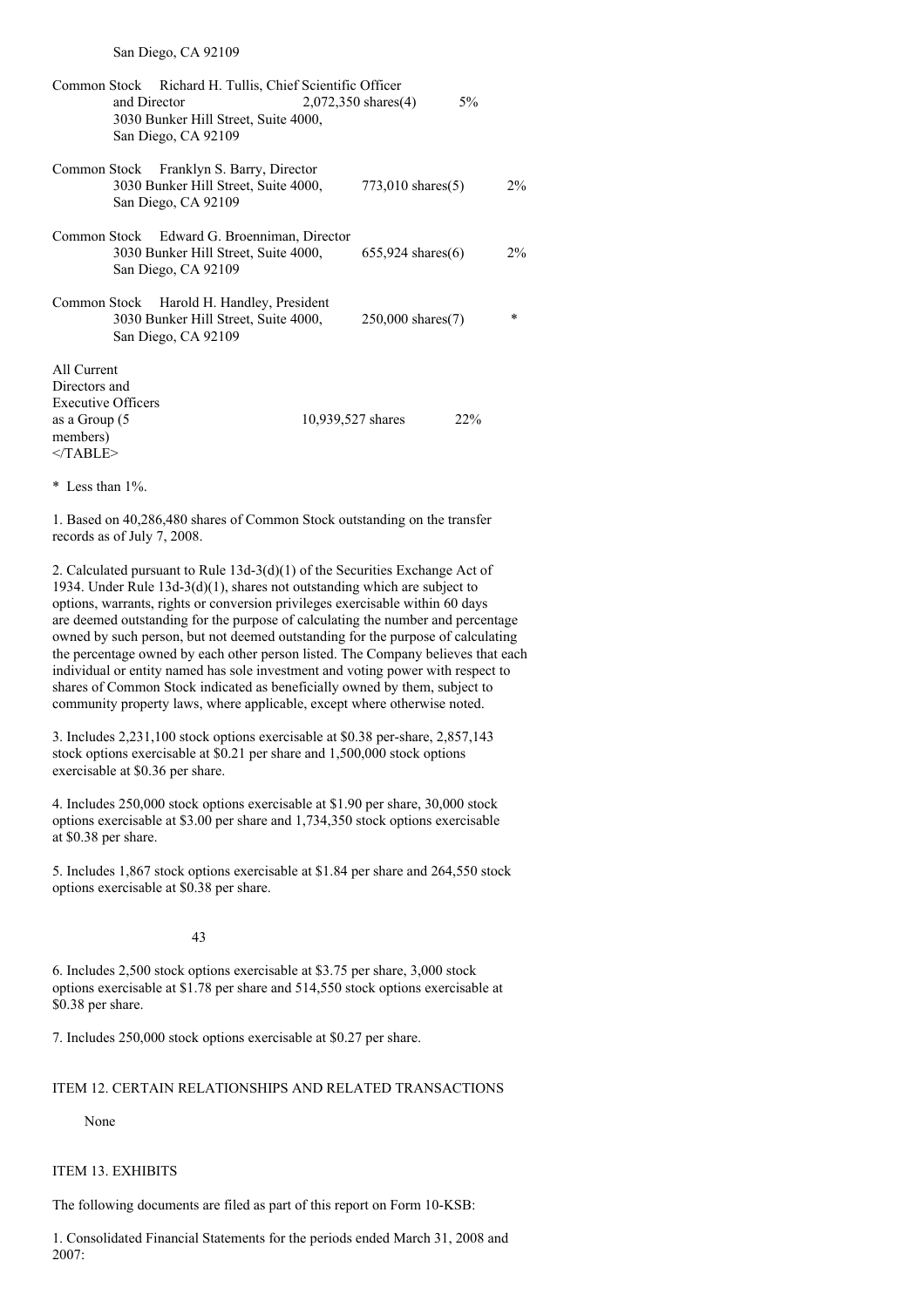Report of Independent Registered Public Accounting Firm Consolidated Balance Sheet Consolidated Statements of Operations Consolidated Statements of Cash Flows Consolidated Statements of Stockholders' Deficit Notes to Consolidated Financial Statements

# 2. Exhibits

- 3.1 Articles of Incorporation of Aethlon Medical, Inc. (1)
- 3.2 Bylaws of Aethlon Medical, Inc. (1)
- 3.3 Certificate of Amendment of Articles of Incorporation dated March 28, 2000 (2)
- 3.4 Certificate of Amendment of Articles of Incorporation dated June 13, 2005(3)
- 3.5 Certificate of Amendment of Articles of Incorporation dated March 6, 2007 (23)
- 10.1 Employment Agreement between Aethlon Medical, Inc. and James A. Joyce dated April 1, 1999 (4)
- 10.2 Agreement and Plan of Reorganization Between Aethlon Medical, Inc. and Aethlon, Inc. dated March 10, 1999 (5)
- 10.3 Agreement and Plan of Reorganization Between Aethlon Medical, Inc. and Hemex, Inc. dated March 10, 1999 (5)
- 10.4 Agreement and Plan of Reorganization Between Aethlon Medical, Inc. and Syngen Research, Inc. (6)
- 10.5 Agreement and Plan of Reorganization Between Aethlon Medical, Inc. and Cell Activation, Inc. (7)
- 10.6 Common Stock Purchase Agreement between Aethlon Medical, Inc. and Fusion Capital Fund II, LLC. (8)
- 10.7 Registration Rights Agreement between Aethlon Medical, Inc. and Fusion Capital Fund II, LLC. (8)
- 10.8 Form of Securities Purchase Agreement for Private Placement closing on June 7, 2004 (8)
- 10.9 Form of Common Stock Purchase Warrant for Private Placement closing on June 7, 2004 (8)
- 10.10 Form of Registration Rights Agreement for Private Placement closing on June 7, 2004 (8)
- 10.11 Note Purchase Agreement by and between Aethlon Medical, Inc. and Fusion Capital Fund II, LLC, dated May 16, 2005.(9)
- 10.12 Convertible Promissory Note by and between Aethlon Medical, Inc. and Fusion Capital Fund II, LLC, dated May 16, 2005.(9)

## 44

- 10.13 Form of Common Stock Cashless Purchase Warrant for benefit of Fusion Capital Fund II, LLC, dated May 16, 2005. (9)
- 10.14 2003 Consultant Stock Plan (10)
- 10.15 Lease by and between Aethlon Medical, Inc. and San Diego Science Center (11)
- 10.16 Consulting Agreement by and between Aethlon Medical, Inc. and Jean-Claude Chermann, PhD (11)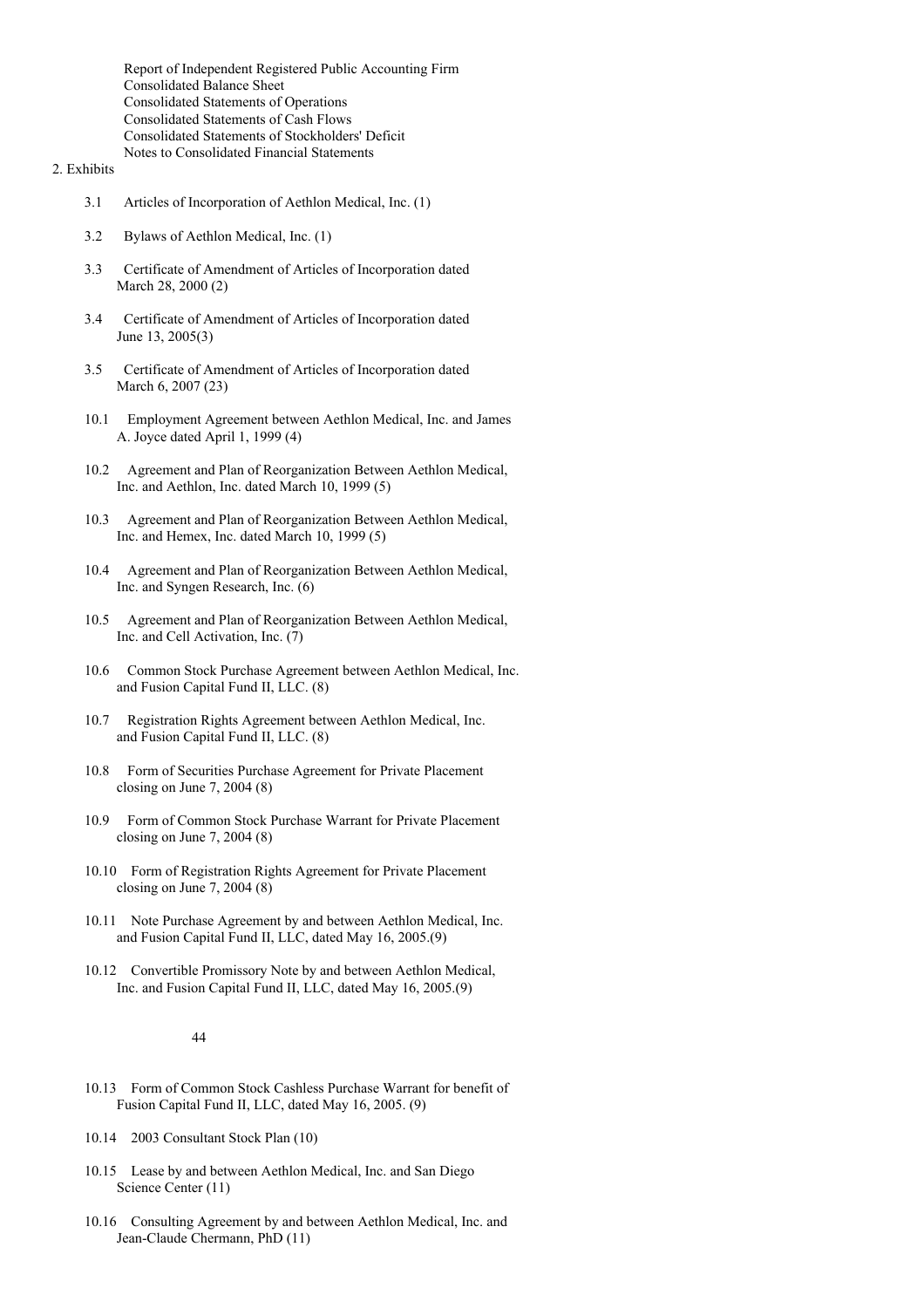- 10.17 Consulting Agreement by and between Aethlon Medical, Inc. and Franklyn S. Barry, Jr. (11)
- 10.18 Patent License Agreement by and amongst Aethlon Medical, Inc., Hemex, Inc., Dr. Julian L. Ambrus and Dr. David O. Scamurra (11)
- 10.19 Employment Agreement by and between Aethlon Medical, Inc. and Dr.Richard H. Tullis (11)
- 10.20 Employment Agreement by and between Aethlon Medical, Inc. and Edward C. Hall (11)
- 10.21 Cooperative Agreement by and between Aethlon Medical, Inc. and George Mason University (12)
- 10.22 Consulting Agreement by and between Aethlon Medical, Inc. and Dr. Charles Bailey (13)
- 10.23 Consulting Agreement by and between Aethlon Medical, Inc. and Dr. Ken Alibek (13)
- 10.24 Stock Option Agreement by and between Aethlon Medical, Inc. and James A Joyce (14)
- 10.25 Stock Option Agreement by and between Aethlon Medical, Inc. and Richard Tullis (14)
- 10.26 Stock Option Agreement by and between Aethlon Medical, Inc. and Franklyn S. Barry (14)
- 10.27 Stock Option Agreement by and between Aethlon Medical, Inc. and Ed Broenniman (14)
- 10.28 Stock Option Agreement by and between Aethlon Medical, Inc. and Calvin Leung (14)
- 10.29 Warrant for the benefit of Richardson and Patel, LLP (14)
- 10.30 Stock Option Agreement by and between Aethlon Medical, Inc. and James A. Joyce(15)
- 10.31 10% Series A Convertible Note by and between Aethlon Medical, Inc. and Allan S. Bird(16)
- 10.32 10% Series A Convertible Note by and between Aethlon Medical, Inc. and Ellen R. Weiner Family Revocable Trust(16)
- 10.33 Form of Warrant for Series A Convertible Noteholders(16)
- 10.34 Form of Registration Rights Agreement for Series A Convertible Noteholders(16)
- 10.35 Employment Agreement by and between Aethlon Medical, Inc. and James Dorst(17)
- 10.36 10% Series A Convertible Note by and between Aethlon Medical, Inc. and Christian Hoffmann(18)
- 10.37 10% Series A Convertible Note by and between Aethlon Medical, Inc. and Claypoole Capital, LLC(18)
- 10.38 Form of Warrant for additional Series A Convertible Noteholders(18)
- 10.39 Form of Registration Rights Agreement for additional Series A Convertible Noteholders(18)
- 10.40 Option Agreement by and between Aethlon Medical, Inc. and Trustees of Boston University(19)
- 10.41 Warrant for the benefit of Fusion Capital Fund II, LLC(20)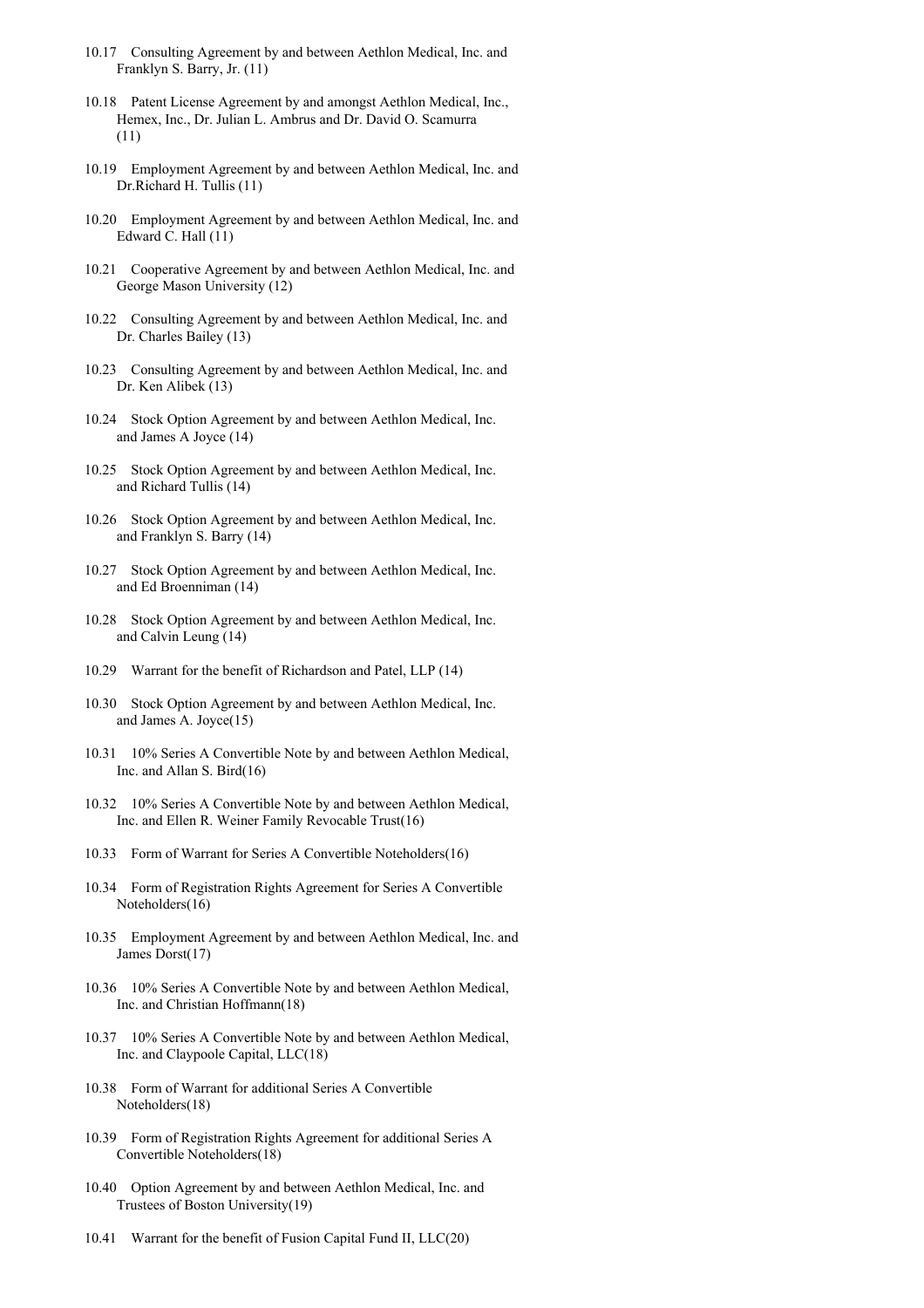- 10.42 Common Stock Purchase Agreement by and between Aethlon Medical, Inc. and Fusion Capital Fund II, LLC dated March 21, 2007 (24)
- 10.43 Registration Rights Agreement by and between Aethlon Medical, Inc. and Fusion Capital Fund II, LLC dated March 21, 2007(24)
- 10.44 Form of Allonge to 10% Series A Convertible Notes dated March 5, 2007 by and between Aethlon Medical, Inc. and Christian Hoffman III(
- 10.45 Form of Allonge to 10% Series A Convertible Notes dated March 5, 2007 by and between Aethlon Medical, Inc. and Joel S. Aronson, Patricia Green, Christina J. Bird, Co-Executor of the Estate of Allan S. Bird(24)
- 10.46 Form of Allonge to 10% Series A Convertible Notes dated March 5, 2007 by and between Aethlon Medical, Inc. and Claypoole Capital, LLC(24)
- 10.47 Form of Allonge to 10% Series A Convertible Notes dated March 5, 2007 by and between Aethlon Medical, Inc. and Ellen R. Weiner Family Revocable Trust(24)
- 10.48 Private Placement Agreement with Fusion Capital Fund II, LLC (25)
- 14 Code of Ethics (24)
- 21 List of subsidiaries (22)
- 23.1 Consent of Independent Registered Public Accounting Firm (Squar, Milner, Peterson, Miranda & Williamson, LLP) \*
- 31 Certification of our Chief Executive Officer and Chief Accounting Officer, pursuant to Securities Exchange Act rules 13a-14(a) and 15d-14(a) as adopted pursuant to Section 302 of the Sarbanes Oxley Act of 2002.\*
- 32 Statement of our Chief Executive Officer and Chief Financial Officer under Section 906 of the Sarbanes-Oxley Act of 2002 (18 U.S.C. Section 1350)\*
- 99.1 Resignation Letter dated June 28, 2006 from Calvin Leung (26)

#### \* Filed herewith

- (1) December 18, 2000 and incorporated by reference.
- (2) Filed with the Company's Annual Report on Form 10-KSB for the year ended March 31, 2000 and incorporated by reference.
- (3) Filed with the Company's Current Report on Form 8-K, dated June 14, 2005 and incorporated by reference.
- (4) Filed with the Company's Annual Report on Form 10-KSB for the year ended March 31, 1999 and incorporated by reference.
- (5) Filed with the Company's Current Report on Form 8-K dated March 26, 1999 and incorporated by reference.
- (6) Filed with the Company's Current Report on Form 8-K dated January 24, 2000 an incorporated by reference.
- (7) Filed with the Company's Current Report on Form 8-K dated April 25, 2000 and incorporated by reference.
- (8) Filed with the Company's Current Report on Form 8-K dated June 9, 2004 and incorporated by reference.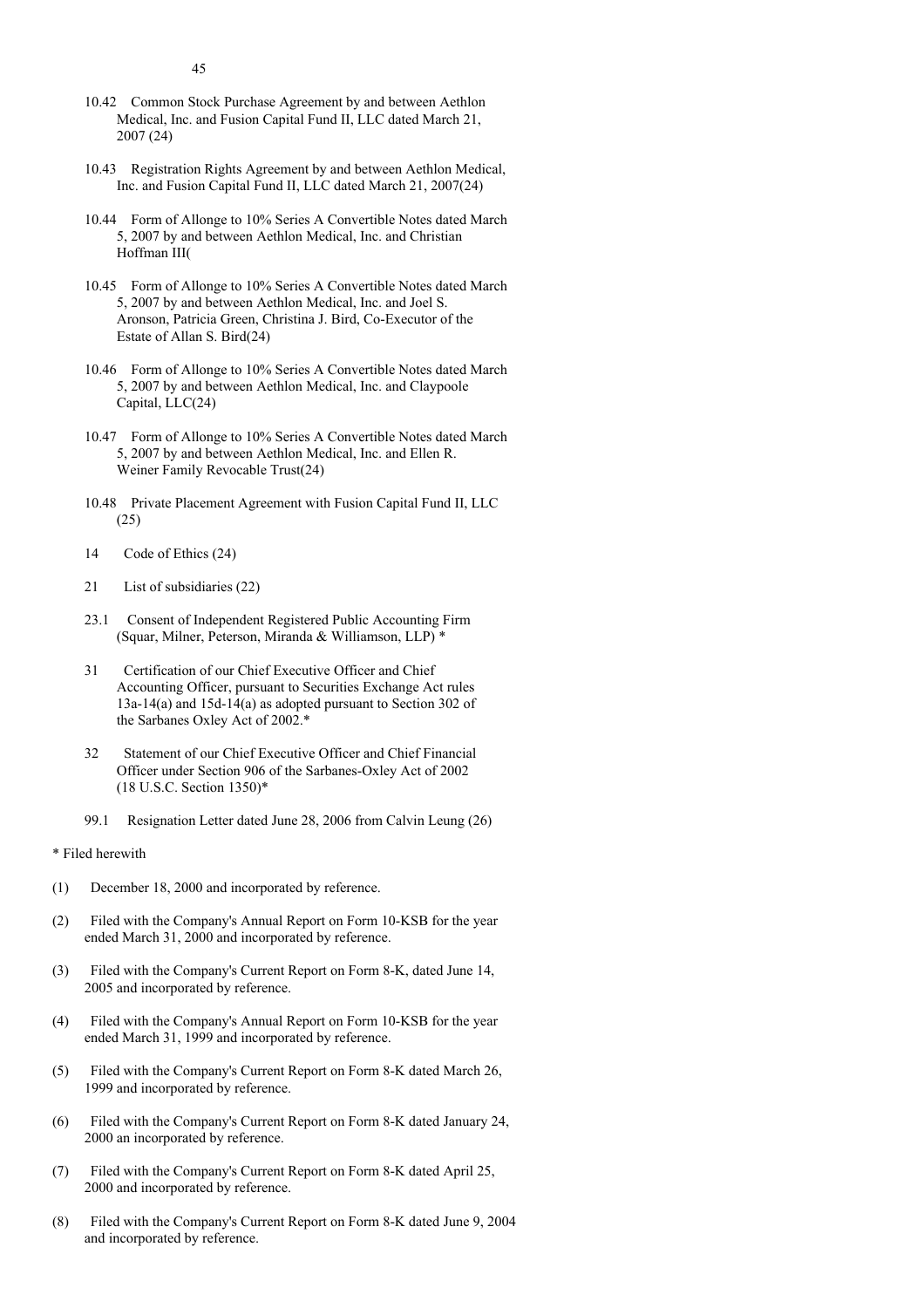- (9) Filed with the Company's Current Report on Form 8-K dated May 23, 2005 and incorporated by reference.
- (10) Filed with the Company Registration Statement on Form S-8 (File No. 333-114017) filed on August 29, 2005 and incorporated by reference.
- (11) Filed with the Company's Annual Report on Form 10-KSB/A for the year ended March 31, 2004 and incorporated by reference.
- (12) Filed with the Company's Amendment No.2 to Registration Statement on Form SB-2 filed on October 28, 2004 and incorporated by reference.
- (13) Filed with the Company's Amendment No. 3 to Registration Statement on Form SB-2 (File No. 333-117203) filed on November 24, 2004 and incorporated by reference.
- (14) Filed with the Company's Annual Report on Form 10-KSB for the year ended March 31, 2005 and incorporated by reference.
- (15) Filed with the Company's Current Report on Form 8-K filed on September 12, 2005 and incorporated by reference.
- (16) Filed with the Company's Current Report on Form 8-K filed on November 7, 2005 and incorporated by reference.
- (17) Filed with the Company's Post-Effective Amendment to Registration Statement on Form SB-2 filed on December 8, 2005 and incorporated by reference.
- (18) Filed with the Company's Registration Statement on Form SB-2 (File No. 333-130915) filed on January 9, 2006 and incorporated by reference.
- (19) Filed with the Company's Current Report on Form 8-K filed on February 23, 2006 and incorporated by reference.
- (20) Filed with the Company's Current Report on Form 8-K filed on April 4, 2006 and incorporated by reference.
- (21) Filed with the Company's Current Report on Form 8-K filed on May 1, 2008 and incorporated by reference.
- (22) Filed with the Company's Registration Statement on Form SB-2 filed on July 7, 2004 and incorporated by reference.
- (23) Filed with the Company's Current Report on form 8-K dated March 7, 2007 and incorporated herein by reference.
- (24) Filed with the Company's Current Report on form 8-K dated March 22, 2007 and incorporated herein by reference.
- (25) Filed with the Company's Registration Statement on Form S-1 filed on February 11, 2008 and incorporated by reference.
- (26) Filed with the Company's Annual Report on Form 10-KSB for the year ended March 31, 2006 and incorporated by reference.

#### 47

# ITEM 14. PRINCIPAL ACCOUNTANT FEES AND SERVICES

The following table presents fees for professional services rendered by Squar, Milner, Peterson, Miranda & Williamson LLP ("Squar Milner") for the annual audit of our consolidated financial statements as of and for the fiscal years ended March 31, 2008 and 2007 and fees billed for other services rendered by Squar Milner during such years: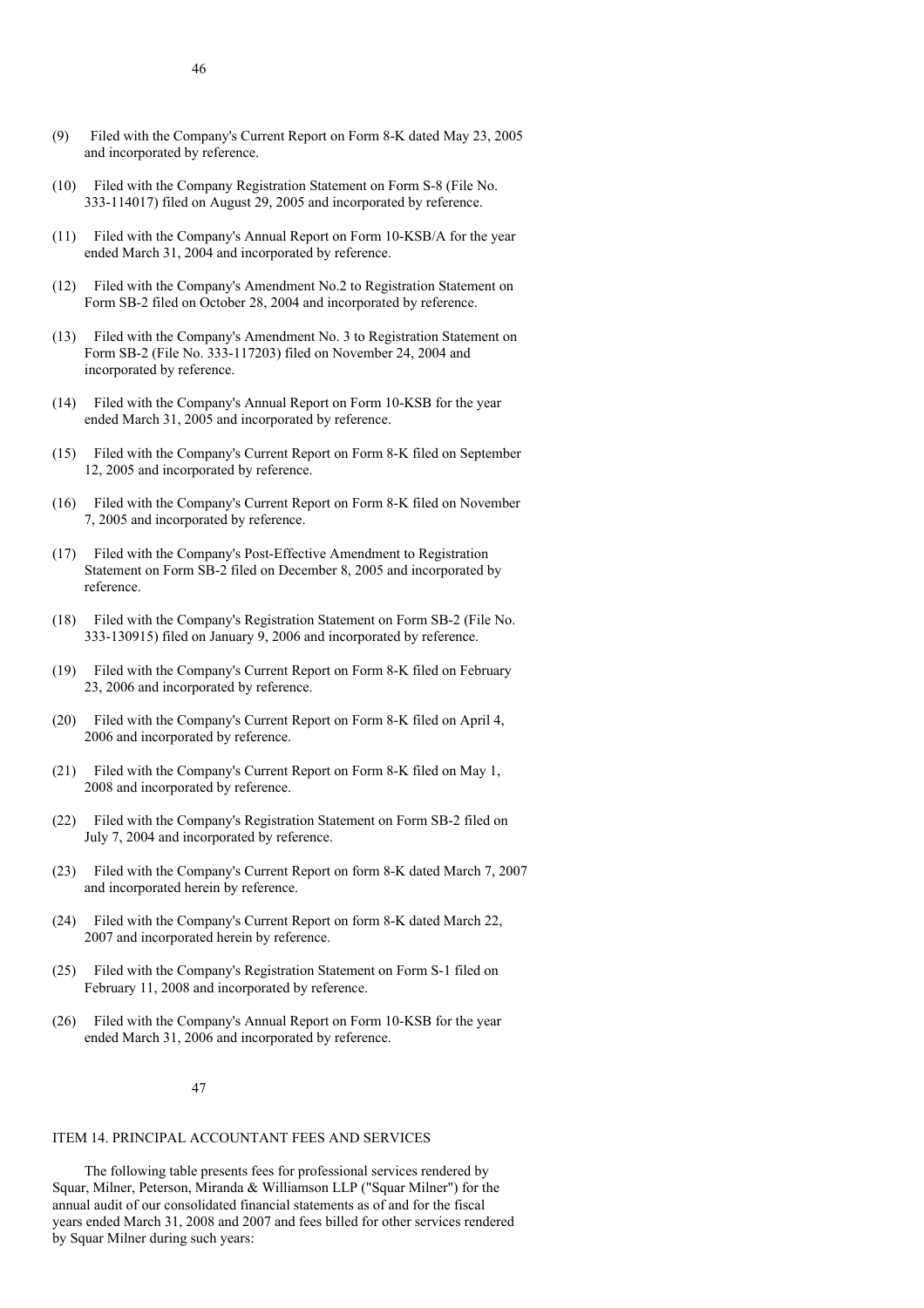2008 2007 -------- -------- Audit Fees \$ 85,000 \$ 93,000 Audit Related Fees 20,000 35,625 Tax Fees 30,000 --All Other Fees -- ---------- -------- \$135,000 \$128,625 ======== ========

Fiscal Year Ended March 31,

## POLICY ON AUDIT COMMITTEE PRE-APPROVAL OF AUDIT AND PERMISSIBLE NON-AUDIT SERVICES OF INDEPENDENT AUDITOR

Our audit committee of the Board of Directors is responsible for pre-approving all audit and permitted non-audit services to be performed for us by our independent auditor.

48

#### SIGNATURES

In accordance with Section 13 or 15(d) of the Exchange Act, the registrant caused this report to be signed on its behalf by the undersigned, thereunto duly authorized, on the 15th day of July, 2008.

BY: /S/ JAMES A. JOYCE

--------------------------------- JAMES A. JOYCE CHAIRMAN, CHIEF EXECUTIVE OFFICER AND ACTING CHIEF FINANCIAL OFFICER

In accordance with the Exchange Act, this report has been signed below by the following persons on behalf of the registrant and in the capacities and on the dates indicated.

|                                             | <b>DATE</b> |                       |
|---------------------------------------------|-------------|-----------------------|
|                                             |             |                       |
|                                             |             | <b>JULY 15, 2008</b>  |
|                                             |             |                       |
| /S/ FRANKLYN S. BARRY, JR. DIRECTOR         |             | <b>JULY 15, 2008</b>  |
|                                             |             |                       |
| /S/ EDWARD G. BROENNIMAN<br><b>DIRECTOR</b> |             | <b>JULY 15, 2008</b>  |
|                                             |             |                       |
| <b>DIRECTOR</b>                             |             | <b>JULY 15, 2008</b>  |
|                                             |             |                       |
|                                             |             |                       |
|                                             |             |                       |
|                                             |             | CHAIRMAN OF THE BOARD |

# AETHLON MEDICAL, INC.

## (A DEVELOPMENT STAGE COMPANY)

#### CONSOLIDATED FINANCIAL STATEMENTS

## MARCH 31, 2008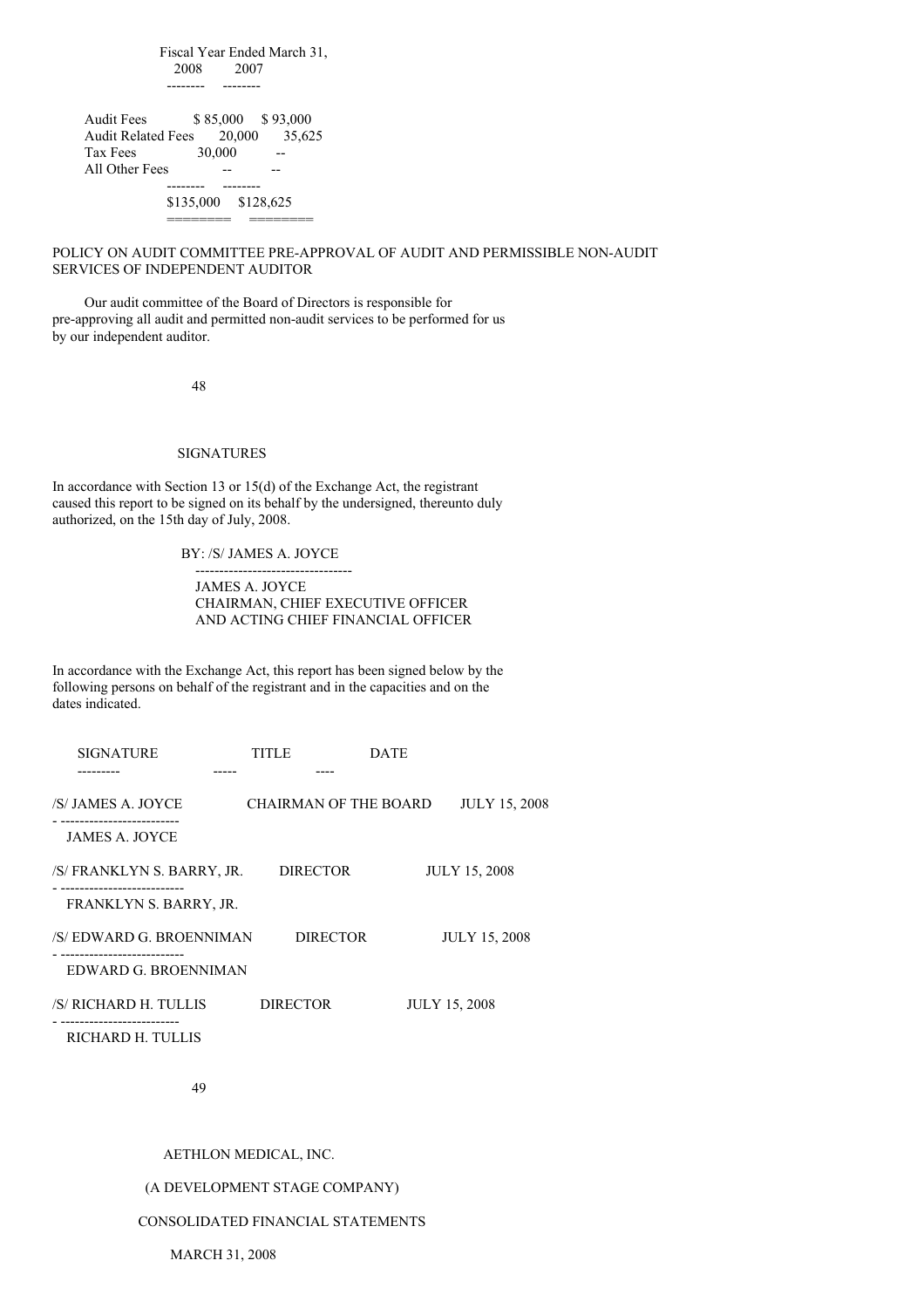## INDEX TO FINANCIAL STATEMENTS

| Consolidated Statements of Stockholders' Deficit F-4 |  |
|------------------------------------------------------|--|
|                                                      |  |
|                                                      |  |

50

# REPORT OF INDEPENDENT REGISTERED PUBLIC ACCOUNTING FIRM

To the Board of Directors and Stockholders Aethlon Medical, Inc. and Subsidiaries

We have audited the accompanying consolidated balance sheet of Aethlon Medical, Inc. and Subsidiaries (the "Company"), a development stage company, as of March 31, 2008 and the related consolidated statements of operations, stockholders' deficit and cash flows for each of the years in the two-year period then ended and for the period from January 31, 1984 (Inception) to March 31, 2008. These financial statements are the responsibility of the Company's management. Our responsibility is to express an opinion on these financial statements based on our audits.

We conducted our audits in accordance with standards of the Public Company Accounting Oversight Board (United States). Those standards require that we plan and perform the audits to obtain reasonable assurance about whether the consolidated financial statements are free of material misstatement. An audit includes examining, on a test basis, evidence supporting the amounts and disclosures in the consolidated financial statements. The Company is not required to have, nor were we engaged to perform, an audit of its internal control over financial reporting. Our audit included consideration of internal control over financial reporting as a basis for designing audit procedures that are appropriate in the circumstances, but not for the purpose of expressing an opinion on the effectiveness of the Company's internal control over financial reporting. Accordingly, we express no such opinion. An audit also includes assessing the accounting principles used and significant estimates made by management, as well as evaluating the overall consolidated financial statement presentation. We believe that our audits provide a reasonable basis for our opinion.

In our opinion, the financial statements referred to above present fairly, in all material respects, the consolidated financial position of Aethlon Medical, Inc. and Subsidiaries as of March 31, 2008 and the consolidated results of their operations and their cash flows for each of the years in the two-year period then ended and for the period from January 31, 1984 (Inception) to March 31, 2008, in conformity with accounting principles generally accepted in the United States of America.

The accompanying consolidated financial statements have been prepared assuming that the Company will continue as a going concern. The Company has incurred continuing losses from operations, is in default on certain debt agreements, has negative working capital of approximately \$3,481,000 and a deficit accumulated during the development stage of approximately \$32,227,000 at March 31, 2008. As discussed in Note 1 to the consolidated financial statements, a significant amount of additional capital will be necessary to advance the development of the Company's products to the point at which they may become commercially viable. These conditions, among others, raise substantial doubt about the Company's ability to continue as a going concern. Management's plans regarding these matters are also described in Note 1. The accompanying consolidated financial statements do not include any adjustments that might result from the outcome of this uncertainty.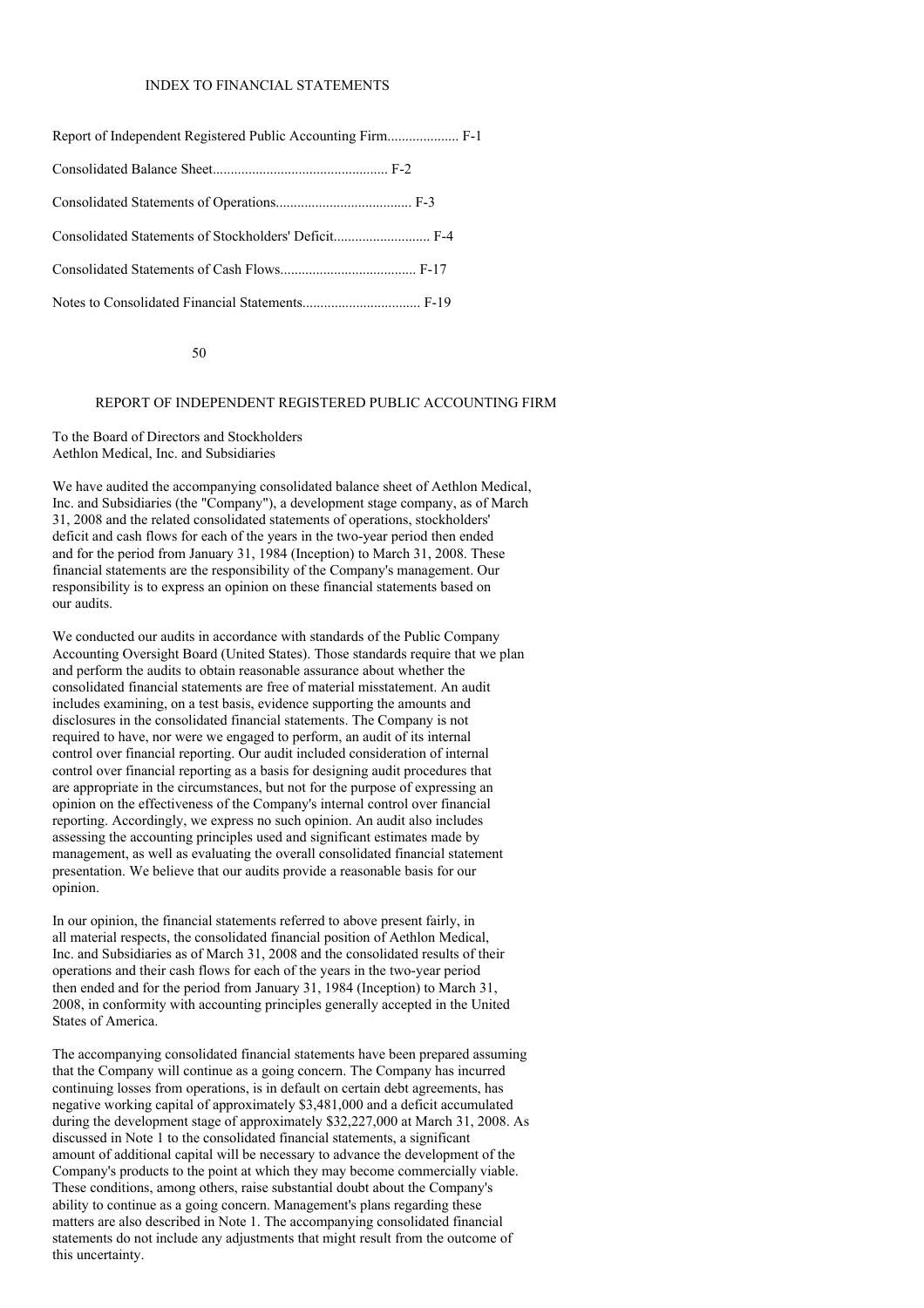- --------------------------------------------------------------------------------

NEWPORT BEACH, CALIFORNIA JULY 14, 2008

#### F-1

AETHLON MEDICAL, INC. (A Development Stage Company) CONSOLIDATED BALANCE SHEET MARCH 31, 2008 - --------------------------------------------------------------------------------

#### ASSETS

| <b>CURRENT ASSETS</b>       |                                       |
|-----------------------------|---------------------------------------|
| Cash                        | \$<br>254,691                         |
| Deferred financing costs    | 71,139                                |
| Prepaid expenses            | 3,600                                 |
|                             | ----------                            |
| TOTAL CURRENT ASSETS        | 329,430                               |
| NON-CURRENT ASSETS          |                                       |
| Property and equipment, net | 8,313                                 |
| Patents, net                | 137,162                               |
| Deposits                    | 13,200                                |
|                             | ----------                            |
| TOTAL ASSETS                | S<br>488,105                          |
|                             |                                       |
|                             |                                       |
|                             | LIABILITIES AND STOCKHOLDERS' DEFICIT |

| <b>CURRENT LIABILITIES</b>                  |             |
|---------------------------------------------|-------------|
| Accounts payable and accrued liabilities    | \$1,442,070 |
| Due to related parties                      | 949,063     |
| Notes payable, net of discounts             | 633,611     |
| Convertible notes payable, net of discounts | 152,530     |
| Warrant obligation                          | 633,095     |
|                                             |             |

TOTAL CURRENT LIABILITIES 3,810,369

COMMITMENTS AND CONTINGENCIES (Note 9)

STOCKHOLDERS' DEFICIT Common stock, par value of \$0.001, 100,000,000 shares authorized; 38,991,151 issued and outstanding 38,992 Additional paid-in capital 28,866,000 Deficit accumulated during the development stage (32,227,256) ------------

TOTAL STOCKHOLDERS' DEFICIT (3,322,264)

- --------------------------------------------------------------------------------

 $-$ TOTAL LIABILITIES AND STOCKHOLDERS' DEFICIT  $$ 488,105$ ============

------------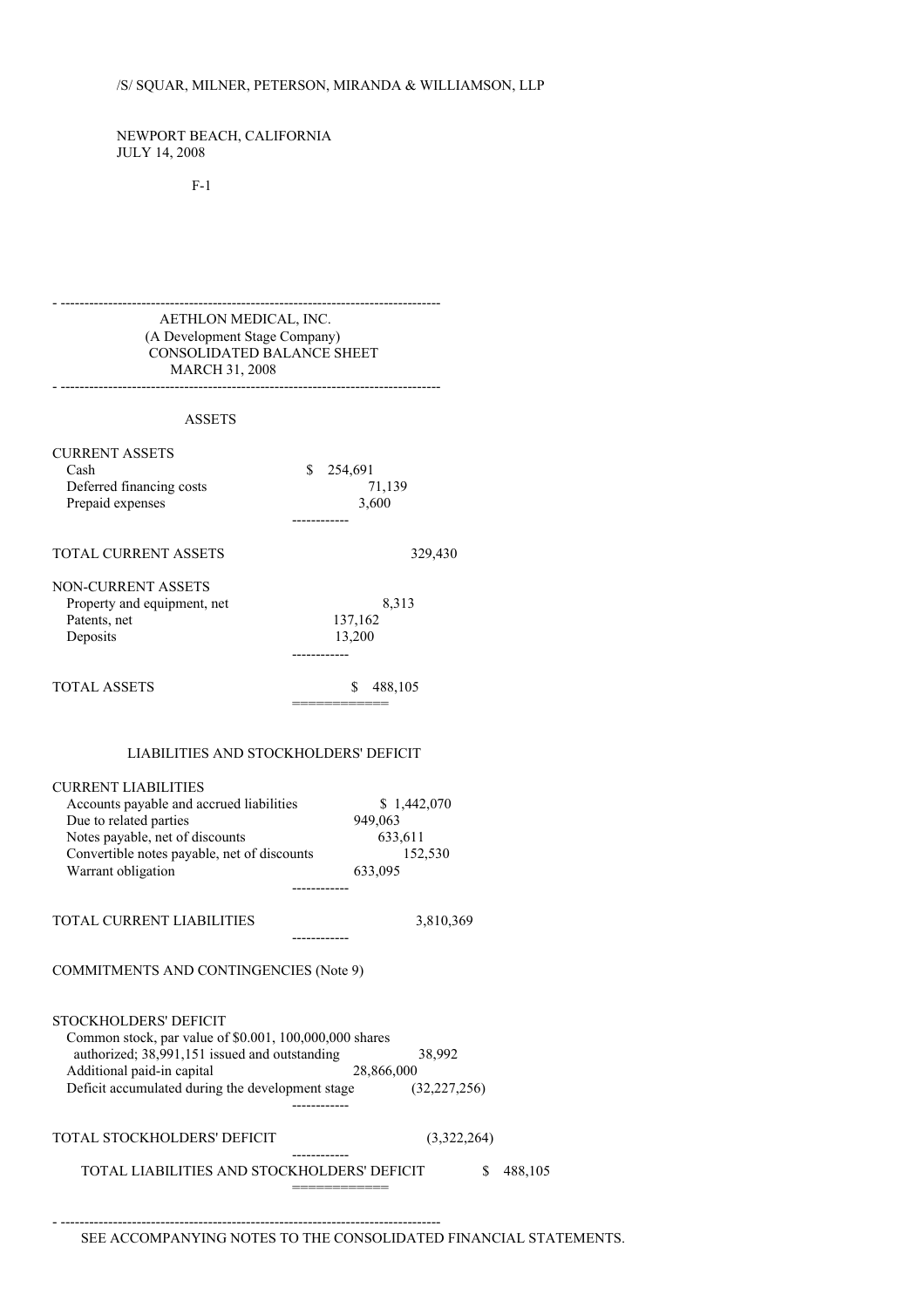|                                                                             | AETHLON MEDICAL, INC.<br>(A Development Stage Company)<br>CONSOLIDATED STATEMENTS OF OPERATIONS<br>FOR THE YEARS ENDED MARCH 31, 2008 AND 2007 AND<br>FOR THE PERIOD JANUARY 31, 1984 (INCEPTION) THROUGH MARCH 31, 2008                                                                                              |
|-----------------------------------------------------------------------------|-----------------------------------------------------------------------------------------------------------------------------------------------------------------------------------------------------------------------------------------------------------------------------------------------------------------------|
|                                                                             | JANUARY 31, 1984<br>(INCEPTION) THROUGH<br>2008 2007 MARCH 31, 2008                                                                                                                                                                                                                                                   |
| Grant income                                                                | $\$\quad -\quad \$\quad -\quad \quad \$\quad 1,424,012$<br>Subcontract income<br>Sale of research and development<br>T3,746<br>Sale of research and development<br>Sale of research and development<br>Sale of research and development<br>Sale of research and development<br>Sale of research and dev<br>$-35,810$  |
|                                                                             | $  1,533,568$                                                                                                                                                                                                                                                                                                         |
| <b>OPERATING EXPENSES</b><br>Professional fees<br>Impairment                | 1,005,442 700,092 6,943,669<br>Payroll and related 1,363,950 889,192 9,499,147<br>General and administrative 523,196 494,970 5,450,197<br>$  1,313,253$                                                                                                                                                               |
|                                                                             | 2,892,588 2,084,254 23,206,266                                                                                                                                                                                                                                                                                        |
|                                                                             | OPERATING LOSS (2,892,588) (2,084,254) (21,672,698)                                                                                                                                                                                                                                                                   |
| OTHER (INCOME) EXPENSE<br>Interest expense<br>Interest income<br>Other      | Loss on extinguishment of debt 547,119 1,216,748 1,763,867<br>Change in fair value of warrant liability (637,179) 2,112,575 1,835,521<br>1,319,487 390,968 6,581,907<br>$18,249 \underbrace{17,415}_{\text{---}} \underbrace{18,249}_{\text{---}} \underbrace{220,000}_{\text{---}} \underbrace{17,415}_{\text{---}}$ |
|                                                                             | 1,247,676 3,940,291 10,554,558                                                                                                                                                                                                                                                                                        |
| <b>NET LOSS</b>                                                             | $(4,140,264)$ $(6,024,545)$ $(32,227,256)$                                                                                                                                                                                                                                                                            |
| Basic and diluted net loss per share<br>attributable to common stockholders | S.<br>(0.12)<br>\$<br>(0.22)                                                                                                                                                                                                                                                                                          |
| Weighted average number of common<br>shares outstanding                     | 34, 395, 562 26, 937, 727                                                                                                                                                                                                                                                                                             |
|                                                                             | SEE ACCOMPANYING NOTES TO THE CONSOLIDATED FINANCIAL STATEMENTS.                                                                                                                                                                                                                                                      |
|                                                                             | $F-3$                                                                                                                                                                                                                                                                                                                 |
|                                                                             | AETHLON MEDICAL, INC.<br>$1$ annant $C$ taga $C$ ami                                                                                                                                                                                                                                                                  |

(A Development Stage Company) CONSOLIDATED STATEMENTS OF STOCKHOLDERS' DEFICIT FOR THE YEARS ENDED MARCH 31, 2008 AND 2007 AND FOR THE PERIOD JANUARY 31, 1984 (INCEPTION) THROUGH MARCH 31, 2008

- --------------------------------------------------------------------------------------------------------------

DEFICIT ACCUMULATED TOTAL COMMON STOCK ADDITIONAL DEFERRED DURING STOCKHOLDERS' ------------------- PAID IN CONSULTING DEVELOPMENT EQUITY SHARES AMOUNT CAPITAL FEES STAGE (DEFICIT) ---------- --------- ----------- ---------- ---------- -----------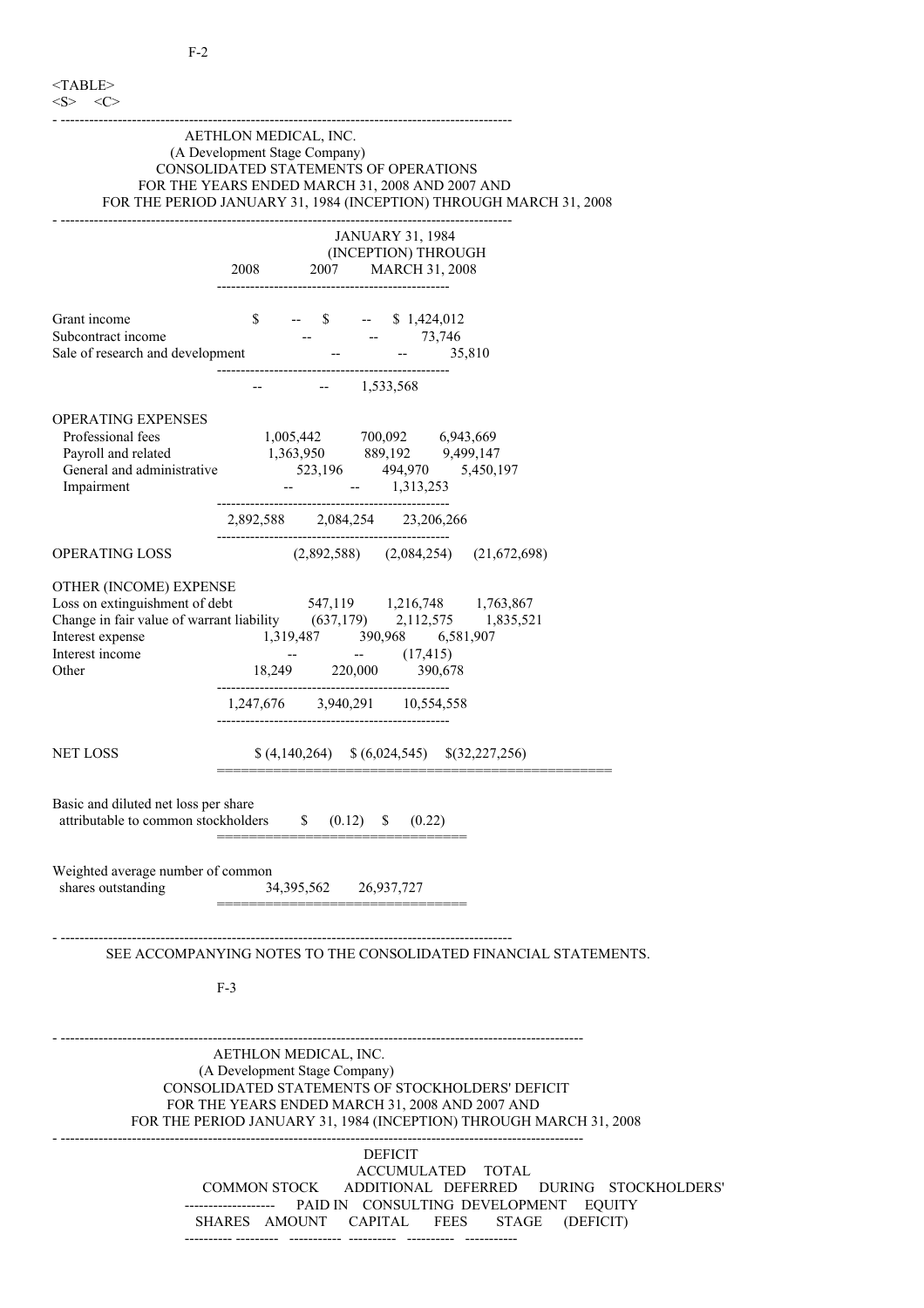| $-5$<br>$- S$<br>$-5$<br>$-$ \$<br>Balance, January 31, 1984 (Inception)<br>\$                                                                             |
|------------------------------------------------------------------------------------------------------------------------------------------------------------|
| Common stock issued for cash at \$1<br>22<br>26,502<br>26,524<br>per share<br>22,000                                                                       |
| Common stock issued for cash at \$23<br>$\mathbf{1}$<br>24,999<br>per share<br>1,100<br>25,000                                                             |
| Common stock issued for cash at \$86<br>per share<br>700<br>$\mathbf{1}$<br>59,999<br>60,000                                                               |
| Common stock issued for cash at \$94<br>$\mathbf{1}$<br>14,999<br>per share<br>160<br>15,000                                                               |
| Common stock issued for cash at \$74<br>$\mathbf{1}$<br>39,999<br>per share<br>540<br>40,000                                                               |
| Common stock issued for cash at \$250<br>1,169,495<br>per share<br>4,678<br>5<br>1,169,500                                                                 |
| Capital contributions<br>521,439<br>521,439                                                                                                                |
| Common stock issued for compensation<br>at \$103 per share<br>267,403<br>2,600<br>3<br>267,406                                                             |
| Conversion of due to related parties<br>to common stock at \$101 per share<br>1,120<br>113,574<br>$\mathbf{1}$<br>113,575                                  |
| Conversion of due to related parties<br>to common stock at \$250 per share<br>1,741<br>2<br>435,092<br>435,094                                             |
| 2,560,361<br>Effect of reorganization<br>2,558<br>(2,558)                                                                                                  |
| Common stock issued in connection with<br>employment contract at \$8 per share<br>65,000<br>65<br>519,935<br>520,000                                       |
| Common stock issued in connection with<br>the acquisition of patents at \$8 per<br>share<br>12,500<br>13<br>99,987<br>100,000                              |
| Warrants issued to note holders in<br>connection with notes payable<br>734,826<br>734,826<br>$- -$<br>$- -$<br>$--$                                        |
| Warrants issued for services --<br>5,000<br>$5,000$ --                                                                                                     |
| Net loss<br>-- - - - $(4,746,416)$ $(4,746,416)$                                                                                                           |
| BALANCE, MARCH 31, 2000 2,672,500 2,673 4,030,691 - (4,746,416) (713,052)                                                                                  |
| Common stock and options issued<br>in connection with acquisition<br>of Cell Activation, Inc.<br>99,152 99 1,067,768 -- - 1,067,867<br>at \$7.20 per share |
| Warrants issued to note holders in<br>connection with notes payable<br>-- -- 218,779 -- --<br>218,779                                                      |
| Warrants issued to promoter in<br>connection with notes payable<br>298,319 --<br>298,319                                                                   |
| Beneficial conversion feature of<br>convertible notes payable<br>$150,000$ --<br>150,000<br>$\hspace{0.05cm} \ldots$                                       |
| Warrants issued to promoter in<br>connection with convertible notes<br>$299,106$ -- --<br>payable<br>299,106<br>$\overline{\phantom{a}}$                   |
| Options issued to directors for<br>-- -- $14,163$ -- - $14,163$<br>services as board members                                                               |
|                                                                                                                                                            |

SEE ACCOMPANYING NOTES TO THE CONSOLIDATED FINANCIAL STATEMENTS.

continued.........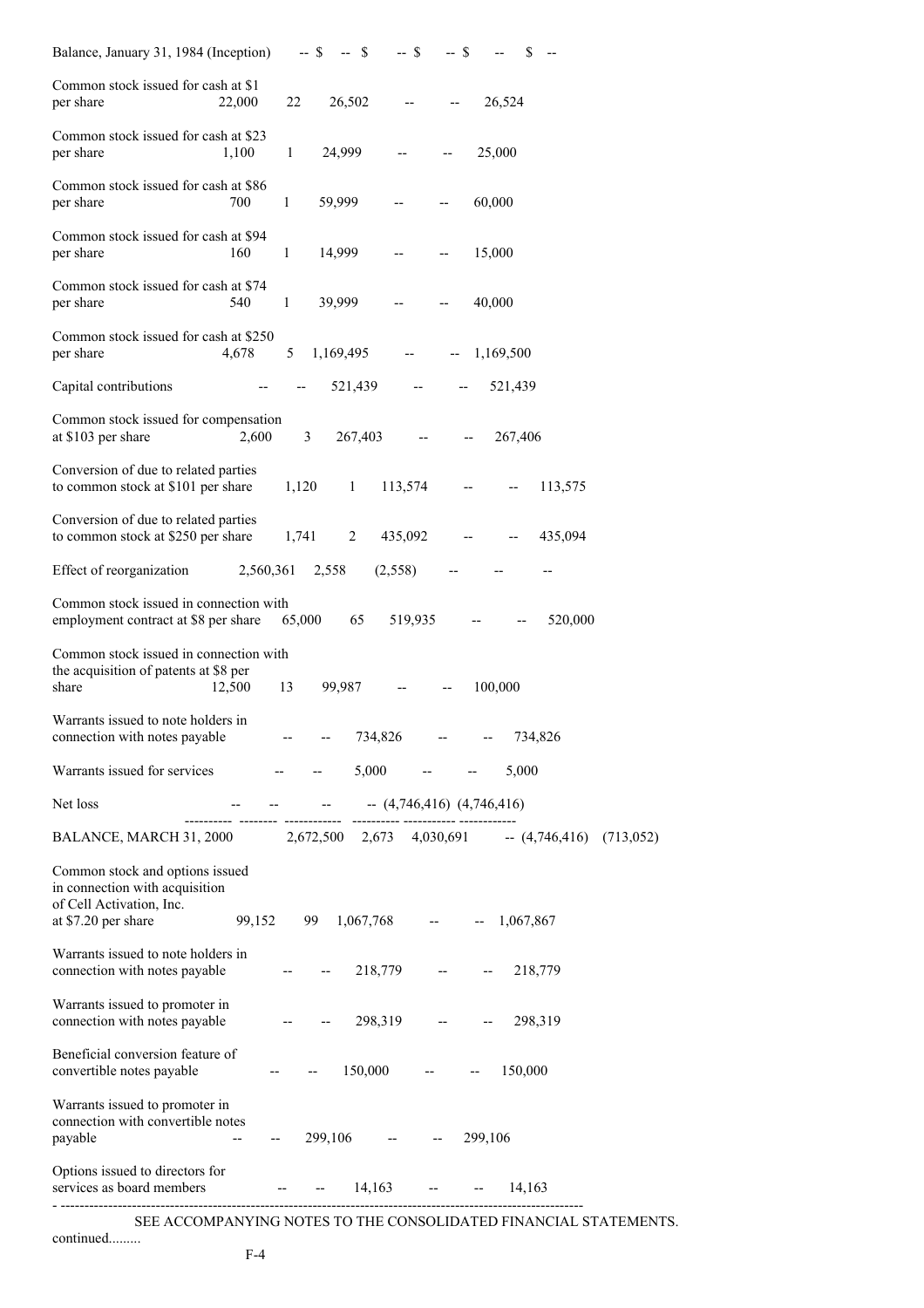| AETHLON MEDICAL, INC.<br>(A Development Stage Company)<br>CONSOLIDATED STATEMENTS OF STOCKHOLDERS' DEFICIT<br>FOR THE YEARS ENDED MARCH 31, 2008 AND 2007 AND<br>FOR THE PERIOD JANUARY 31, 1984 (INCEPTION) THROUGH MARCH 31, 2008 |
|-------------------------------------------------------------------------------------------------------------------------------------------------------------------------------------------------------------------------------------|
| <b>DEFICIT</b><br>ACCUMULATED TOTAL<br>COMMON STOCK ADDITIONAL DEFERRED DURING STOCKHOLDERS'<br>------------------ PAID IN CONSULTING DEVELOPMENT EQUITY<br>SHARES AMOUNT CAPITAL FEES STAGE<br>(DEFICIT)                           |
| Options and warrants issued for<br>services<br>-- -- $505,400$ -- -- $505,400$                                                                                                                                                      |
| Common stock issued for services at<br>\$3 per share<br>$5 \t16,495 \t---$<br>5,500<br>16,500                                                                                                                                       |
| Common stock issued for cash at \$1<br>$100 \t 99,900 \t -$<br>100,000<br>per share<br>100,000                                                                                                                                      |
| Net loss<br>-- -- -- -- $(4,423,073)$ $(4,423,073)$                                                                                                                                                                                 |
| BALANCE, MARCH 31, 2001 2,877,152 \$ 2,877 \$ 6,700,621 \$ - \$(9,169,489) \$(2,465,991)                                                                                                                                            |
| Common stock, warrants and options<br>issued for accounts payable and                                                                                                                                                               |
| accrued liabilities<br>243,353 -- - 243,375<br>21,750<br>22                                                                                                                                                                         |
| Common stock issued for services at<br>\$2.65 per share<br>$15,994$ -- --<br>16,000<br>6,038<br>6                                                                                                                                   |
| Common stock issued for cash at \$1.00<br>per share, net of issuance costs of<br>\$41,540 paid to a related party<br>730,804 731 688,533 --<br>689,264<br>$\hspace{0.05cm} \dashv$                                                  |
| Common stock issued for services at<br>$27,490$ -- --<br>\$2.75 per share<br>10<br>10,000<br>27,500                                                                                                                                 |
| Common stock issued in connection with<br>license agreement at \$3.00 per share<br>6,000<br>17,994<br>18,000<br>6<br>$\overline{\phantom{a}}$                                                                                       |
| Common stock issued to holder of<br>convertible notes payable at \$3.00<br>71<br>70,586<br>211,687<br>211,758<br>per share<br>--<br>$- \, -$                                                                                        |
| Options issued to directors for<br>services as board members<br>7,459<br>7,459                                                                                                                                                      |
| Common stock issued for cash at \$1.50<br>per share, net of issuance costs<br>of \$2,500<br>16,667<br>17<br>22,483<br>22,500                                                                                                        |
| Beneficial conversion feature of<br>convertible notes payable<br>185,000<br>185,000                                                                                                                                                 |
| Common stock issued for conversion of<br>convertible notes payable and accrued<br>interest at an average price of<br>\$1.24 per share<br>134,165<br>134<br>166,352<br>166,486                                                       |
| Common stock issued for services at<br>10<br>26,240<br>\$2.72 per share<br>26,250<br>9,651                                                                                                                                          |
| Options issued to consultant for<br>services<br>562,000<br>562,000                                                                                                                                                                  |
| Common stock and warrants for services<br>at \$1.95 per share<br>62,327<br>62<br>161,475<br>161,537<br>$\hspace{0.05cm}$ – $\hspace{0.05cm}$                                                                                        |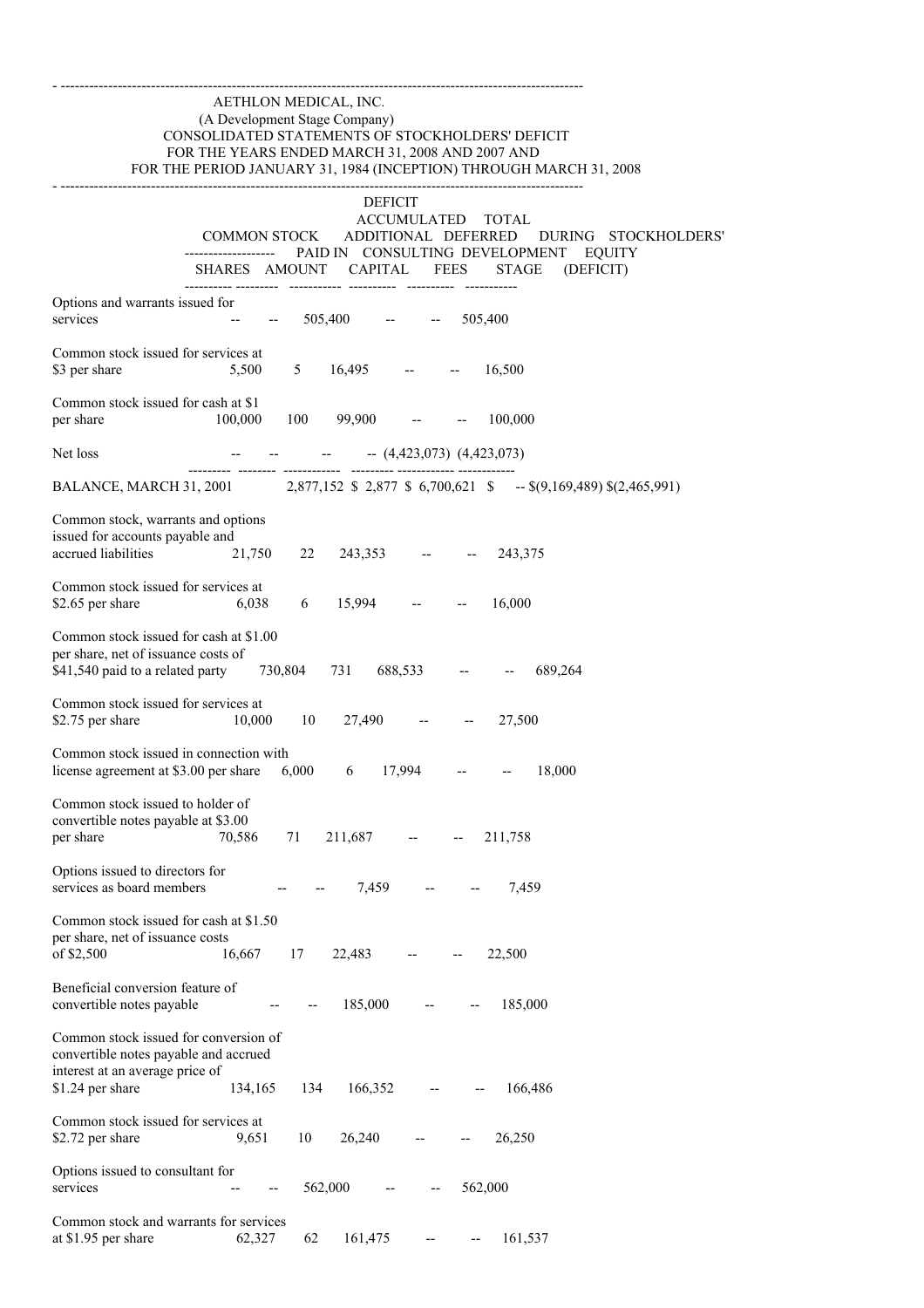| Common stock issued for services at<br>\$1.90 per share<br>9,198<br>9 $17,491$ -- - $17,500$                                                                                                                                        |
|-------------------------------------------------------------------------------------------------------------------------------------------------------------------------------------------------------------------------------------|
| Stock options exercised for cash<br>400,000<br>400 199,600 -- --<br>200,000                                                                                                                                                         |
| Warrants issued to note holders for<br>90-day forebearance<br>$- -118,000$ $- -118,000$                                                                                                                                             |
| Common stock and warrants issued to<br>note holders and vendors in the<br>debt-to-equity conversion program at<br>\$1.25 per share 816,359 816 1,623,635 -- - 1,624,451                                                             |
| SEE ACCOMPANYING NOTES TO THE CONSOLIDATED FINANCIAL STATEMENTS.                                                                                                                                                                    |
| continued<br>$F-5$                                                                                                                                                                                                                  |
| AETHLON MEDICAL, INC.<br>(A Development Stage Company)<br>CONSOLIDATED STATEMENTS OF STOCKHOLDERS' DEFICIT<br>FOR THE YEARS ENDED MARCH 31, 2008 AND 2007 AND<br>FOR THE PERIOD JANUARY 31, 1984 (INCEPTION) THROUGH MARCH 31, 2008 |
| DEFICIT<br>ACCUMULATED TOTAL<br>COMMON STOCK ADDITIONAL DEFERRED DURING STOCKHOLDERS'<br>------------------ PAID IN CONSULTING DEVELOPMENT EQUITY<br>SHARES AMOUNT CAPITAL FEES STAGE (DEFICIT)                                     |
| Other warrant transactions -- -- (32,715) -- -- (32,715)                                                                                                                                                                            |
| Net loss<br>$    (3,995,910)$ $(3,995,910)$                                                                                                                                                                                         |
| BALANCE - MARCH 31, 2002 5, 170, 697 \$5, 171 \$10, 962, 692 \$- \$(13, 165, 399) \$(2, 197, 536)                                                                                                                                   |
| Proceeds from the issuance of common<br>stock at \$0.50 per share in connection<br>with the exercise of options<br>200,000<br>99,800<br>100,000<br>200                                                                              |
| Interest expense related to beneficial<br>conversion feature<br>150,000<br>150,000                                                                                                                                                  |
| Pro-rata value assigned to warrants<br>issued in connection with conversion of<br>accounts payable<br>71,000<br>71,000                                                                                                              |
| Pro-rata value assigned to warrants<br>issued in connection with note payable<br>30,000<br>30,000                                                                                                                                   |
| Issuance of common stock at \$1.25 per<br>share in connection with the conversion<br>of accounts payable<br>150<br>150,124<br>187,505<br>187,655                                                                                    |
| Issuance of common stock at \$1.25 per<br>share in connection with the conversion<br>of notes payable<br>420<br>104,580<br>105,000<br>420,000                                                                                       |
| Estimated fair market value of options<br>issued for services<br>114,000<br>114,000                                                                                                                                                 |
| Issuance of common stock at \$0.25 per<br>share for cash<br>462<br>461,600<br>114,938<br>115,400                                                                                                                                    |
| Issuance of common stock at \$0.26 per<br>share for cash<br>19<br>4,981<br>19,230<br>5,000                                                                                                                                          |
| Issuance of common stock at \$1.25 per<br>share for cash<br>8,000<br>8<br>9,992<br>10,000                                                                                                                                           |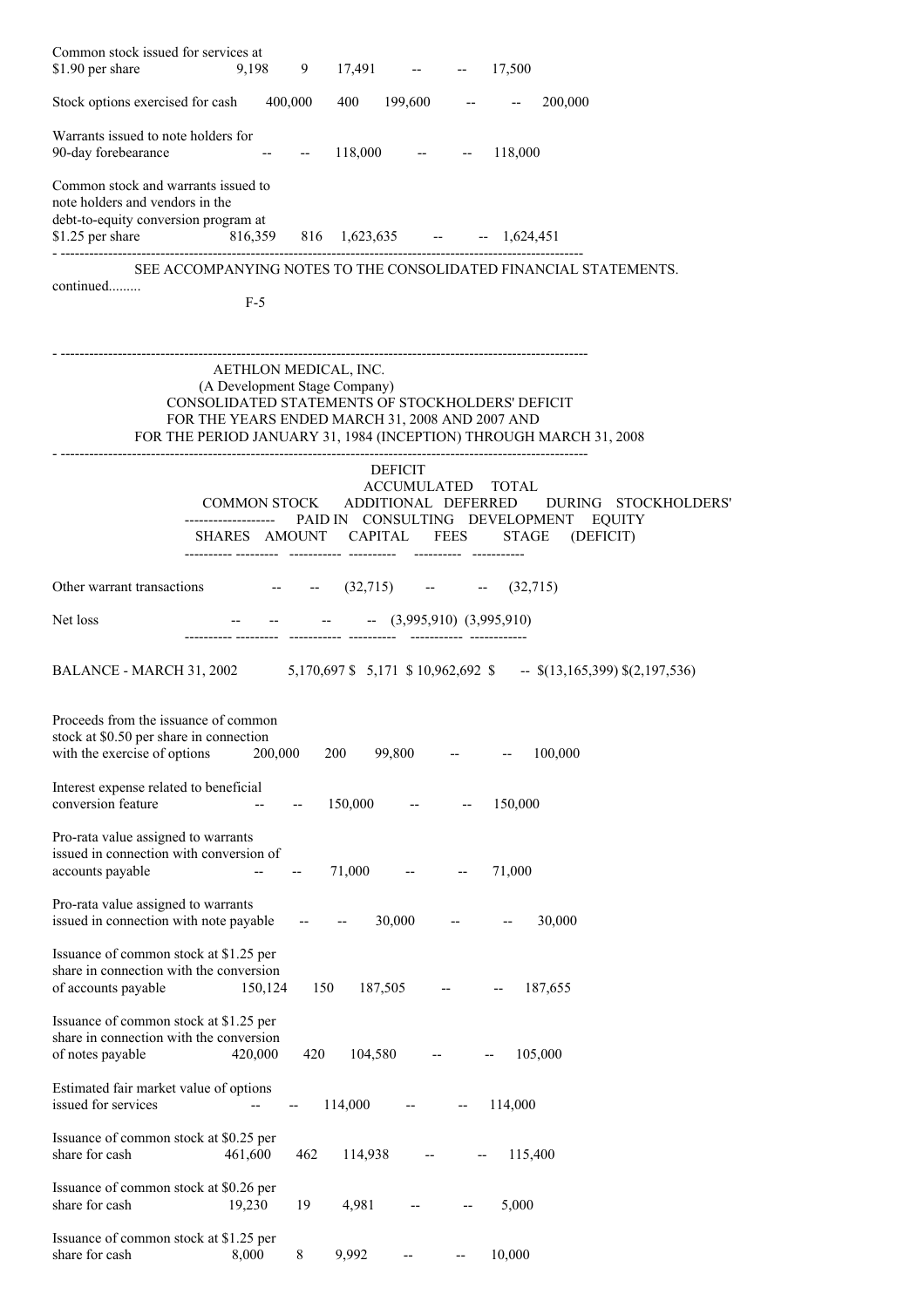| Issuance of common stock at \$0.65 per<br>share for services                                                                             | 69,231                                                                                                                                                        | 69 —  | 44,931  | and the state               | 45,000                                                                      |                                                       |
|------------------------------------------------------------------------------------------------------------------------------------------|---------------------------------------------------------------------------------------------------------------------------------------------------------------|-------|---------|-----------------------------|-----------------------------------------------------------------------------|-------------------------------------------------------|
| Issuance of common stock at \$0.51 per<br>share for services                                                                             | 196,078                                                                                                                                                       | 196   | 99,804  |                             | 100,000                                                                     |                                                       |
| Adjustment booked                                                                                                                        |                                                                                                                                                               |       |         | $- - (100,000)$ $- 100,000$ |                                                                             |                                                       |
| Net loss                                                                                                                                 | -- -- -- -- $(2,461,116)$ $(2,461,116)$                                                                                                                       |       |         |                             |                                                                             |                                                       |
| BALANCE - MARCH 31, 2003 6,694,960 \$ 6,695 \$ 11,894,223 \$ -- \$(15,526,515) \$(3,625,597)                                             |                                                                                                                                                               |       |         |                             |                                                                             |                                                       |
| continued                                                                                                                                | $F-6$                                                                                                                                                         |       |         |                             | SEE ACCOMPANYING NOTES TO THE CONSOLIDATED FINANCIAL STATEMENTS.            |                                                       |
|                                                                                                                                          | AETHLON MEDICAL, INC.<br>(A Development Stage Company)<br>CONSOLIDATED STATEMENTS OF STOCKHOLDERS' DEFICIT<br>FOR THE YEARS ENDED MARCH 31, 2008 AND 2007 AND |       |         |                             | FOR THE PERIOD JANUARY 31, 1984 (INCEPTION) THROUGH MARCH 31, 2008          |                                                       |
|                                                                                                                                          | SHARES AMOUNT CAPITAL FEES                                                                                                                                    |       | DEFICIT | ACCUMULATED TOTAL           | ------------------ PAID IN CONSULTING DEVELOPMENT EQUITY<br>STAGE (DEFICIT) | COMMON STOCK ADDITIONAL DEFERRED DURING STOCKHOLDERS' |
| BALANCE - MARCH 31, 2003 6,694,960 \$6,695 \$11,894,223 \$-\$615,526,515) \$(3,625,597)                                                  |                                                                                                                                                               |       |         |                             |                                                                             |                                                       |
| Proceeds from the issuance of<br>common stock at \$0.25 per share<br>in connection with the exercise<br>of warrants                      | 540,000                                                                                                                                                       |       |         | 540 134,460 -- --           | 135,000                                                                     |                                                       |
| Issuance of common stock at \$0.25<br>per share in connection with the<br>conversion of notes payable,<br>including interest of \$15,099 | 300,397                                                                                                                                                       | 300   | 74,799  |                             | 75,099                                                                      |                                                       |
| Issuance of common stock at \$0.35<br>per share in connection with the<br>conversion of notes payable,<br>including interest of \$59,827 | 813,790                                                                                                                                                       | 814   | 284,013 |                             | 284,827                                                                     |                                                       |
| Issuance of common stock at \$0.50<br>per share in connection with the<br>conversion of notes payable,<br>including interest of \$509    | 11,017                                                                                                                                                        | 11    | 5,498   |                             | 5,509                                                                       |                                                       |
| Issuance of common stock at \$0.42<br>per share in connection with the<br>conversion of notes payable,<br>including interest of \$696    | 13,725                                                                                                                                                        | 14    | 5,682   |                             | 5,696                                                                       |                                                       |
| Issuance of common stock at \$0.65<br>per share in connection with the<br>conversion of notes payable,<br>including interest of \$5,088  | 27,059                                                                                                                                                        | 27    | 17,561  |                             | 17,588                                                                      |                                                       |
| Issuance of common stock at \$0.25<br>per share in connection with the<br>conversion of notes payable,<br>including interest of \$15,416 | 461,667                                                                                                                                                       | 462   | 114,954 |                             | 115,416                                                                     |                                                       |
| Issuance of common stock at \$0.25<br>per share for cash                                                                                 | 1,226,000                                                                                                                                                     | 1,226 | 305,274 |                             | 306,500                                                                     |                                                       |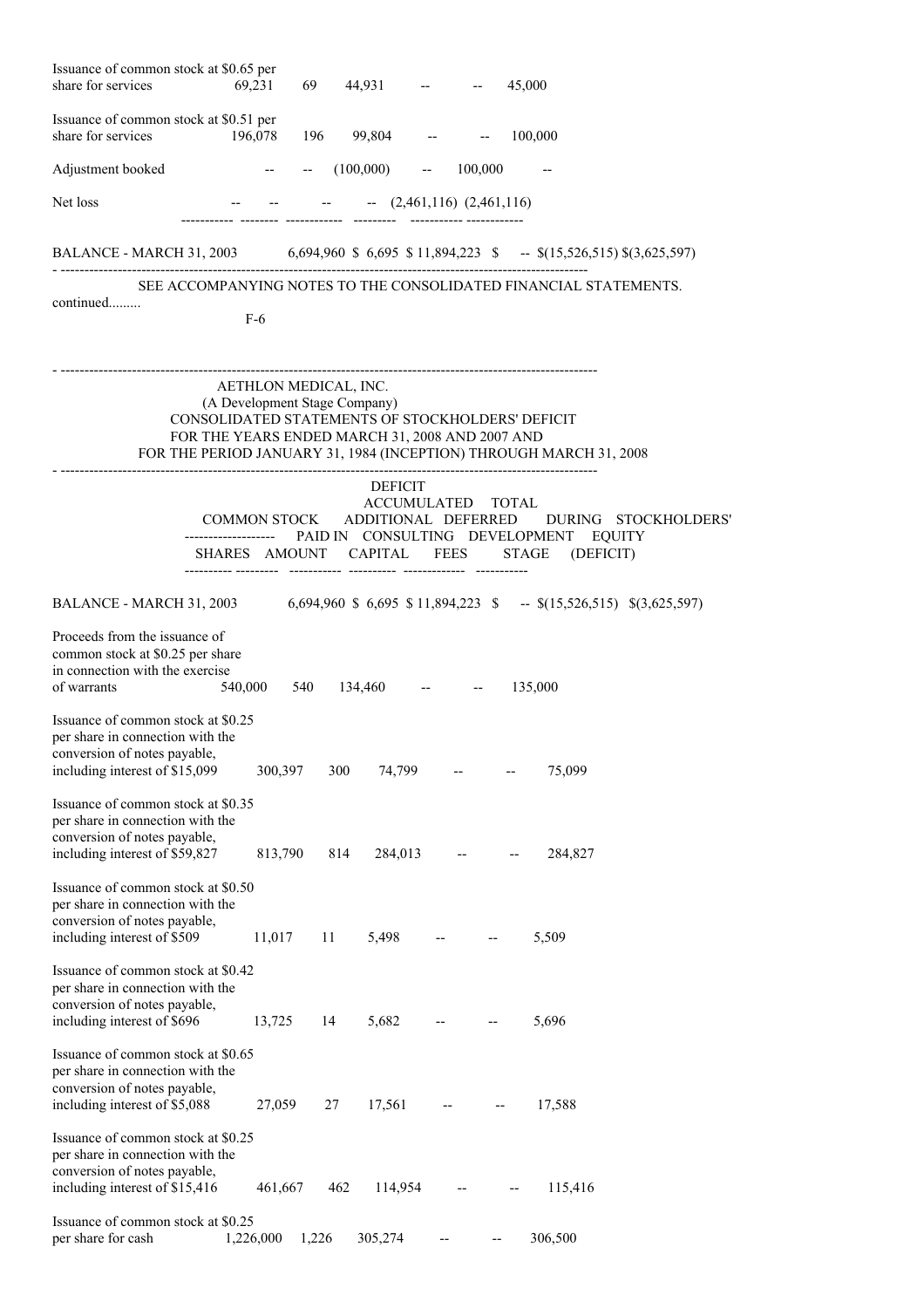| Issuance of common stock at \$0.30     |         |     |                |                             |         |                                                                    |
|----------------------------------------|---------|-----|----------------|-----------------------------|---------|--------------------------------------------------------------------|
| per share for cash                     | 180,000 | 180 | 53,820         |                             | 54,000  |                                                                    |
| Issuance of common stock at \$0.525    |         |     |                |                             |         |                                                                    |
| per share for cash                     | 40,000  | 40  | 20,960         |                             | 21,000  |                                                                    |
| Issuance of common stock at \$1.125    |         |     |                |                             |         |                                                                    |
| per share for cash                     | 5,000   | 5   | 5,620          |                             | 5,625   |                                                                    |
| Issuance of common stock at \$0.25     |         |     |                |                             |         |                                                                    |
| per share for services                 | 10,000  | 10  | 2,490          |                             | 2,500   |                                                                    |
| Issuance of common stock at \$0.34     |         |     |                |                             |         |                                                                    |
| per share for services                 | 73,529  | 73  | 24,927         |                             | 25,000  |                                                                    |
| Issuance of common stock at \$0.40     |         |     |                |                             |         |                                                                    |
| per share for services                 | 62,000  | 62  | $24,763$ -- -- |                             | 24,825  |                                                                    |
| Issuance of common stock at \$0.45     |         |     |                |                             |         |                                                                    |
| per share for services                 | 185,185 | 185 | 83,148         |                             | 83,333  |                                                                    |
| Issuance of common stock at \$0.50     |         |     |                |                             |         |                                                                    |
| per share for services                 | 5,000   | 5   | 2,495          |                             | 2,500   |                                                                    |
| Interest expense related to beneficial |         |     |                |                             |         |                                                                    |
| conversion feature                     |         |     | 324,800        |                             | 324,800 |                                                                    |
| Net loss                               |         |     |                | $(1,518,798)$ $(1,518,798)$ |         |                                                                    |
| BALANCE - MARCH 31, 2004               |         |     |                |                             |         | 10,649,329 \$10,649 \$13,379,487 \$ - \$(17,045,313) \$(3,655,177) |
|                                        |         |     |                |                             |         |                                                                    |

SEE ACCOMPANYING NOTES TO THE CONSOLIDATED FINANCIAL STATEMENTS.

- --------------------------------------------------------------------------------------------------------------------

continued.........

F-7

# AETHLON MEDICAL, INC. (A Development Stage Company) CONSOLIDATED STATEMENTS OF STOCKHOLDERS' DEFICIT FOR THE YEARS ENDED MARCH 31, 2008 AND 2007 AND FOR THE PERIOD JANUARY 31, 1984 (INCEPTION) THROUGH MARCH 31, 2008

|                                                                                 |                            |    |                        | <b>DEFICIT</b>    |                                                     |                                                                                                 |  |
|---------------------------------------------------------------------------------|----------------------------|----|------------------------|-------------------|-----------------------------------------------------|-------------------------------------------------------------------------------------------------|--|
|                                                                                 |                            |    |                        | ACCUMULATED TOTAL |                                                     |                                                                                                 |  |
|                                                                                 | COMMON STOCK               |    | ADDITIONAL DEFERRED    |                   |                                                     | DURING STOCKHOLDERS'                                                                            |  |
|                                                                                 |                            |    |                        |                   |                                                     | PAID IN CONSULTING DEVELOPMENT EQUITY                                                           |  |
|                                                                                 | SHARES AMOUNT CAPITAL FEES |    |                        |                   |                                                     | STAGE (DEFICIT)                                                                                 |  |
| Proceeds from the issuance of common<br>stock at \$0.25 per share in connection |                            |    |                        |                   |                                                     | BALANCE - MARCH 31, 2004 10,649,329 \$ 10,649 \$ 13,379,487 \$ -- \$(17,045,313) \$ (3,655,177) |  |
| with the exercise of warrants $1,126,564$ $1,127$ $280,515$ -- --               |                            |    |                        |                   |                                                     | 281,642                                                                                         |  |
| Issuance of common stock at \$0.44 per                                          |                            |    |                        |                   |                                                     |                                                                                                 |  |
| share for cash                                                                  | 1.415.909                  |    | $1,416$ $621,584$ -- - |                   |                                                     | 623,000                                                                                         |  |
|                                                                                 |                            |    |                        |                   |                                                     |                                                                                                 |  |
| Issuance of common stock at \$0.25 per                                          |                            |    |                        |                   |                                                     |                                                                                                 |  |
| share for cash                                                                  | 40.233                     | 40 | $9,960$ -- --          |                   |                                                     | 10,000                                                                                          |  |
| Issuance of common stock at \$0.28 per                                          |                            |    |                        |                   |                                                     |                                                                                                 |  |
| share for cash                                                                  | 35,947                     | 36 | $9,964$ -- --          |                   |                                                     | 10,000                                                                                          |  |
| Issuance of common stock at \$0.29 per                                          |                            |    |                        |                   |                                                     |                                                                                                 |  |
| share for cash                                                                  | 69,431                     | 69 | $19,931$ --            |                   |                                                     | 20,000                                                                                          |  |
| Issuance of common stock at \$0.32 per                                          |                            |    |                        |                   |                                                     |                                                                                                 |  |
| share for cash                                                                  | 94,449                     | 94 | $29,906$ -- --         |                   |                                                     | 30,000                                                                                          |  |
| Issuance of common stock at \$0.33 per                                          |                            |    |                        |                   |                                                     |                                                                                                 |  |
| share for cash                                                                  | 60,620                     | 61 | $19,939$ --            |                   | $\hspace{0.05cm} -\hspace{0.05cm} -\hspace{0.05cm}$ | 20,000                                                                                          |  |
|                                                                                 |                            |    |                        |                   |                                                     |                                                                                                 |  |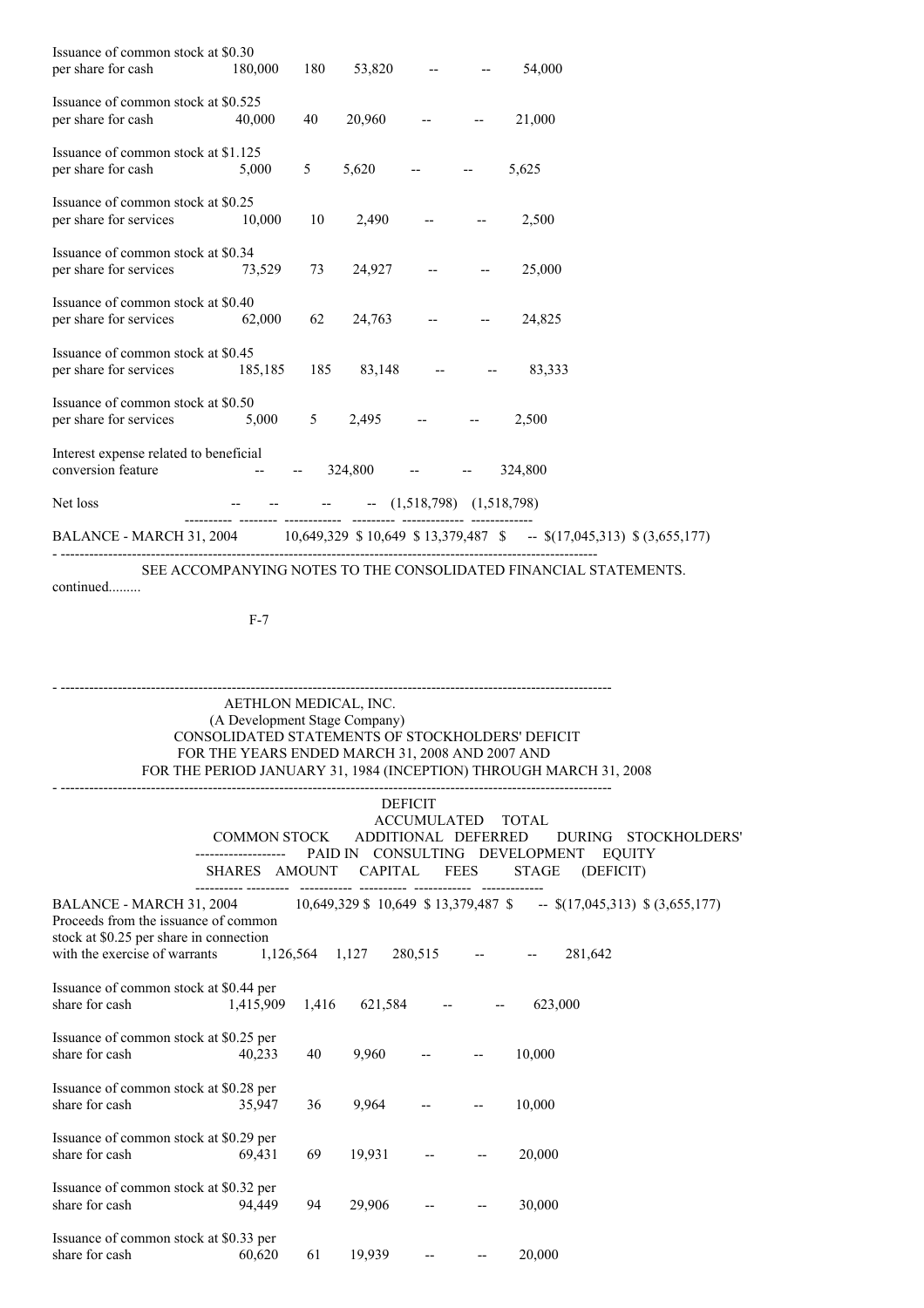| Issuance of common stock at \$0.35 per<br>share for cash              | 172,824                                                                                                                                                       | 173    | 59,826                  |                |                                          | 59,999                                                             |                                                                  |  |
|-----------------------------------------------------------------------|---------------------------------------------------------------------------------------------------------------------------------------------------------------|--------|-------------------------|----------------|------------------------------------------|--------------------------------------------------------------------|------------------------------------------------------------------|--|
| Issuance of common stock at \$0.36 per<br>share for cash              | 223,756                                                                                                                                                       | 224    | 79,776                  |                |                                          | 80,000                                                             |                                                                  |  |
| Issuance of common stock at \$0.37 per<br>share for cash              | 108,079                                                                                                                                                       | 108    | 39,892                  |                |                                          | 40,000                                                             |                                                                  |  |
| Issuance of common stock at \$0.38 per<br>share for cash              | 26,549                                                                                                                                                        | 27     | 9,973                   |                |                                          | 10,000                                                             |                                                                  |  |
| Issuance of common stock at \$0.39 per<br>share for cash              | 51,748                                                                                                                                                        | 52     | 19,948                  |                |                                          | 20,000                                                             |                                                                  |  |
| Issuance of common stock at \$0.40 per<br>share for cash              | 25,233                                                                                                                                                        | 25     | 9,975                   |                |                                          | 10,000                                                             |                                                                  |  |
| Issuance of common stock at \$0.42 per<br>share for cash              | 143,885                                                                                                                                                       | 144    | 59,857                  |                |                                          | 60,001                                                             |                                                                  |  |
| Issuance of common stock at \$0.43 per<br>share for cash              | 70,467                                                                                                                                                        | 70     | 29,930                  |                |                                          | 30,001                                                             |                                                                  |  |
| Issuance of common stock at \$0.45 per<br>share for cash              | 22,455                                                                                                                                                        | 22     | 9,978                   |                |                                          | 10,000                                                             |                                                                  |  |
| Issuance of common stock at \$0.46 per<br>share for cash              | 43,944                                                                                                                                                        | 44     | 19,956                  |                |                                          | 20,000                                                             |                                                                  |  |
| Issuance of common stock at \$0.47 per<br>share for cash              | 128,836                                                                                                                                                       | 129    | 59,872                  |                |                                          | 60,001                                                             |                                                                  |  |
| Issuance of common stock at \$0.52 per<br>share for cash              | 95,502                                                                                                                                                        | 96     | 49,904                  |                |                                          | 49,999                                                             |                                                                  |  |
| Issuance of common stock with warrants<br>at \$0.36 per unit for cash | 55,556                                                                                                                                                        | 56     | 19,944                  |                |                                          | 20,000                                                             |                                                                  |  |
| Issuance of common stock at \$0.27 per<br>share for cash              | 90,000                                                                                                                                                        | 90     | 24,210                  |                |                                          | 24,300                                                             |                                                                  |  |
| Issuance of common stock at \$0.50 per<br>share for cash              | 3,000                                                                                                                                                         | 3      | 1,497                   |                |                                          | 1,500                                                              |                                                                  |  |
| Issuance of common stock to Fusion<br>Capital for "commitment" shares |                                                                                                                                                               | 50,000 | 50                      | (50)           |                                          |                                                                    |                                                                  |  |
|                                                                       |                                                                                                                                                               |        |                         |                |                                          |                                                                    | SEE ACCOMPANYING NOTES TO THE CONSOLIDATED FINANCIAL STATEMENTS. |  |
| continued                                                             | $F-8$                                                                                                                                                         |        |                         |                |                                          |                                                                    |                                                                  |  |
|                                                                       |                                                                                                                                                               |        |                         |                |                                          |                                                                    |                                                                  |  |
|                                                                       | AETHLON MEDICAL, INC.<br>(A Development Stage Company)<br>CONSOLIDATED STATEMENTS OF STOCKHOLDERS' DEFICIT<br>FOR THE YEARS ENDED MARCH 31, 2008 AND 2007 AND |        |                         |                |                                          | FOR THE PERIOD JANUARY 31, 1984 (INCEPTION) THROUGH MARCH 31, 2008 |                                                                  |  |
|                                                                       |                                                                                                                                                               |        | ----------------------- | <b>DEFICIT</b> |                                          |                                                                    |                                                                  |  |
|                                                                       | <b>COMMON STOCK</b>                                                                                                                                           |        |                         |                | ACCUMULATED TOTAL<br>ADDITIONAL DEFERRED | <b>DURING</b>                                                      | <b>STOCKHO</b>                                                   |  |
|                                                                       |                                                                                                                                                               |        |                         |                |                                          |                                                                    |                                                                  |  |

STOCKHOLDERS' ------------------- PAID IN CONSULTING DEVELOPMENT EQUITY<br>HARES AMOUNT CAPITAL FEES STAGE (DEFICIT) SHARES AMOUNT CAPITAL FEES STAGE ---------- --------- ----------- ---------- ---------- ----------- Issuance of common stock to Fusion<br>Capital for fees 418,604 Capital for fees 418,604 419 (419) -- - (0) Issuance of common stock at \$0.34 per share in connection with the conversion of notes payable, including interest of \$38,371 479,513 480 162,891 -- - 163,371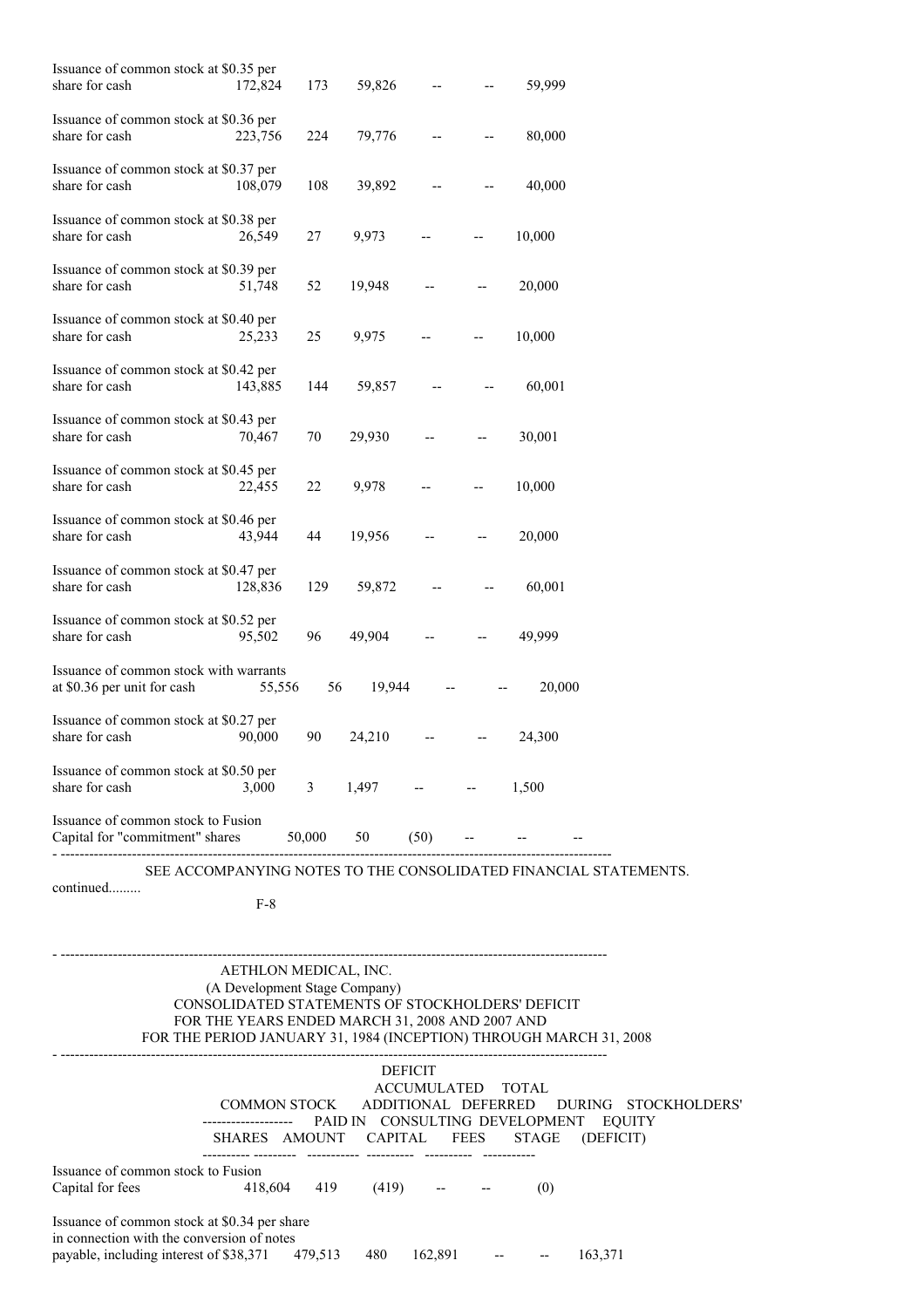| Issuance of common stock at \$0.44 per<br>share in connection with the conversion<br>of notes payable | 113,636 | 114 | 49,886  |          | 50,000                                                    |
|-------------------------------------------------------------------------------------------------------|---------|-----|---------|----------|-----------------------------------------------------------|
| Issuance of common stock at \$0.25 per<br>share in connection with the conversion<br>of notes payable | 80,000  | 80  | 19,920  |          | 20,000                                                    |
| Issuance of common stock at \$0.49 per<br>share in connection with the conversion<br>of notes payable | 174,606 | 175 | 85,382  |          | 85,557                                                    |
| Issuance of common stock at \$1.75 per<br>share for services                                          | 17,143  | 17  | 29,983  |          | 30,000                                                    |
| Issuance of common stock at \$0.44 per<br>share for services                                          | 265,273 | 265 | 116,455 |          | 116,720                                                   |
| Issuance of common stock at \$0.70 per<br>share for services                                          | 10,715  | 11  | 7,489   |          | 7,500                                                     |
| Issuance of common stock at \$0.73 per<br>share for services                                          | 6,850   | 7   | 4,993   |          | 5,000                                                     |
| Issuance of common stock at \$0.55 per<br>share for services                                          | 46,364  | 46  | 25,454  |          | 25,500                                                    |
| Issuance of common stock at \$0.25 per<br>share for services                                          | 165,492 | 165 | 41,208  |          | 41,373                                                    |
| Issuance of common stock at \$0.45 per<br>share for services                                          | 28,377  | 28  | 12,741  |          | 12,769                                                    |
| Issuance of common stock at \$0.50 per<br>share for services for deferred                             |         |     |         |          |                                                           |
| consulting services                                                                                   | 60,000  | 60  | 29,940  | (30,000) |                                                           |
| Issuance of common stock at \$0.49 per<br>share for services                                          | 25,087  | 25  | 12,318  | --       | 12,343                                                    |
| Issuance of common stock at \$0.45 per<br>share for services for deferred                             |         |     |         |          |                                                           |
| consulting services                                                                                   | 66,666  | 67  | 29,933  | (30,000) |                                                           |
| Issuance of common stock at \$0.37 per<br>share for services                                          | 13,369  | 13  | 4,987   |          | 5,000                                                     |
| Issuance of common stock at \$0.42 per<br>share for services                                          | 19,231  | 19  | 7,981   |          | 8,000                                                     |
| Issuance of common stock at \$0.39 per<br>share for services                                          | 18,042  | 18  | 6,982   |          | 7,000                                                     |
| Issuance of common stock at \$0.32 per<br>share for services                                          | 162,678 | 163 | 52,382  |          | 52,545                                                    |
| Issuance of common stock at \$0.31 per<br>share for services                                          | 16,234  | 16  | 4,984   |          | 5,000                                                     |
| Issuance of common stock at \$0.39 per<br>share for employee bonus                                    | 22,500  | 22  | 8,754   |          | 8,776                                                     |
|                                                                                                       |         |     |         |          | SEE ACCOMPANYING NOTES TO THE CONSOLIDATED FINANCIAL STAT |

# EMENTS.

continued.........

F-9

AETHLON MEDICAL, INC. (A Development Stage Company) CONSOLIDATED STATEMENTS OF STOCKHOLDERS' DEFICIT FOR THE YEARS ENDED MARCH 31, 2008 AND 2007 AND

- ----------------------------------------------------------------------------------------------------------------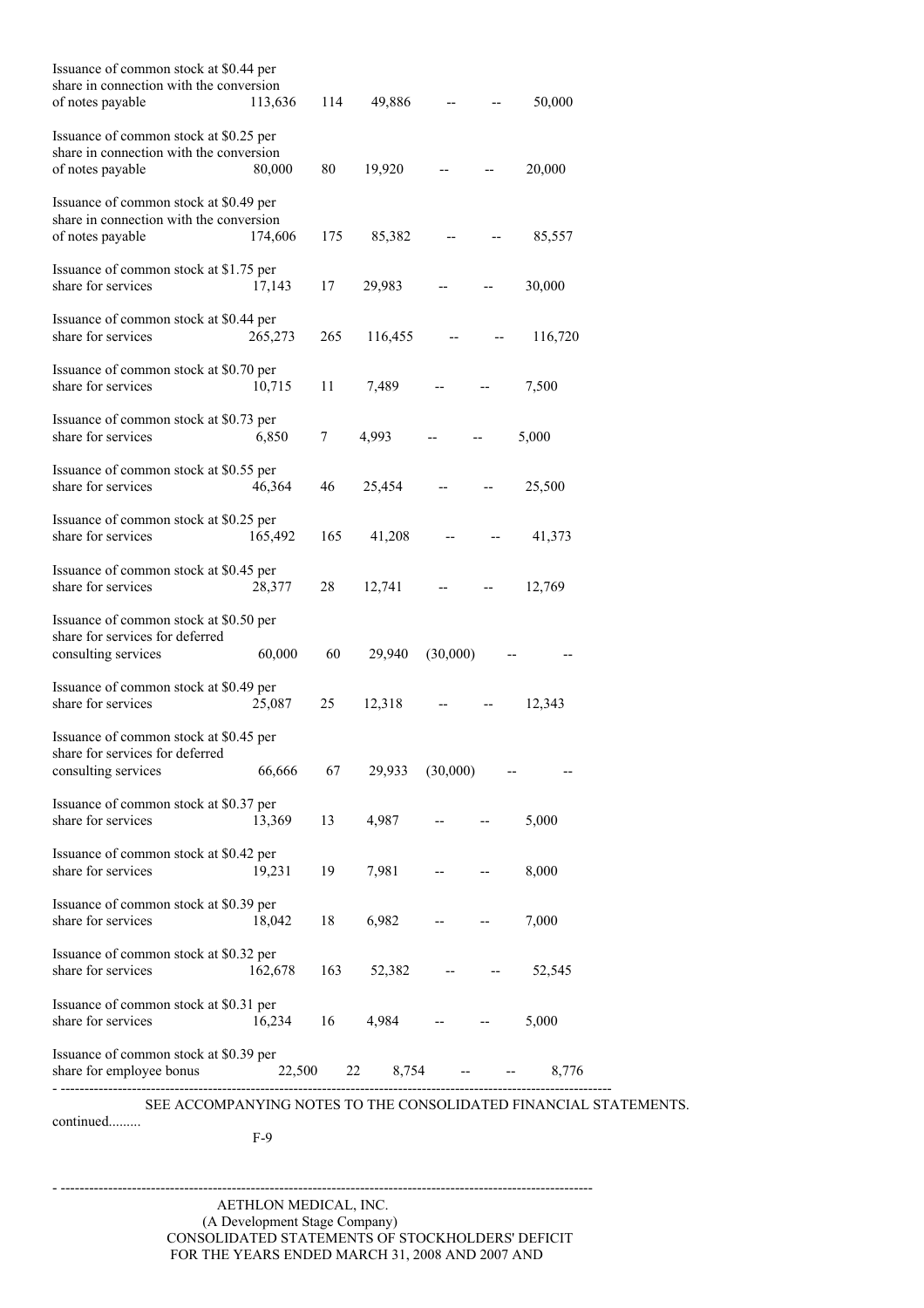# FOR THE PERIOD JANUARY 31, 1984 (INCEPTION) THROUGH MARCH 31, 2008

|                                                                                                                                                     | COMMON STOCK ADDITIONAL DEFERRED |       | <b>DEFICIT</b>                                                  | ACCUMULATED TOTAL                                                                            |                          | DURING STOCKHOLDERS'                                                                              |  |
|-----------------------------------------------------------------------------------------------------------------------------------------------------|----------------------------------|-------|-----------------------------------------------------------------|----------------------------------------------------------------------------------------------|--------------------------|---------------------------------------------------------------------------------------------------|--|
|                                                                                                                                                     | SHARES AMOUNT CAPITAL FEES       |       |                                                                 |                                                                                              |                          | --------------- PAID IN CONSULTING DEVELOPMENT EQUITY<br>STAGE (DEFICIT)                          |  |
| Debt discount on debt issued with<br>detachable warrants                                                                                            |                                  |       | $ -$ 84,000                                                     | and the state                                                                                |                          | 84,000                                                                                            |  |
| Amortization of deferred consulting fees -- -- - - 30,000                                                                                           |                                  |       |                                                                 |                                                                                              |                          | 30,000<br>$\sim$ $-$                                                                              |  |
| Intrinsic value of options issued to<br>directors                                                                                                   |                                  |       | 424,262                                                         | $   424,262$                                                                                 |                          |                                                                                                   |  |
| Net loss                                                                                                                                            |                                  |       | $  (2,096,951)$ $(2,096,951)$<br>---------- -------- ---------- |                                                                                              |                          |                                                                                                   |  |
|                                                                                                                                                     |                                  |       |                                                                 |                                                                                              |                          | BALANCE - MARCH 31, 2005 17,014,696 \$17,015 \$16,088,278 \$(30,000) \$(19,142,264) \$(3,066,971) |  |
| Issuance of common stock at \$0.28 per<br>share for cash                                                                                            | 35,947                           | 36    | 9,964                                                           | $\mathcal{L}_{\mathbf{m}}$ , and $\mathcal{L}_{\mathbf{m}}$ , and $\mathcal{L}_{\mathbf{m}}$ |                          | 10,000                                                                                            |  |
| Issuance of common stock at \$0.26 per<br>share for cash                                                                                            | 38,256                           | 38    | $9,962$ --                                                      |                                                                                              |                          | 10,000                                                                                            |  |
| Issuance of common stock at \$0.26 per<br>share for cash                                                                                            | 38,401                           | 38    | 9,962                                                           |                                                                                              |                          | 10,000                                                                                            |  |
| Issuance of common stock at \$0.25 per<br>share for cash                                                                                            | 201,165                          | 201   | 49,799 --                                                       |                                                                                              |                          | 50,000                                                                                            |  |
| Issuance of common stock at \$0.25 per<br>share for cash                                                                                            | 80,466                           | 80    | 19,920                                                          |                                                                                              |                          | 20,000                                                                                            |  |
| Issuance of common stock at \$0.25 per<br>share for cash                                                                                            | 80,466                           | 80    | 19,920                                                          | $\frac{1}{2}$ and $\frac{1}{2}$ and $\frac{1}{2}$                                            | $\overline{\phantom{a}}$ | 20,000                                                                                            |  |
| Issuance of common stock at \$0.25 per<br>share for cash                                                                                            | 80,466                           | 80    | 19,920                                                          | <b>ARCHITECT</b>                                                                             |                          | 20,000                                                                                            |  |
| Issuance of common stock at \$0.25 per<br>share for cash                                                                                            | 80,466                           | 80    | 19,920                                                          |                                                                                              |                          | 20,000                                                                                            |  |
| Issuance of common stock at \$0.18 per<br>share for cash                                                                                            | 100,000                          | 100   | 17,500                                                          |                                                                                              | $\overline{\phantom{a}}$ | 17,600                                                                                            |  |
| Issuance of common stock at \$0.25 per<br>Share for cash                                                                                            | 301,744                          | 302   | 74,698                                                          |                                                                                              |                          | 75,000                                                                                            |  |
| Issuance of common stock at varied<br>prices for cash                                                                                               | 2,485,249                        | 2,485 | 767,512                                                         |                                                                                              |                          | 769,997                                                                                           |  |
| Issuance of common stock at \$0.76 per<br>share for cash                                                                                            | 568,181                          | 568   | 431,249                                                         |                                                                                              |                          | 431,818                                                                                           |  |
| Issuance of common stock at \$0.25 per<br>share in connection with the conversion<br>of notes payable, including interest<br>of \$4,564             | 140,000                          | 140   | 34,860                                                          |                                                                                              |                          | 35,000                                                                                            |  |
| Issuance of common stock at \$0.20 per<br>share in connection with the conversion<br>of convertible notes payable, including<br>interest of \$4,943 | 174,716                          | 175   | 34,768                                                          |                                                                                              |                          | 34,943                                                                                            |  |
| Issuance of common stock at \$0.31 per<br>share for services                                                                                        | 9,740                            | 10    | 2,990                                                           |                                                                                              |                          | 3,000                                                                                             |  |
| Issuance of common stock at \$0.30 per<br>share for services                                                                                        | 25,134                           | 25    | 7,475                                                           |                                                                                              |                          | 7,500                                                                                             |  |

Issuance of common stock at \$0.25 per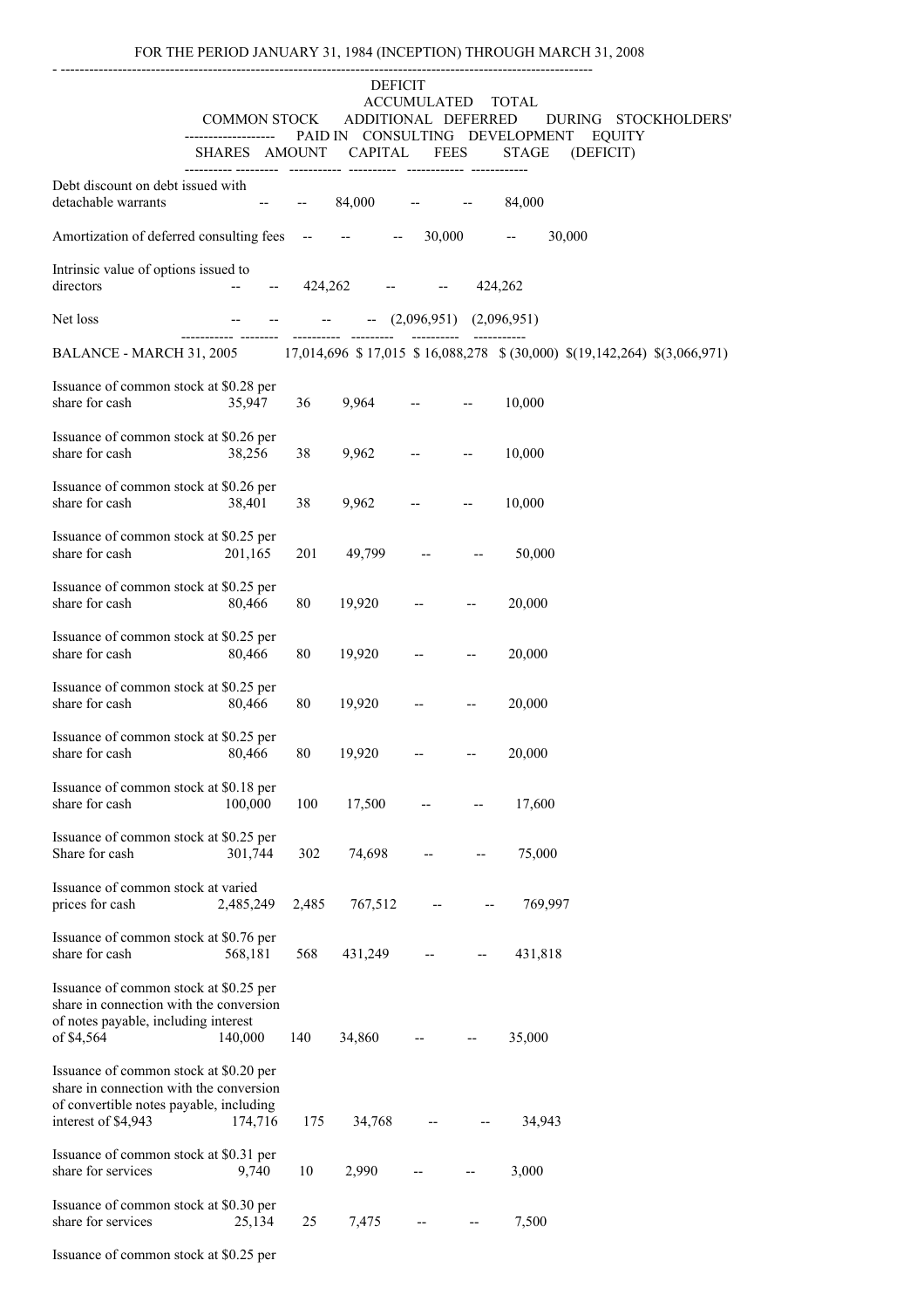| share for services                                           | 31,424                                                                                                                                                        | 31      | 7,869                   |                                                     |         | 7,900                                                                            |  |
|--------------------------------------------------------------|---------------------------------------------------------------------------------------------------------------------------------------------------------------|---------|-------------------------|-----------------------------------------------------|---------|----------------------------------------------------------------------------------|--|
| Issuance of common stock at \$0.26 per<br>share for services | 19,084                                                                                                                                                        |         | $19 \t 4,981 \t - \t -$ |                                                     |         | 5,000                                                                            |  |
| continued                                                    | $F-10$                                                                                                                                                        |         |                         |                                                     |         | SEE ACCOMPANYING NOTES TO THE CONSOLIDATED FINANCIAL STATEMENTS.                 |  |
|                                                              | AETHLON MEDICAL, INC.<br>(A Development Stage Company)<br>CONSOLIDATED STATEMENTS OF STOCKHOLDERS' DEFICIT<br>FOR THE YEARS ENDED MARCH 31, 2008 AND 2007 AND |         |                         |                                                     |         | FOR THE PERIOD JANUARY 31, 1984 (INCEPTION) THROUGH MARCH 31, 2008               |  |
|                                                              |                                                                                                                                                               |         | <b>DEFICIT</b>          | ACCUMULATED TOTAL                                   |         |                                                                                  |  |
|                                                              | COMMON STOCK                                                                                                                                                  |         | ADDITIONAL DEFERRED     |                                                     |         | DURING STOCKHOLDERS'<br>------------------ PAID IN CONSULTING DEVELOPMENT EQUITY |  |
|                                                              | SHARES AMOUNT CAPITAL FEES                                                                                                                                    |         |                         |                                                     |         | (DEFICIT)<br><b>STAGE</b>                                                        |  |
| Issuance of common stock at \$0.25 per<br>share for services | 33,228                                                                                                                                                        | 33      | 8,407 --                |                                                     |         | 8,440                                                                            |  |
| Issuance of common stock at \$0.25 per<br>share for services | 24,000                                                                                                                                                        | 24      | 5,976                   |                                                     |         | 6,000                                                                            |  |
| Issuance of common stock at \$0.26 per<br>share for services | 11,450                                                                                                                                                        | 11      | 2,989                   |                                                     |         | 3,000                                                                            |  |
| Issuance of common stock at \$0.26 per<br>share for services | 19,084                                                                                                                                                        | 19      | 4,981                   |                                                     |         | 5,000                                                                            |  |
| Issuance of common stock at \$0.26 per<br>share for services | 34,352                                                                                                                                                        | 34      | 8,966                   | $\frac{1}{2}$ and $\frac{1}{2}$ . The $\frac{1}{2}$ |         | 9,000                                                                            |  |
| Issuance of common stock at \$0.26 per<br>share for services | 11,450                                                                                                                                                        | 11      | 2,989                   |                                                     |         | 3,000                                                                            |  |
| Loss on settlement of accrued legal<br>liabilities           | --                                                                                                                                                            | 142,245 |                         |                                                     | 142,245 |                                                                                  |  |
| Issuance of common stock at \$0.24 per<br>share for services | 12,605                                                                                                                                                        | 13      | 2,987                   |                                                     |         | 3,000                                                                            |  |
| Issuance of common stock at \$0.24 per                       |                                                                                                                                                               |         |                         |                                                     |         |                                                                                  |  |
| share for services                                           | 21,008                                                                                                                                                        | 21      | 4,979                   |                                                     |         | 5,000                                                                            |  |
| Issuance of common stock at \$0.23 per<br>share for services | 21,739                                                                                                                                                        | 22      | 4,978                   |                                                     |         | 5,000                                                                            |  |
| Issuance of common stock at \$0.23 per<br>share for services | 21,740                                                                                                                                                        | 22      | 4,978                   |                                                     |         | 5,000                                                                            |  |
| Issuance of common stock at \$0.23 per<br>share for services | 2,155                                                                                                                                                         | 2       | 498                     |                                                     |         | 500                                                                              |  |
| Issuance of common stock at \$0.23 per<br>share for services | 91,739                                                                                                                                                        | 92      | 21,008                  |                                                     |         | 21,100                                                                           |  |
| Issuance of common stock at \$0.21 per<br>share for services | 175,755                                                                                                                                                       | 176     | 37,084                  |                                                     |         | 37,260                                                                           |  |
| Issuance of common stock at \$0.23 per<br>share for services | 37,863                                                                                                                                                        | 38      | 8,519                   |                                                     |         | 8,557                                                                            |  |
| Issuance of common stock at \$0.23 per<br>share for services | 21,368                                                                                                                                                        | 21      | 4,979                   |                                                     |         | 5,000                                                                            |  |
| Issuance of common stock at \$0.21 per<br>share for services | 27,852                                                                                                                                                        | 28      | 5,710                   |                                                     |         | 5,738                                                                            |  |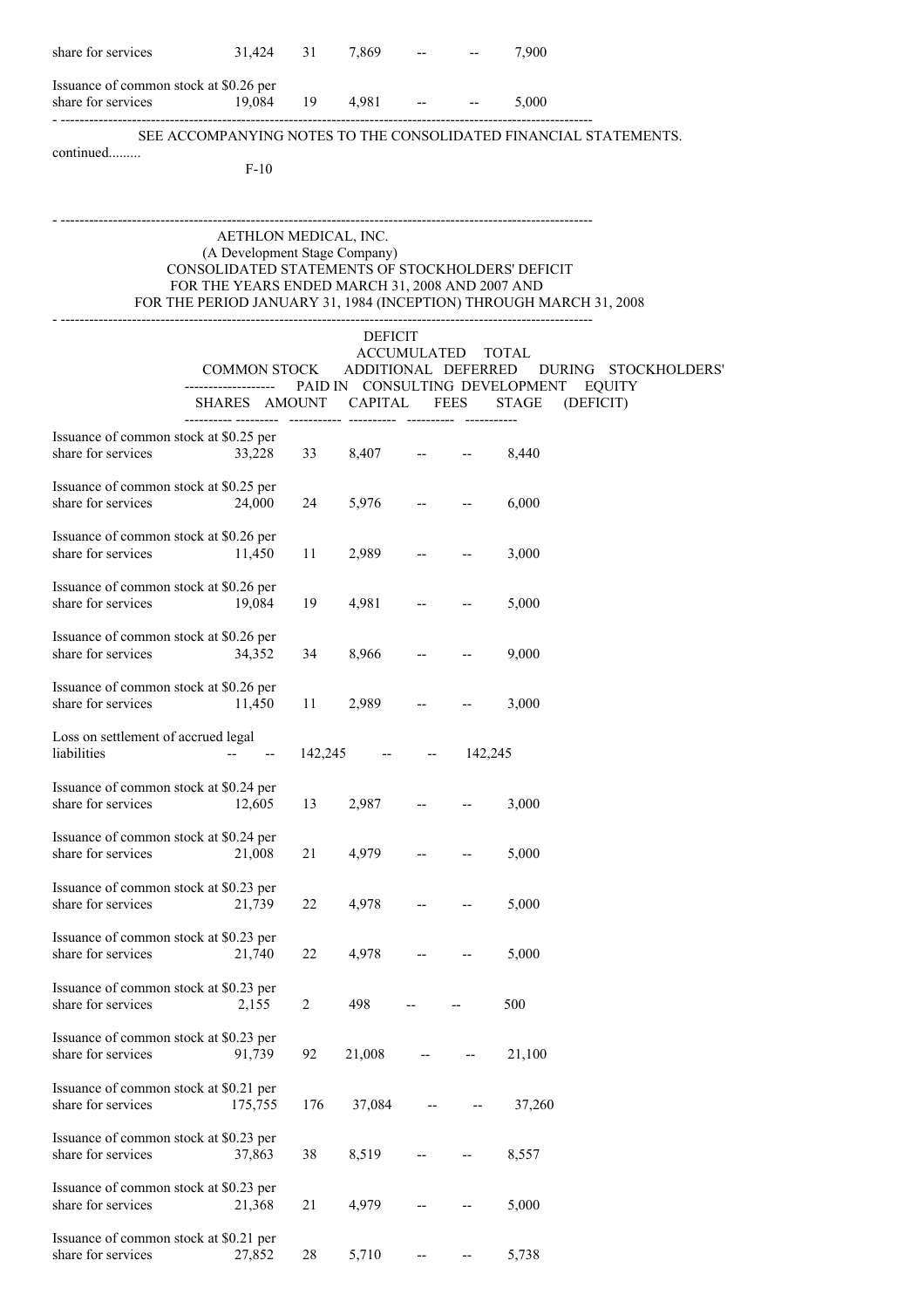| Issuance of common stock at \$0.24 per<br>share for services            | 21,186                                                                                                                                                                                                                              | 21  | 4,979               |                    |             | 5,000                                   |                            |  |
|-------------------------------------------------------------------------|-------------------------------------------------------------------------------------------------------------------------------------------------------------------------------------------------------------------------------------|-----|---------------------|--------------------|-------------|-----------------------------------------|----------------------------|--|
| Issuance of common stock at \$0.22 per<br>share for services            | 35,278                                                                                                                                                                                                                              | 35  | 7,585               |                    |             | 7,620                                   |                            |  |
| Issuance of common stock at \$0.38 per<br>share for services            | 13,298                                                                                                                                                                                                                              | 13  | 4,987               |                    |             | 5,000                                   |                            |  |
| Issuance of common stock at \$0.38 per<br>share for services            | 19,948                                                                                                                                                                                                                              | 20  | 7,640               |                    |             | 7,660                                   |                            |  |
| Issuance of common stock at \$0.37 per<br>share for services            | 97,662                                                                                                                                                                                                                              | 98  | 36,037              |                    |             | 36,135                                  |                            |  |
| Issuance of common stock at \$0.25 per<br>share for services            | 371,847                                                                                                                                                                                                                             | 372 | 91,137              |                    |             | 91,509                                  |                            |  |
| Issuance of common stock at \$0.25 per<br>share for services            | 73,964                                                                                                                                                                                                                              |     | 74 18,128 -- --     |                    |             | 18,202                                  |                            |  |
|                                                                         | SEE ACCOMPANYING NOTES TO THE CONSOLIDATED FINANCIAL STATEMENTS.                                                                                                                                                                    |     |                     |                    |             |                                         |                            |  |
| continued                                                               | $F-11$                                                                                                                                                                                                                              |     |                     |                    |             |                                         |                            |  |
|                                                                         | AETHLON MEDICAL, INC.<br>(A Development Stage Company)<br>CONSOLIDATED STATEMENTS OF STOCKHOLDERS' DEFICIT<br>FOR THE YEARS ENDED MARCH 31, 2008 AND 2007 AND<br>FOR THE PERIOD JANUARY 31, 1984 (INCEPTION) THROUGH MARCH 31, 2008 |     |                     |                    |             |                                         |                            |  |
|                                                                         |                                                                                                                                                                                                                                     |     | <b>DEFICIT</b>      |                    |             |                                         |                            |  |
|                                                                         | <b>COMMON STOCK</b>                                                                                                                                                                                                                 |     | ADDITIONAL DEFERRED | <b>ACCUMULATED</b> |             | <b>TOTAL</b>                            | DURING STOCKHOLDERS'       |  |
|                                                                         | ----------------<br>SHARES AMOUNT CAPITAL                                                                                                                                                                                           |     |                     |                    | <b>FEES</b> | PAID IN CONSULTING DEVELOPMENT<br>STAGE | <b>EQUITY</b><br>(DEFICIT) |  |
|                                                                         |                                                                                                                                                                                                                                     |     |                     |                    |             |                                         |                            |  |
| Issuance of common stock at \$0.29 per<br>share for services            | 13,333                                                                                                                                                                                                                              | 13  | $3,827 - -$         |                    |             | 3,840                                   |                            |  |
| Issuance of common stock at \$0.33 per<br>share for services            | 15,060                                                                                                                                                                                                                              | 15  | 4,985               |                    |             | 5,000                                   |                            |  |
| Issuance of common stock at \$0.24 per<br>share for services            | 579,813                                                                                                                                                                                                                             | 580 | 138,575             |                    |             | 139,155                                 |                            |  |
| Issuance of common stock at \$0.28 and<br>\$0.33 per share for services | 66,017                                                                                                                                                                                                                              | 66  | 19,934              |                    |             | 20,000                                  |                            |  |
| Issuance of common stock at \$0.36 per<br>share for services            | 13,889                                                                                                                                                                                                                              | 14  | 4,986               |                    |             | 5,000                                   |                            |  |
| Issuance of common stock at \$0.33 per<br>share for services            | 9,091                                                                                                                                                                                                                               | 9   | 2,989               |                    |             | 2,999                                   |                            |  |
| Issuance of common stock at \$0.28 per<br>share for services            | 10,563                                                                                                                                                                                                                              | 11  | 2,991               |                    |             | 3,001                                   |                            |  |
| Issuance of common stock at \$0.33 per<br>share for services            | 150,000                                                                                                                                                                                                                             | 150 | 48,850              | (49,000)           |             |                                         |                            |  |
| Issuance of common stock at \$0.28 per<br>share for services            | 35,714                                                                                                                                                                                                                              | 36  | 9,964               |                    |             | 10,000                                  |                            |  |
| Issuance of common stock at \$0.33 per<br>share for services            | 15,152                                                                                                                                                                                                                              | 15  | 4,985               |                    |             | 5,000                                   |                            |  |
| Issuance of common stock at \$0.28 per<br>per share for services        | 17,730                                                                                                                                                                                                                              | 18  | 4,982               |                    |             | 5,000                                   |                            |  |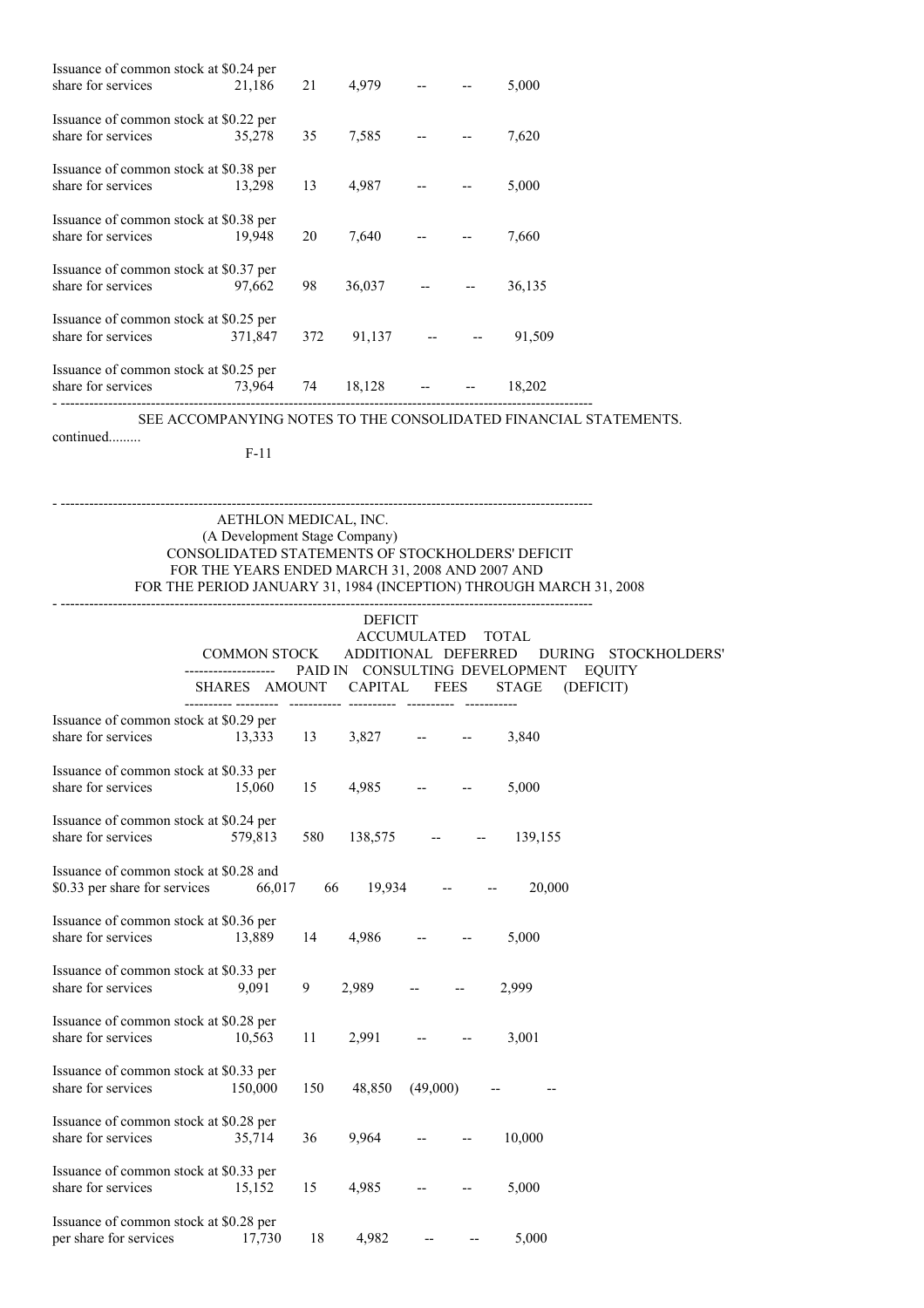| Issuance of common stock at \$0.20 and<br>\$0.37 per share for services<br>79 19,894 --<br>19,974<br>79,255                                                                                                                         |
|-------------------------------------------------------------------------------------------------------------------------------------------------------------------------------------------------------------------------------------|
| Issuance of common stock at \$0.33 per<br>share for services<br>33<br>33,333<br>$9,967$ --<br>10,000                                                                                                                                |
| Issuance of common stock at \$0.39 per<br>share for services<br>220 85,171 --<br>220,080<br>85,391                                                                                                                                  |
| Issuance of common stock at \$0.49 per<br>share for services<br>$3,543$ --<br>3,550<br>7,275<br>$7\overline{ }$                                                                                                                     |
| Issuance of common stock at \$0.34 per<br>share for services<br>27<br>27,284<br>9,170<br>9,197                                                                                                                                      |
| Issuance of common stock at \$0.33 per<br>share for services<br>158,046<br>$158$ $51,997$ --<br>52,155                                                                                                                              |
| Issuance of common stock at \$0.20 per<br>share for services<br>836,730<br>837<br>$166,509$ --<br>167,346                                                                                                                           |
| Issuance of cashless warrants<br>389,168<br>389<br>(389)                                                                                                                                                                            |
| Conversion of accrued salaries to<br>employee stock options<br>300,000<br>300,000<br>$\sim$ 100 $\pm$                                                                                                                               |
| Debt discount on debt issued with<br>detachable warrants<br>$119,610$ -- --<br>119,610                                                                                                                                              |
| Interest expense related to beneficial<br>conversion feature<br>$222,375$ -- --<br>222,375<br>$\overline{\phantom{a}}$<br>$- -$                                                                                                     |
| Professional fees related to registration<br>$(76, 732)$ -- --<br>statement<br>$\sim$ $-$<br>(76, 732)                                                                                                                              |
| Amortization of deferred consulting<br>$   34,083$ $ 34,083$<br>fees                                                                                                                                                                |
| SEE ACCOMPANYING NOTES TO THE CONSOLIDATED FINANCIAL STATEMENTS.<br>continued<br>$F-12$                                                                                                                                             |
| AETHLON MEDICAL, INC.<br>(A Development Stage Company)<br>CONSOLIDATED STATEMENTS OF STOCKHOLDERS' DEFICIT<br>FOR THE YEARS ENDED MARCH 31, 2008 AND 2007 AND<br>FOR THE PERIOD JANUARY 31, 1984 (INCEPTION) THROUGH MARCH 31, 2008 |
| <b>DEFICIT</b><br>ACCUMULATED TOTAL<br>COMMON STOCK ADDITIONAL DEFERRED<br>DURING STOCKHOLDERS'<br>---------------    PAID IN    CONSULTING    DEVELOPMENT    EQUITY<br>SHARES AMOUNT CAPITAL FEES<br>STAGE (DEFICIT)               |
| Reclassification of derivative liabilities<br>upon registration of shares underlying<br>$ -$ 1,090,000 $ -$ 1,090,000<br>warrants                                                                                                   |
| Net loss<br>$    (2,920,183)$ $(2,920,183)$                                                                                                                                                                                         |
| BALANCE - MARCH 31, 2006 25,383,705 \$ 25,384 \$ 20,322,494 \$ (44,917) \$(22,062,447) \$(1,759,486)                                                                                                                                |
| Issuance of common stock at varied<br>2,649,773 2,650 794,097 -- - 796,747<br>prices for cash                                                                                                                                       |
| Issuance of common stock at \$0.18 per<br>share for cash<br>99,444 -- --<br>555,556<br>556<br>100,000                                                                                                                               |

Issuance of common stock at \$0.30 per

share for cash 1,333,333 1,333 398,667 -- - 400,000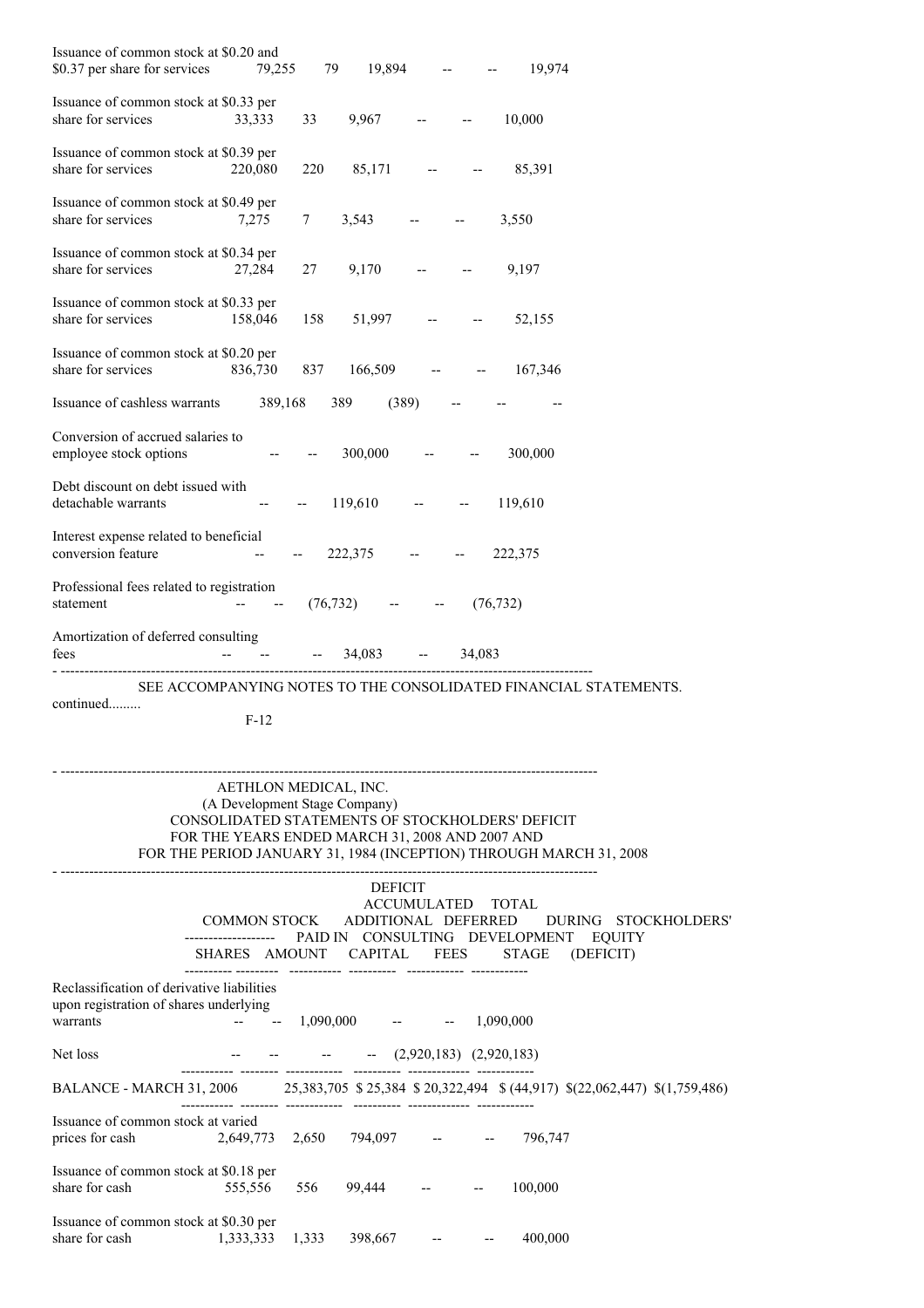| Issuance of common stock at \$0.24 per<br>share in connection with the conversion<br>of notes payable, including interest |         |     |        |  |  |                                                                  |  |
|---------------------------------------------------------------------------------------------------------------------------|---------|-----|--------|--|--|------------------------------------------------------------------|--|
| of \$18,750                                                                                                               | 107,759 | 108 | 43,642 |  |  | 43,750                                                           |  |
| Issuance of common stock at \$0.24 per<br>share for services                                                              | 33,058  | 33  | 7,967  |  |  | 8,000                                                            |  |
| Issuance of common stock at \$0.25 per<br>share for services                                                              | 126,065 | 127 | 31,858 |  |  | 31,965                                                           |  |
| Issuance of common stock at \$0.26 per<br>share for services                                                              | 156,485 | 156 | 40,349 |  |  | 40,505                                                           |  |
| Issuance of common stock at \$0.27 per<br>share for services                                                              | 30,075  | 30  | 7,970  |  |  | 8,000                                                            |  |
| Issuance of common stock at \$0.28 per<br>share for services                                                              | 43,819  | 44  | 12,256 |  |  | 12,300                                                           |  |
| Issuance of common stock at \$0.29 per<br>share for services                                                              | 14,563  | 15  | 4,150  |  |  | 4,165                                                            |  |
| Issuance of common stock at \$0.30 per<br>share for services                                                              | 18,454  | 19  | 5,531  |  |  | 5,550                                                            |  |
| Issuance of common stock at \$0.31 per<br>share for services                                                              | 32,984  | 33  | 10,467 |  |  | 10,500                                                           |  |
| Issuance of common stock at \$0.32 per<br>share for services                                                              | 52,722  | 53  | 17,947 |  |  | 18,000                                                           |  |
| Issuance of common stock at \$0.34 per<br>share for services                                                              | 29,965  | 30  | 9,470  |  |  | 9,500                                                            |  |
| Issuance of common stock at \$0.37 per<br>share for services                                                              | 132,765 | 133 | 48,725 |  |  | 48,858                                                           |  |
| Issuance of common stock at \$0.40 per<br>share for services                                                              | 7,813   | 8   | 2,492  |  |  | 2,500                                                            |  |
| Issuance of common stock at \$0.45 per                                                                                    |         |     |        |  |  |                                                                  |  |
| share for services                                                                                                        | 3,363   | 3   | 1,497  |  |  | 1,500                                                            |  |
| Issuance of common stock at \$0.47 per<br>share for services                                                              | 14,535  | 15  | 4,985  |  |  | 5,000                                                            |  |
| continued                                                                                                                 |         |     |        |  |  | SEE ACCOMPANYING NOTES TO THE CONSOLIDATED FINANCIAL STATEMENTS. |  |

F-13

## AETHLON MEDICAL, INC. (A Development Stage Company) CONSOLIDATED STATEMENTS OF STOCKHOLDERS' DEFICIT FOR THE YEARS ENDED MARCH 31, 2008 AND 2007 AND FOR THE PERIOD JANUARY 31, 1984 (INCEPTION) THROUGH MARCH 31, 2008

- -----------------------------------------------------------------------------------------------------------------

|                                        |                     |        | <b>DEFICIT</b>                 |                   |  |              |           |                      |
|----------------------------------------|---------------------|--------|--------------------------------|-------------------|--|--------------|-----------|----------------------|
|                                        |                     |        |                                | ACCUMULATED TOTAL |  |              |           |                      |
|                                        | <b>COMMON STOCK</b> |        | ADDITIONAL DEFERRED            |                   |  |              |           | DURING STOCKHOLDERS' |
|                                        |                     |        | PAID IN CONSULTING DEVELOPMENT |                   |  |              | EOUITY    |                      |
|                                        | <b>SHARES</b>       | AMOUNT | CAPITAL FEES                   |                   |  | <b>STAGE</b> | (DEFICIT) |                      |
|                                        |                     |        |                                |                   |  |              |           |                      |
| Issuance of common stock at \$0.50 per |                     |        |                                |                   |  |              |           |                      |
| share for services                     | 35.601              | 36     | $17,765$ -- --                 |                   |  | 17.801       |           |                      |
| Issuance of common stock at \$0.51 per |                     |        |                                |                   |  |              |           |                      |
| share for services                     | 21.078              | 21     | 10,728                         |                   |  | 10.749       |           |                      |
| Issuance of common stock at \$0.53 per |                     |        |                                |                   |  |              |           |                      |
| share for services                     | 20,127              | 20     | 8.980                          |                   |  | 9.000        |           |                      |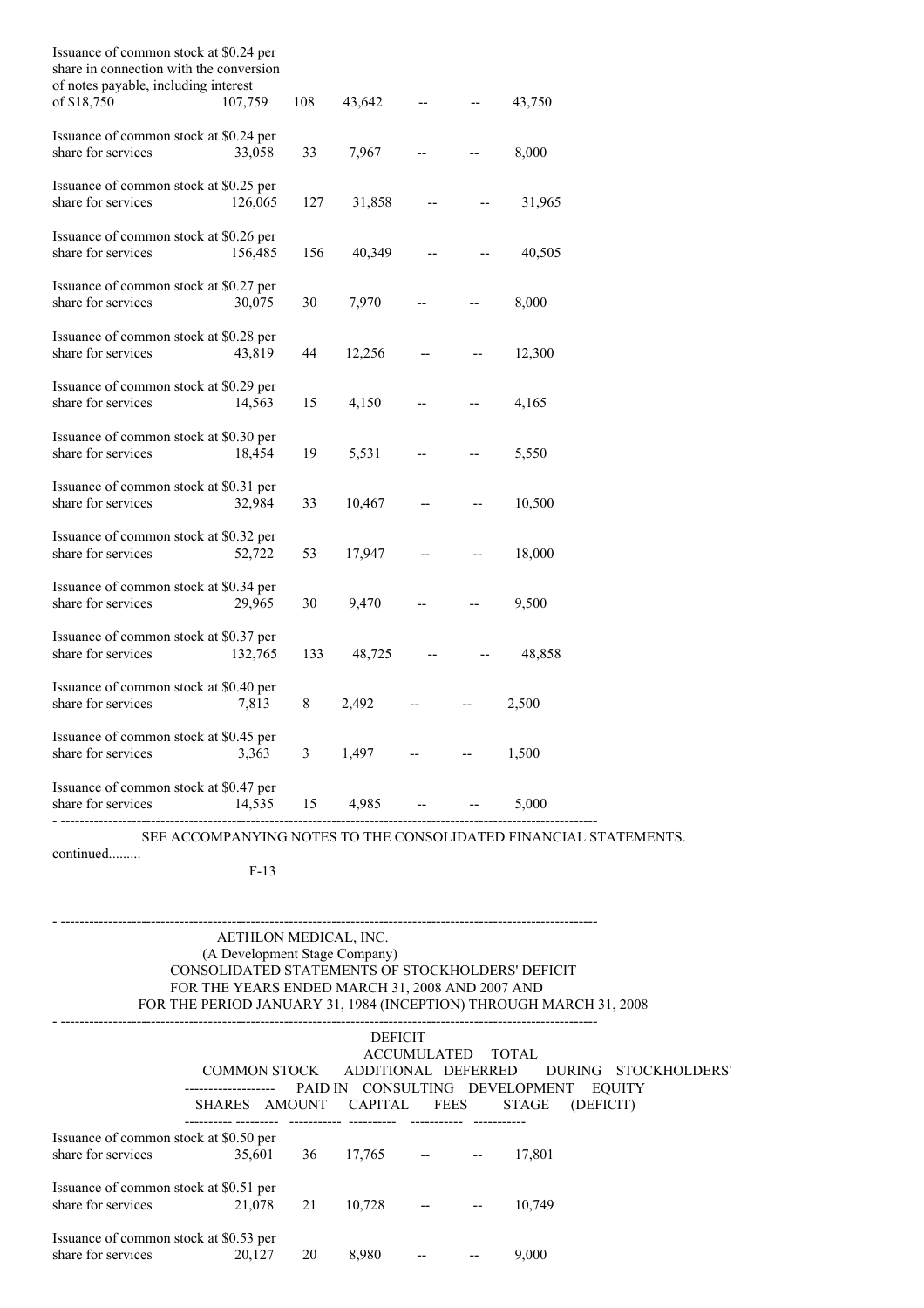| Issuance of common stock at \$0.55 per<br>share for services                                     | 4,545                                                                                                     | 5           | 2,495                                |                   | 2,500                                                                                                                  |
|--------------------------------------------------------------------------------------------------|-----------------------------------------------------------------------------------------------------------|-------------|--------------------------------------|-------------------|------------------------------------------------------------------------------------------------------------------------|
| Issuance of common stock at \$0.58 per<br>share for services                                     | 17,332                                                                                                    | 17          | 9,983                                |                   | 10,000                                                                                                                 |
| Issuance of common stock at \$0.59 per<br>share for services                                     | 8,532                                                                                                     | 9           | 4,991                                |                   | 5,000                                                                                                                  |
| Issuance of common stock at \$0.61 per<br>share for services                                     | 4,934                                                                                                     | 5           | 2,995                                |                   | 3,000                                                                                                                  |
| Issuance of common stock at \$0.79 per<br>share for services                                     | 10,095                                                                                                    | 9           | 7,990                                |                   | 8,000                                                                                                                  |
| Issuance of common stock at \$0.81 per<br>share for services                                     | 3,086                                                                                                     | 3           | 2,497                                |                   | 2,500                                                                                                                  |
| Adjustment for issuance of<br>cashless warrants                                                  | (144,099)                                                                                                 | (144)       | 144                                  |                   |                                                                                                                        |
| Issuance of commitment shares                                                                    | 1,050,000                                                                                                 |             | 1,050                                | (1,050)           |                                                                                                                        |
| Interest expense related to beneficial<br>conversion feature                                     |                                                                                                           |             | 50,000                               |                   | 50,000                                                                                                                 |
| Amortization of deferred consulting fees                                                         |                                                                                                           |             |                                      | 44,917            | 44,917                                                                                                                 |
| Issuance of common stock for option<br>to obtain licensing rights<br>to cancer patent            | 40,000                                                                                                    | 40          | 10,760                               |                   | 10,800                                                                                                                 |
| Stock compensation expense                                                                       |                                                                                                           |             | 38,132                               |                   | 38,132                                                                                                                 |
| Issuance of common stock at \$0.20 per<br>Share in settlement of<br>accrued liabilities          | 114,130                                                                                                   | 114         | 22,997                               |                   | 23,111                                                                                                                 |
| Reclassification of derivative liabilities<br>upon registration of shares underlying<br>warrants |                                                                                                           | (1,090,000) |                                      |                   | (1,090,000)                                                                                                            |
| Net loss                                                                                         |                                                                                                           |             | -- - - - $(6,024,545)$ $(6,024,545)$ |                   |                                                                                                                        |
|                                                                                                  |                                                                                                           |             |                                      |                   | BALANCE - MARCH 31, 2007 31, 912, 153 \$ 31, 912 \$ 20, 963, 410 \$ - \$ (28, 086, 992) \$ (7, 091, 670)               |
| continued                                                                                        | $F-14$                                                                                                    |             |                                      |                   | SEE ACCOMPANYING NOTES TO THE CONSOLIDATED FINANCIAL STATEMENTS.                                                       |
|                                                                                                  | AETHLON MEDICAL, INC.<br>(A Development Stage Company)<br>FOR THE YEARS ENDED MARCH 31, 2008 AND 2007 AND |             |                                      |                   | CONSOLIDATED STATEMENTS OF STOCKHOLDERS' DEFICIT<br>FOR THE PERIOD JANUARY 31, 1984 (INCEPTION) THROUGH MARCH 31, 2008 |
|                                                                                                  | ----------------<br>SHARES AMOUNT CAPITAL FEES STAGE                                                      |             | <b>DEFICIT</b>                       | ACCUMULATED TOTAL | COMMON STOCK ADDITIONAL DEFERRED DURING STOCKHOLDERS'<br>PAID IN CONSULTING DEVELOPMENT EQUITY<br>(DEFICIT)            |
|                                                                                                  |                                                                                                           |             |                                      |                   | BALANCE - MARCH 31, 2007 31, 912, 153 \$ 31, 912 \$ 20, 963, 410 \$ -- \$(28, 086, 992) \$(7, 091, 670)                |
| Issuance of common stock at \$0.50 per<br>share for cash                                         |                                                                                                           |             |                                      |                   | 2,560,000 2,560 1,187,840 -- - 1,190,400                                                                               |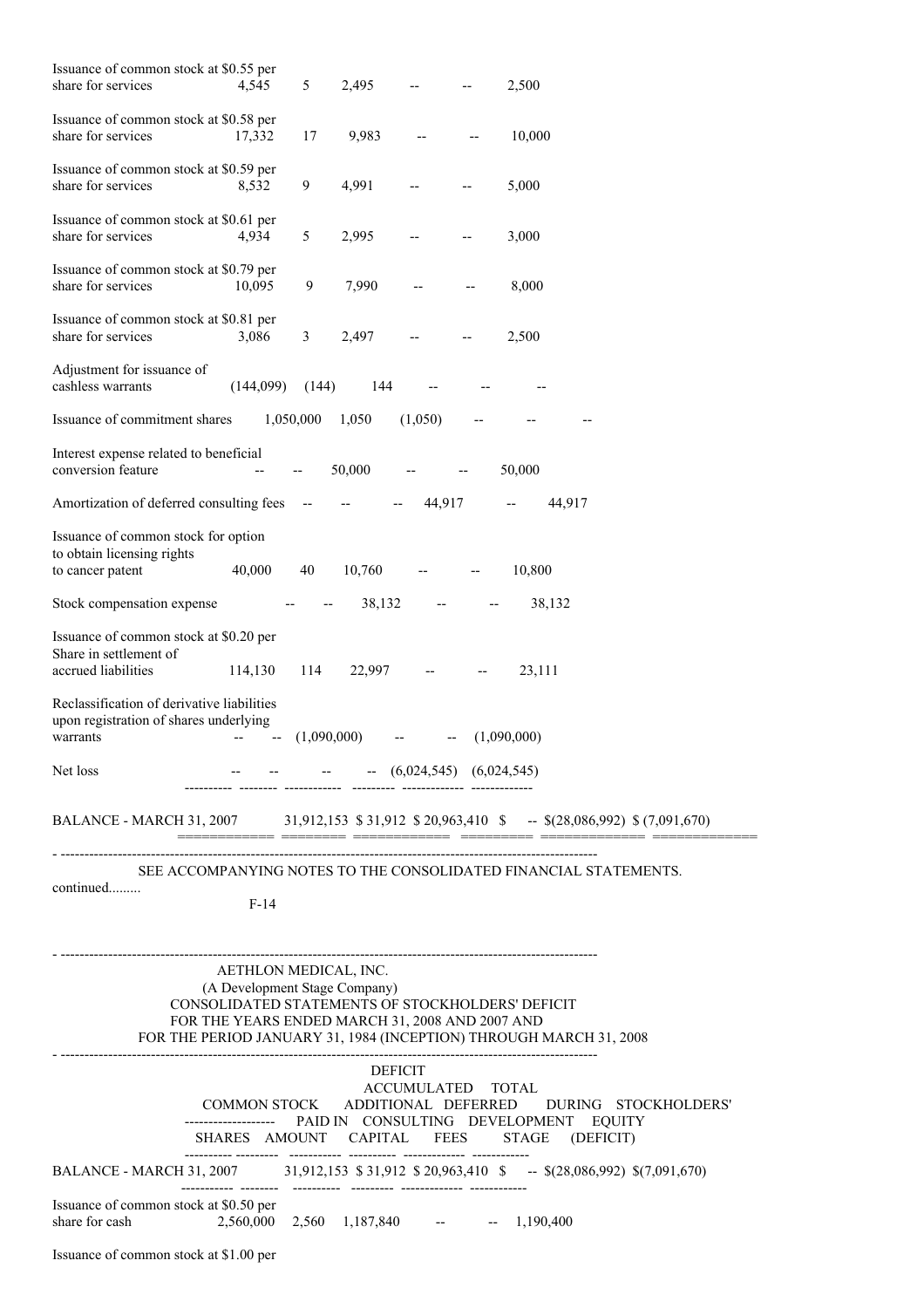| share for cash                                                                                  | 100,000 | 100 | 99,900        |                                                     |                                                     | 100,000                                                 |  |
|-------------------------------------------------------------------------------------------------|---------|-----|---------------|-----------------------------------------------------|-----------------------------------------------------|---------------------------------------------------------|--|
| Issuance of common stock at \$0.24 per<br>share for services                                    | 71,045  | 71  | 16,980        | --                                                  |                                                     | 17,051                                                  |  |
| Issuance of common stock at \$0.48 per<br>share for services                                    | 41,999  | 42  | 19,958        |                                                     |                                                     | 20,000                                                  |  |
| Issuance of common stock at \$0.49 per<br>share for services                                    | 13,017  | 13  | 6,399         | --                                                  |                                                     | 6,413                                                   |  |
| Issuance of common stock at \$0.50 per<br>share for services                                    | 45,380  | 45  | 22,645        |                                                     |                                                     | 22,690                                                  |  |
| Issuance of common stock at \$0.53 per<br>share for services                                    | 75,000  | 75  | 39,675        |                                                     |                                                     | 39,750                                                  |  |
| Issuance of common stock at \$0.57 per<br>share for services                                    | 7,895   | 8   | 4,492         | $- -$                                               |                                                     | 4,500                                                   |  |
| Issuance of common stock at \$0.58 per<br>share for services                                    | 36,487  | 36  | 21,164        |                                                     |                                                     | 21,200                                                  |  |
| Issuance of common stock at \$0.60 per<br>share for services                                    | 120,033 | 120 | 71,490        |                                                     |                                                     | 71,610                                                  |  |
| Issuance of common stock at \$0.61 per<br>share for services                                    | 103,106 | 103 | 62,791        | $\hspace{0.05cm} -\hspace{0.05cm} -\hspace{0.05cm}$ |                                                     | 62,894                                                  |  |
| Issuance of common stock at \$0.63 per<br>share for services                                    | 10,174  | 10  | 6,440         |                                                     |                                                     | 6,450                                                   |  |
| Issuance of common stock at \$0.65 per<br>share for services                                    | 4,601   | 5   | 2,995         |                                                     |                                                     | 3,000                                                   |  |
| Issuance of common stock at \$0.68 per<br>share for services                                    | 17,127  | 17  | 11,583        |                                                     |                                                     | 11,600                                                  |  |
| Issuance of common stock at \$0.69 per<br>share for services                                    | 7,246   | 7   | 4,993         |                                                     |                                                     | 5,000                                                   |  |
| Issuance of common stock at \$0.76 per<br>share for services                                    | 17,061  |     | 17 12,983     | <b>Address Contract</b>                             | $\overline{\phantom{m}}$                            | 13,000                                                  |  |
| Issuance of common stock at \$0.78 per<br>share for services                                    | 19,179  |     | 19 14,981     |                                                     |                                                     | 15,000                                                  |  |
| Exercise of cashless warrants                                                                   | 49,414  |     | 49<br>(49)    |                                                     |                                                     |                                                         |  |
| Issuance of common stock for<br>option exercises by director                                    | 250,000 |     | 250 94,750    |                                                     |                                                     | 95,000                                                  |  |
| Common stock units issued under<br>renegotiation of<br>2,149,582 2,150 5,390,514 -- - 5,392,664 |         |     |               |                                                     |                                                     |                                                         |  |
| convertible notes                                                                               |         |     |               |                                                     |                                                     |                                                         |  |
| Beneficial conversion feature on<br>convertible debt                                            |         |     | $-38,197$ $-$ |                                                     | $\frac{1}{2}$ and $\frac{1}{2}$ . The $\frac{1}{2}$ | 38,197                                                  |  |
|                                                                                                 |         |     |               |                                                     |                                                     | SEE ACCOMPANYING NOTES TO THE CONSOLIDATED EINANCIAL ST |  |

continued.........

SEE ACCOMPANYING NOTES TO THE CONSOLIDATED FINANCIAL STATEMENTS.

F-15

- ----------------------------------------------------------------------------------------------------------------- AETHLON MEDICAL, INC. (A Development Stage Company) CONSOLIDATED STATEMENTS OF STOCKHOLDERS' DEFICIT FOR THE YEARS ENDED MARCH 31, 2008 AND 2007 AND FOR THE PERIOD JANUARY 31, 1984 (INCEPTION) THROUGH MARCH 31, 2008

- -----------------------------------------------------------------------------------------------------------------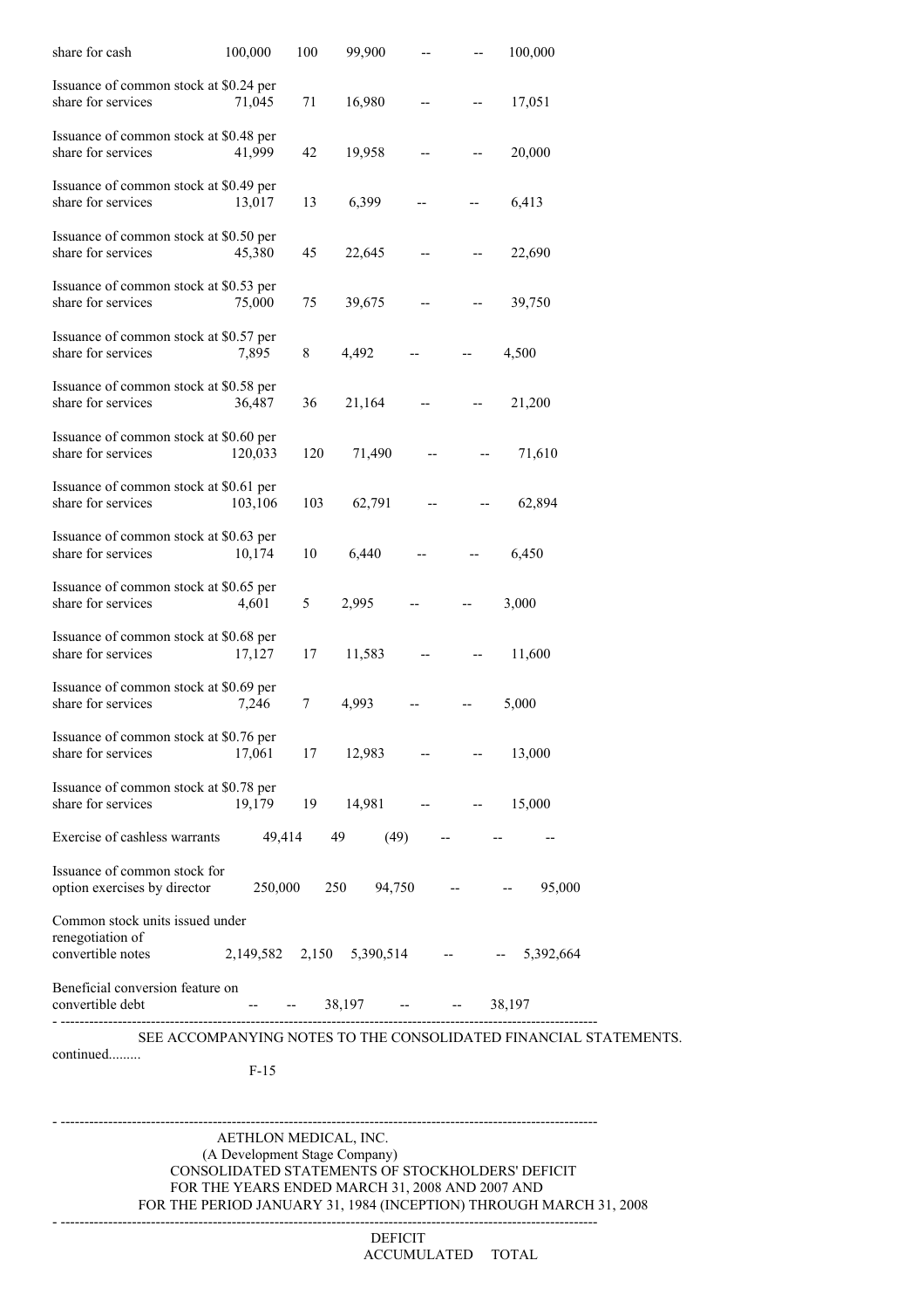|                                                                                                                                                                                                                                                                                                                                                                                                                                                                                                                                                                                                                                                                                                                                                                                                                                                                                                                                                                                       | COMMON STOCK<br>----------------                                       | ADDITIONAL DEFERRED                                                                                                                                                                                                                                                                                                                                                                                         |                                                                                                                                                          | DURING STOCKHOLDERS'<br>PAID IN CONSULTING DEVELOPMENT EQUITY                                 |
|---------------------------------------------------------------------------------------------------------------------------------------------------------------------------------------------------------------------------------------------------------------------------------------------------------------------------------------------------------------------------------------------------------------------------------------------------------------------------------------------------------------------------------------------------------------------------------------------------------------------------------------------------------------------------------------------------------------------------------------------------------------------------------------------------------------------------------------------------------------------------------------------------------------------------------------------------------------------------------------|------------------------------------------------------------------------|-------------------------------------------------------------------------------------------------------------------------------------------------------------------------------------------------------------------------------------------------------------------------------------------------------------------------------------------------------------------------------------------------------------|----------------------------------------------------------------------------------------------------------------------------------------------------------|-----------------------------------------------------------------------------------------------|
|                                                                                                                                                                                                                                                                                                                                                                                                                                                                                                                                                                                                                                                                                                                                                                                                                                                                                                                                                                                       | SHARES AMOUNT CAPITAL FEES STAGE                                       |                                                                                                                                                                                                                                                                                                                                                                                                             |                                                                                                                                                          | (DEFICIT)                                                                                     |
| Issuance of common stock in exchange<br>for licensing rights                                                                                                                                                                                                                                                                                                                                                                                                                                                                                                                                                                                                                                                                                                                                                                                                                                                                                                                          | $15,152$ $15$ $4,985$ -- - $5,000$                                     |                                                                                                                                                                                                                                                                                                                                                                                                             |                                                                                                                                                          |                                                                                               |
| Stock compensation expense                                                                                                                                                                                                                                                                                                                                                                                                                                                                                                                                                                                                                                                                                                                                                                                                                                                                                                                                                            | $ -$ 487,093 $ -$ 487,093                                              |                                                                                                                                                                                                                                                                                                                                                                                                             |                                                                                                                                                          |                                                                                               |
| Issuance of common stock in connection<br>with the conversion of notes payable $1,365,500$ $1,366$ $279,782$ -- - 281,148                                                                                                                                                                                                                                                                                                                                                                                                                                                                                                                                                                                                                                                                                                                                                                                                                                                             |                                                                        |                                                                                                                                                                                                                                                                                                                                                                                                             |                                                                                                                                                          |                                                                                               |
| Net loss                                                                                                                                                                                                                                                                                                                                                                                                                                                                                                                                                                                                                                                                                                                                                                                                                                                                                                                                                                              |                                                                        | -- -- -- $(4,140,264)$ $(4,140,264)$                                                                                                                                                                                                                                                                                                                                                                        |                                                                                                                                                          |                                                                                               |
|                                                                                                                                                                                                                                                                                                                                                                                                                                                                                                                                                                                                                                                                                                                                                                                                                                                                                                                                                                                       |                                                                        |                                                                                                                                                                                                                                                                                                                                                                                                             |                                                                                                                                                          | BALANCE - MARCH 31, 2008 38,991,151 \$38,992 \$28,866,000 \$ -- \$(32,227,256) \$ (3,322,264) |
|                                                                                                                                                                                                                                                                                                                                                                                                                                                                                                                                                                                                                                                                                                                                                                                                                                                                                                                                                                                       |                                                                        |                                                                                                                                                                                                                                                                                                                                                                                                             |                                                                                                                                                          | SEE ACCOMPANYING NOTES TO THE CONSOLIDATED FINANCIAL STATEMENTS.                              |
|                                                                                                                                                                                                                                                                                                                                                                                                                                                                                                                                                                                                                                                                                                                                                                                                                                                                                                                                                                                       | $F-16$                                                                 |                                                                                                                                                                                                                                                                                                                                                                                                             |                                                                                                                                                          |                                                                                               |
|                                                                                                                                                                                                                                                                                                                                                                                                                                                                                                                                                                                                                                                                                                                                                                                                                                                                                                                                                                                       | AETHLON MEDICAL, INC.                                                  |                                                                                                                                                                                                                                                                                                                                                                                                             |                                                                                                                                                          |                                                                                               |
|                                                                                                                                                                                                                                                                                                                                                                                                                                                                                                                                                                                                                                                                                                                                                                                                                                                                                                                                                                                       | (A DEVELOPMENT STAGE COMPANY)<br>CONSOLIDATED STATEMENTS OF CASH FLOWS |                                                                                                                                                                                                                                                                                                                                                                                                             |                                                                                                                                                          |                                                                                               |
|                                                                                                                                                                                                                                                                                                                                                                                                                                                                                                                                                                                                                                                                                                                                                                                                                                                                                                                                                                                       | FOR THE YEARS ENDED MARCH 31, 2008 AND 2007 AND                        |                                                                                                                                                                                                                                                                                                                                                                                                             |                                                                                                                                                          | FOR THE PERIOD JANUARY 31, 1984 (INCEPTION) THROUGH MARCH 31, 2008                            |
|                                                                                                                                                                                                                                                                                                                                                                                                                                                                                                                                                                                                                                                                                                                                                                                                                                                                                                                                                                                       |                                                                        |                                                                                                                                                                                                                                                                                                                                                                                                             | January 31, 1984                                                                                                                                         |                                                                                               |
|                                                                                                                                                                                                                                                                                                                                                                                                                                                                                                                                                                                                                                                                                                                                                                                                                                                                                                                                                                                       |                                                                        | (Inception)<br>Through                                                                                                                                                                                                                                                                                                                                                                                      |                                                                                                                                                          |                                                                                               |
|                                                                                                                                                                                                                                                                                                                                                                                                                                                                                                                                                                                                                                                                                                                                                                                                                                                                                                                                                                                       |                                                                        | 2008 2007 March 31, 2008                                                                                                                                                                                                                                                                                                                                                                                    |                                                                                                                                                          |                                                                                               |
| Cash flows from operating activities:<br>Net loss<br>Adjustments to reconcile net loss to net cash used in<br>operating activities:<br>Depreciation and amortization<br>Amortization of deferred consulting fees<br>Gain on settlement of debt<br>Loss on settlement of accrued legal liabilities --<br>Gain on sale of property and equipment<br>Change in estimated fair value of warrant liability<br>Fair market value of warrants issued in connection<br>with accounts payable and debt related costs<br>Fair market value of common stock, warrants and<br>options issued for services and interest<br>Stock based compensation<br>Loss on debt extinguishment<br>Amortization of debt discount<br>Impairment of patents and patents pending<br>Impairment of goodwill<br>manuparment of goodwill<br>Deferred compensation forgiven<br>Changes in operating assets and liabilities:<br>Prepaid expenses<br>Other assets<br>Due to related parties (44,936) (149,625) 1,277,564 | Accounts payable and accrued liabilities 140,355 535,166 2,189,471     | $(4,140,264)$ $(6,024,545)$ $(32,227,256)$<br>21,550<br>$-$<br>$\overline{\phantom{a}}$<br>325,157 274,914 3,812,073<br>487,093 38,132 949,487<br>547,119 1,216,748 1,763,867<br>1,195,863 177,762 2,481,650<br>15 and the contract of the contract of the contract of the contract of the contract of the contract of the contract of the contract of the con<br>970 27,652 157,937<br>$-4,000$ $(13,200)$ | 23,400<br>44,917 109,000<br>$-$ (131,175)<br>$-142,245$<br>$\frac{1}{2}$ and $\frac{1}{2}$ . The $\frac{1}{2}$<br>$\overline{\phantom{a}}$<br>$-897,227$ | 1,028,943<br>(13,065)<br>$(637,179)$ 2,112,575 1,835,521<br>2,715,736<br>217,223              |
| Net cash used in operating activities (2,104,272) (1,718,904) (12,390,726)                                                                                                                                                                                                                                                                                                                                                                                                                                                                                                                                                                                                                                                                                                                                                                                                                                                                                                            |                                                                        |                                                                                                                                                                                                                                                                                                                                                                                                             |                                                                                                                                                          |                                                                                               |
|                                                                                                                                                                                                                                                                                                                                                                                                                                                                                                                                                                                                                                                                                                                                                                                                                                                                                                                                                                                       |                                                                        |                                                                                                                                                                                                                                                                                                                                                                                                             |                                                                                                                                                          |                                                                                               |
| Cash flows from investing activities:<br>Purchases of property and equipment<br>Patents and patents pending<br>$(4,746)$ $(17,810)$ $(271,443)$<br>Patents and patents pending<br>$(6,797)$ $(6,294)$ $(376,924)$<br>Proceeds from the sale of property and equipment<br>Cash of acquired company                                                                                                                                                                                                                                                                                                                                                                                                                                                                                                                                                                                                                                                                                     |                                                                        |                                                                                                                                                                                                                                                                                                                                                                                                             | <b>ARCHITECT</b><br>10,728<br>$\overline{\phantom{a}}$                                                                                                   | $-17,065$                                                                                     |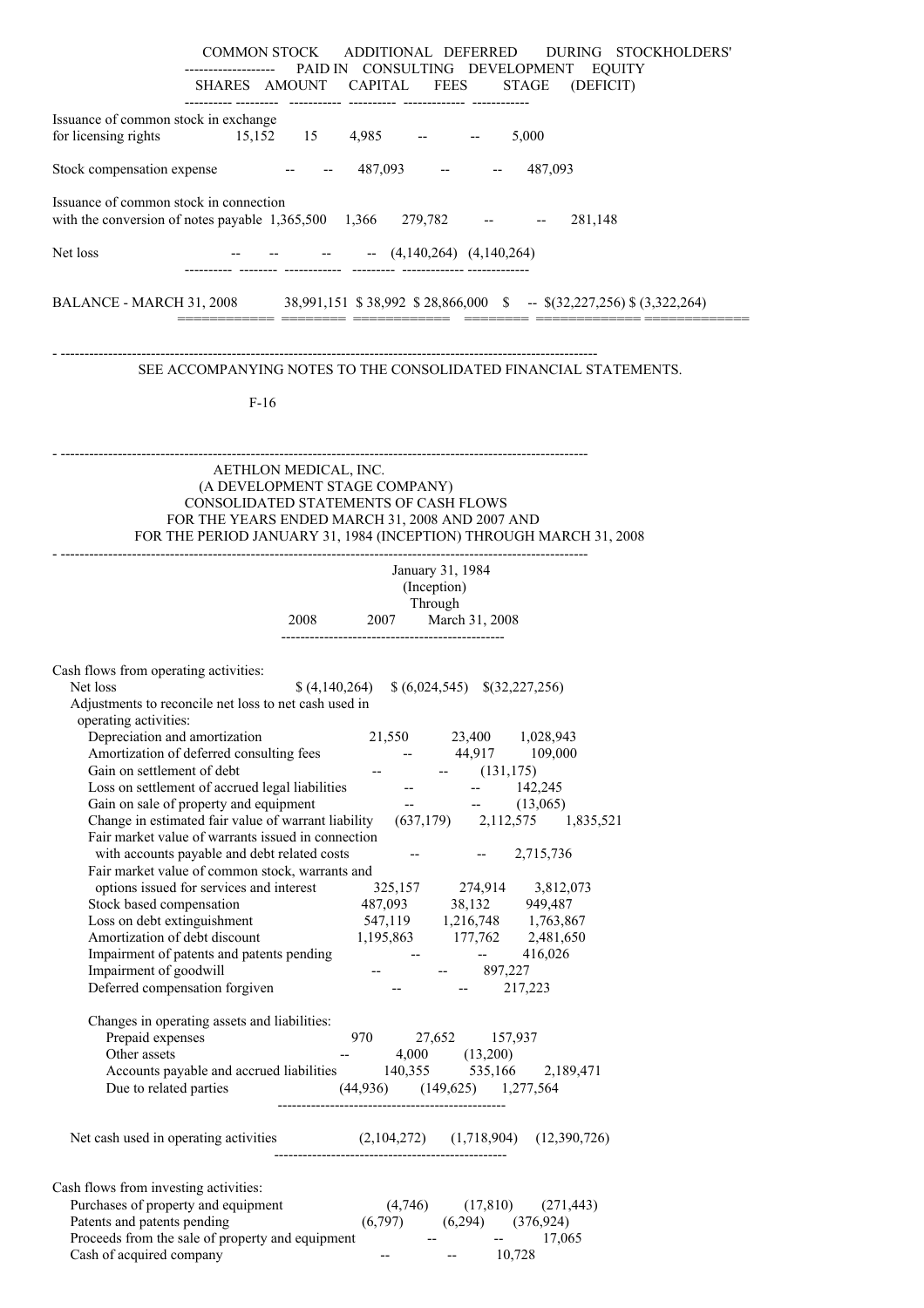| Net cash used in investing activities (11,543) (24,104) (620,574)                                                                                                                                                                                                                                                                                                                      |                                                                                                 |                                            |                                                                                |
|----------------------------------------------------------------------------------------------------------------------------------------------------------------------------------------------------------------------------------------------------------------------------------------------------------------------------------------------------------------------------------------|-------------------------------------------------------------------------------------------------|--------------------------------------------|--------------------------------------------------------------------------------|
| continued<br>$F-17$                                                                                                                                                                                                                                                                                                                                                                    |                                                                                                 |                                            | SEE ACCOMPANYING NOTES TO THE CONSOLIDATED FINANCIAL STATEMENTS.               |
| FOR THE YEARS ENDED MARCH 31, 2008 AND 2007 AND                                                                                                                                                                                                                                                                                                                                        | AETHLON MEDICAL, INC.<br>(A DEVELOPMENT STAGE COMPANY)<br>CONSOLIDATED STATEMENTS OF CASH FLOWS |                                            | FOR THE PERIOD JANUARY 31, 1984 (INCEPTION) THROUGH MARCH 31, 2008 (CONTINUED) |
|                                                                                                                                                                                                                                                                                                                                                                                        | 2008 2007 March 31, 2008                                                                        | January 31, 1984<br>(Inception)<br>Through |                                                                                |
| Cash flows from financing activities:<br>Net proceeds from the issuance of notes payable<br>Principal repayments of notes payable<br>Proceeds from the issuance of convertible notes payable<br>$(60,000)$ - $(352,500)$<br>$50,000$ 2,138,000<br>Net proceeds from the issuance of common stock 1,290,400 1,296,737 9,207,222<br>Professional fees related to registration statements |                                                                                                 |                                            | $  (76,731)$                                                                   |
| Net cash provided by financing activities 1,930,400 1,346,737 13,265,991                                                                                                                                                                                                                                                                                                               |                                                                                                 |                                            |                                                                                |
| Net increase (decrease) in cash                                                                                                                                                                                                                                                                                                                                                        |                                                                                                 |                                            | $(185, 415)$ $(396, 271)$ $254, 691$                                           |
| Cash at beginning of period                                                                                                                                                                                                                                                                                                                                                            |                                                                                                 | 440,106 836,377 --                         |                                                                                |
| Cash at end of period                                                                                                                                                                                                                                                                                                                                                                  |                                                                                                 | \$ 254,691 \$ 440,106 \$ 254,691           |                                                                                |
| Supplemental disclosure of cash flow information<br>- Cash paid during the period for:<br>Interest<br>Income taxes                                                                                                                                                                                                                                                                     | \$<br>\$<br>3,717<br>\$<br>\$                                                                   | \$266,975<br>\$                            | 13,346                                                                         |
| Supplement schedule of noncash investing and financing<br>activities:                                                                                                                                                                                                                                                                                                                  |                                                                                                 |                                            |                                                                                |
| Debt and accrued interest converted to common stock                                                                                                                                                                                                                                                                                                                                    |                                                                                                 | 316,375<br>S                               | \$2,797,086<br>S.<br>43,750                                                    |
| Stock option exercise by director for accrued expenses                                                                                                                                                                                                                                                                                                                                 | \$                                                                                              | 95,000<br>\$                               | \$<br>95,000                                                                   |
| Debt discount on notes payable associated with detachable<br>warrants                                                                                                                                                                                                                                                                                                                  | \$<br>S                                                                                         | 50,000<br>\$1,154,860                      |                                                                                |
| Issuance of common stock, warrants and options in<br>settlement of accrued expenses and due to related parties                                                                                                                                                                                                                                                                         |                                                                                                 | \$<br>S                                    | 23,111<br>\$1,003,273                                                          |
| Reclassification of derivative liability to (from)<br>additional paid-in capital                                                                                                                                                                                                                                                                                                       | \$                                                                                              | \$(1,090,000)                              | \$                                                                             |
| Issuance of common stock in connection with license agreements                                                                                                                                                                                                                                                                                                                         |                                                                                                 | \$                                         | \$<br>\$<br>18,000                                                             |
| Net assets of entities acquired in exchange for equity<br>securities                                                                                                                                                                                                                                                                                                                   | \$<br>\$                                                                                        | \$1,597,867                                |                                                                                |
| Debt placement fees paid by issuance of warrants                                                                                                                                                                                                                                                                                                                                       | \$                                                                                              | \$                                         | 843,538                                                                        |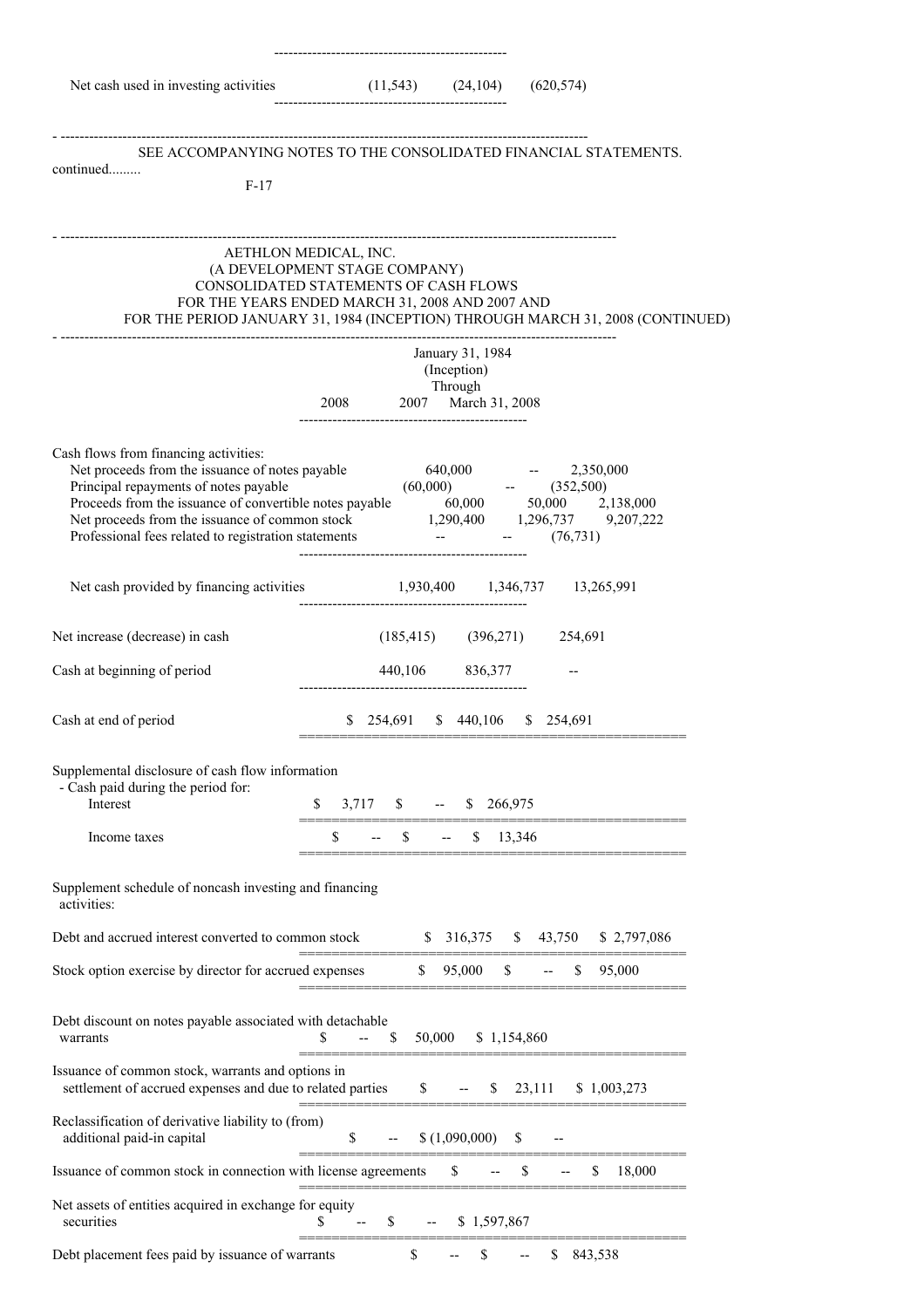| Patent pending acquired for 12,500 shares of common stock |  | $- -$                 | $\sim$ 8 | $\sim$ $\sim$ $\sim$ $\sim$ |  | 100,000   |
|-----------------------------------------------------------|--|-----------------------|----------|-----------------------------|--|-----------|
| Common stock issued for prepaid expenses                  |  | $-$ \$ $-$ \$ 161,537 |          |                             |  |           |
| Licensing rights acquired with common stock issuance      |  | 5,000 \$ 10,800       |          |                             |  | \$ 15,800 |

#### - --------------------------------------------------------------------------------------------------------------------- SEE ACCOMPANYING NOTES TO THE CONSOLIDATED FINANCIAL STATEMENTS.

 $<$ /TABLE>

AETHLON MEDICAL, INC. (A DEVELOPMENT STAGE COMPANY) NOTES TO CONSOLIDATED FINANCIAL STATEMENTS MARCH 31, 2008

- --------------------------------------------------------------------------------

F-18

## 1. ORGANIZATION AND SUMMARY OF SIGNIFICANT ACCOUNTING POLICIES

## ORGANIZATION

Aethlon Medical, Inc. ("Aethlon" or the "Company") engages in the research and development of a medical device known as the Hemopurifier(R) that removes harmful substances from the blood. Aethlon is in the development stage on the Hemopurifier(R) and significant research and testing are still needed to reach commercial viability. Any resulting medical device or process will require approval by the U.S. Food and Drug Administration ("FDA") or the regulatory agency of any foreign country where it intends to sell its device. Aethlon has submitted an Investigational Device Excemption ("IDE") to the FDA and plans to begin FDA sanctioned clinical trials within the next twelve months. Since many of Aethlon's patents were issued in the 1980's, some have expired and other are scheduled to expire in the near future. Thus, some patents may expire before FDA approval or approval in a foreign country, if any, is obtained. However, the Company believes that certain patent applications and/or other patents issued more recently will help protect the proprietary nature of the Hemopurifier(R) treatment technology.

Aethlon is classified as a development stage enterprise under accounting principles generally accepted in the United States of America ("GAAP"), and has not generated revenues from its planned principal operations.

Aethlon's common stock is quoted on the Over-the-Counter Bulletin Board administered by the Financial Industry Regulatory Authority ("OTCBB") under the symbol "AEMD.OB."

#### PRINCIPLES OF CONSOLIDATION

The accompanying consolidated financial statements include the accounts of Aethlon Medical, Inc. and its inactive wholly-owned subsidiaries Aethlon, Inc., Hemex, Inc., Syngen Research, Inc. and Cell Activation, Inc.(hereinafter collectively referred to as the "Company"). All significant intercompany balances and transactions have been eliminated in consolidation.

## GOING CONCERN

The accompanying consolidated financial statements have been prepared assuming the Company will continue as a going concern, which contemplates, among other things, the realization of assets and satisfaction of liabilities in the ordinary course of business. The Company has incurred continuing losses from operations, is in default on certain debt agreements, has negative working capital of approximately \$3,481,000, recurring losses from operations and a deficit accumulated during the development stage of approximately \$32,227,000 at March 31, 2008, which among other matters, raises substantial doubt about its ability to continue as a going concern. A significant amount of additional capital will be necessary to advance the development of the Company's products to the point at which they may become commercially viable. The Company intends to fund operations through debt and/or equity financing arrangements, which management believes may be insufficient to fund its capital expenditures, working capital and other cash requirements (consisting of accounts payable, accrued liabilities, amounts due to related parties and amounts due under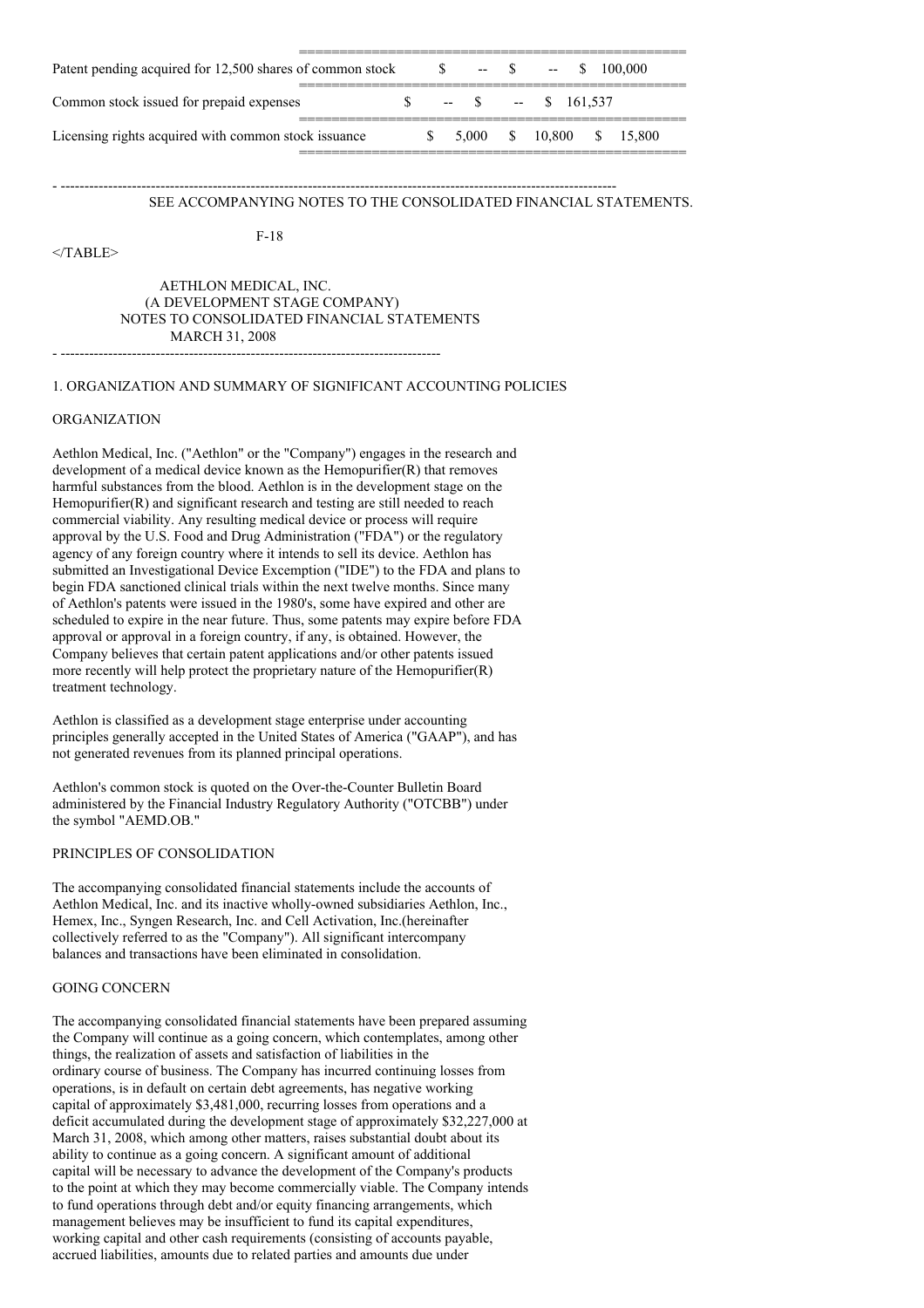various notes payable) for the fiscal year ending March 31, 2009. Therefore, the Company will be required to seek additional funds to finance its current and long-term operations.

The Company is currently addressing its liquidity issue by continually seeking investment capital through private placements of common stock and debt. The Company believes that its cash on hand and funds expected to be received from additional private investment will be sufficient to meet its liquidity needs for fiscal 2009. However, no assurance can be given that the Company will receive any funds in addition to the funds it has received to date.

F-19

AETHLON MEDICAL, INC. (A DEVELOPMENT STAGE COMPANY) NOTES TO CONSOLIDATED FINANCIAL STATEMENTS MARCH 31, 2008 - --------------------------------------------------------------------------------

### 1. ORGANIZATION AND SUMMARY OF SIGNIFICANT ACCOUNTING POLICIES (continued)

## GOING CONCERN (continued)

The successful outcome of future activities cannot be determined at this time and there is no assurance that, if achieved, the Company will have sufficient funds to execute its intended business plan or generate positive operating results.

The consolidated financial statements do not include any adjustments related to recoverability and classification of asset carrying amounts or the amount and classification of liabilities that might result should the Company be unable to continue as a going concern.

## RISKS AND UNCERTAINTIES

The Company operates in an industry that is subject to intense competition, government regulation and rapid technological change. The Company's operations are subject to significant risk and uncertainties including financial, operational, technological, regulatory and other risks associated with a development stage company, including the potential risk of business failure.

## USE OF ESTIMATES

The Company prepares its consolidated financial statements in conformity with GAAP, which requires management to make estimates and assumptions that affect the reported amounts of assets and liabilities and disclosure of contingent assets and liabilities at the date of the financial statements and reported amounts of revenues and expenses during the reporting periods. Significant estimates made by management include, among others, realization of long-lived assets, valuation of derivative liabilities, estimating fair value associated with debt and equity transactions and valuation of deferred tax assets. Actual results could differ from those estimates.

#### FAIR VALUE OF FINANCIAL INSTRUMENTS

Statement of Financial Accounting Standards ("SFAS") No. 107, "Disclosure About Fair Value of Financial Instruments," requires disclosure of fair value information about financial instruments when it is practicable to estimate that value. The carrying amount of the Company's cash, accounts payable and accrued liabilities approximates their estimated fair values due to the short-term maturities of those financial instruments. The fair value of certain convertible notes at March 31, 2008 approximates \$6,668,601 based upon a third party valuation report that we commissioned.

Management has concluded that it is not practical to determine the estimated fair value of amounts due to related parties. SFAS No. 107 requires that for instruments for which it is not practicable to estimate their fair value, information pertinent to those instruments be disclosed, such as the carrying amount, interest rate, and maturity, as well as the reasons why it is not practicable to estimate fair value. Information about these related party instruments is included in Note 8. Management believes it is not practical to estimate the fair value of such financial instruments because the transactions cannot be assumed to have been consummated at arm's length, the terms are not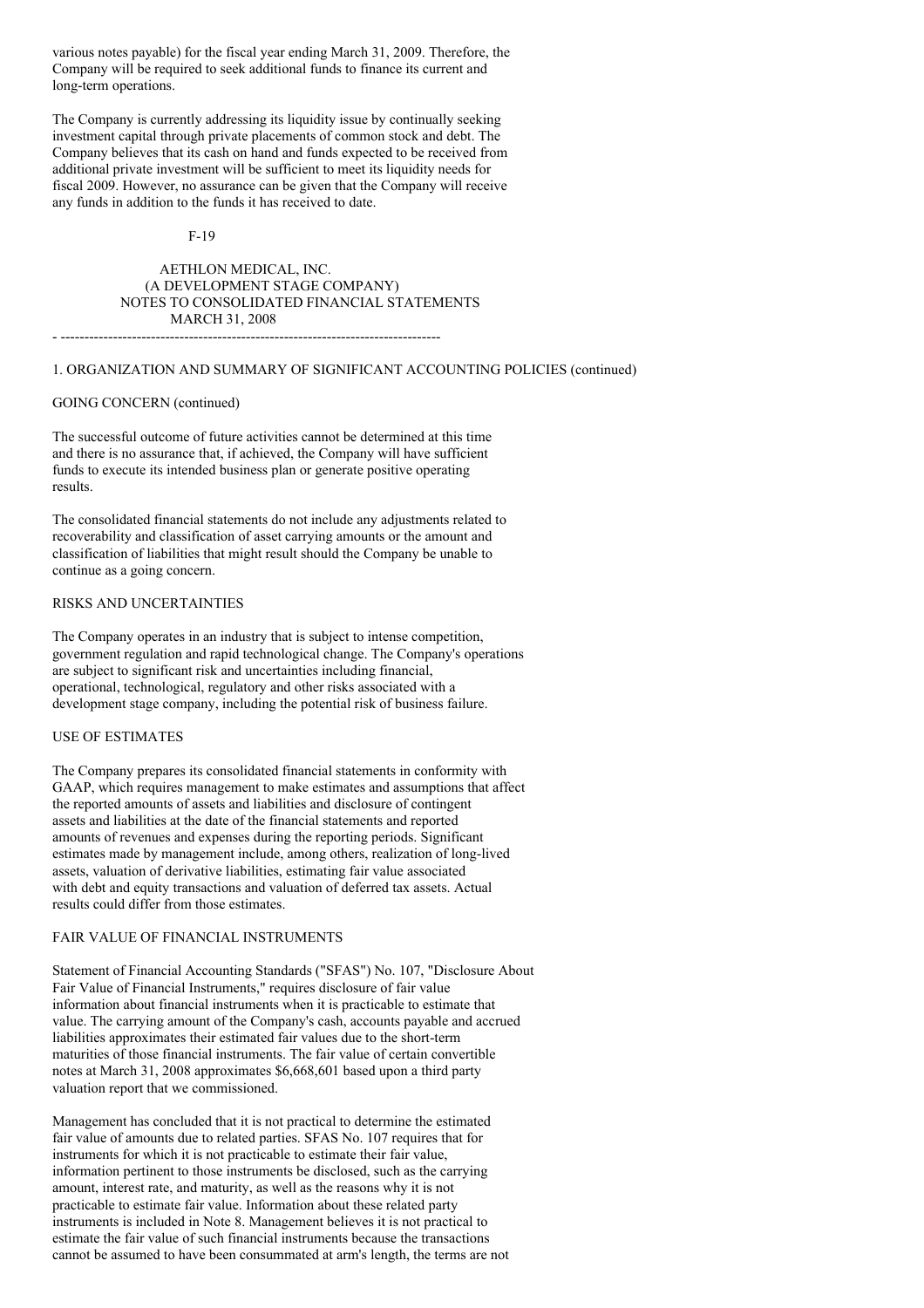deemed to be market terms, there are no quoted values available for these instruments, and an independent valuation would not be practicable due to the lack of data regarding similar instruments, if any, and the associated potential costs.

## CONCENTRATIONS OF CREDIT RISKS

Cash is maintained at a single financial institution. The Federal Deposit Insurance Corporation ("FDIC") insures accounts at each institution for up to \$100,000. At times, cash may be in excess of the FDIC insurance limit. The Company had approximately \$155,000 exceeding this limit at March 31, 2008.

## PROPERTY AND EQUIPMENT

Property and equipment are stated at cost. Depreciation is computed using the straight-line method over the estimated useful lives of the related assets, which range from two to five years. Repairs and maintenance are charged to expense as incurred while improvements are capitalized. Upon the sale or retirement of property and equipment, the accounts are relieved of the cost and the related accumulated depreciation with any gain or loss included in the statements of operations.

## INCOME TAXES

Under SFAS No. 109, "Accounting for Income Taxes," deferred tax assets and liabilities are recognized for the future tax consequences attributable to differences between the consolidated financial statements and their respective tax basis. Deferred income taxes reflect the net tax effects of (a) temporary differences between the carrying amounts of assets and liabilities for financial reporting purposes and the amounts reported for income tax purposes, and (b) tax credit carry-forwards. The Company records a valuation allowance for deferred tax assets when, based on management's best estimate of taxable income in the foreseeable future, it is more likely than not that some portion of the deferred income tax assets may not be realized.

In May 2007, the FASB issued Staff Position FIN 48-1, "Definition of SETTLEMENT in FASB Interpretation No. 48" ("FSP FIN 48-1"), which amends FASB Interpretation No. 48, "Accounting for Uncertainty in Income Taxes -- an interpretation of FASB Statement No. 109" ("FIN 48," together with FSP FIN 48-1 referred as "FIN 48, as amended"). As of April 1, 2007, we adopted the provisions of FIN 48, as amended, which clarify the accounting for uncertainty in income taxes recognized in an enterprise's financial statements in accordance with SFAS No. 109, "Accounting for Income Taxes." FIN 48, as amended, prescribes a recognition threshold and measurement attribute for financial statement recognition and measurement of a tax position an entity takes or expects to take in a tax return. To recognize a tax position, the tax position must be more-likely-than-not sustainable upon examination by the relevant taxing authority, and the relevant measurement of the position must be the largest amount of benefit that we would more than 50% likely realize upon settlement. We would recognize the benefit of a position in the interim reporting period during which it meets the threshold, unless we effectively settle it earlier through examination, negotiation, or litigation or the applicable statute of limitations period expires.

The Company did not recognize any additional liability for unrecognized tax benefit as a result of the implementation. As of March 31, 2008, the Company did not increase or decrease liability for unrecognized tax benefit related to tax positions in prior period nor did the company increase its liability for any tax positions in the current year. Furthermore, there were no adjustments to the liability or lapse of statute of limitation or settlements with taxing authorities.

F-20

AETHLON MEDICAL, INC. (A DEVELOPMENT STAGE COMPANY) NOTES TO CONSOLIDATED FINANCIAL STATEMENTS MARCH 31, 2008  $-$ 

1. ORGANIZATION AND SUMMARY OF SIGNIFICANT ACCOUNTING POLICIES (continued)

LONG-LIVED ASSETS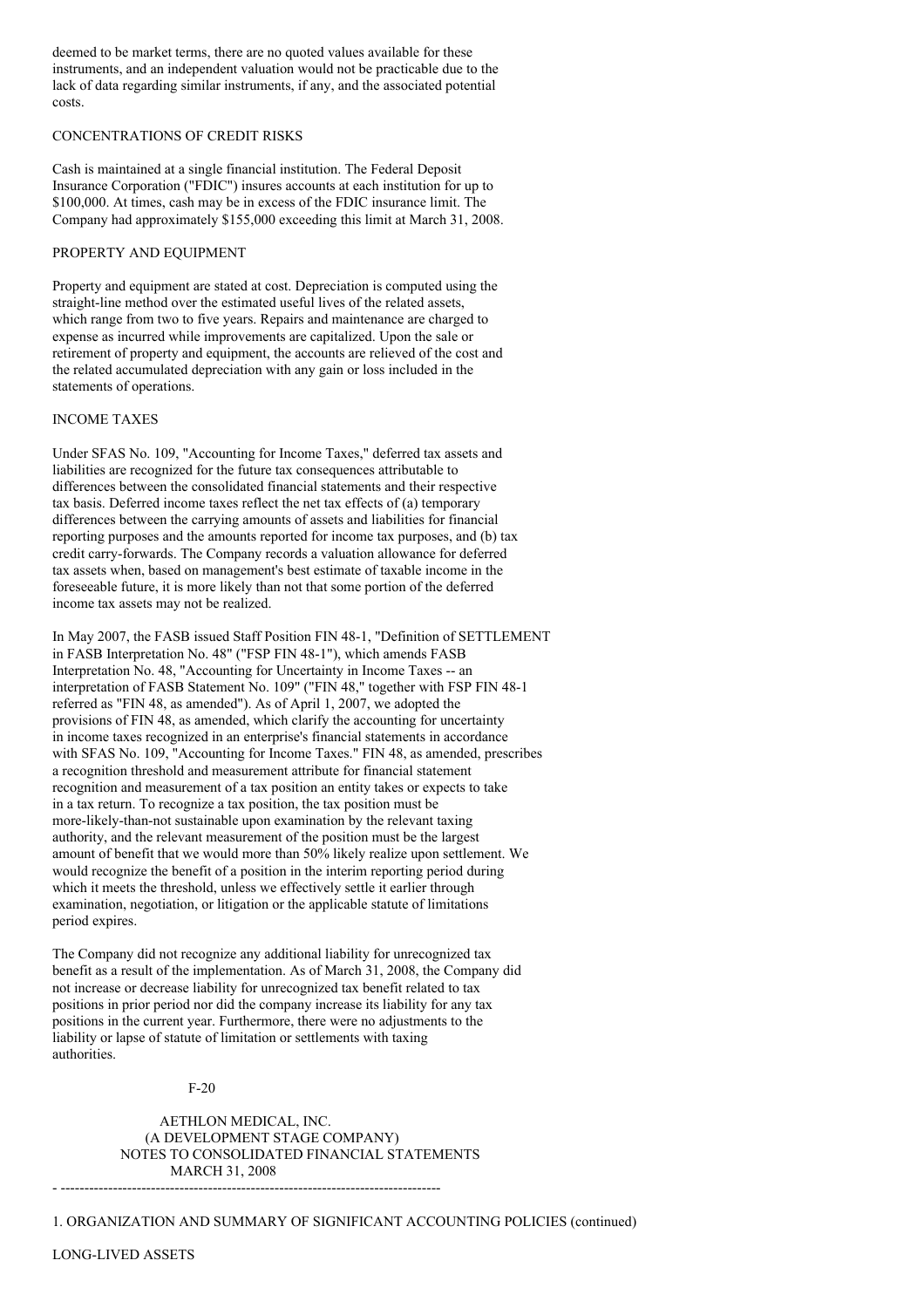SFAS No. 144, "Accounting for the Impairment of Long-Lived Assets and for Long-Lived Assets to be Disposed of," addresses financial accounting and reporting for the impairment or disposal of long-lived assets. SFAS No. 144 requires that long-lived assets be reviewed for impairment whenever events or changes in circumstances indicate that their carrying amounts may not be recoverable. If the cost basis of a long-lived asset is greater than the projected future undiscounted net cash flows from such asset, an impairment loss is recognized.

Impairment losses are calculated as the difference between the cost basis of an asset and its estimated fair value. SFAS No. 144 also requires companies to separately report discontinued operations and extends that reporting requirement to a component of an entity that either has been disposed of (by sale, abandonment or in a distribution to owners) or is classified as held for sale. Assets to be disposed of are reported at the lower of the carrying amount or the estimated fair value less costs to sell. The provisions of this pronouncement relating to assets held for disposal generally are required to be applied prospectively after the adoption date to newly initiated commitments to sell or dispose of such assets, (as defined), by management. As a result, management cannot determine the potential effects that adoption of SFAS No. 144 will have on the Company's financial statements with respect to future disposal decisions, if any. Management believes no impairment charges were necessary during the fiscal years ended March 31, 2008 and 2007.

### EARNINGS (LOSS) PER SHARE

Under SFAS No. 128, "Earnings per Share," basic earnings (loss) per share is computed by dividing net income available to common stockholders by the weighted average number of common shares assumed to be outstanding during the period of computation. Diluted earnings (loss) per share is computed similar to basic earnings per share except that the denominator is increased to include the number of additional common shares that would have been outstanding if the potential common shares had been issued and if the additional common shares were dilutive. In each of the years ended March 31, 2008 and 2007, 9,865,775 and 12,885,453 shares would have been considered additional common stock equivalents, respectively, based on the treasury stock method. As the Company had net losses for the periods presented, basic and diluted loss per share are the same, and additional common stock equivalents have been excluded as their effect would be antidilutive.

#### SEGMENTS

SFAS No. 131, "Disclosure About Segments of an Enterprise and Related Information," requires public companies to report selected segment information in their quarterly reports issued to shareholders. It also requires entity-wide disclosures about the products and services an entity provides, the foreign countries in which it holds significant assets and how the Company reports revenues and its major customers. The Company currently operates in one segment, as disclosed in the accompanying consolidated statements of operations.

#### F-21

AETHLON MEDICAL, INC. (A DEVELOPMENT STAGE COMPANY) NOTES TO CONSOLIDATED FINANCIAL STATEMENTS MARCH 31, 2008 - --------------------------------------------------------------------------------

## 1. ORGANIZATION AND SUMMARY OF SIGNIFICANT ACCOUNTING POLICIES (continued)

#### STOCK-BASED COMPENSATION

Effective April 1, 2006, the Company adopted the provisions of SFAS No. 123-R, "Share-Based Payment." SFAS No. 123-R requires employee stock options and rights to purchase shares under stock participation plans to be accounted for under the fair value method and requires the use of an option pricing model for estimating fair value. Accordingly, share-based compensation is measured when all granting activities have been completed, generally the grant date, based on the fair value of the award. Prior to April 1, 2006, the Company accounted for awards granted under its equity incentive plan under the intrinsic value method prescribed by Accounting Principles Board ("APB") Opinion No. 25, "Accounting for Stock Issued to Employees," and related interpretations, and provided the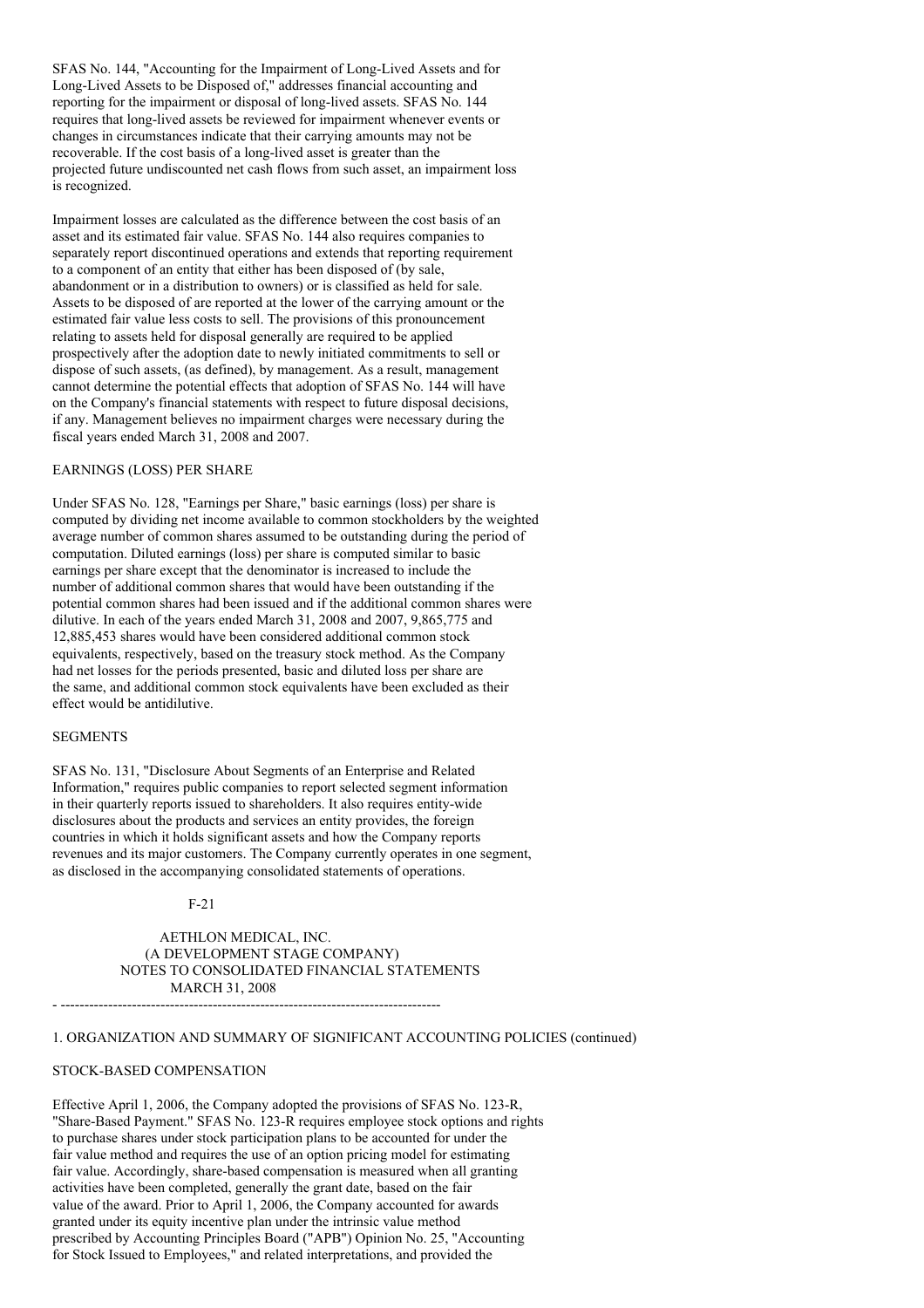required pro forma disclosures prescribed by SFAS No. 123, "Accounting for Stock Based Compensation," as amended. The exercise price of options is generally equal to the market price of the Company's common stock (defined as the closing price as quoted on the Over-the-Counter Bulletin Board administered by Nasdaq) on the date of grant. Under the modified prospective method of adoption for SFAS No. 123-R, the compensation cost recognized by the Company beginning April 1, 2006 includes (a) compensation cost for all equity incentive awards granted prior to, but not yet vested as of April 1, 2006, based on the grant-date fair value estimated in accordance with the original provisions of SFAS No. 123, and (b) compensation cost for all equity incentive awards granted subsequent to April 1, 2006, based on the grant-date fair value estimated in accordance with the provisions of SFAS No. 123-R.

From time to time, the Company's Board of Directors grants common share purchase options or warrants to selected directors, officers, employees, consultants and advisors in payment of goods or services provided by such persons on a stand-alone basis outside of any of the Company's formal stock plans. The terms of these grants are individually negotiated and generally expire within five years from the grant date.

In August 2000, the Company adopted the 2000 Stock Option Plan ("Stock Option Plan"), which was approved by its stockholders in September 2000. The Stock Option Plan provides for the issuance of up to 500,000 options to purchase shares of common stock. Such options can be incentive options or nonstatutory options, and may be granted to employees, directors and consultants. The Stock Option Plan has limits as to the eligibility of those stockholders who own more than 10% of Company stock, as defined. The options granted pursuant to the Stock Option Plan may have exercise prices of no less than 100% of fair market value of the Company's common stock at the date of grant (incentive options), or no less than 75% of fair market value of such stock at the date of grant (nonstatutory). At March 31, 2008, the Company had granted 47,500 options under the 2000 Stock Option Plan of which 15,000 had been forfeited, with 467,500 available for future issuance. All of these options vested prior to the adoption of FAS 123-R.

The effects of share-based compensation resulting from the application of SFAS No. 123-R to options granted outside of the Company's Stock Option Plan resulted in an expense of \$487,093 for the fiscal year ended March 31, 2008. This expense was recorded as stock compensation included in payroll and related expenses in the accompanying March 31, 2008 condensed consolidated statement of operations. Share-based compensation recognized as a result of the adoption of SFAS No. 123-R as well as pro forma disclosures according to the original provisions of SFAS No. 123 for periods prior to the adoption of SFAS No. 123-R use the Binomial Lattice option pricing model for estimating fair value of options granted.

#### F-22

## AETHLON MEDICAL, INC. (A DEVELOPMENT STAGE COMPANY) NOTES TO CONSOLIDATED FINANCIAL STATEMENTS MARCH 31, 2008 - --------------------------------------------------------------------------------

#### 1. ORGANIZATION AND SUMMARY OF SIGNIFICANT ACCOUNTING POLICIES (continued)

#### STOCK BASED COMPENSATION (continued)

The following table summarizes the effect of share-based compensation resulting from the application of SFAS No. 123-R to options granted:

|                                                                    | Fiscal Year Ended<br>March 31, 2008 |         | Fiscal Year Ended<br>March 31, 2007 |
|--------------------------------------------------------------------|-------------------------------------|---------|-------------------------------------|
| Payroll and related                                                |                                     | 487.093 | \$38,132                            |
| Net share-based compensation effect<br>in net loss from operations |                                     | 487,093 | \$38,132                            |

Basic and diluted loss per common share  $$ (0.01) \$ (0.00)$ =========== ========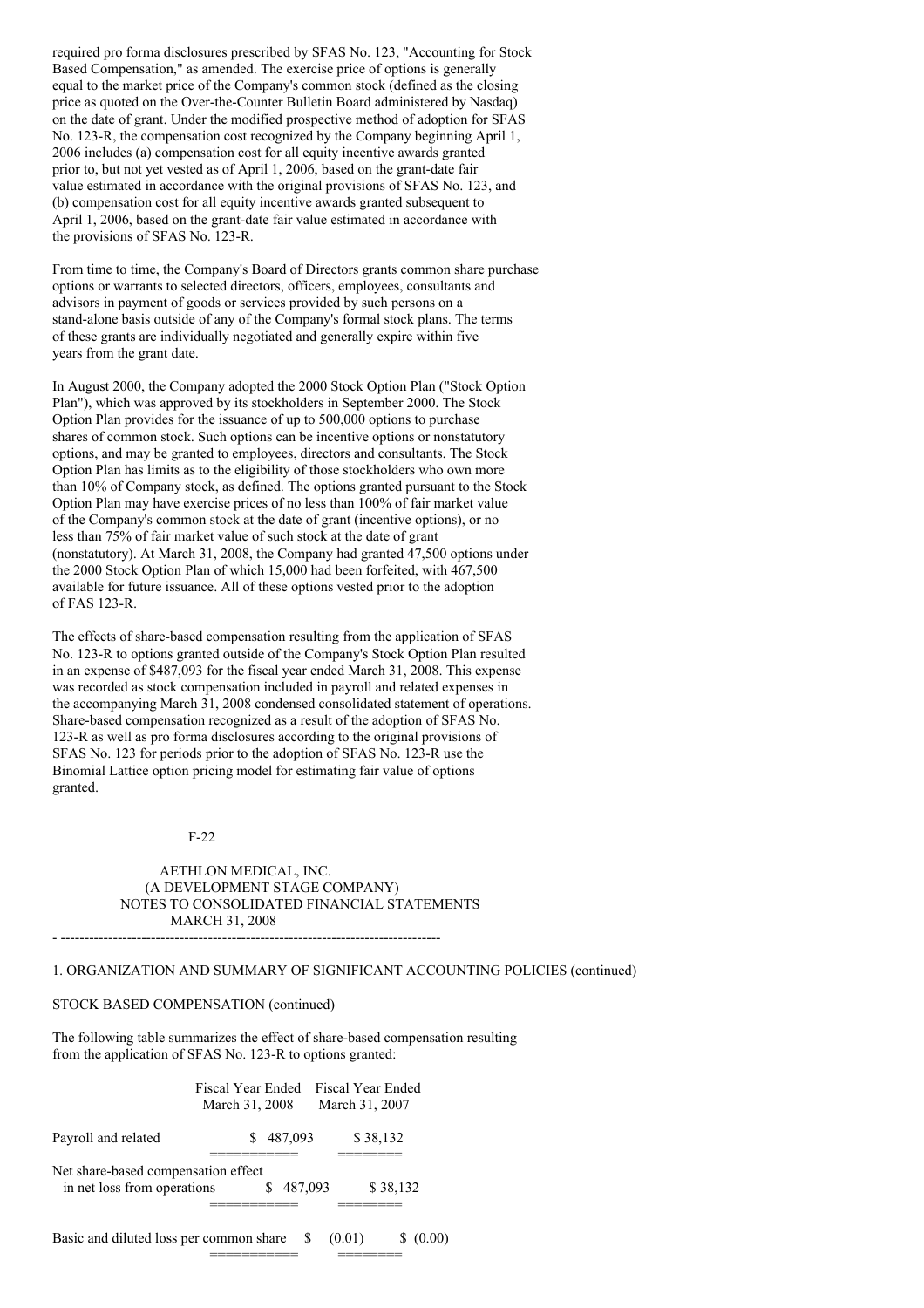The Company follows SFAS No. 123-R (as interpreted by EITF Issue No. 96-18, "Accounting for Equity Instruments That are Issued to Other Than Employees for Acquiring, or in Conjunction with Selling, Goods or Services") to account for transactions involving services provided by third parties where the Company issues equity instruments as part of the total consideration.

Pursuant to paragraph 8 of SFAS No. 123, the Company accounts for such transactions using the fair value of the consideration received (i.e. the value of the goods or services) or the fair value of the equity instruments issued, whichever is more reliably measurable. The Company applies EITF Issue No. 96-18, in transactions, when the value of the goods and/or services are not readily determinable and (1) the fair value of the equity instruments is more reliably measurable and (2) the counterparty receives equity instruments in full or partial settlement of the transactions, using the following methodology:

a) For transactions where goods have already been delivered or services rendered, the equity instruments are issued on or about the date the performance is complete (and valued on the date of issuance).

b) For transactions where the instruments are issued on a fully vested, non-forfeitable basis, the equity instruments are valued on or about the date of the contract.

c) For any transactions not meeting the criteria in (a) or (b) above, the Company re-measures the consideration at each reporting date based on its then current stock value.

In accordance with SFAS No. 123-R, the Company reviews share-based compensation on a quarterly basis for changes to the estimate of expected award forfeitures based on actual forfeiture experience. The effect of adjusting the forfeiture rate for all expense amortization after March 31, 2006 is recognized in the period the forfeiture estimate is changed. The effect of forfeiture adjustments for the fiscal year ended March 31, 2008 was insignificant.

F-23

AETHLON MEDICAL, INC. (A DEVELOPMENT STAGE COMPANY) NOTES TO CONSOLIDATED FINANCIAL STATEMENTS MARCH 31, 2008

- --------------------------------------------------------------------------------

## 1. ORGANIZATION AND SUMMARY OF SIGNIFICANT ACCOUNTING POLICIES (continued)

## PATENTS

The Company capitalizes the cost of patents and patents pending, some of which were acquired, and amortizes such costs over the shorter of the remaining legal life or their estimated economic life, upon issuance of the patent.

## STOCK PURCHASE WARRANTS ISSUED WITH NOTES PAYABLE

The Company granted warrants in connection with the issuance of certain notes payable. Under APB Opinion No. 14, "Accounting for Convertible Debt and Debt Issued With Stock Purchase Warrants", as amended, the relative estimated fair value of such warrants represents a discount from the face amount of the notes payable. Accordingly, the relative estimated fair value of the warrants in those certain transactions where the warrants qualified for equity classification has been recorded in the consolidated financial statements as a discount from the face amount of the notes. The discount is amortized using the effective yield method over the respective term of the related notes payable.

## BENEFICIAL CONVERSION FEATURE OF CONVERTIBLE NOTES PAYABLE

The convertible feature of certain notes payable (see Notes 6 and 7) provides for a rate of conversion that is below market value. Such feature is normally characterized as a "beneficial conversion feature" ("BCF"). Pursuant to Emerging Issues Task Force Issue No. 98-5 ("EITF Issue No. 98-5"), "Accounting for Convertible Securities With Beneficial Conversion Features or Contingently Adjustable Conversion Ratio" and Emerging Issues Task Force Issue No. 00-27, "Application of EITF Issue No. 98-5 to Certain Convertible Instruments," the estimated fair value of the BCF is recorded in the consolidated financial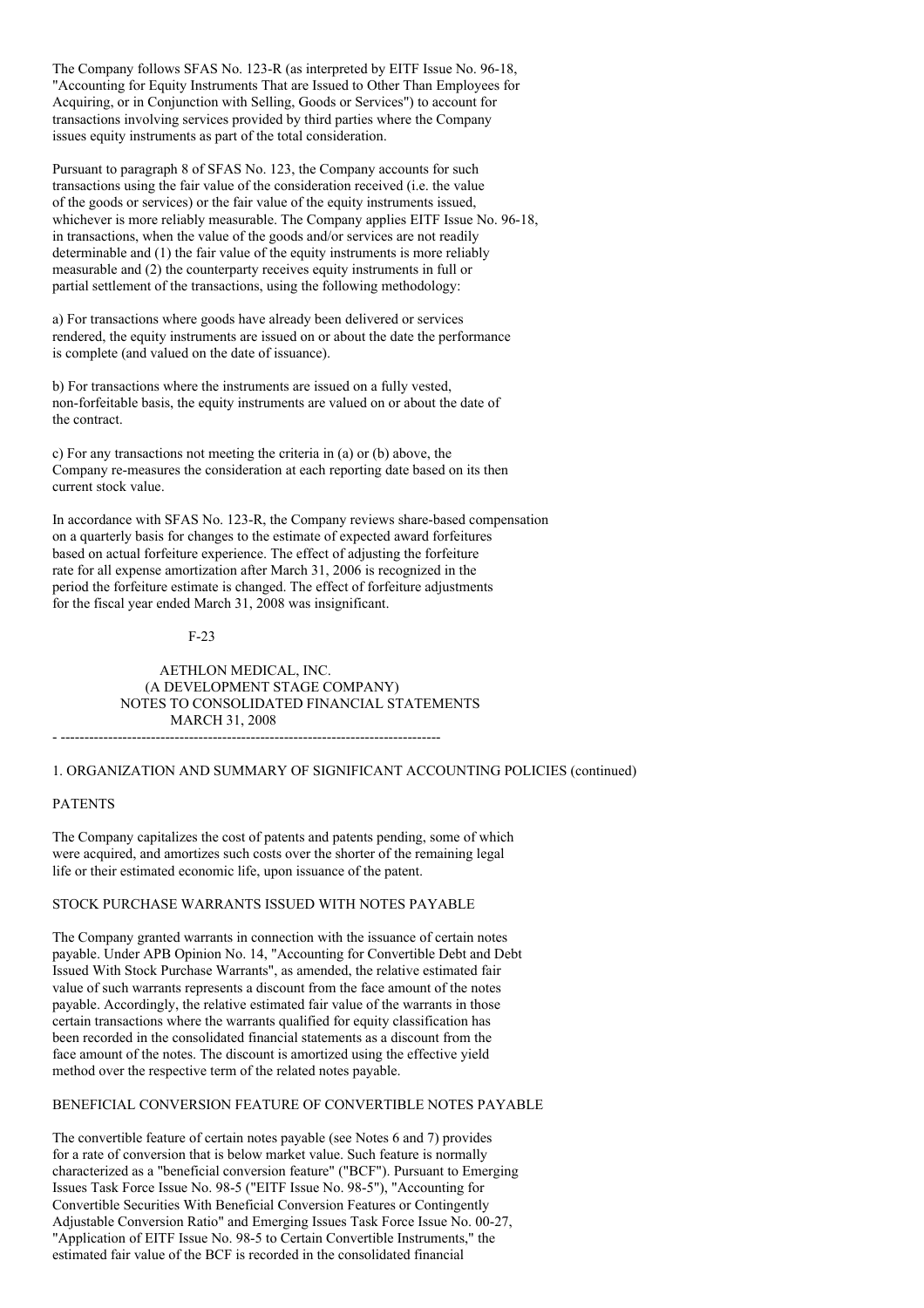statements as a discount from the face amount of the notes. Such discounts are accreted to interest expense over the term of the notes using the effective yield method.

## REGISTRATION PAYMENT ARRANGEMENTS

The Company accounts for its liquidated damages on registration rights agreements (see Note 6) in accordance with FASB Staff Position EITF 00-19-2, which specifies that the contingent obligation to make future payments or otherwise transfer consideration under a registration payment arrangement should be separately recognized and measured in accordance with SFAS No. 5, "Accounting for Contingencies." As of March 31, 2008, we have accrued \$368,487 for liquidated damages.

## RESEARCH AND DEVELOPMENT EXPENSES

The Company incurred approximately \$792,136 and \$673,614 of research and development expenses during the years ended March 31, 2008 and 2007, respectively, which are included in various operating expenses in the accompanying consolidated statements of operations.

## OFF-BALANCE SHEET ARRANGEMENTS

The Company has not entered into any off-balance sheet arrangements that have or are reasonably likely to have a current or future material effect on the Company's financial statements.

F-24

AETHLON MEDICAL, INC. (A DEVELOPMENT STAGE COMPANY) NOTES TO CONSOLIDATED FINANCIAL STATEMENTS MARCH 31, 2008 - --------------------------------------------------------------------------------

## 1. ORGANIZATION AND SUMMARY OF SIGNIFICANT ACCOUNTING POLICIES (continued)

## SIGNIFICANT RECENT ACCOUNTING PRONOUNCEMENTS

In June 2006, the FASB issued FASB Interpretation ("FIN") No. 48, "Accounting for Uncertainty in Income Taxes, an interpretation of FASB Statement No. 109." This interpretation clarifies the accounting for uncertainty in income taxes recognized in an enterprise's financial statements in accordance with SFAS No. 109,"Accounting for Income Taxes." FIN No. 48 prescribes a more-likely-than-not recognition threshold and a measurement attribute for the financial statement recognition and measurement of tax positions taken (or expected to be taken) in an income tax return. It also provides guidance on de-recognition, classification, interest and penalties, accounting in interim periods, disclosure and transition. The requirement to assess the need for a valuation allowance on net deferred tax assets is not affected by FIN No. 48. This pronouncement is effective for fiscal years beginning after December 31, 2006. The adoption of this interpretation did not have a material impact on the Company's financial position or results of operations.

In September 2006, the FASB issued SFAS No. 157, "Fair Value Measurements." SFAS No. 157 defines fair value, establishes a framework for measuring fair value in generally accepted accounting principles and expands disclosures about fair value measurements. SFAS No. 157 applies under other accounting pronouncements that require or permit fair value measurements, the FASB having previously concluded in those accounting pronouncements that fair value is the relevant measurement attribute. Accordingly, SFAS No. 157 does not require any new fair value measurements. SFAS No. 157 is effective for fiscal years beginning after December 15, 2007. The Company plans to adopt SFAS No. 157 beginning in the first quarter of fiscal 2008. The Company is currently evaluating the impact, if any, the adoption of SFAS No. 157 will have on its financial statements.

In February 2007, the FASB issued SFAS No. 159, "The Fair Value Option for Financial Assets and Financial Liabilities." SFAS No. 159 expands the scope of specific types of assets and liabilities that an entity may carry at fair value on its statement of financial position, and offers an irrevocable option to record the vast majority of financial assets and liabilities at fair value, with changes in fair value recorded in earnings. SFAS No. 159 is effective for fiscal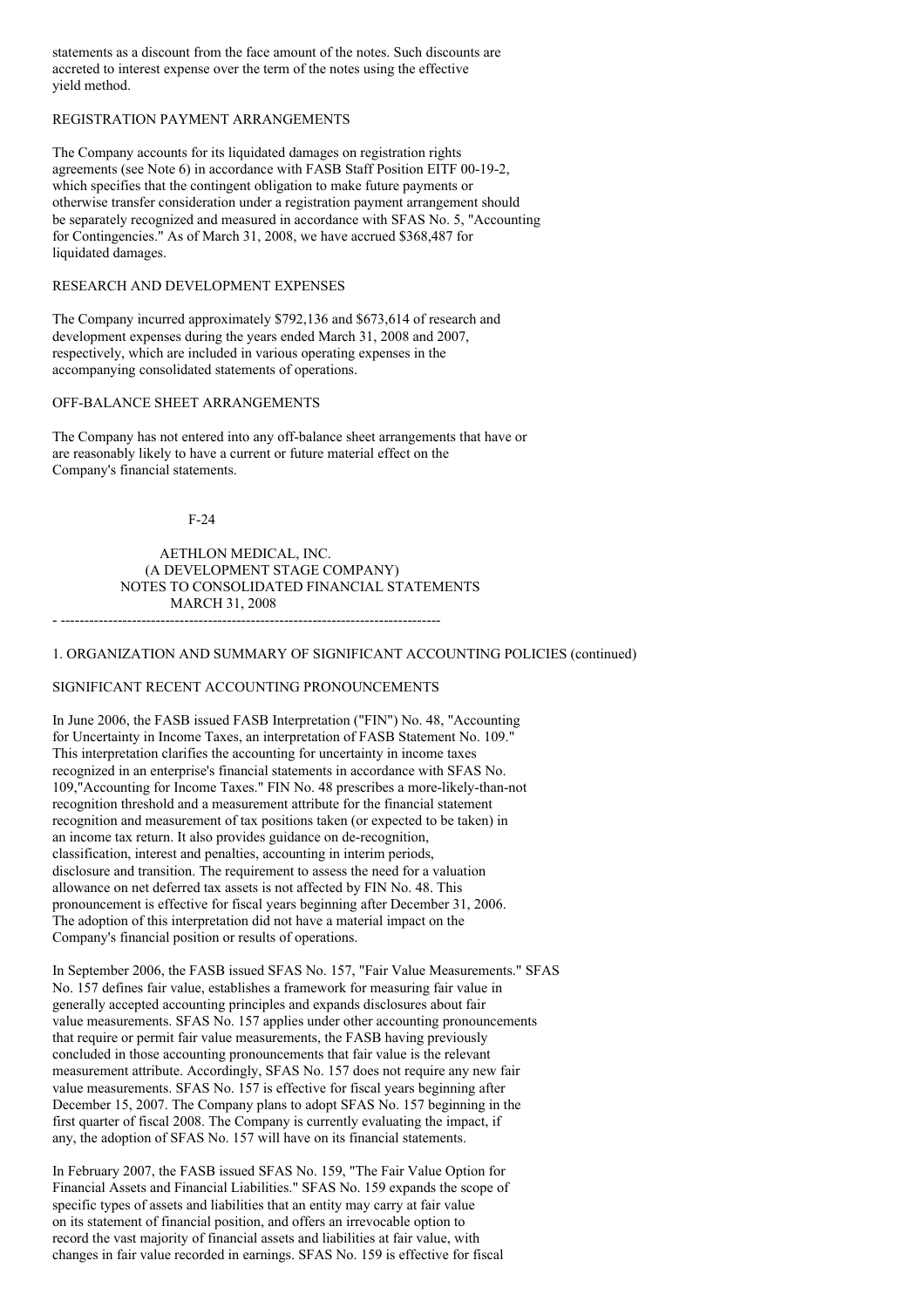years beginning after November 15, 2007. The Company is currently evaluating the impact, if any, SFAS No. 159 will have on its financial statements.

### F-25

AETHLON MEDICAL, INC. (A DEVELOPMENT STAGE COMPANY) NOTES TO CONSOLIDATED FINANCIAL STATEMENTS MARCH 31, 2008

1. ORGANIZATION AND SUMMARY OF SIGNIFICANT ACCOUNTING POLICIES (continued)

#### SIGNIFICANT RECENT ACCOUNTING PRONOUNCEMENTS (continued)

- --------------------------------------------------------------------------------

In November 2007, the EITF issued a consensus on EITF 07-1, "Accounting for Collaborative Arrangements" ("EITF 07-1"). The Task Force reached a consensus on how to determine whether an arrangement constitutes a collaborative arrangement, how costs incurred and revenue generated on sales to third parties should be reported by the partners to a collaborative arrangement in each of their respective income statements, how payments made to or received by a partner pursuant to a collaborative arrangement should be presented in the income statement, and what participants should disclose in the notes to the financial statements about a collaborative arrangement. This issue shall be effective for annual periods beginning after December 15, 2008. Entities should report the effects of applying this Issue as a change in accounting principle through retrospective application to all periods to the extent practicable. Upon application of this issue, the following should be disclosed: a) a description of the prior-period information that has been retrospectively adjusted, if any, and b) the effect of the change on revenue and operating expenses (or other appropriate captions of changes in the applicable net assets or performance indicator) and on any other affected financial statement line item. We are currently evaluating the impact, if any, of the adoption of EITF 07-1 on our consolidated financial position, results of operations and cash flows.

In December 2007, the FASB issued SFAS No. 141(revised 2007), "Business Combinations" ("SFAS 141(R)"). This statement requires an acquiror to recognize the assets acquired, the liabilities assumed, and any noncontrolling interest in the acquiree at the acquisition date, measured at their fair values as of that date. SFAS 141(R) replaces the cost-allocation process of SFAS No. 141, "Business Combinations" ("SFAS 141") which required the cost of an acquisition to be allocated to the individual assets acquired and liabilities assumed based on their estimated fair values. This statement applies prospectively to business combinations for which the acquisition date is on or after January 1, 2009. Earlier adoption is prohibited.

The Sarbanes-Oxley Act of 2002 ("the Act") introduced new requirements regarding corporate governance and financial reporting. Among the many requirements of the Act is for management to annually assess and report on the effectiveness of its internal control over financial reporting under Section 404(a) and for its registered public accountant to attest to this report under Section 404(b). The SEC has modified the effective date and adoption requirements of Section 404(a) and Section 404(b) implementation for non-accelerated filers multiple times, such that we are first required to issue our management report on internal control over financial reporting in this annual report on Form 10-KSB for the fiscal year ending March 31, 2008. Based on current SEC requirements, we will not be required to have our auditor attest to management's assessment until our fiscal year ending March 31, 2010.

Other recent accounting pronouncements issued by the FASB (including its Emerging Issues Task Force), the American Institute of Certified Public Accountants, and the Securities and Exchange Commission did not or are not believed by management to have a material impact on the Company's present or future consolidated financial statements.

#### F-26

AETHLON MEDICAL, INC. (A DEVELOPMENT STAGE COMPANY) NOTES TO CONSOLIDATED FINANCIAL STATEMENTS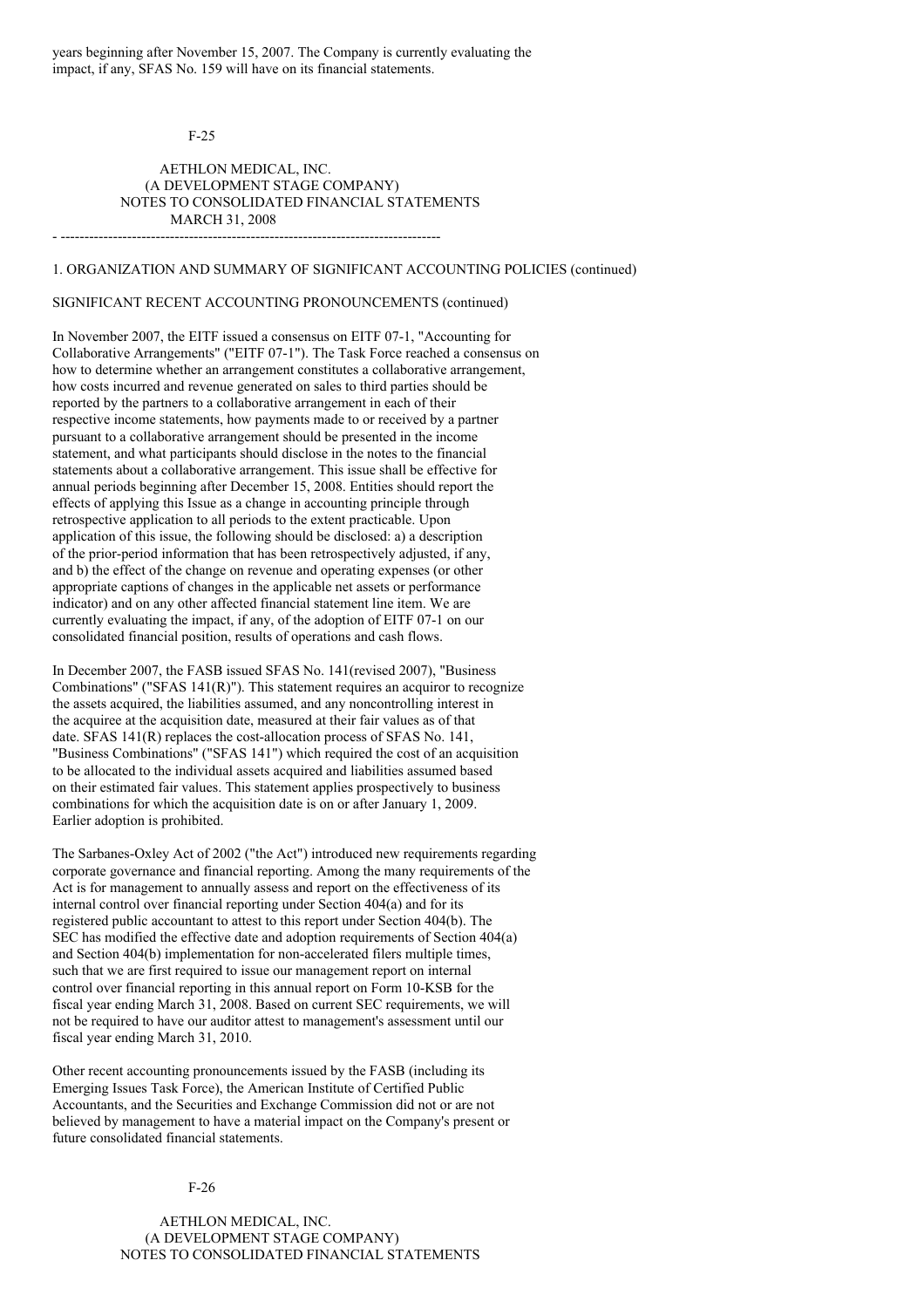#### 2. PROPERTY AND EQUIPMENT

Property and equipment consist of the following at March 31, 2008:

- --------------------------------------------------------------------------------

| Furniture and office equipment<br>Accumulated depreciation |    |       | 266,280<br>(257,967) |
|------------------------------------------------------------|----|-------|----------------------|
|                                                            |    |       |                      |
|                                                            | -S | 8.313 |                      |
|                                                            |    |       |                      |

Depreciation expense for the years ended March 31, 2008 and 2007 approximated \$12,000 and 16,500, respectively.

## 3. PATENTS

Patents include both foreign and domestic patents. There were several patents pending at March 31, 2008 and 2007. The unamortized cost of patents and patents pending is written off when management determines there is no future benefit. At March 31, 2008, the gross carrying amount of patents and patents in process totaled approximately \$181,000 and the related accumulated amortization totaled approximately \$44,000. Amortization of patents approximated \$11,000 and \$7,000 during the years ended March 31, 2008 and 2007, respectively. Amortization expense on patents is estimated to be approximately \$7,000 per year for the next five fiscal years. Some of the Company's patents have expired and others may expire before FDA approval, if any, is obtained.

## 4. NOTES PAYABLE

## 12% NOTES

From August 1999 through September 2000, the Company entered into arrangements for the issuance of notes payable from private placement offerings (the "12% Notes") in the original aggregate amount of \$422,500. The 12% Notes bore annual interest at 12% (15% after maturity), required interest to be paid quarterly, matured one year from the date of issuance, and carried detachable warrants. These notes have no acceleration provisions. In June 2004, one such note in the principal amount of \$12,500 plus accrued interest was repaid. In December 2004, two of the notes in the principal amount of \$25,000, plus \$17,778 accrued interest, were converted to 87,303 restricted common shares at \$0.49 per share.

On May 27, 2005 the Company issued a promissory note to an accredited investor in an amount of \$100,000 with 12% interest maturing on December 1, 2005. In conjunction with the issuance of the Note, the Company also issued a 12-month warrant to acquire 400,000 shares of Common Stock at \$0.25 per share. Accordingly, this warrant has been valued using a Black-Scholes option pricing model and an associated discount of \$41,860, was accreted to interest expense over the term of the Note. This entire amount was included in interest expense during the fiscal year ended March 31, 2006.

At March 31, 2008, \$347,500 of principal balance of the 12% Notes were outstanding and delinquent, in default, and bore interest at the default rate of 15%.

## 10% NOTES

From time to time, the Company issued convertible notes payable ("10% Note") to various investors, bearing interest at 10% per annum, with principal and interest due six months from the date of issuance. The 10% Notes required no payment of principal or interest during the term and may be converted to common stock of the Company at the conversion price of \$0.50 per share at any time at the option of the noteholder. The total amount of the original notes issued was \$275,000. One remaining 10% Note in the amount of \$5,000 was past due and in default at March 31, 2008. At March 31, 2008, interest payable on this note totaled \$3,375.

#### F-27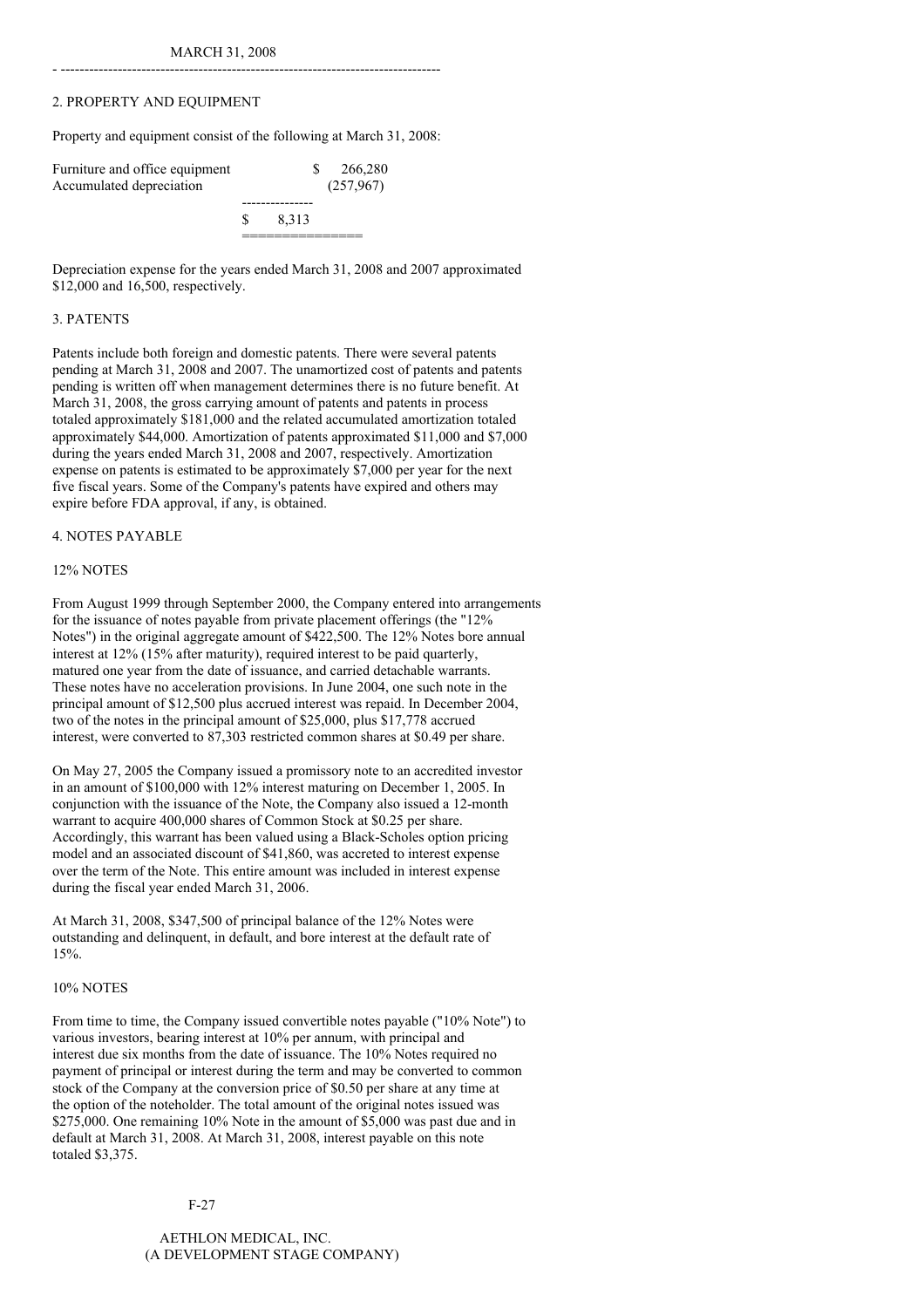- --------------------------------------------------------------------------------

## 4. NOTES PAYABLE (continued)

## 9% NOTE

In April 2003, the Company issued a convertible note in the amount of \$150,000 ("9% Note"), bearing interest at 9% per annum, with principal and interest due in June 2003, which is in default and currently bears penalty interest at 18% per annum. The 9% Note required no payment of principal or interest during the term and was convertible into common stock of the Company at the conversion price of \$0.25 per share at the option of the noteholder. On March 31, 2008 this  $$150,000$  note along with \$66,375 of accrued interest was converted into 865,500 shares of common stock at the agreed conversion price of \$0.25 per share.

## 8% NOTES

In December 2007, the Company issued notes payable ("8% Notes") to two accredited investors in the aggregate amount of \$495,000 with 8% interest maturing on September 5, 2008. In conjunction with the issuance of the 8% Notes, the Company also issued three year warrants to acquire 1,485,000 shares of Common Stock at \$0.50 per share.

Under this transaction, the Company is obligated to register for resale the common shares underlying the warrants, and as a result, this warrant obligation does not meet the scope exception of paragraph 11(a) of SFAS No. 133. Specifically, at the commitment date, the Company did not have any uncommitted registered shares to settle the warrant obligation and accordingly, such obligation was required to be classified as a liability (outside of stockholders' deficit) in accordance with EITF Issue No.00-19. The warrantswere valued at \$693,050 on the commitment date using a Binomial Lattice option pricing model. Such amount was recorded as a derivative liability with an offsetting debt discount recorded against the \$495,000 face amount of the 8% Notes and the remaining \$198,050 recorded as interest expense. The debt discount will be expensed over the term of the  $8\%$  Notes.

## 2008 9% Notes

In January 2008, the Company issued notes payable ("2008 9% Notes") to an accredited investor in the amount of \$220,000 with 9% interest maturing on October 19, 2008. In conjunction with the issuance of the 2008 9% Notes, the Company also issued three year warrants to acquire 660,000 shares of Common Stock at \$0.50 per share.

Under this transaction, the Company is obligated to register for resale the common shares underlying the warrants, and as a result, this warrant obligation does not meet the scope exception of paragraph 11(a) of SFAS No. 133. Specifically, at the commitment date, the Company did not have any uncommitted registered shares to settle the warrant obligation and accordingly, such obligation was required to be classified as a liability (outside of stockholders' deficit) in accordance with EITF Issue No. 00-19. The warrant was valued at \$222,450 on the commitment date using a Binomial Lattice option pricing model. Such amount was recorded as a derivative liability with an offsetting debt discount recorded against the \$220,000 face amount of the 2008 9% Notes and the remaining \$2,450 recorded as interest expense. The debt discount will be expensed over the term of the 2008 9% Notes.

## F-28

AETHLON MEDICAL, INC. (A DEVELOPMENT STAGE COMPANY) NOTES TO CONSOLIDATED FINANCIAL STATEMENTS MARCH 31, 2008 - --------------------------------------------------------------------------------

4. NOTES PAYABLE (continued)

Notes payable consist of the following at March 31, 2008:

Face Amount of Notes Payable,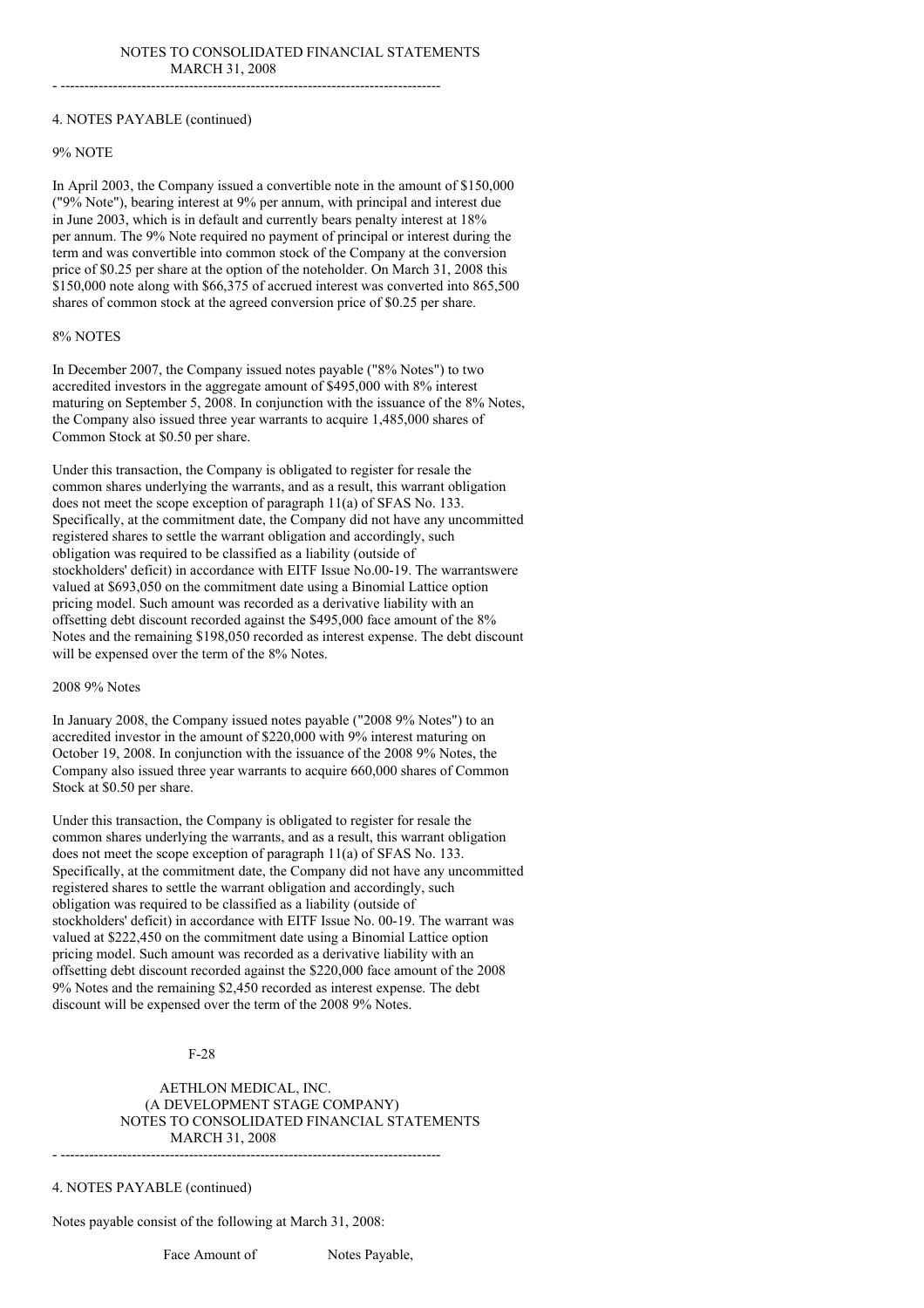|                                           |             |           | TORS I avable TWR Discounts TWR OF Discounts |
|-------------------------------------------|-------------|-----------|----------------------------------------------|
| 12% Notes payable, all past due \$347,500 |             |           | \$347,500                                    |
| 10% Note payable, past due                | 5,000       |           | 5,000                                        |
| 8% Note payable                           | 495,000     | 275,000   | 220,000                                      |
| 2008 9% Note payable                      | 220,000     | 158,889   | 61,111                                       |
|                                           |             |           |                                              |
| <b>Total Notes Payable</b>                | \$1,067,500 | \$433,889 | \$633,611                                    |
|                                           |             |           |                                              |

Notes Payable Note Discounts Net of Discounts

Management's plans to satisfy the remaining outstanding balance on these notes include converting the notes to common stock at market value or repayment with available funds.

## 5. CONVERTIBLE NOTES PAYABLE

#### 10% CONVERTIBLE NOTES

On December 15, 2006, the Company issued two 10% Convertible Notes ("December 10% Notes") totaling \$50,000 to accredited investors. The December 10% Notes accrue interest at a rate of ten percent (10%) per annum and mature on March 15, 2007. Such notes are convertible into shares of restricted common stock at any time at the election of the holder at a fixed conversion price of \$0.17 per share for any conversion occurring on or before the maturity date. In addition, upon issuance, the Company issued five-year Warrants ("December 10% Note Warrants") to purchase a number of shares equal to the number of shares into which the December 10% Notes can be converted at a fixed exercise price of \$0.17. Additionally, if the December 10% Note Warrants are exercised prior to December 15, 2007, the holder will receive an additional warrant on the same terms as the December 10% Note Warrants on a one to one basis. The warrants can be settled in unregistered shares of common stock. The December 10% Note Warrants have been valued using a Binomial Lattice option pricing model and an associated discount of \$15,627, the relative fair value measured at the commitment date, was recorded and presented net against the face amount of the December 10% Notes. The convertible feature of the December 10% Notes provides for an effective conversion rate that is below market value. Pursuant to EITF No. 98-5 and EITF No. 00-27, the Company estimated the fair value of such beneficial conversion feature to be \$34,373 and recorded such amount as a debt discount. The discounts associated with the warrants and the beneficial conversion feature were accreted to interest expense over the term of the December 10% Notes. Interest expense on the December 10% Notes resulting from accretion of such debt discounts totaled approximately \$50,000 for the fiscal year ended March 31, 2007.

F-29

AETHLON MEDICAL, INC. (A DEVELOPMENT STAGE COMPANY) NOTES TO CONSOLIDATED FINANCIAL STATEMENTS MARCH 31, 2008

- --------------------------------------------------------------------------------

## 5. CONVERTIBLE NOTES PAYABLE (continued)

## 10% SERIES A CONVERTIBLE NOTES

From July 11, 2005 through December 15, 2005 the Company received cash investments totaling \$1,000,000 from accredited investors based on agreed-upon terms reached on the cash receipt dates. Such investments were documented in November and December 2005 in several 10% Series A Convertible Promissory Notes. The 10% Series A Convertible Notes accrue interest at a rate of ten percent (10%) per annum and matured on January 2, 2007. The 10% Series A Convertible Notes were convertible into shares of common stock at any time at the election of the holder at a fixed conversion price equal to \$0.20 per share for any conversion occurring on or prior to the maturity date.

The Conversion Option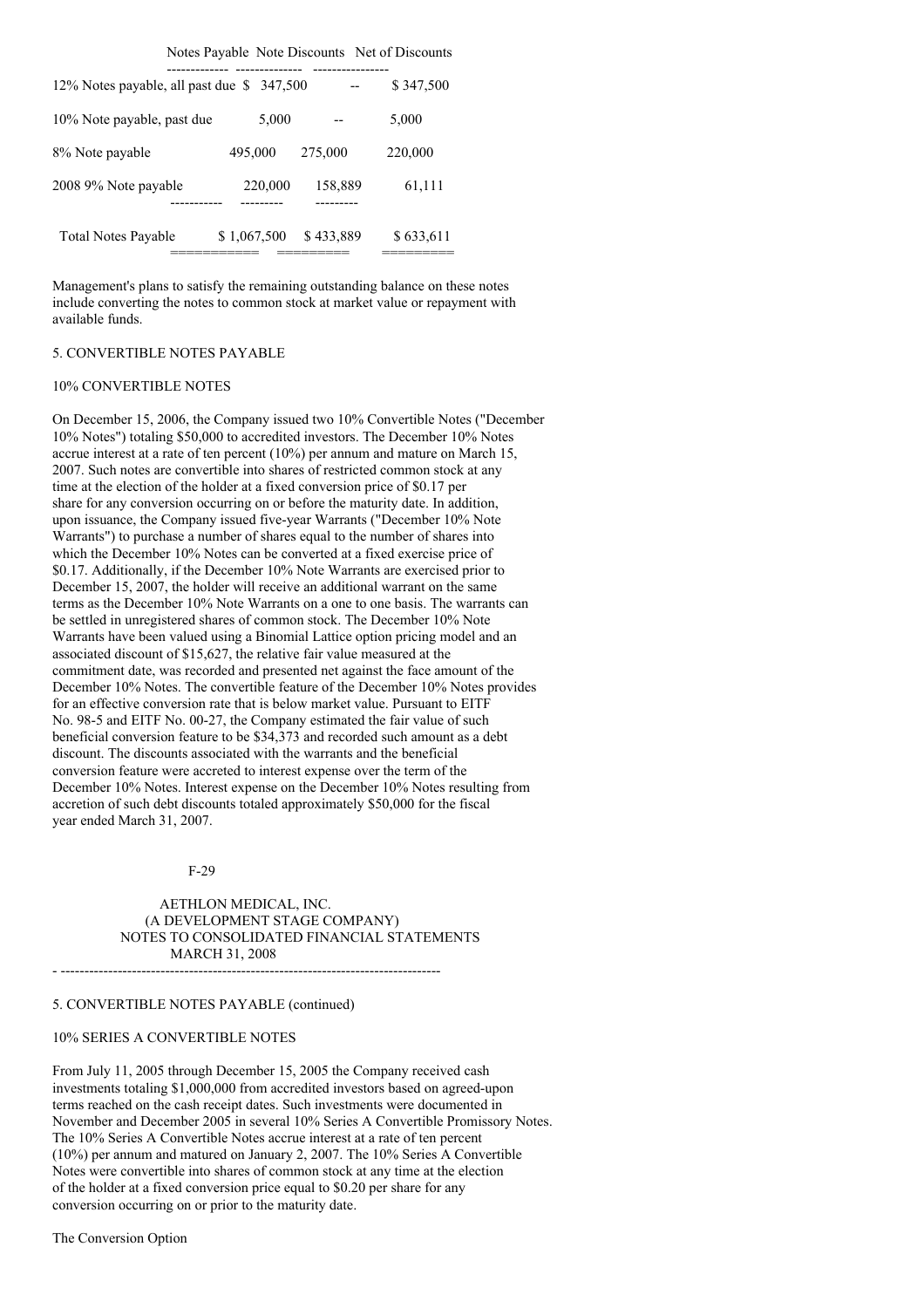SFAS No. 133 states that a contract issued by an entity that is both (a) indexed to its own stock and (b) would be classified in stockholders' equity if it were a freestanding financial instrument is not a derivative for purposes of that pronouncement. Management has concluded that the conversion option associated with the 10% Series A Convertible Notes is "indexed to the Company's own stock" as that term is defined by EITF Issue No. 01-6, "The Meaning of Indexed to Company's Own Stock". In addition, since such notes have been determined to be "conventional convertible debt instruments" as defined in EITF Issue No. 05-2, "The Meaning of Conventional Convertible Debt Instrument" in Issue 00-19", the requirements of EITF Issue No. 00-19 do not apply. Lastly, the debt host contract is not a derivative in its entirety and (based on SFAS No. 133) the conversion option need not be bifurcated from such contract. Therefore, the conversion option is not a derivative instrument as contemplated by EITF Issue No. 00-19 or SFAS No. 133. As explained below, the Company has therefore applied intrinsic value accounting, where applicable, to the BCF embedded in the conversion option.

#### Intrinsic Value Accounting for the BCF

The Company accounted for the BCF associated with the issuance of the 10% Series A Convertible Notes in accordance EITF Issue No. 98-5, EITF Issue No. 00-27, and APB No. 14. The convertible feature of the 10% Series A Convertible Notes provides for a rate of conversion that is below market value. The excess of the proceeds over the estimated fair value of the warrants (see "Accounting for the Warrants" below) was used to calculate the effective conversion price per share. Pursuant to EITF 98-5 and EITF 00-27, the Company has estimated the fair value of such BCF to be \$270,125 and recorded such amount as a debt discount against the face amount of the notes. Such discount was accreted to interest expense over the original term of the notes. Total interest expense on the 10% Series A Convertible Notes for amortization of the above BCF debt discount totaled \$142,364 for the fiscal year ended March 31, 2007, which completed the amortization of such discount.

> F-30 AETHLON MEDICAL, INC. (A DEVELOPMENT STAGE COMPANY) NOTES TO CONSOLIDATED FINANCIAL STATEMENTS MARCH 31, 2008

- --------------------------------------------------------------------------------

## 5. CONVERTIBLE NOTES PAYABLE (continued)

## Accounting for the Warrants

Under this transaction, the Company is obligated to register for resale the common shares underlying the warrants, and as a result, this warrant obligation does not meet the scope exception of paragraph 11(a) of SFAS No. 133. Specifically, at the commitment date, the Company did not have any uncommitted registered shares to settle the warrant obligation and accordingly, such obligation was required to be classified as a liability (outside of stockholders' deficit) in accordance with EITF Issue No. 00-19. The Series A Warrants were valued at \$729,875 on the commitment date using a Binomial Lattice option pricing model. Such amount was recorded as a derivative liability and an offsetting debt discount against the face amount of the 10% Series A Convertible Notes. Such debt discount will begin to be expensed as future conversions occur and the warrants are issued.

On January, 2006, the registration statement which included the shares underlying the 10% Series A Convertible Notes ("Notes")and related warrants was deemed effective. At such time, the Company re-evaluated the classification of the warrant obligation and determined that the warrant obligation me the criteria for equity classification under EITF No. 00-19. Accordingly, the Company revalued the warrants at such date, totaling \$1,090,000, with the change in fair value of the warrant liability totaling \$360,125 expensed in the consolidated statement of operations for the year ended March 31, 2006.

On or about March 13, 2007, the Company determined that the effectiveness of the registration statement underlying the warrant shares associated with the 10% Series A Convertible Notes had lapsed on October 27, 2006. Pursuant to EITF Issue No. 00-19, the Company believed it could no longer control settlement in registered shares. Accordingly, the Company reversed the effect of the prior registration effectiveness and reduced additional-paid-in-capital by \$1,090,000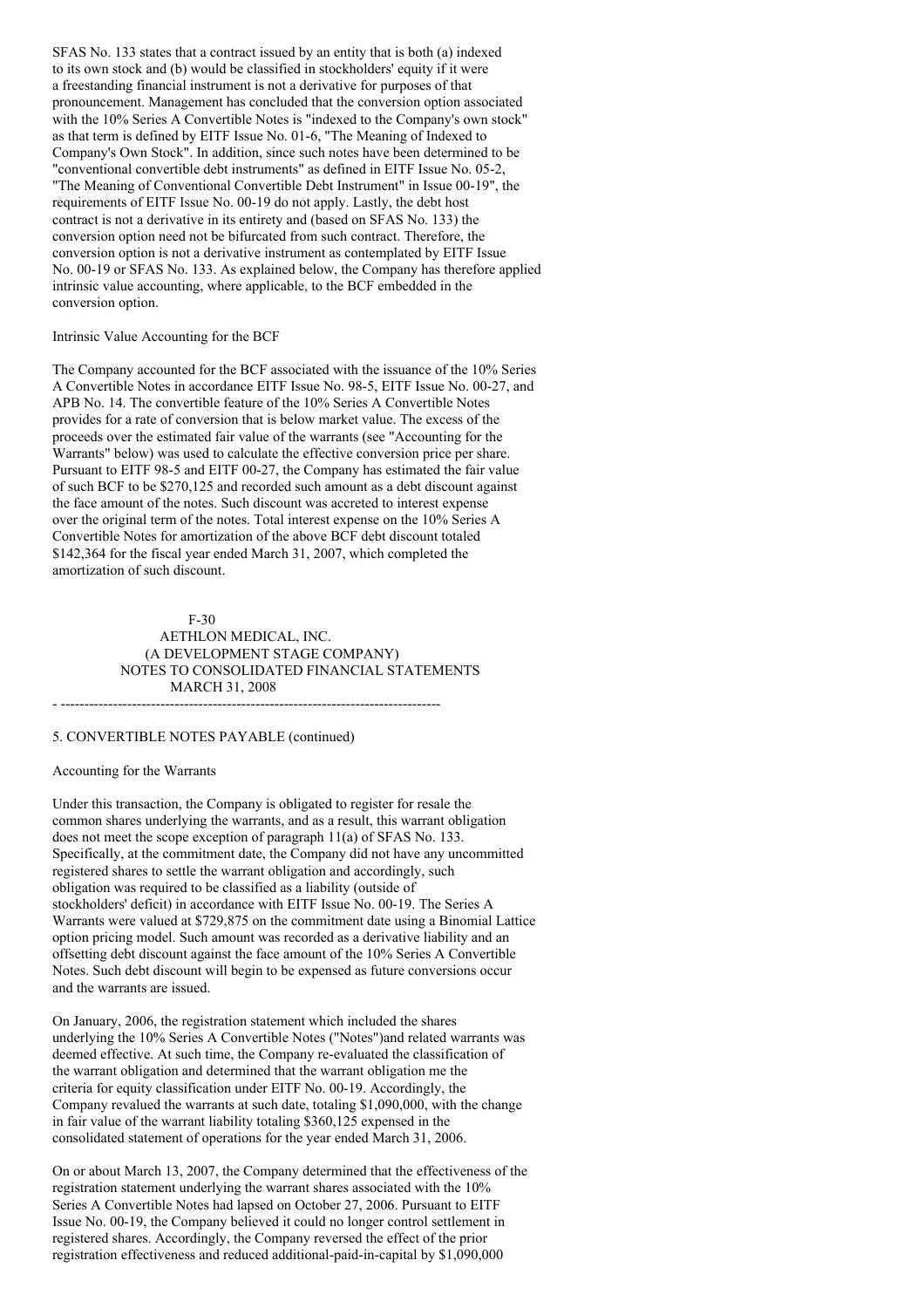and recorded a warrant liability of like amount. In addition the Company also recorded estimated liquidated damages in an amount of \$220,000, an amount of the Company's estimate of the damages that are expected to be paid prior to the effective registration of the shares underlying the warrants.

## The Allonge Transactions

Effective March 22, 2007, the Company entered into four Allonges (the "Allonges") to its 10% Series A Convertible Notes entered into in December 2005 having an aggregate principal amount of \$1,000,000 (the "Notes") with the Estate of Allan S. Bird, the Ellen R. Weiner Family Revocable Trust, Claypoole Capital, LLC and Christian J. Hoffmann III (the "Holders"). Each Holder has qualified as an "accredited investor" as that term is defined in the Securities Act of 1933, as amended (the "Act"). Pursuant to the Allonges, the Company amended and restated the Notes to extend the maturity date of the Notes from January 2, 2007 until January 3, 2008. The Company will also pay all accrued interest, through February 15, 2007 and each calendar quarter thereafter, in the form of units (the "Units")at the rate of \$0.20 per Unit (the "Interest Payment Rate"). The Allonges amend the Notes so that they are now convertible into Units at any time prior to the Maturity Date at the conversion price of \$0.20 per Unit (the "Conversion Price"). Each Unit is composed of one share of the Company's Common Stock and one Class A Common Stock Purchase Warrant (the "Class A Warrant"). Each Class A Warrant expires on January 2, 2011 and is exercisable to purchase one share of Common Stock at a price of \$0.20 per share (the "Exercise Price"). If the Holder exercises Class A Warrants on or before July 3, 2008, the Company will issue the Holder one Class B Common Stock Purchase Warrant (the "Class B Warrant" and with the Class A Warrant, collectively, the "Warrants") for every two Class A Warrants exercised. Each Class B Warrant has a three-year term and is exercisable to purchase one share of Common Stock at a price equal to the greater of \$0.20 per share or 75% of the average of the closing bid prices of the Common Stock for the five trading days immediately preceding the date of the notice of conversion. Pursuant to EITF 06-06, and because of the change in the fair value of embedded conversion options as a result of the issuance of Units under the Allonges on March 22, 2007, such issuance was determined to be a substantial change in the 10% Series A Notes resulting in the extinguishment of the Notes as per ABP No. 26. Therefore on March 22, 2007, the Company recorded a net increase of \$270,127 of discount on convertible notes payable, an increase in the warrant liability of \$1,486,875 and a loss on extinguishment of debt of \$1,216,748. Between March 22, 2007 and March 31, 2007, the Company also recorded an additional other expense of \$143,125 to record the change in fair value of the warrant liability at the end of the fiscal year. This transaction was exempt from registration pursuant to Regulation D promulgated under the Securities Act of 1933.

#### F-31

AETHLON MEDICAL, INC. (A DEVELOPMENT STAGE COMPANY) NOTES TO CONSOLIDATED FINANCIAL STATEMENTS MARCH 31, 2008

#### - --------------------------------------------------------------------------------

## 5. CONVERTIBLE NOTES PAYABLE (continued)

#### 10% SERIES A CONVERTIBLE NOTES AMENDMENT

On November 2007, the Company entered into Amended and Restated 10% Series A Convertible Promissory Notes (the "Amended Notes") with the holders of certain promissory notes previously issued by the Company (the "Prior Notes"), and all amendments to the Prior Notes, including on March 5, 2007.

The Amended Notes, in the principal amount of \$1,000,000, are convertible into an aggregate of 5,000,000 shares of the Company's Common Stock and mature on February 15, 2009. The Amended Notes provide for the payment of accrued and default interest through December 31, 2007 in the aggregate amount of \$295,248 to be paid in units ("Units") at a fixed rate of \$0.20 per Unit, each Unit consisting of one share of the Company's Common Stock and one Class A Common Stock Purchase Warrant (the "Class A Warrant") to purchase one share of the Company's Common Stock at a fixed exercise price of \$0.20 per share. If the Holders exercise the Class A Warrants on or before February 15, 2010, the Company will issue them one Class B Common Stock Purchase Warrant (the "Class B Warrant") for every two Class A Warrants exercised. The Class B Warrants will have a fixed exercise price of \$0.60 per share.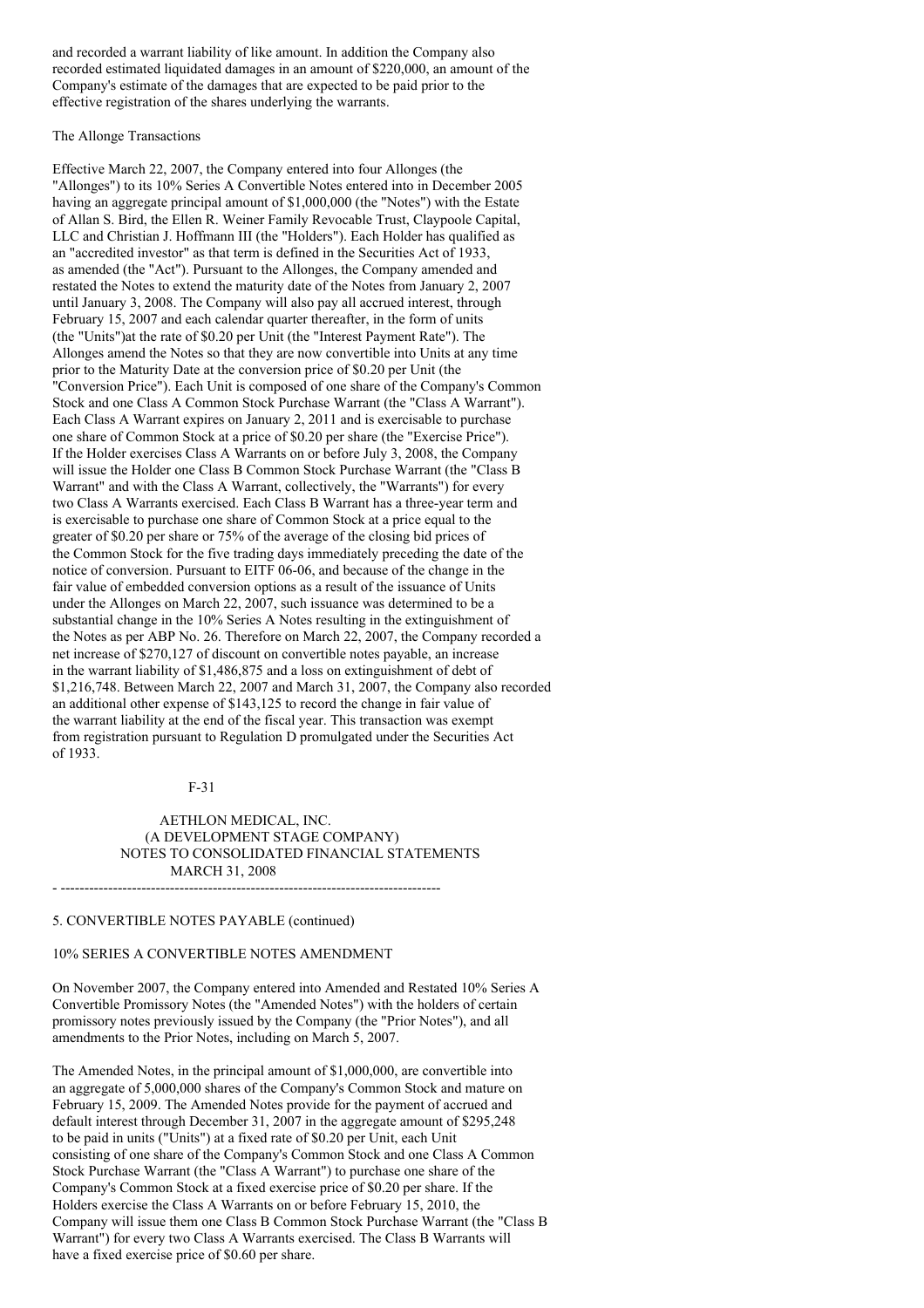The Amended Notes also provided for the payment of liquidated damages through November 29, 2007 in the aggregate amount \$269,336 to be paid in units ("Damages Units") at a fixed rate of \$0.40 per Damages Unit, each Damages Unit consisting of one share of the Company's Common Stock and one Class A-1 Common Stock Purchase Warrant (the "Class A-1 Warrant") to purchase on share of the Company's Common Stock at a fixed exercise price of \$0.40 per share. If the Holders exercise the Class A-1 Warrants on or before February 15, 2010, the Company will issue them one Class B-1 Common Stock Purchase Warrant (the "Class B-1 Warrant") for every two Class A-1 Warrants exercised. The Class B-1 Warrants will have a fixed exercise price of \$0.40 per share.

In addition, the Amended Notes provide for the issuance of Class A Principal Common Stock Purchase Warrants (the "Class A Principal Warrant") to purchase an aggregate of 5,000,000 shares of the Company's Common Stock on the same terms as the Class A Warrants.

The following table summarizes the number of shares of the Company's Common Stock issuable upon the conversion of the Amended Notes or the exercise of the various warrants issued or issuable pursuant to the Amended Notes.

| Note Conversion            | 5,000,000  |
|----------------------------|------------|
| <b>Accrued Interest</b>    | 1,476,242  |
| <b>Liquidated Damages</b>  | 673,340    |
| Class A Warrants           | 1,476,242  |
| Class A-1 Warrants         | 673,340    |
| Class A Principal Warrants | 5,000,000  |
| Class B Warrants           | 738,121    |
| Class B-1 Warrants         | 336,670    |
|                            |            |
| Total                      | 15,373,955 |
|                            |            |

The Company was obligated to register the shares underlying the Class A Warrants, the Class A-1 Warrants and the Class A Principal Warrants with the SEC by March 31, 2008, and the shares underlying the Class B Warrants and to register the Class B-1 Warrants with the SEC by the 30th day following the issuance date of such warrants. Since the Company failed to effect a registration statement by March 31, 2008, it is recording liquidated damages of \$15,000 per month.

#### F-32

AETHLON MEDICAL, INC. (A DEVELOPMENT STAGE COMPANY) NOTES TO CONSOLIDATED FINANCIAL STATEMENTS MARCH 31, 2008 - --------------------------------------------------------------------------------

5. CONVERTIBLE NOTES PAYABLE (continued)

For accounting purposes, the amendment of the 10% Series A Convertible Notes was treated as an extinguishment pursuant to EITF Issue No. 06-6. The changes in the note agreements, conversion feature and warrants were considered substantive as prescribed in that consensus. Consequently, at the amendment date the Company initially recorded an estimated loss on extinguishment of \$489,013 as follows:

Reacquisition Price (Fair value of new notes and warrants) \$ 5,392,664

| Less amounts relieved at date of extinguishment: |             |
|--------------------------------------------------|-------------|
| Carrying amount of the unamortized notes         | (166, 667)  |
| Carrying amount of derivative liability          | (4,172,400) |
| Accrued interest and liquidated damages          | (564, 584)  |
|                                                  |             |
| Loss on extinguishment                           | 489.013     |
|                                                  |             |

Subsequently, the Company engaged a third party valuation firm to value the various components of the amendment of the Series A Convertible Notes. As a result of that valuation, the Company recorded an additional \$58,106 of loss on extinguishment of debt with the offset being recorded to additional paid-in capital.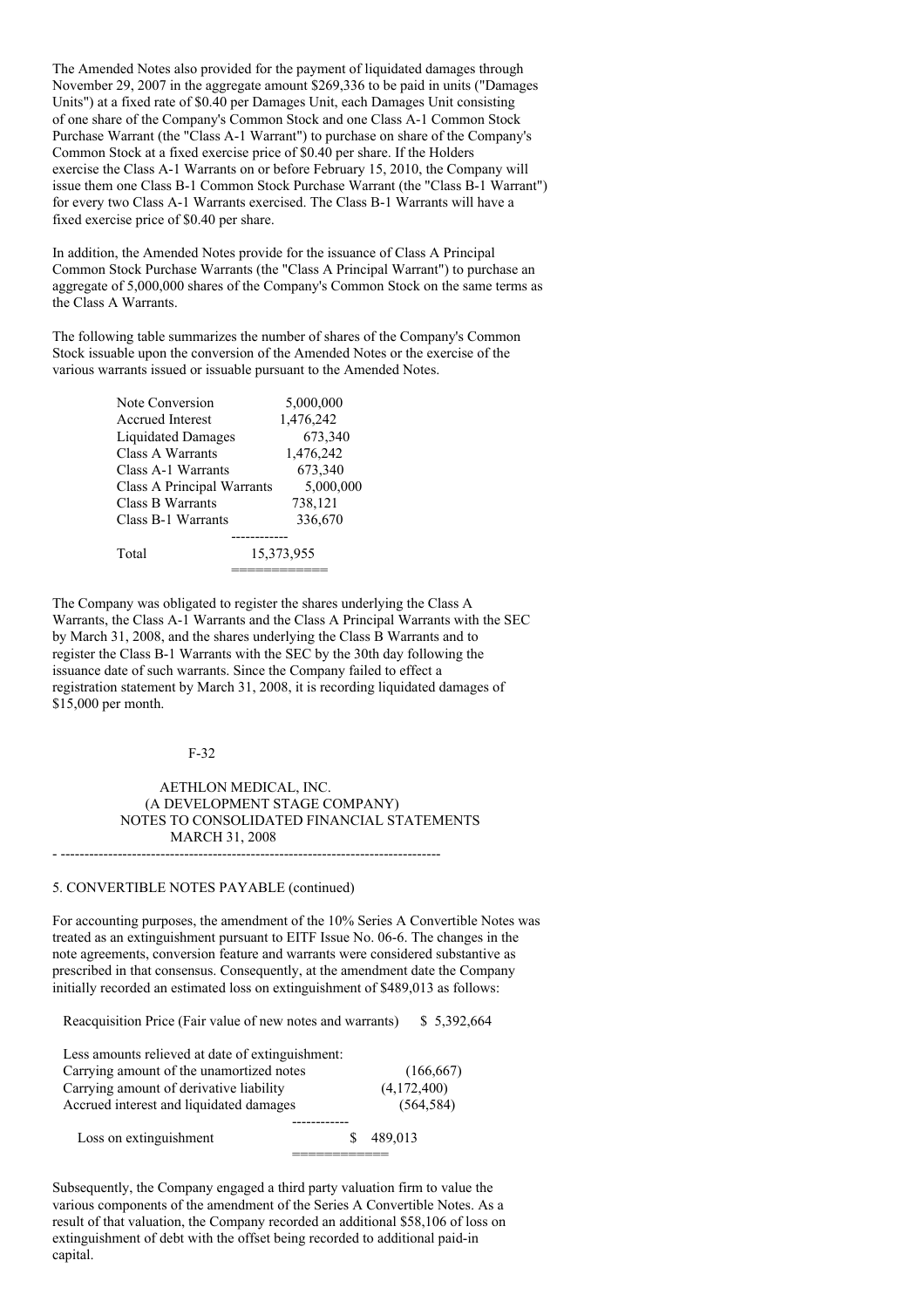The new warrants issued in connection with the Amended Notes were evaluated pursuant to EITF Issue No. 00-19 and classified as equity instruments. In connection with the new warrants, the Company recorded \$4,392,664 as an increase to additional paid in capital, based on the estimated fair value at issuance. The amended conversion feature contains a beneficial conversion at the date of the Amended Notes; consequently, the Company recorded a discount of \$1,000,000 against the notes and a corresponding increase in additional paid in capital. Through March 31, 2008, the Company amortized approximately \$109,000 of such discount into interest expense using the effective interest method.

In January 2008, one of the holders of the Amended Series A Convertible Notes converted \$100,000 of their notes into 500,000 shares of common stock at the agreed conversion rate of \$0.20 per share.

Convertible Notes Payable consists of the following at March 31, 2008:

Net Principal Discount Amount --------- --------- --------- Amended Series A 10% Convertible Notes \$ 900,000 \$(797,470) \$ 102,530 December 10% Convertible Notes 50,000 -- 50,000 --------- --------- --------- Total - Convertible Notes \$ 950,000 \$(797,470) \$ 152,530 ========= ========== =========

F-33

AETHLON MEDICAL, INC. (A DEVELOPMENT STAGE COMPANY) NOTES TO CONSOLIDATED FINANCIAL STATEMENTS MARCH 31, 2008 - --------------------------------------------------------------------------------

#### 6. EQUITY TRANSACTIONS

#### 2003 CONSULTANT STOCK PLAN

In August 2003, the Company adopted the 2003 Consultant Stock Plan (the "Stock Plan"), which provides for grants of common stock through August 2013, to assist the Company in obtaining and retaining the services of persons providing consulting services for the Company. A total of 1,000,000 common shares are reserved for issuance under the Stock Plan. On March 29, 2004, the Company filed a registration statement on Form S-8 for the purpose of registering 1,000,000 common shares issuable under the Stock Plan under the Securities Act of 1933. On August 29, 2005, the Company filed a Form S-8 for the purpose of registering an additional 2,000,000 shares, for a total of 3,000,000 common shares reserved under the Plan.

#### 2005 DIRECTORS COMPENSATION PROGRAM

In February 2005, the Company adopted the 2005 Directors Compensation Program (the "Directors Compensation Program") to assist in obtaining and retaining the services of outside directors. Under the Directors Compensation Program, a newly elected director will receive a one time grant of a non-qualified stock option of 1.5% of the common stock outstanding at the time of election. The options will vest one-third at the time of election to the board and the remaining two-thirds will vest equally at year end over three years. Additionally, each director will also receive an annual \$25,000 non-qualified stock option retainer, \$15,000 of which is to be paid at the first of the year to all directors who are on the Board prior to the first meeting of the year and a \$10,000 retainer will be paid if a director attends 75% of the meetings either in person, via conference call or other electronic means. The exercise price for the options under the Directors Compensation Program will equal the average closing of the last ten (10) trading days prior to the date earned.

#### COMMON STOCK

In April 2004, the Company issued 500,000 shares of restricted common stock to an accredited individual investor in connection with the exercise of warrants at \$0.25 per share for cash totaling \$125,000. This transaction was exempt from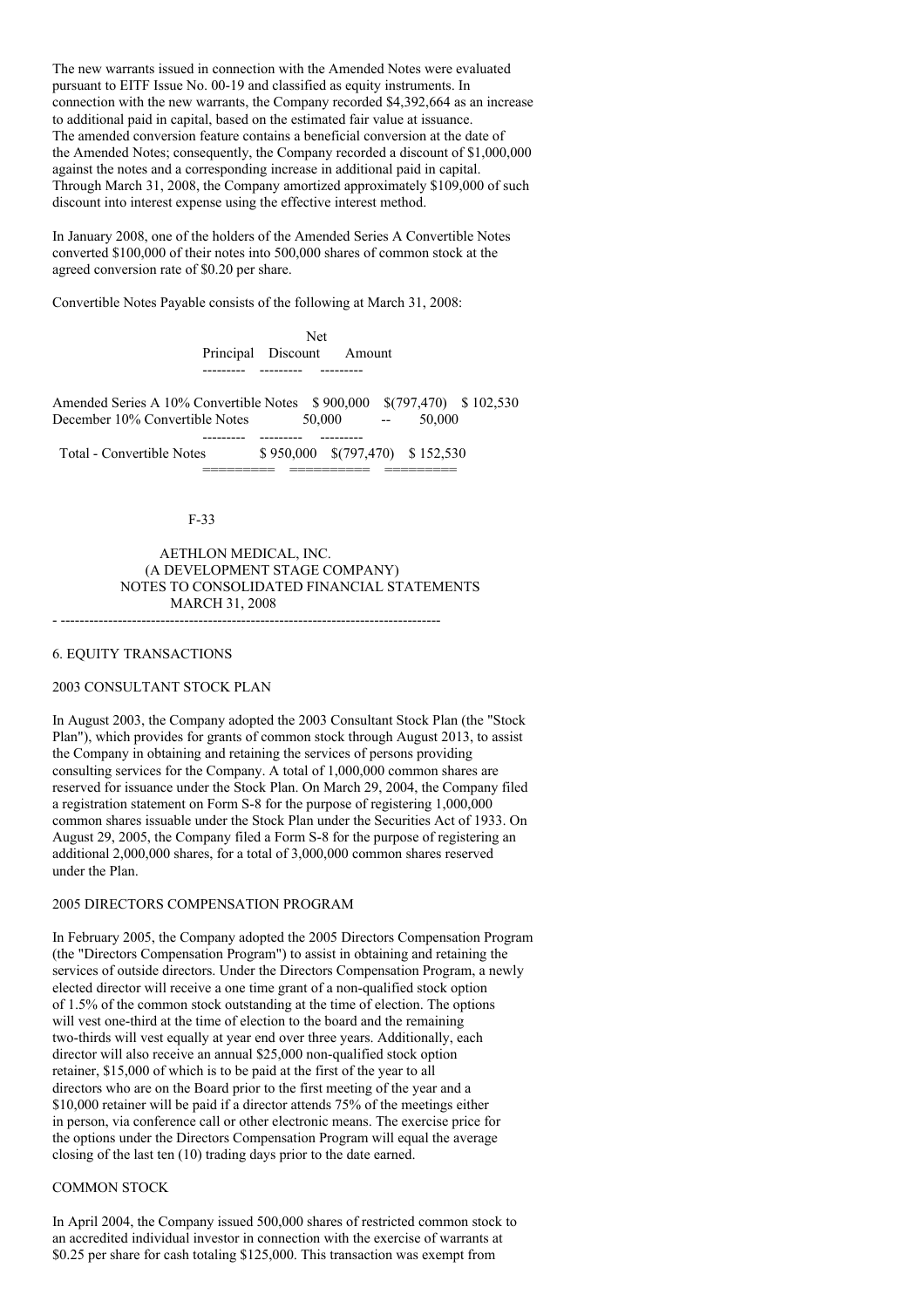registration pursuant to Regulation D promulgated under the Securities Act of 1933.

In April 2004, the Company issued 17,143 shares at \$1.75 per share to an accredited individual investor for investor relations services in the amount of \$30,000. This transaction was exempt from registration pursuant to Section 4(2) of the Securities Act of 1933.

In April 2004, the Company issued 50,000 shares of restricted common stock to Fusion Capital Fund II, LLC, an accredited institutional investor, for a financing commitment to provide \$6,000,000 under a registered private placement. In connection with the \$6,000,000 financing the Company paid a fee to Fusion Capital in the amount of 418,604 shares of common stock. The Company recorded no expense related to the issuance of these shares since they were related to equity fund raising activities. This transaction was exempt from registration pursuant to Regulation D promulgated under the Securities Act of 1933.

In May 2004, the Company issued 225,000 shares of common stock at \$0.44 per share and 225,000 warrants to purchase the Company's common stock at a price of \$0.76 per share to legal counsel for legal services in the amount of \$99,000, which was recorded as expense in the accompanying consolidated financial statements. This transaction was exempt from registration pursuant to Section 4(2)of the Securities Act of 1933.

In May 2004, a \$50,000 10% convertible note was converted at \$0.44 per share for 113,636 shares of common stock and 113,636 warrants to purchase the Company's common stock at a price of \$0.76 per share. This transaction was exempt from registration pursuant to Section 4(2) of the Securities Act of 1933.

### F-34

AETHLON MEDICAL, INC. (A DEVELOPMENT STAGE COMPANY) NOTES TO CONSOLIDATED FINANCIAL STATEMENTS MARCH 31, 2008 - --------------------------------------------------------------------------------

#### 6. EQUITY TRANSACTIONS (continued)

#### COMMON STOCK (continued)

In May 2004, the Company issued a total of 1,415,909 shares of restricted stock at a price of \$0.44 per share for cash totaling \$623,000 to fourteen accredited investors. In connection with the issuance of these shares, the Company granted the stockholders 1,640,908 warrants to purchase the Company's common stock at a price of \$0.76 per share. The warrants vested immediately and expire on the fifth anniversary from the date when a registration statement covering the common stock underlying such warrants is declared effective. This transaction was exempt from registration pursuant to Regulation D promulgated under the Securities Act of 1933.

In July 2004, the Company issued 10,715 shares of restricted common stock at \$0.70 per share to an accredited individual for employee placement services in the amount of \$7,500. This transaction was exempt from registration pursuant to Section  $4(2)$  of the Securities Act of 1933.

In July 2004, the Company issued 6,850 shares of restricted common stock at \$0.73 per share to an accredited individual for consulting services on opportunities for the Company's Hemopurifier(R) within the biodefense marketplace in the amount of \$5,000. This transaction was exempt from registration pursuant to Section 4(2) of the Securities Act of 1933.

In September 2004, the Company issued 479,513 shares of restricted common stock to an accredited investor, in conjunction with the conversion of \$125,000 in principal amount of notes, plus accrued interest, at \$0.34 per share, in accordance with their convertible note agreement. This transaction was exempt from registration pursuant to Regulation D promulgated under the Securities Act of 1933.

In November and December 2004, the Company issued 80,000 shares of restricted common stock to an accredited individual investor in connection with the exercise of 80,000 warrants at \$0.25 per share for consideration of a \$20,000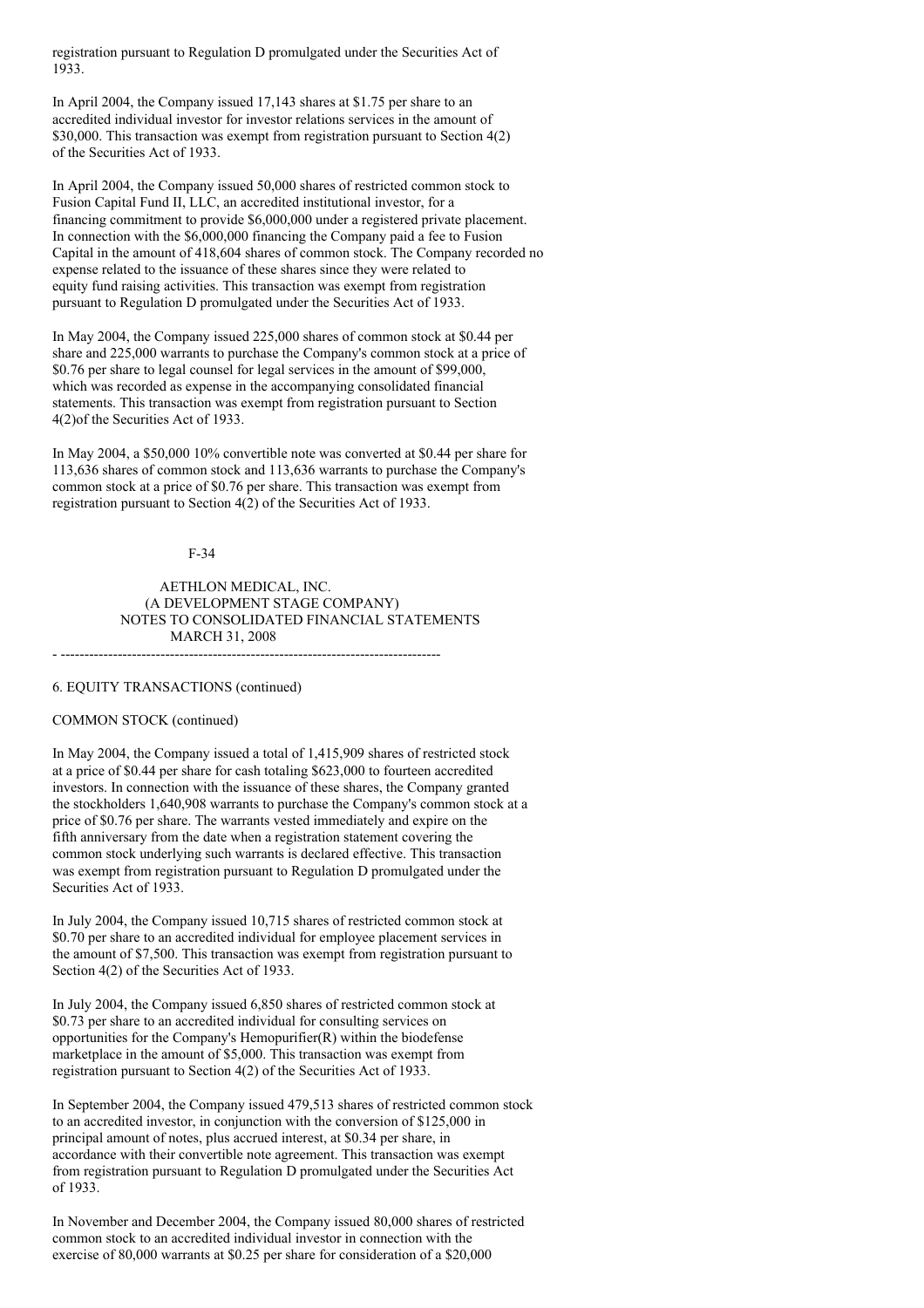reduction in the principal amount of a 10% one-year promissory note. This transaction was exempt from registration pursuant to Section 4(2) of the Securities Act of 1933.

In December 2004, the Company issued 461,667 shares of restricted common stock to two accredited individual investors in connection with the exercise of 461,667 warrants at \$0.25 per share for cash totaling \$115,417. This transaction was exempt from registration pursuant to Section 4(2) of the Securities Act of 1933.

In December 2004, the Company repaid two \$25,000 12% promissory notes, including accrued interest of \$17,778 each, through the issuance of 87,303 restricted common shares at \$0.49 per share to each of two separate accredited individual investors. These transactions were exempt from registration pursuant to Section 4(2) of the Securities Act of 1933.

In December 2004, the Company issued 60,000 shares of restricted common stock at \$0.50 per share under a consulting agreement with an accredited individual investor, for investor relations consulting services to the Company. The fair value of the transaction of \$30,000 was recorded as deferred compensation and presented as an offset to additional paid-in capital in the accompanying consolidated financial statements. Such amount is being amortized to expense over the six month term of the agreement. At March 31, 2005, \$15,000 of such amount remained unamortized. This transaction was exempt from registration pursuant to Section 4(2) of the Securities Act of 1933. The remaining \$15,000 balance in deferred consulting fees were amortized during the fiscal year ended March 31, 2006.

F-35

AETHLON MEDICAL, INC. (A DEVELOPMENT STAGE COMPANY) NOTES TO CONSOLIDATED FINANCIAL STATEMENTS MARCH 31, 2008 - --------------------------------------------------------------------------------

6. EQUITY TRANSACTIONS (continued)

## COMMON STOCK (continued)

In January 2005, the Company issued 55,556 shares of restricted common stock at \$0.36 per share and a warrant to purchase 55,556 shares of common stock at \$0.44 per share for cash in the amount of \$20,000 to an accredited individual investor. This transaction was exempt from registration pursuant to Section 4(2)of the Securities Act of 1933.

In January 2005, the Company issued 66,666 shares of restricted common stock at \$0.45 per share to an accredited individual investor under a consulting agreement for investor relations services to the Company. The fair value of the transaction of \$30,000 was recorded as deferred compensation and presented as an offset to additional paid-in capital in the accompanying consolidated financial statements. Such amount is being amortized to expense over the six month term of the agreement. At March 31, 2005, \$15,000 of such amount remained unamortized. This transaction was exempt from registration pursuant to Section 4(2) of the Securities Act of 1933. The remaining \$15,000 balance in deferred consulting fees were amortized during the fiscal year ended March 31, 2006.

In January 2005, the Company issued 25,834 shares of restricted common stock to an accredited individual investor in connection with the exercise of a warrant to purchase 25,834 shares of common stock at \$0.25 per share for cash totaling \$6,459. This transaction was exempt from registration pursuant to Section 4(2) of the Securities Act of 1933.

In February 2005, the Company issued 139,063 shares of restricted common stock to an accredited individual investor in connection with the exercise of a warrant to purchase 139,063 shares of common stock at \$0.25 per share for cash totaling \$34,766. This transaction was exempt from registration pursuant to Section  $4(2)$  of the Securities Act of 1933.

In February 2005, the Company issued 90,000 shares of restricted common stock at \$0.27 per share and a three-year warrant to purchase 90,000 shares of common stock at \$0.34 per share for cash in the amount of \$24,300 to an accredited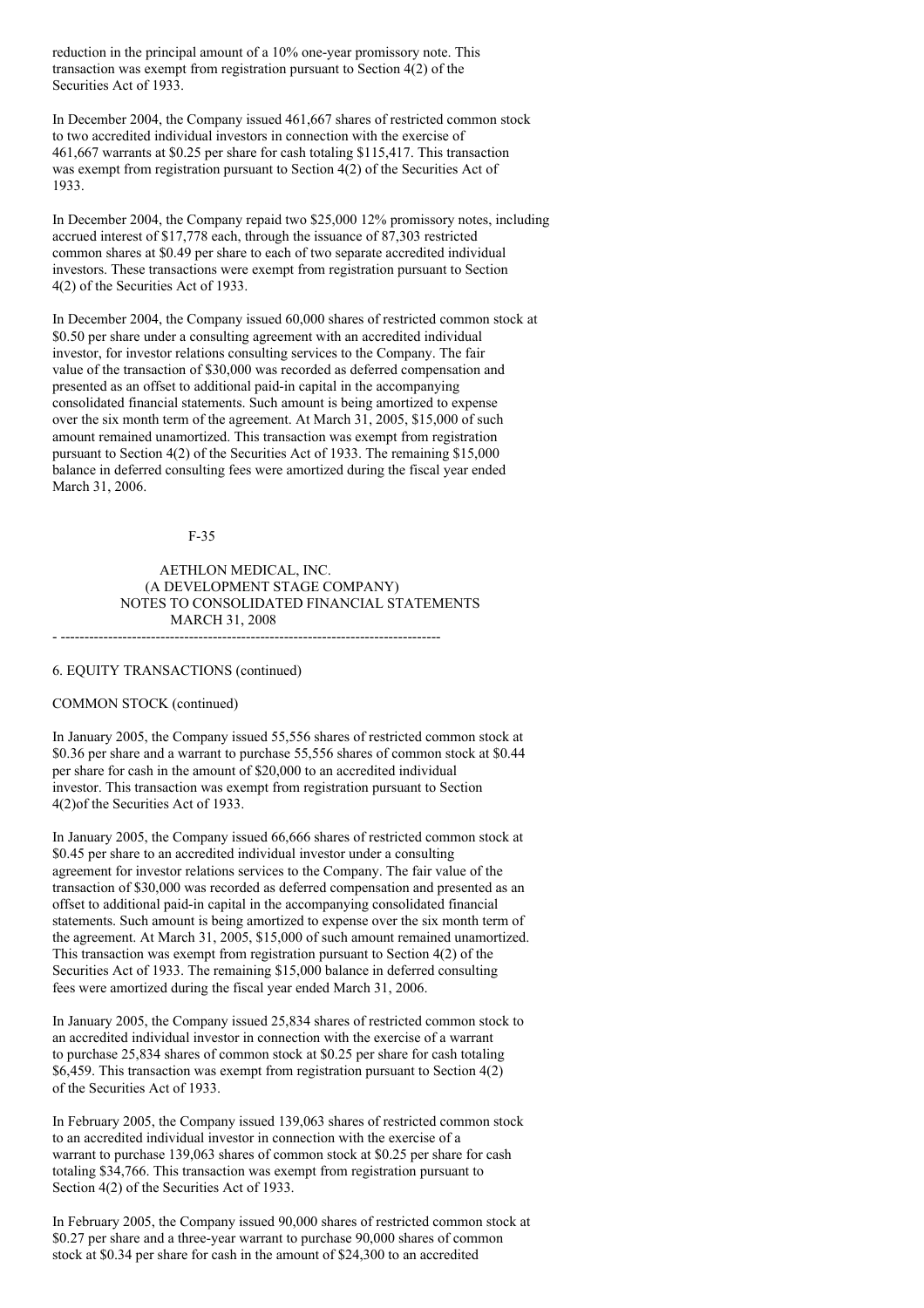individual investor. This transaction was exempt from registration pursuant to Section 4(2)of the Securities Act of 1933.

During the year ended March 31, 2005, the Company issued an additional total of 1,416,958 shares of restricted common stock at prices ranging from \$0.25 to \$0.52 for total cash proceeds of approximately \$541,000.

During the year ended March 31, 2005, the Company issued an additional 557,647 shares of restricted common stock at prices ranging from \$0.25 to \$0.55 under various consulting service agreements for total recorded value of approximately \$196,000. All services on these agreements were completed and expensed during the year ended March 31, 2005.

In April 2005, the Company issued 9,740 shares of common stock pursuant to the Company's S-8 registration statement covering the Company's 2003 Consultant Stock Plan at \$0.31 per share in payment for scientific consulting services to the Company valued at \$3,000.

In April 2005, the Company issued 25,134 shares of common stock pursuant to the Company's S-8 registration statement covering the Company's 2003 Consultant Stock Plan at \$0.30 per share in payment for regulatory affairs consulting services to the Company valued at \$7,500.

## F-36

AETHLON MEDICAL, INC. (A DEVELOPMENT STAGE COMPANY) NOTES TO CONSOLIDATED FINANCIAL STATEMENTS MARCH 31, 2008 - --------------------------------------------------------------------------------

### 6. EQUITY TRANSACTIONS (continued)

### COMMON STOCK (continued)

In April 2005, the Company issued 31,424 shares of common stock pursuant to the Company's S-8 registration statement covering the Company's 2003 Consultant Stock Plan at \$0.25 per share in payment for regulatory affairs consulting services to the Company valued at \$7,900.

During the year ended March 31, 2006, the Company issued 3,990,807 shares of common stock at prices between \$0.25 to and \$0.76 per share to Fusion Capital under its \$6,000,000 common stock purchase agreement for cash proceeds totaling \$1,436,815. These shares are registered pursuant to the Company's Form SB-2 registration statement effective December 7, 2004.

During the quarter ended June 30, 2005, the Company issued 95,420 shares of common stock pursuant to the Company's S-8 registration statement covering the Company's 2003 Consultant Stock Plan at \$0.262 per share in payment for regulatory affairs consulting services to the Company valued at \$25,000.

In May 2005, the Company issued 33,228 shares of common stock pursuant to the Company's S-8 registration statement covering the Company's 2003 Consultant Stock Plan at \$0.25 per share in payment for regulatory affairs consulting services to the Company valued at \$8,440.

In May 2005, the Company issued 24,000 shares of common stock pursuant to the Company's S-8 registration statement covering the Company's 2003 Consultant Stock Plan at \$0.25 per share in payment for investor relations consulting services to the Company valued at \$6,000.

In May 2005 the Company issued 100,000 shares of common stock and a warrant to purchase 400,000 shares of common stock at a purchase price of \$0.18 per share to an accredited investor for \$17,600. This transaction was exempt from registration pursuant to Regulation D promulgated under the Securities Act of 1933.

In May 2005, the Company issued 11,450 shares of common stock pursuant to the Company's S-8 registration statement covering the Company's 2003 Consultant Stock Plan at \$0.26 per share in payment for scientific consulting services to the Company valued at \$3,000.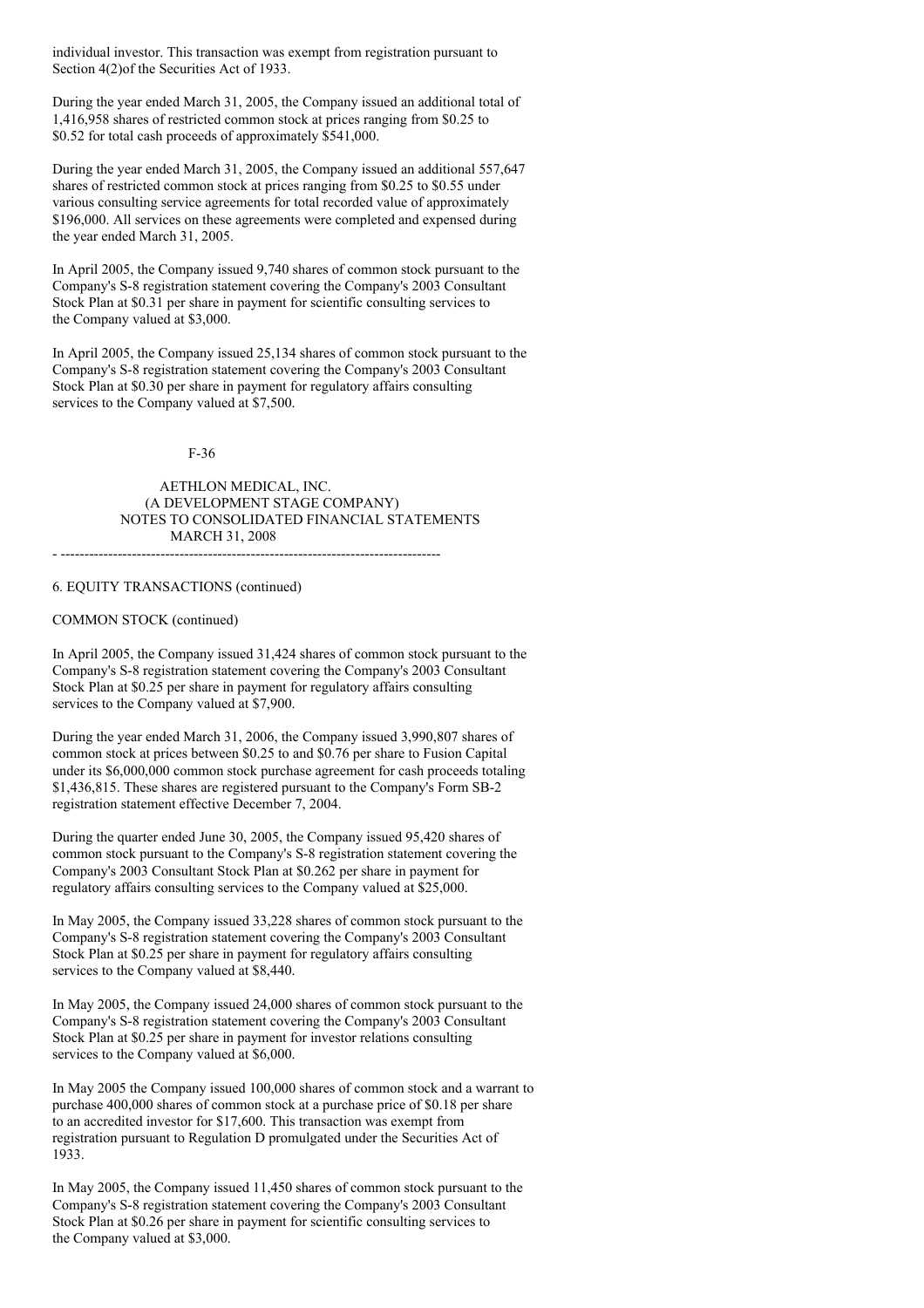In June 2005, the Company issued 34,352 shares of common stock pursuant to the Company's S-8 registration statement covering the Company's 2003 Consultant Stock Plan at \$0.26 per share in payment for regulatory affairs consulting services to the Company valued at \$5,000.

In June 2005, the Company issued 34,352 shares of common stock pursuant to the Company's S-8 registration statement covering the Company's 2003 Consultant Stock Plan at \$0.26 per share in payment for regulatory affairs consulting services to the Company valued at \$5,000.

In June 2005, the Company issued 11,450 shares of common stock pursuant to the Company's S-8 registration statement covering the Company's 2003 Consultant Stock Plan at \$0.26 per share in payment for scientific consulting services to the Company valued at \$3,000.

In June 2005, the Company issued 21,008 shares of common stock pursuant to the Company's S-8 registration statement covering the Company's 2003 Consultant Stock Plan at \$0.24 per share in payment for regulatory affairs consulting services to the Company valued at \$5,000.

In June 2005, the Company issued 836,730 shares of restricted common stock and a three-year warrant to purchase 418,365 shares of the Company's restricted common stock at an exercise price of \$0.25 to legal counsel as an inducement to settle accrued past due legal services payable in the amount of \$167,346 which had been expensed in the prior fiscal year. At the time of the settlement, the shares of the Company's restricted common stock were valued at \$209,183 and, using a Black-Scholes option pricing model, the warrant was valued at \$100,408. The non-cash additional consideration of \$142,245 has been recorded as professional fees expense during the fiscal year ended March 31, 2006.

#### F-37

AETHLON MEDICAL, INC. (A DEVELOPMENT STAGE COMPANY) NOTES TO CONSOLIDATED FINANCIAL STATEMENTS MARCH 31, 2008 - --------------------------------------------------------------------------------

6. EQUITY TRANSACTIONS (continued)

COMMON STOCK (continued)

In June 2005, the Company issued 12,605 shares of common stock pursuant to the Company's S-8 registration statement covering the Company's 2003 Consultant Stock Plan at \$0.24 per share in payment for scientific consulting services to the Company valued at \$3,000.

During the quarter ended June 30, 2005, the Company expensed \$30,000 of deferred consulting fees, which were included in additional paid-in capital at March 31, 2005, as the related consulting services were completed.

In July 2005, the Company issued 43,479 shares of common stock pursuant to the Company's S-8 registration statement covering the Company's 2003 Consultant Stock Plan at \$0.23 per share in payment for regulatory affairs consulting services to the Company valued at \$10,000.

In July 2005, the Company issued 2,155 shares of common stock pursuant to the Company's S-8 registration statement covering the Company's 2003 Consultant Stock Plan at \$0.23 per share in payment for regulatory affairs consulting services to the Company valued at \$500.

In August 2005, the Company issued 37,863 shares of common stock pursuant to the Company's S-8 registration statement covering the Company's 2003 Consultant Stock Plan at \$0.23 per share in payment for regulatory affairs consulting services to the Company valued at \$8,557.

In August 2005, the Company issued 91,739 shares of common stock pursuant to the Company's S-8 registration statement covering the Company's 2003 Consultant Stock Plan at \$0.23 per share in payment for regulatory affairs consulting services to the Company valued at \$21,100.

In August 2005, the Company issued 21,368 shares of common stock pursuant to the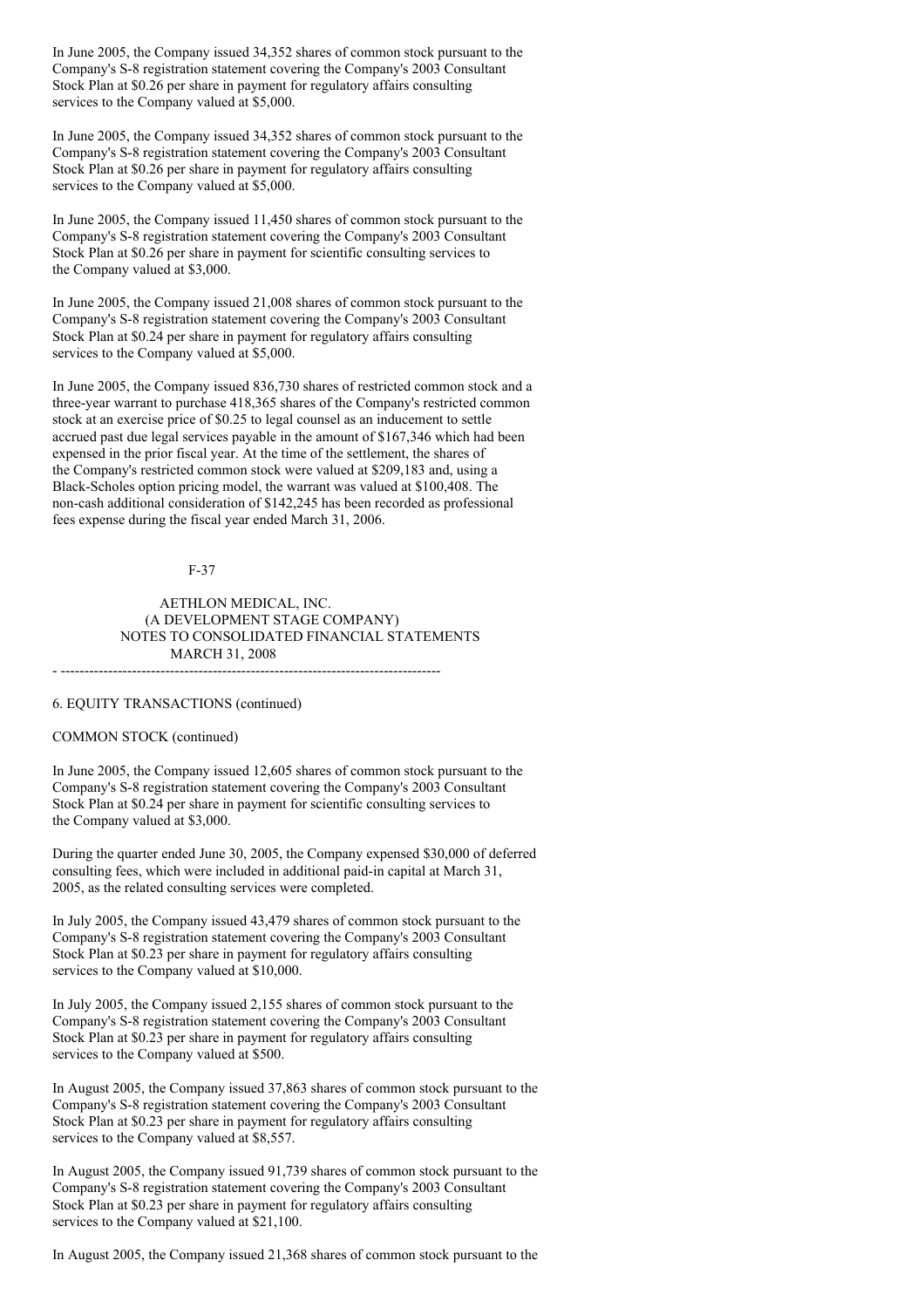Company's S-8 registration statement covering the Company's 2003 Consultant Stock Plan at \$0.23 per share in payment for regulatory affairs consulting services to the Company valued at \$5,000.

In August 2005, the Company issued 175,755 shares of common stock pursuant to the Company's S-8 registration statement covering the Company's 2003 Consultant Stock Plan at \$0.21 per share in payment for regulatory affairs consulting services to the Company valued at \$37,260.

In September 2005, the Company issued 27,852 shares of common stock pursuant to the Company's S-8 registration statement covering the Company's 2003 Consultant Stock Plan at \$0.21 per share in payment for regulatory affairs consulting services to the Company valued at \$5,738.

In October 2005, the Company issued 21,186 shares of common stock pursuant to the Company's S-8 registration statement covering the Company's 2003 Consultant Stock Plan at \$0.24 per share in payment for regulatory affairs consulting services to the Company valued at \$5,000.

In October 2005, the Company issued 35,278 shares of common stock pursuant to the Company's S-8 registration statement covering the Company's 2003 Consultant Stock Plan at \$0.22 per share in payment for regulatory affairs consulting services to the Company valued at \$7,620.

In November 2005, the Company issued 19,948 shares of common stock pursuant to the Company's S-8 registration statement covering the Company's 2003 Consultant Stock Plan at \$0.38 per share in payment for regulatory affairs consulting services to the Company valued at \$7,660.

In November 2005, the Company issued 97,662 shares of common stock pursuant to the Company's S-8 registration statement covering the Company's 2003 Consultant Stock Plan at \$0.37 per share in payment for regulatory affairs consulting services to the Company valued at \$36,135.

In November 2005, the Company issued 13,298 shares of common stock pursuant to the Company's S-8 registration statement covering the Company's 2003 Consultant Stock Plan at \$0.38 per share in payment for regulatory affairs consulting services to the Company valued at \$5,000.

## F-38

AETHLON MEDICAL, INC. (A DEVELOPMENT STAGE COMPANY) NOTES TO CONSOLIDATED FINANCIAL STATEMENTS MARCH 31, 2008 - --------------------------------------------------------------------------------

#### 6. EQUITY TRANSACTIONS (continued)

## COMMON STOCK (continued)

In December 2005, the Company issued 371,847 shares of common stock to legal counsel pursuant to the Company's S-8 registration statement covering the Company's 2003 Consultant Stock Plan at \$0.25 per share in payment of general legal fees valued at \$91,509.

In December 2005, the Company issued 73,964 shares of restricted common stock at \$0.25 per share in payment of legal fees related to capital raising transactions valued at \$18,202.

In December 2005, the Company issued 13,333 shares of common stock pursuant to the Company's S-8 registration statement covering the Company's 2003 Consultant Stock Plan at \$0.29 per share in payment for regulatory affairs consulting services to the Company valued at \$3,840.

In December 2005, the Company issued 15,060 shares of common stock pursuant to the Company's S-8 registration statement covering the Company's 2003 Consultant Stock Plan at \$0.33 per share in payment for regulatory affairs consulting services to the Company valued at \$5,000.

In January 2006, the Company issued 579,813 shares of restricted common stock at \$0.24 per share in payment for patent fees valued at \$139,155.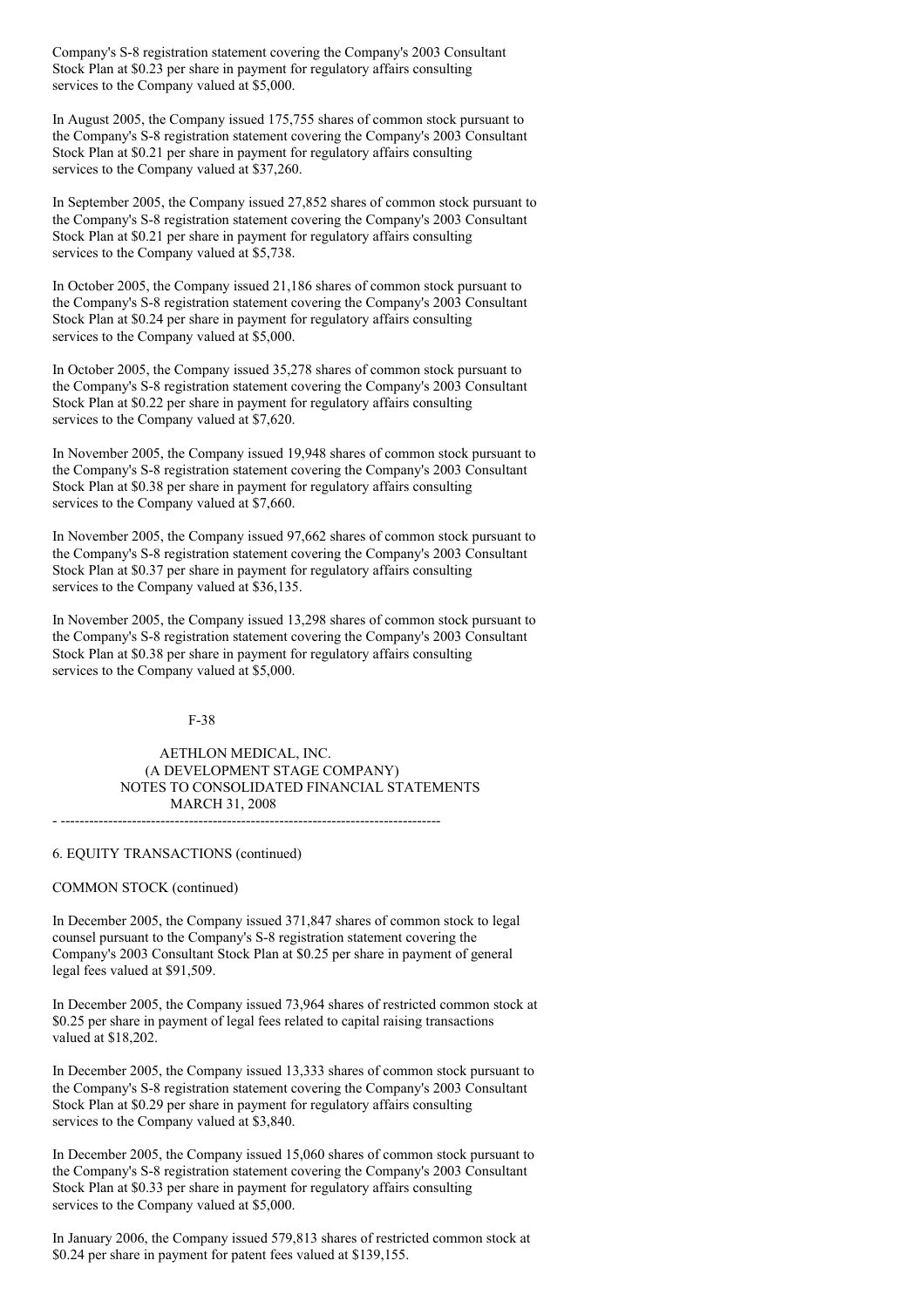In January 2006, the Company issued 66,017 shares of restricted common stock at Prices ranging from \$0.28 to \$0.33 per share in payment for investor relations valued at \$20,000.

In January 2006, the Company issued 9,091 shares of common stock pursuant to the Company's S-8 registration statement covering the Company's 2003 Consultant Stock Plan at \$0.33 per share in payment for regulatory affairs consulting services to the Company valued at \$3,000.

In January 2006, the Company issued 13,889 shares of common stock pursuant to the Company's S-8 registration statement covering the Company's 2003 Consultant Stock Plan at \$0.36 per share in payment for regulatory affairs consulting services to the Company valued at \$5,000.

In February 2006, the Company issued 10,563 shares of common stock pursuant to the Company's S-8 registration statement covering the Company's 2003 Consultant Stock Plan at \$0.28 per share in payment for regulatory affairs consulting services to the Company valued at \$3,000.

In March 2006, the Company issued 17,730 shares of common stock pursuant to the Company's S-8 registration statement covering the Company's 2003 Consultant Stock Plan at \$0.28 per share in payment for regulatory affairs consulting services to the Company valued at \$5,000.

In March 2006, the Company issued 79,255 shares of common stock pursuant to the Company's S-8 registration statement covering the Company's 2003 Consultant Stock Plan at \$0.28 per share in payment for Corporate communications consulting services to the Company valued at \$19,974.

In March 2006, the Company issued 110,040 shares of common stock to legal counsel pursuant to the Company's S-8 registration statement covering the Company's 2003 Consultant Stock Plan and 110,040 shares of restricted stock at \$0.39 per share in payment of general legal fees valued at \$85,392.

In March 2006, the Company issued 7,275 shares of common stock pursuant to the Company's S-8 registration statement covering the Company's 2003 Consultant Stock Plan at \$0.49 per share in payment for regulatory affairs consulting services to the Company.

In March 2006, the Company issued 27,284 shares of common stock to legal counsel pursuant to the Company's S-8 registration statement covering the Company's 2003 Consultant Stock Plan at \$0.34 per share in payment of general legal fees valued at \$9,197.

In March 2006, the Company issued 158,046 shares of common stock pursuant to the Company's S-8 registration statement covering the Company's 2003 Consultant Stock Plan at \$0.33 per share in payment for regulatory affairs consulting services to the Company valued at \$52,155.

F-39

AETHLON MEDICAL, INC. (A DEVELOPMENT STAGE COMPANY) NOTES TO CONSOLIDATED FINANCIAL STATEMENTS MARCH 31, 2008 - --------------------------------------------------------------------------------

## 6. EQUITY TRANSACTIONS (continued)

## COMMON STOCK (continued)

In March 2006, the Company converted a \$30,000 10% promissory notes held by an accredited individual investor, including accrued interest of \$4,564, through the issuance of 140,000 restricted common shares at \$0.25 per share.

In March 2006, a \$30,000 15% convertible note, including accrued interest of \$4,943, was converted at \$0.20 per share for 174,716 shares of common stock. This transaction was exempt from registration pursuant to Section 4(2) of the Securities Act of 1933.

In March 2006, the Company issued 150,000 shares of restricted common stock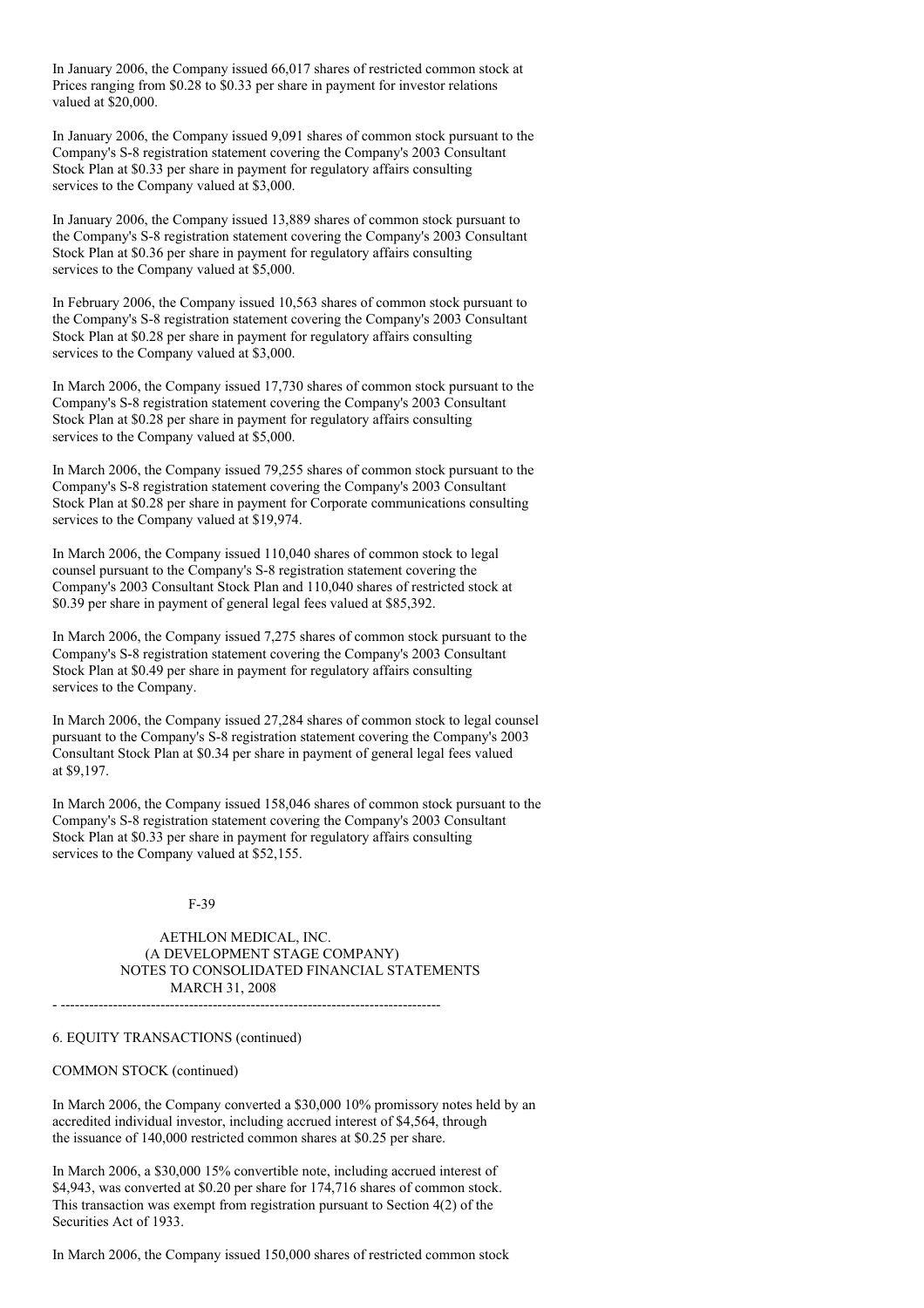under a one year investor relations consulting agreement which was valued at \$49,000 and being amortized over a one year period. Approximately \$4,000 was amortized during the year ended March 31, 2006. As a result, the remaining balance of \$44,917 represents that entire balance of deferred consulting fees (contra equity) in accompanying consolidated balance sheet.

In March 2006, the Company issued 35,714 shares of restricted common stock payment of professional services related to investor relations valued at \$10,000.

In March 2006, the Company issued 15,152 shares of restricted common stock at \$0.33 per share in payment of professional services related to investor relations valued at \$5,000.

In March 2006, the Company issued 33,333 shares of restricted common stock at \$0.30 per share in payment of an option agreement valued at \$10,000.

In April 2006, the Company issued 3,782 shares of common stock pursuant to the Company's S-8 registration statement covering the Company's 2003 Consultant Stock Plan at \$0.79 per share in payment for regulatory affairs consulting services to the Company valued at \$3,000 based on the value of the services.

In April 2006, the Company issued 25,601 shares of common stock pursuant to the Company's S-8 registration statement covering the Company's 2003 Consultant Stock Plan at \$0.50 per share in payment for past due rents owed by the Company valued at \$12,801 based on the value of the services.

In April 2006, the Company issued 6,313 shares of common stock pursuant to the Company's S-8 registration statement covering the Company's 2003 Consultant Stock Plan at \$0.79 per share in payment for regulatory affairs consulting services to the Company valued at \$5,000 based on the value of the services.

In April 2006, the Company issued 10,000 shares of common stock pursuant to the Company's S-8 registration statement covering the Company's 2003 Consultant Stock Plan at \$0.50 per share in payment for regulatory affairs consulting services to the Company valued at \$5,000 based on the value of the services.

In April 2006, the Company issued 14,563 shares of common stock pursuant to the Company's S-8 registration statement covering the Company's 2003 Consultant Stock Plan at \$0.29 per share in payment for regulatory affairs consulting services to the Company valued at \$4,165 based on the value of the services.

F-40

AETHLON MEDICAL, INC. (A DEVELOPMENT STAGE COMPANY) NOTES TO CONSOLIDATED FINANCIAL STATEMENTS MARCH 31, 2008

6. EQUITY TRANSACTIONS (continued)

## COMMON STOCK (continued)

In April 2006, the Company issued 3,086 shares of restricted common stock at \$0.81 per share in payment for investor relations valued at \$2,500 based on the value of the services.

- --------------------------------------------------------------------------------

During April 2006, the Company issued 209,679 shares of common stock at prices between \$0.57 and \$0.74 per share to Fusion Capital under its \$6,000,000 common stock purchase agreement for net cash proceeds totaling \$140,002. These shares are registered pursuant to the Company's Form SB-2 registration statement effective December 7, 2004.

In April 2006, the Company repaid a \$25,000 15% promissory notes, including accrued interest of \$18,750, through the issuance of 107,759 restricted common shares at \$0.41 per share to an accredited individual investor. There was no gain or loss on the extinguishment.

In May 2006, the Company issued 8,532 shares of common stock pursuant to the Company's S-8 registration statement covering the Company's 2003 Consultant Stock Plan at \$0.59 per share in payment for regulatory affairs consulting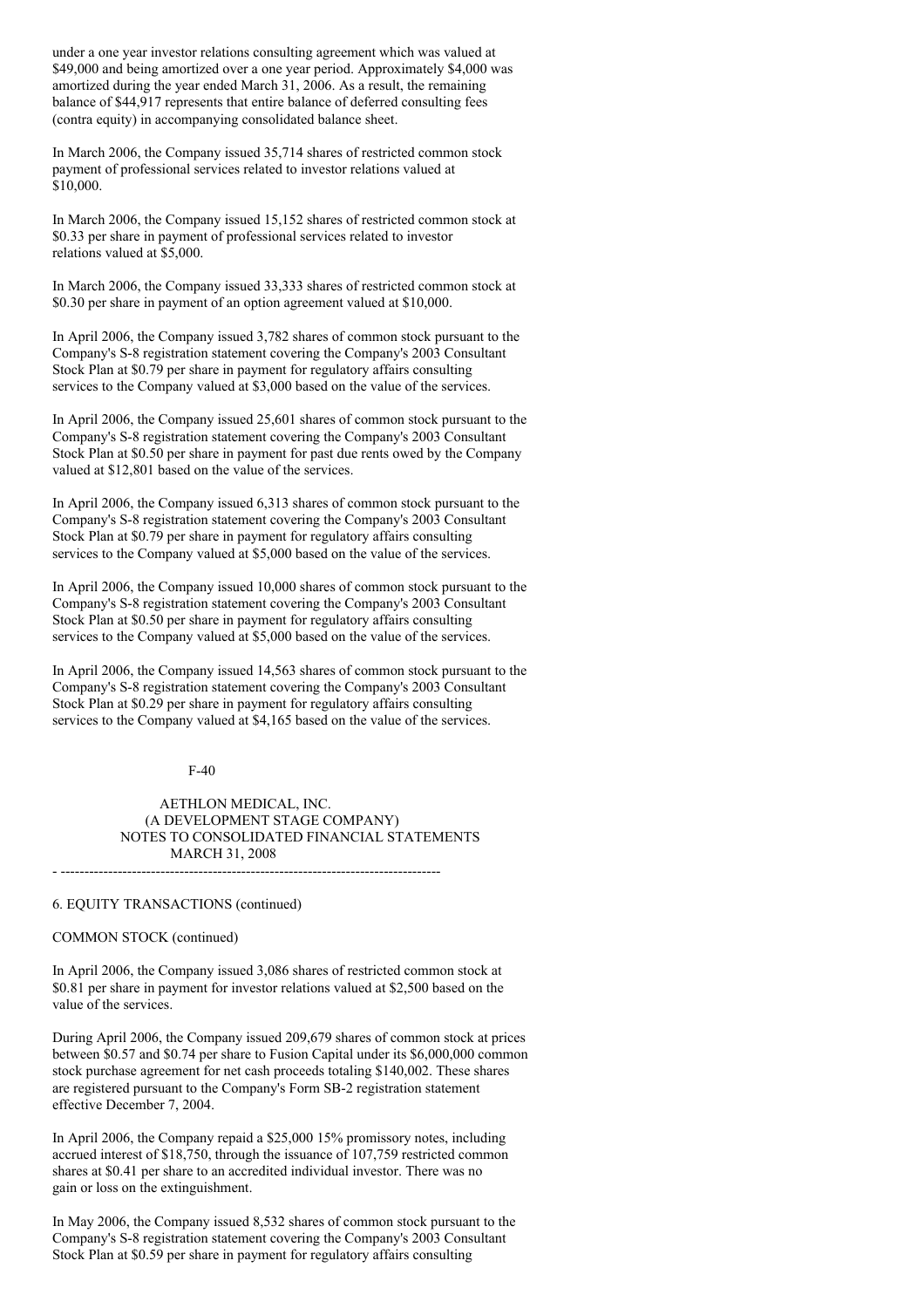services to the Company valued at \$5,000 based on the value of the services.

In May 2006, the Company issued 5,703 shares of common stock pursuant to the Company's S-8 registration statement covering the Company's 2003 Consultant Stock Plan at \$0.53 per share in payment for regulatory affairs consulting services to the Company valued at \$3,000 based on the value of the services.

In May 2006, the Company issued 4,545 shares of restricted common stock at \$0.55 per share in payment for investor relations valued at \$2,500 based on the value of the services.

In June 2006, the Company issued 8,681 shares of common stock pursuant to the Company's S-8 registration statement covering the Company's 2003 Consultant Stock Plan at \$0.58 per share in payment for regulatory affairs consulting services to the Company valued at \$5,000 based on the value of the services.

In June 2006, the Company issued 5,703 shares of common stock pursuant to the Company's S-8 registration statement covering the Company's 2003 Consultant Stock Plan at \$0.53 per share in payment for regulatory affairs consulting services to the Company valued at \$3,000 based on the value of the services.

In June 2006, the Company issued 3,363 shares of common stock pursuant to the Company's S-8 registration statement covering the Company's 2003 Consultant Stock Plan at \$0.45 per share in payment for regulatory affairs consulting services to the Company valued at \$1,500 based on the value of the services.

F-41

## AETHLON MEDICAL, INC. (A DEVELOPMENT STAGE COMPANY) NOTES TO CONSOLIDATED FINANCIAL STATEMENTS MARCH 31, 2008

- --------------------------------------------------------------------------------

## 6. EQUITY TRANSACTIONS (continued)

#### COMMON STOCK (continued)

In July 2006, the Company issued 8,721 shares of common stock pursuant to the Company's S-8 registration statement covering the Company's 2003 Consultant Stock Plan at \$0.34 per share in payment for regulatory affairs consulting services to the Company valued at \$3,000 based on the value of the services.

In July 2006, the Company issued 10,684 shares of common stock pursuant to the Company's S-8 registration statement covering the Company's 2003 Consultant Stock Plan at \$0.47 per share in payment for regulatory affairs consulting services to the Company valued at \$5,000 based on the value of the services.

In July 2006, the Company issued 6,250 shares of restricted common stock at \$0.40 per share in payment for investor relations services to the Company valued at \$2,500 based on the value of the services.

In July 2006, the Company issued 7,813 shares of restricted common stock at \$0.32 per share in payment for investor relations services to the Company valued at \$2,500 based on the value of the services.

In July 2006, the Company issued 8,721 shares of common stock pursuant to the Company's S-8 registration statement covering the Company's 2003 Consultant Stock Plan at \$0.34 per share in payment for regulatory affairs consulting services to the Company valued at \$3,000 based on the value of the services.

In July 2006, the Company issued 132,765 shares of common stock pursuant to the Company's S-8 registration statement covering the Company's 2003 Consultant Stock Plan at \$0.37 per share in payment for regulatory affairs consulting services to the Company valued at \$48,858 based on the value of the services.

In July 2006, the Company issued 14,535 shares of common stock pursuant to the Company's S-8 registration statement covering the Company's 2003 Consultant Stock Plan at \$0.34 per share in payment for regulatory affairs consulting services to the Company valued at \$5,000 based on the value of the services.

During August 2006, the Company issued 113,235 shares of common stock at prices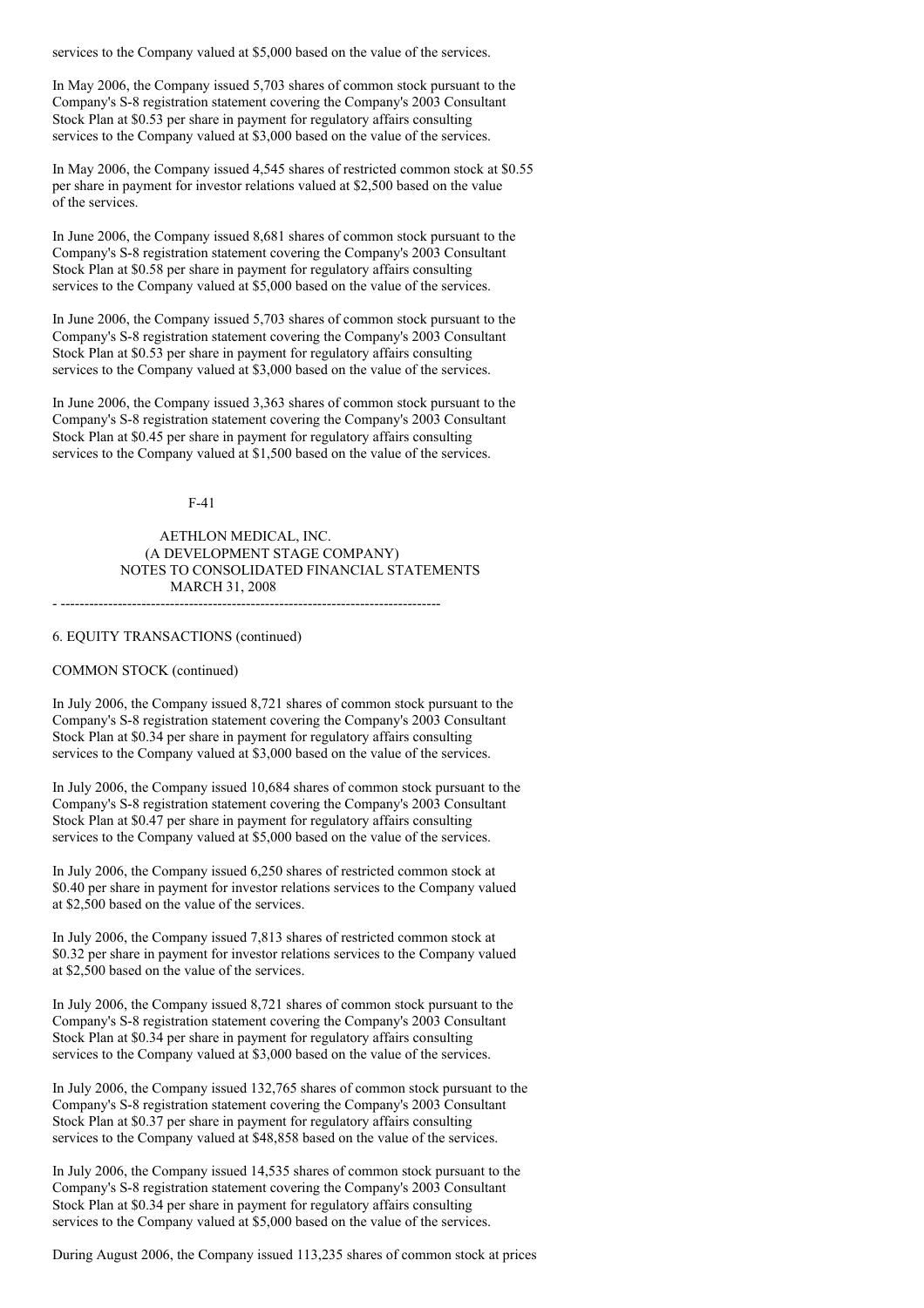between \$0.26 and \$0.27 per share to Fusion Capital under its \$6,000,000 common stock purchase agreement for net cash proceeds totaling \$30,000. These shares are registered pursuant to the Company's Form SB-2 registration statement effective December 7, 2004.

In August 2006, the Company issued 9,434 shares of common stock pursuant to the Company's S-8 registration statement covering the Company's 2003 Consultant Stock Plan at \$0.32 per share in payment for regulatory affairs consulting services to the Company valued at \$3,000 based on the value of the services.

In August 2006, the Company issued 86,779 shares of common stock pursuant to the Company's S-8 registration statement covering the Company's 2003 Consultant Stock Plan at \$0.25 per share in payment for general legal expenses to the Company valued at \$22,085 based on the value of the services.

In August 2006, the Company issued 114,132 shares of restricted common stock at \$0.20 per share in payment for accrued accounting consulting services provided to the Company by a third party valued at \$23,111 based upon the value of the services.

During September 2006, the Company issued 439,936 shares of common stock at prices between \$0.25 and \$0.26 per share to Fusion Capital under its \$6,000,000 common stock purchase agreement for net cash proceeds totaling \$110,000. These shares are registered pursuant to the Company's Form SB-2 registration statement effective December 7, 2004.

In September 2006, the Company issued 4,808 shares of common stock pursuant to the Company's S-8 registration statement covering the Company's 2003 Consultant Stock Plan at \$0.31 per share in payment for regulatory affairs consulting services to the Company valued at \$1,500 based on the value of the services.

In September 2006, the Company issued 15,723 shares of common stock pursuant to the Company's S-8 registration statement covering the Company's 2003 Consultant Stock Plan at \$0.32 per share in payment for regulatory affairs consulting services to the Company valued at \$5,000 based on the value of the services.

In September 2006, the Company issued 9,868 shares of common stock pursuant to the Company's S-8 registration statement covering the Company's 2003 Consultant Stock Plan at \$0.30 per share in payment for regulatory affairs consulting services to the Company valued at \$3,000 based on the value of the services.

## F-42

AETHLON MEDICAL, INC. (A DEVELOPMENT STAGE COMPANY) NOTES TO CONSOLIDATED FINANCIAL STATEMENTS MARCH 31, 2008 - --------------------------------------------------------------------------------

6. EQUITY TRANSACTIONS (continued)

## COMMON STOCK (continued)

In September 2006, the Company issued 16,447 shares of common stock pursuant to the Company's S-8 registration statement covering the Company's 2003 Consultant Stock Plan at \$0.32 per share in payment for regulatory affairs consulting services to the Company valued at \$5,000 based on the value of the services.

In September 2006, the Company issued 9,733 shares of common stock pursuant to the Company's S-8 registration statement covering the Company's 2003 Consultant Stock Plan at \$0.30 per share in payment for regulatory affairs consulting services to the Company valued at \$2,550 based on the value of the services.

During October 2006, the Company issued 201,165 shares of common stock at \$0.25 per share to Fusion Capital under its \$6,000,000 common stock purchase agreement for net cash proceeds totaling \$50,000. These shares are registered pursuant to the Company's Form SB-2 registration statement effective December 7, 2004.

In October 2006, the Company issued 16,994 shares of restricted common stock at \$0.31 per share in payment for investor relations services to the Company valued at \$2,500 based on the value of the services.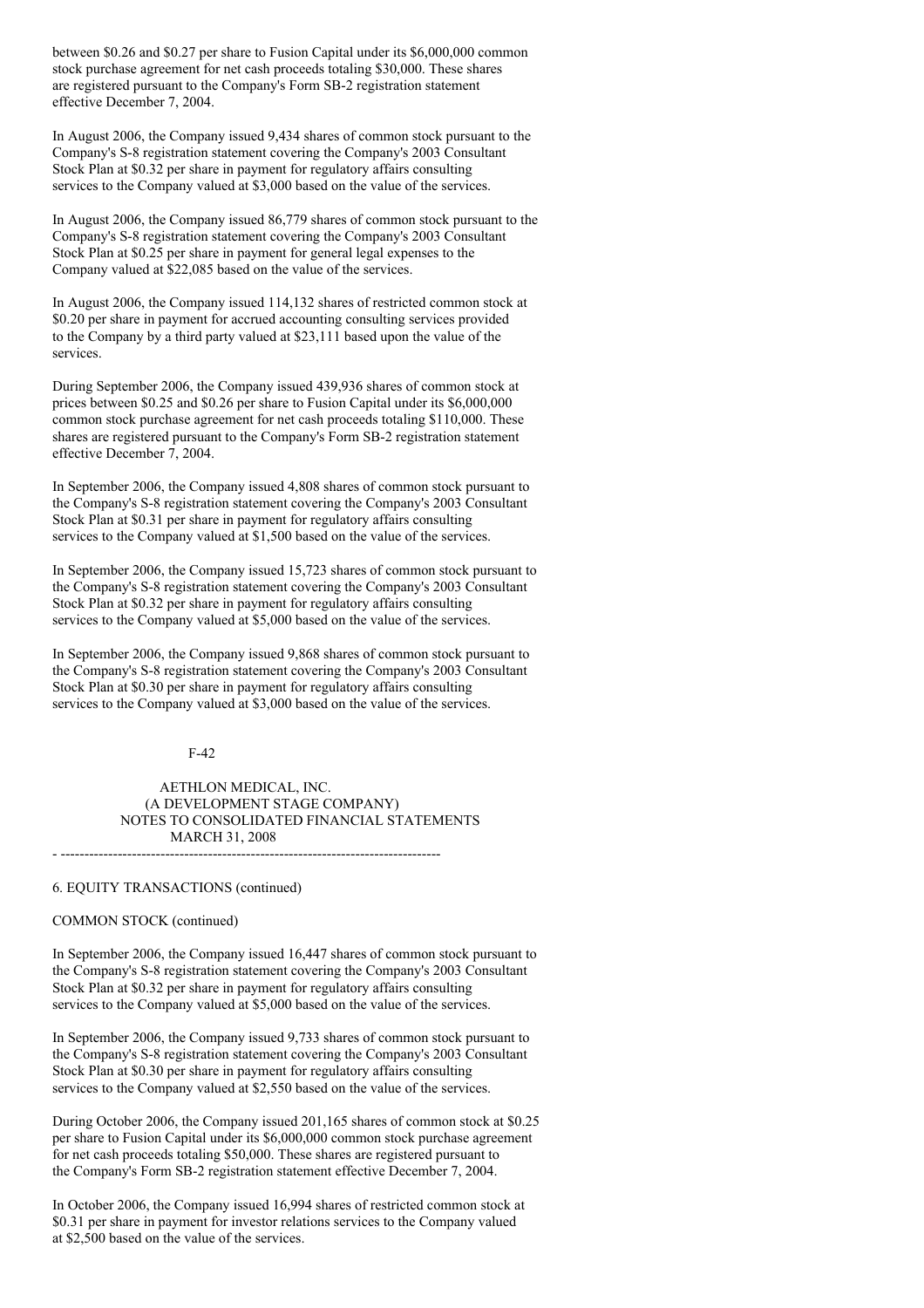In October 2006, the Company issued 8,929 shares of restricted common stock at \$0.28 per share in payment for investor relations services to the Company valued at \$2,500 based on the value of the services.

In October 2006, the Company issued 18,797 shares of common stock pursuant to the Company's S-8 registration statement covering the Company's 2003 Consultant Stock Plan at \$0.27 per share in payment for regulatory affairs consulting services to the Company valued at \$5,000 based on the value of the services.

In October 2006, the Company issued 11,278 shares of common stock pursuant to the Company's S-8 registration statement covering the Company's 2003 Consultant Stock Plan at \$0.27 per share in payment for regulatory affairs consulting services to the Company valued at \$3,000 based on the value of the services.

In October 2006, the Company issued 7,540 shares of common stock pursuant to the Company's S-8 registration statement covering the Company's 2003 Consultant Stock Plan at \$0.25 per share in payment for regulatory affairs consulting services to the Company valued at \$1,900 based on the value of the services.

In November 2006, the Company issued 555,556 shares of restricted common stock at \$0.18 per share in exchange for an investment of \$100,000. As an inducement the Company also issued five-year warrants to purchase a number of shares equal to the number of restricted shares issued converted at a fixed exercise price of \$0.18. Additionally, if the warrants are exercised prior to November 14, 2007, the holder will receive an additional warrant on the same terms as the warrants.

In November 2006, the Company issued 11,905 shares of common stock pursuant to the Company's S-8 registration statement covering the Company's 2003 Consultant Stock Plan at \$0.25 per share in payment for regulatory affairs consulting services to the Company valued at \$3,000 based on the value of the services.

In November 2006, the Company issued 19,841 shares of common stock pursuant to the Company's S-8 registration statement covering the Company's 2003 Consultant Stock Plan at \$0.25 per share in payment for regulatory affairs consulting services to the Company valued at \$5,000 based on the value of the services.

#### F-43

AETHLON MEDICAL, INC. (A DEVELOPMENT STAGE COMPANY) NOTES TO CONSOLIDATED FINANCIAL STATEMENTS MARCH 31, 2008

- --------------------------------------------------------------------------------

6. EQUITY TRANSACTIONS (continued)

COMMON STOCK (continued)

In December 2006, the Company issued 12,397 shares of common stock pursuant to the Company's S-8 registration statement covering the Company's 2003 Consultant Stock Plan at \$0.24 per share in payment for regulatory affairs consulting services to the Company valued at \$3,000 based on the value of the services.

In December 2006, the Company issued 20,661 shares of common stock pursuant to the Company's S-8 registration statement covering the Company's 2003 Consultant Stock Plan at \$0.24 per share in payment for regulatory affairs consulting services to the Company valued at \$5,000 based on the value of the services.

In December 2006, the Company issued 40,000 shares of restricted common stock at \$0.25 per share in exchange for license and development rights related to certain intellectual property valued at \$10,800 based on the fair market value of the intellectual property license.

During December 2006, the Company issued 118,360 shares of common stock at prices between \$0.25 and \$0.26 per share to Fusion Capital under its \$6,000,000 common stock purchase agreement for net cash proceeds totaling \$30,000. These shares are registered pursuant to the Company's Form SB-2 registration statement effective December 7, 2004.

In January 2007, the Company issued 15,248 shares of common stock pursuant to the Company's S-8 registration statement covering the Company's 2003 Consulting Stock Plan at \$0.28 per share in payment for regulatory affairs consulting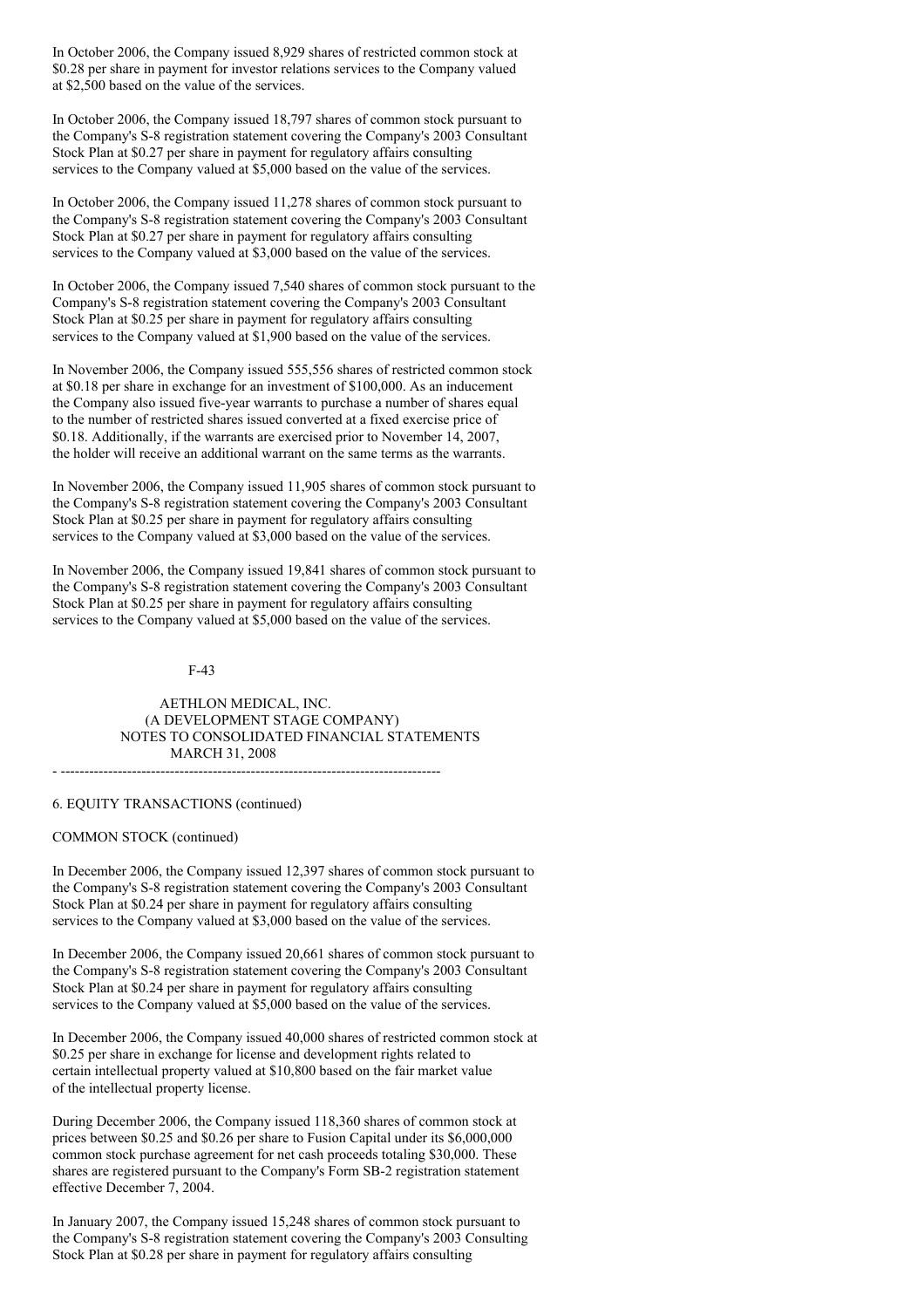services to the Company valued at \$4,300 based on the value of the services.

In January 2007, the Company issued 10,714 shares of common stock pursuant to the Company's S-8 registration statement covering the Company's 2003 Consulting Stock Plan at \$0.28 per share in payment for regulatory affairs consulting services to the Company valued at \$3,000 based on the value of the services.

In January 2007, the Company issued 125,091 shares of restricted common stock at between \$0.24 and \$0.31 per share in payment for investor relations services to the Company valued at \$32,500 based on the value of the services.

In January 2007, the Company issued 17,857 shares of common stock pursuant to the Company's S-8 registration statement covering the Company's 2003 Consulting Stock Plan at \$0.28 per share in payment for regulatory affairs consulting services to the Company valued at \$5,000 based on the value of the services.

During January 2007, the Company issued 782,268 shares of common stock at prices between \$0.25 and \$0.273 per share to Fusion Capital under its \$6,000,000 common stock purchase agreement for net cash proceeds totaling \$200,001. These shares were registered pursuant to the Company's Form SB-2 registration statement effective December 7, 2004.

In February 2007, the Company issued 31,394 shares of common stock pursuant to the Company's S-8 registration statement covering the Company's 2003 Consultant Stock Plan at \$0.255 per share in payment for general legal expenses to the Company valued at \$8,005 based on the value of the services.

In February 2007, the Company issued 9,740 shares of common stock pursuant to the Company's S-8 registration statement covering the Company's 2003 Consulting Stock Plan at \$0.308 per share in payment for regulatory affairs consultant services to the Company valued at \$3,000 based on the value of the services.

During February 2007, the Company issued 692,751 shares of common stock at prices between \$0.28 and \$0.32 per share to Fusion Capital under its \$6,000,000 common stock purchase agreement for net cash proceeds totaling \$199,998. These shares were registered pursuant to the Company's Form SB-2 registration statement effective December 7, 2004.

F-44

AETHLON MEDICAL, INC. (A DEVELOPMENT STAGE COMPANY) NOTES TO CONSOLIDATED FINANCIAL STATEMENTS MARCH 31, 2008

- --------------------------------------------------------------------------------

#### 6. EQUITY TRANSACTIONS (continued)

#### COMMON STOCK (continued)

In March 2007, the Company issued 15,723 shares of common stock pursuant to the Company's S-8 registration statement covering the Company's 2003 Consulting Stock Plan at \$0.318 per share in payment for regulatory affairs consultant services to the Company valued at \$5,000 based on the value of the services.

In March 2007, the Company issued 4,934 shares of common stock pursuant to the Company's S-8 registration statement covering the Company's 2003 Consulting Stock Plan at \$0.608 per share in payment for regulatory affairs consultant services to the Company valued at \$3,000 based on the value of the services.

In March 2007, the Company issued 21,078 shares of common stock pursuant to the Company's S-8 registration statement covering the Company's 2003 Consulting Stock Plan at \$0.51 per share in payment for regulatory affairs consultant services to the Company valued at \$10,750 based on the value of the services.

In March 2007, the Company issued 8,651 shares of common stock pursuant to the Company's S-8 registration statement covering the Company's 2003 Consulting Stock Plan at \$0.578 per share in payment for regulatory affairs consultant services to the Company valued at \$5,000 based on the value of the services.

During March 2007, the Company issued 92,379 shares of common stock at prices between \$0.36 and \$0.44 per share to Fusion Capital under its \$6,000,000 common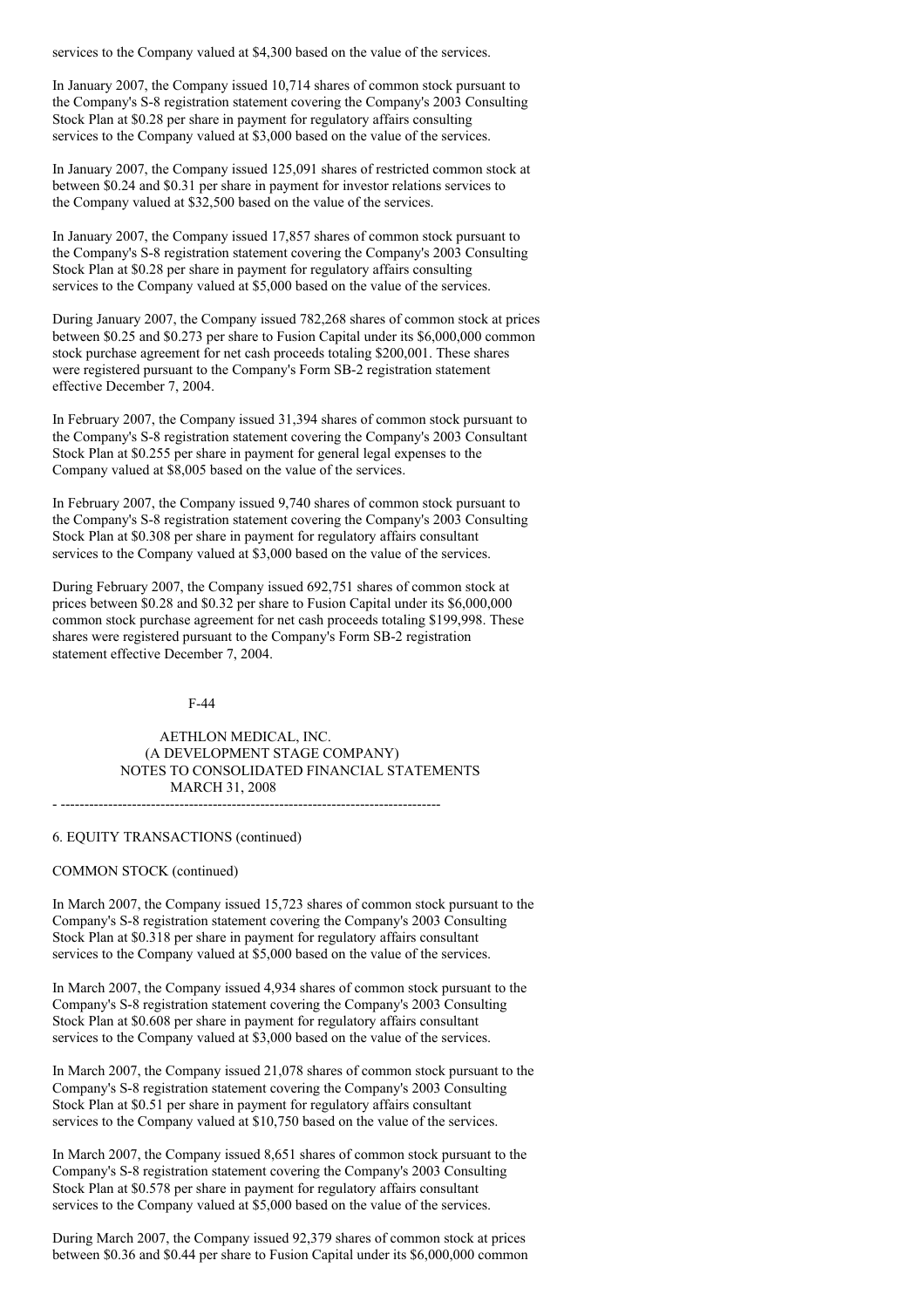stock purchase agreement for net cash proceeds totaling \$36,745. These shares were registered pursuant to the Company's Form SB-2 registration statement effective December 7, 2004.

In March 2007, the Company issued 1,333,333 shares of common stock at \$0.30 per share to Fusion Capital for net cash proceeds of \$400,000. In addition, the Company issued 1,050,000 of common shares as a commitment fee under a common stock purchase agreement.

In April 2007, the Company issued 30,617 shares of restricted common stock as the result of a cashless exercise of 80,000 warrants held by a former noteholder.

In April 2007, the Company issued 15,152 shares of restricted common stock at \$0. 33 per share in payment of an option agreement valued at \$5,000. This transaction was exempt from registration pursuant to Section 4(2) of the Securities Act of 1933.

In April 2007, the Company issued 8,651 shares of common stock pursuant to the Company's S-8 registration statement covering the Company's 2003 Consultant Stock Plan at \$0.58 per share in payment for regulatory affairs consulting services to the Company valued at \$5,000 based on the value of the services.

In April 2007, the Company issued 3,937 shares of common stock pursuant to the Company's S-8 registration statement covering the Company's 2003 Consultant Stock Plan at \$0.76 per share in payment for regulatory affairs consulting services to the Company valued at \$3,000 based on the value of the services.

In May 2007, the Company issued 13,124 shares of common stock pursuant to the Company's S-8 registration statement covering the Company's 2003 Consultant Stock Plan at \$0.76 per share in payment for regulatory affairs consulting services to the Company valued at \$10,000 based on the value of the services.

In May 2007, the Company issued 5,155 shares of common stock pursuant to the Company's S-8 registration statement covering the Company's 2003 Consultant Stock Plan at \$0.58 per share in payment for regulatory affairs consulting services to the Company valued at \$3,000 based on the value of the services.

F-45

AETHLON MEDICAL, INC. (A DEVELOPMENT STAGE COMPANY) NOTES TO CONSOLIDATED FINANCIAL STATEMENTS MARCH 31, 2008

- --------------------------------------------------------------------------------

## 6. EQUITY TRANSACTIONS (continued)

## COMMON STOCK (continued)

In June 2007, the Company issued 41,999 shares of restricted common stock at between \$0.30 and \$0.74 per share in payment for investor relations services to the Company valued at \$20,000 based on the value of the services.

In June 2007, the Company issued 17,526 shares of common stock pursuant to the Company's S-8 registration statement covering the Company's 2003 Consultant Stock Plan at \$0.58 per share in payment for regulatory affairs consulting services to the Company valued at \$10,200 based on the value of the services.

In June 2007, the Company issued 5,155 shares of common stock pursuant to the Company's S-8 registration statement covering the Company's 2003 Consultant Stock Plan at \$0.58 per share in payment for regulatory affairs consulting services to the Company valued at \$3,000 based on the value of the services.

In June 2007, the Company issued 10,174 shares of common stock pursuant to the Company's S-8 registration statement covering the Company's 2003 Consultant Stock Plan at \$0.63 per share in payment for regulatory affairs consulting services to the Company valued at \$6,450 based on the value of the services.

In August 2007, the Company issued 1,630,000 shares of common stock for cash proceeds of \$815,000 (\$757,950 net of commissions). The shares were issued to accredited investors in the form of Units comprised of two shares of common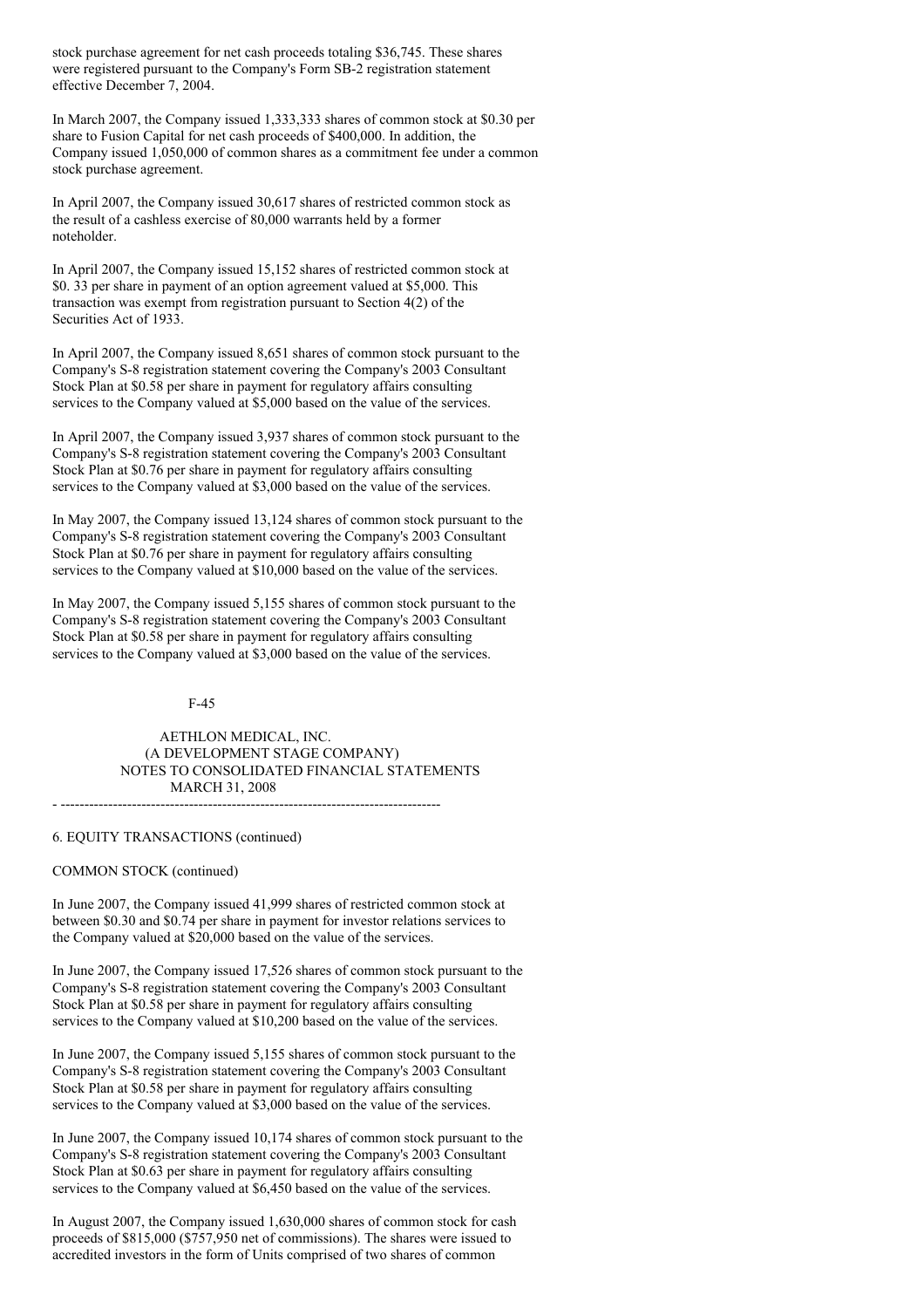stock and one three-year warrant to acquire common stock at an exercise price of \$0.50. The offering price of each Unit was \$1.00.

In August 2007, the Company issued 107,153 shares of common stock pursuant to the Company's S-8 registration statement covering the Company's 2003 Consultant Stock Plan at an average price of \$0.37 per share in payment of grant writing and regulatory consulting services to the Company valued at \$39,963 based upon the value of the services.

In August of 2007, the Company issued 103,106 shares of common stock pursuant to the Company's S-8 registration statement covering the Company's 2003 Consultant Stock Plan at \$0.59 per share in payment of legal fees related to general corporate legal services to the Company valued at \$62,894 based upon the value of the services provided.

In August 2007, the Company issued 21,020 shares of restricted common stock at prices between \$0.68 and \$0.78 per share in payment for investor relations services to the Company valued at \$15,000 based on the value of the services.

In September 2007, the Company issued 14,000 shares of common stock to an accredited investor at \$0.50 per share in payment of commissions related to the August Private Placement transaction valued at \$7,000 based upon the value of services provided.

In September 2007, the Company issued 5,294 shares of common stock pursuant to the Company's S-8 registration statement covering the Company's 2003 Consultant Stock Plan at \$0.68 per share in payment for regulatory affairs consulting services to the Company valued at \$3,600 based on the value of the services provided.

In October 2007, the Company issued 4,601 shares of common stock pursuant to the Company's S-8 registration statement covering the Company's 2003 Consultant Stock Plan at \$0.65 per share in payment for regulatory affairs consulting services to the Company valued at \$3,000 based on the value of the services provided.

In December 2007, the Company issued 330,000 shares of common stock for cash proceeds of \$165,000. The shares were issued to accredited investors and were in the form of Units comprised of two shares of common stock and one three-year warrant per Unit to acquire common stock at a fixed exercise price of \$0.50 per share. The offering price of each Unit was \$1.00.

#### F-46

AETHLON MEDICAL, INC. (A DEVELOPMENT STAGE COMPANY) NOTES TO CONSOLIDATED FINANCIAL STATEMENTS MARCH 31, 2008

- --------------------------------------------------------------------------------

## 6. EQUITY TRANSACTIONS (continued)

#### COMMON STOCK (continued)

In January 2008, the Company issued 21,992 shares of common stock pursuant to the Company's S-8 registration statement covering the Company's 2003 Consultant Stock Plan at \$0.68 per share in payment for regulatory affairs consulting services to the Company valued at \$15,000 based on the value of the services provided.

In January 2008, the Company issued 200,000 shares of common stock for cash proceeds of \$100,000. The shares were issued to an accredited investor and were in the form of Units comprised of two shares of common stock and one three-year warrant per Unit to acquire common stock at a fixed exercise price of \$0.50 per share. The offering price of each Unit was \$1.00.

In January 2008, the Company issued 500,000 shares of common stock for a conversion of \$100,000 of Amended Series A 10% Convertible Notes at the agreed conversion price of \$0.20 per share (see Note 6).

In January 2008, the Company issued 18,797 shares of restricted common stock as the result of a cashless exercise of 55,556 warrants held by a former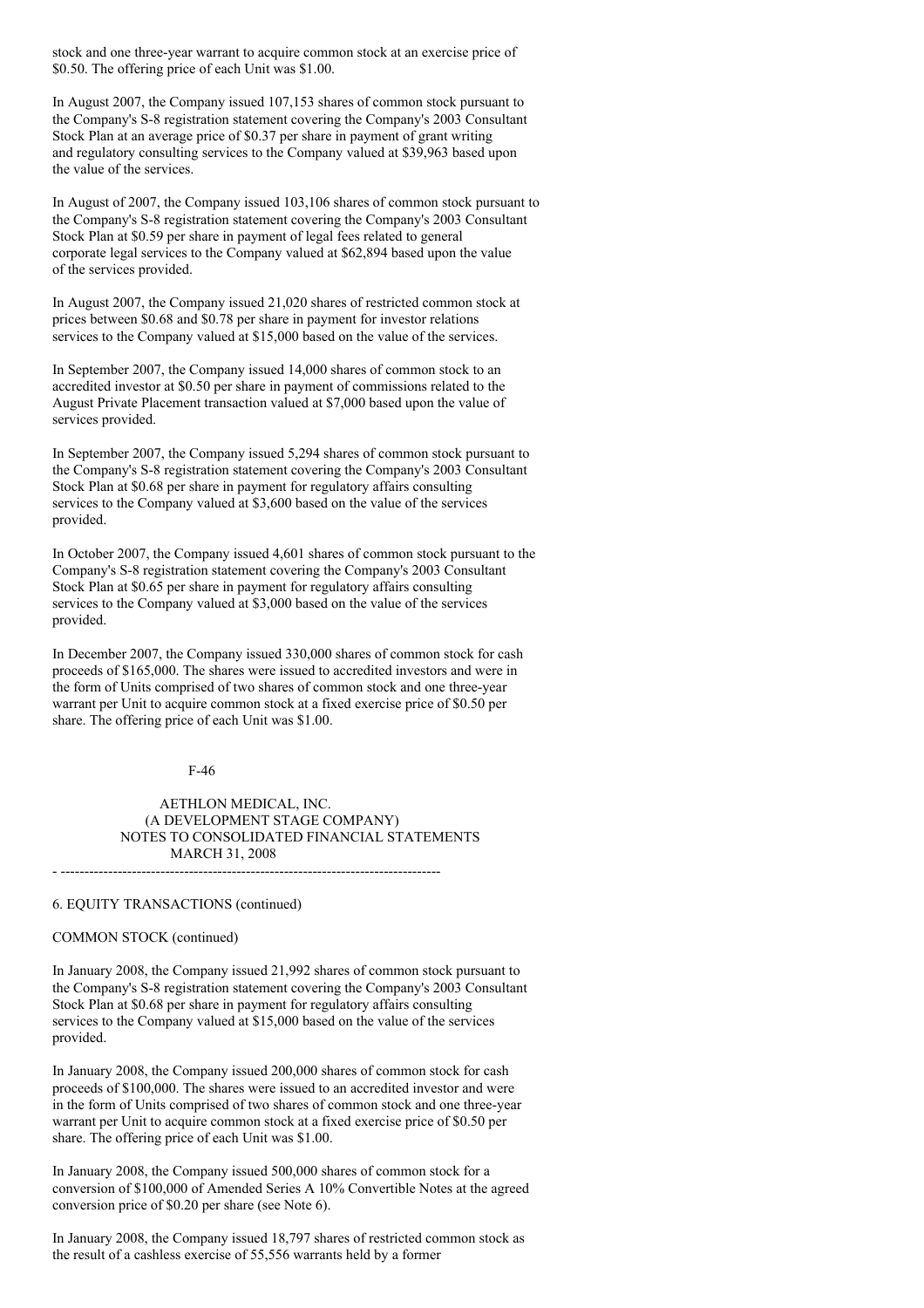noteholder.

In February 2008, the Company issued 400,000 shares of common stock for cash proceeds of \$200,000. The shares were issued to accredited investors and were in the form of Units comprised of two shares of common stock and one three-year warrant per Unit to acquire common stock at a fixed exercise price of \$0.50 per share. The offering price of each Unit was \$1.00.

In February 2008, the Company issued 1000,000 shares of common stock for cash proceeds of \$100,000. The shares were issued to a corporate investor.

In February 2008, the Company issued 25,380 shares of common stock pursuant to the Company's S-8 registration statement covering the Company's 2003 Consultant Stock Plan at \$0.50 per share in payment for regulatory affairs consulting services to the Company valued at \$12,690 based on the value of the services provided.

In March 2008, the Company issued 6,000 shares of common stock pursuant to the Company's S-8 registration statement covering the Company's 2003 Consultant Stock Plan at \$0.50 per share in payment for regulatory affairs consulting services to the Company valued at \$3,000 based on the value of the services provided.

In March 2008, the Company issued 7,895 shares of common stock pursuant to the Company's S-8 registration statement covering the Company's 2003 Consultant Stock Plan at \$0.57 per share in payment for regulatory affairs consulting services to the Company valued at \$4,500 based on the value of the services provided.

In March 2008, the Company issued 50,000 shares of common stock to an accredited investor at \$0.53 per share in payment of commissions related to the August Private Placement transaction valued at \$26,500 based upon the value of services provided.

In March 2008, the Company issued 25,000 shares of common stock to an accredited investor at \$0.53 per share in payment of commissions related to the August Private Placement transaction valued at \$13,250 based upon the value of services provided.

In March 2008, the Company issued 92,188 shares of restricted common stock at an average price of \$0.60 in payment for investor relations services to the Company valued at \$55,000 based on the value of the services.

In March 2008, the Company issued 250,000 shares to a Director under a stock option exercise at a strike price of \$0.38 per share through the conversion of \$95,000 in accounts payable owed to such Director.

In March 2008, the Company issued 865,500 shares of common stock for a conversion of \$150,000 of 9% Convertible Notes and \$66,375 of accrued interest at the agreed conversion price of \$0.25 per share (see Note 6).

F-47 AETHLON MEDICAL, INC. (A DEVELOPMENT STAGE COMPANY) NOTES TO CONSOLIDATED FINANCIAL STATEMENTS MARCH 31, 2008 - --------------------------------------------------------------------------------

## 6. EQUITY TRANSACTIONS (continued)

#### WARRANTS

During the year ended March 31, 2005, the Company granted 568,181 warrants to an investor in connection with a commitment fee for the purchase of common stock. The warrants have an exercise price of \$0.76 per share, vest immediately and are exercisable through May 2009. As the warrants were issued in connection with equity financing, no expense has been recorded in the accompanying consolidated financial statements.

During the year ended March 31, 2005, the Company granted 847,727 warrants to investors in connection with the purchase of common stock. The warrants have an exercise price of \$0.76 per share, vest immediately and are exercisable through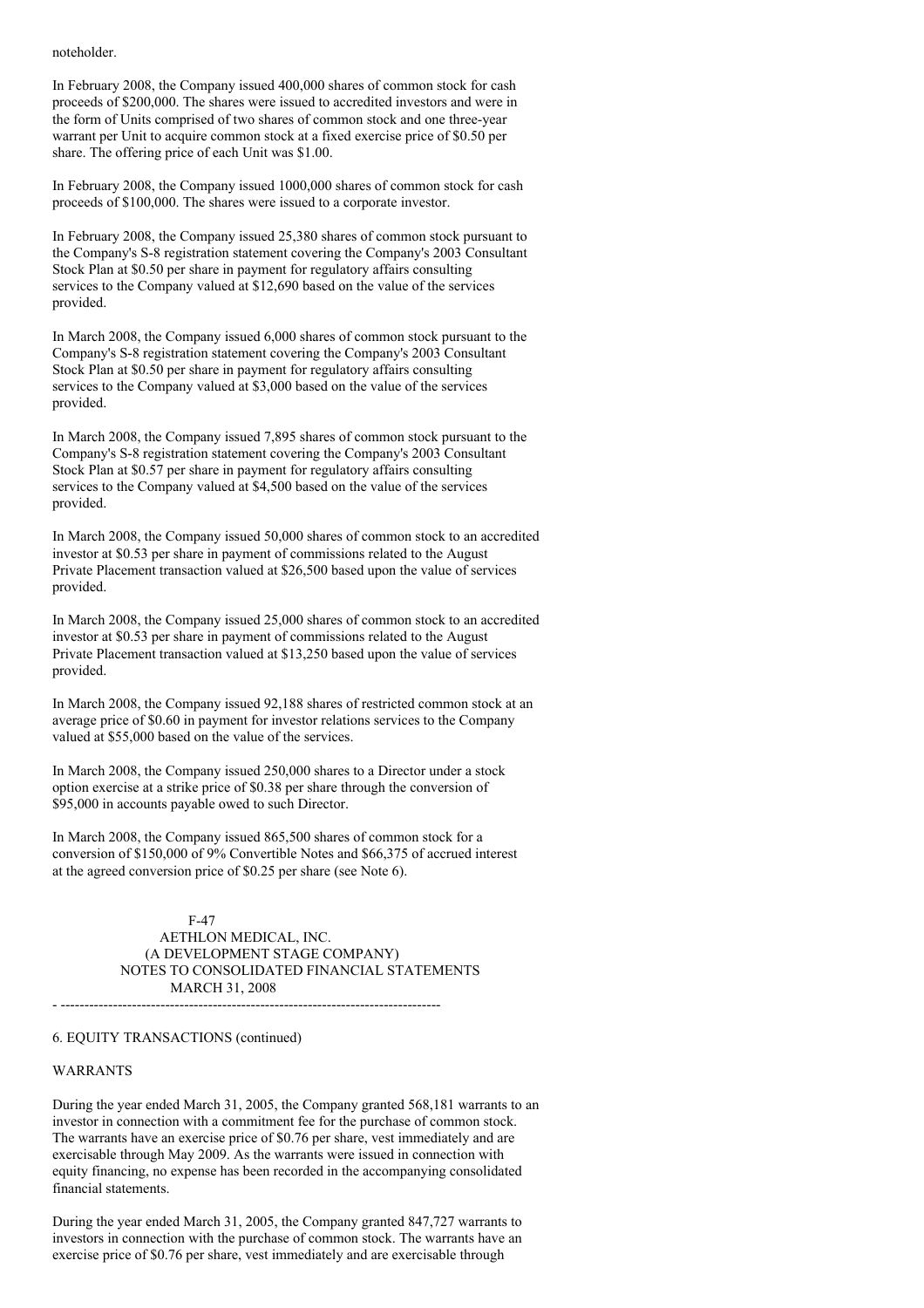May 2009. As the warrants were issued in connection with equity financing, no expense has been recorded in the accompanying consolidated financial statements.

During the year ended March 31, 2005, the Company issued 113,636 warrants to purchase common stock for \$0.76 per share, which are exercisable through May 2009 and vested upon grant. The warrants were issued in connection with the conversion of notes payable (see Notes 7 and 8). These warrants were valued using the Black Scholes option pricing model; the relative pro-rata estimated fair value was insignificant and was charged to interest expense upon grant.

During the year ended March 31, 2005, the Company issued 225,000 warrants to purchase common stock for \$0.76 per share, which are exercisable through May 2009 and vested upon grant. The warrants were issued in connection with common stock issued for legal services expense totaling \$99,000 (see "Common Stock" above).

During the year ended March 31, 2005, the Company issued 260,000 warrants to purchase common stock for \$0.50 per share, which vested upon grant and expire in October 2007. The warrants were issued in connection with the issuance of notes payable (see Note 7). These warrants were valued using the Black Scholes option pricing model; the relative pro-rata estimated fair value is being amortized to interest expense over the life of the notes.

During the year ended March 31, 2005, the Company issued 144,443 warrants to purchase common stock for \$0.90 per share, which vested upon grant and expire in October 2007. The warrants were issued in connection with the issuance of notes payable (see Note 7). These warrants were valued using the Black Scholes option pricing model; the relative pro-rata estimated fair value was amortized to interest expense over the life of the notes.

During the year ended March 31, 2005, the Company granted 55,556 warrants to an investor in connection with the purchase of common stock. The warrants have an exercise price of \$0.44 per share, vest immediately and are exercisable through January 2008. As the warrants were issued in connection with equity financing, no expense has been recorded in the accompanying consolidated financial statements.

During the year ended March 31, 2005, the Company granted 90,000 warrants to investors in connection with the purchase of common stock. The warrants have an exercise price of \$0.34 per share, vest immediately and are exercisable through February 2008. As the warrants were issued in connection with equity financing, no expense has been recorded in the accompanying consolidated financial statements.

On May 16, 2005, the Company granted 100,000 warrants to an accredited investor in connection with the purchase of 100,000 restricted common shares for \$17,600. the warrants have an exercise price of \$0.176 and are exercisable through May 2008.

On May 16, 2005, the Company granted 300,000 warrants to Fusion Capital Fund II, LLC in connection with the issuance of a 15% Convertible Note. The warrants have an exercise price of \$0.25 per share and are exercisable through May 2010.

On May 27, 2005, the Company granted 400,000 warrants to an accredited investor in connection with the issuance of a \$100,000 12% note payable. The warrants had an exercise price of \$0.25 and expired on May 27, 2006.

## F-48

AETHLON MEDICAL, INC. (A DEVELOPMENT STAGE COMPANY) NOTES TO CONSOLIDATED FINANCIAL STATEMENTS MARCH 31, 2008

- --------------------------------------------------------------------------------

6. EQUITY TRANSACTIONS (continued)

WARRANTS (continued)

On June 27, 2005, the Company granted three-year warrants to purchase 418,365 shares of the Company's restricted common stock at an exercise price of \$0.25 to legal counsel as an inducement to settle accrued past due legal services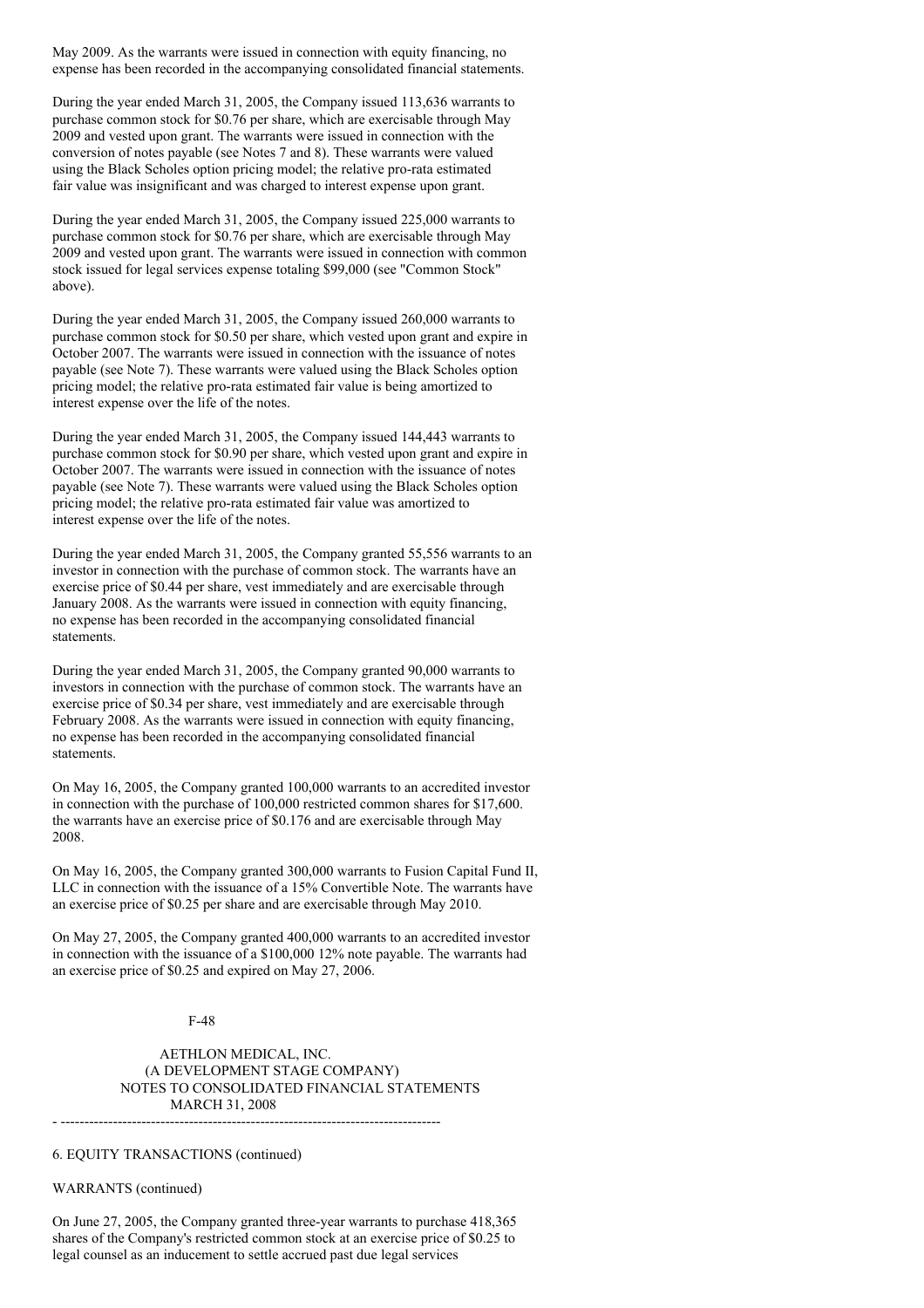payable.

From July 11, 2006 through December 14, 2005, the Company granted three-year warrants to purchase 5,000,000 shares of common stock to the holders of an aggregate of \$1,000,000 in 10% Series A Convertible Notes. The warrants have an exercise price of \$0.20 and will be issued upon conversion of the underlying 10% Series A Convertible Notes.

On March 31, 2006, as an inducement to exercise 568,181 warrants at an exercise price of \$0.76 per share, the Company issued five-year replacement warrants in like amount to Fusion Capital Fund II, LLC. The 568,181 replacement warrants have an exercise price of \$0.76. Such warrants were valued using Binomial Option Pricing model and such incremental value was insignificant.

On November 14, 2006, in conjunction with the purchase of 555,556 shares of the Company's restricted common stock, the Company granted five-year warrants to purchase 555,556 shares of restricted common stock at an exercise price of \$0.18. If such warrants are exercised on or before November 14, 2007, the warrant holder will receive five-year warrants to purchase an additional 555,556 shares of restricted common stock at an exercise price of \$0.18.

On December 15, 2006, as an inducement to enter into a \$100,000 10% convertible note, the Company granted noteholders five-year warrants to purchase 294,118 shares of restricted common stock at an exercise price of \$0.17. If such warrants are exercised on or before December 15, 2007, the noteholders will receive five-year warrants to purchase an additional 294,118 shares of restricted common stock at an exercise price of \$0.17.

In March 2007, an investor exercised 160,000 warrants in two cashless transactions.

On March 22, 2007 in effecting the Allonges, the Company amended its 10% Series A Convertible Notes to extend the maturity date of the Notes from January 2, 2007 until January 3, 2008. The Company agreed to also pay all accrued interest, through February 15, 2007 and each calendar quarter thereafter, in the form of units (the "Units")at the rate of \$0.20 per Unit (the "Interest Payment Rate"). The Notes were convertible into Units at any time prior to the Maturity Date at the conversion price of \$0.20 per Unit (the "Conversion Price"). Each Unit is composed of one share of the Company's Common Stock and one Class A Common Stock Purchase Warrant (the "Class A Warrant"). Each Class A Warrant expires on January 2, 2011 and is exercisable to purchase one share of Common Stock at a price of \$0.20 per share (the "Exercise Price"). If the Holder exercises Class A Warrants on or before July 3, 2008, the Company will issue the Holder one Class B Common Stock Purchase Warrant (the "Class B Warrant" and with the Class A Warrant, collectively, the "Warrants") for every two Class A Warrants exercised. Each Class B Warrant has a three-year term and is exercisable to purchase one share of Common Stock at a price equal to the greater of \$0.20 per share or 75% of the average of the closing bid prices of the Common Stock for the five trading days immediately preceding the date of the notice of conversion. Class A Warrants to purchase 685,328 shares of Common Stock and Class B Warrants to purchase 342,665 shares of Common Stock were granted under the Allonges.

At various points over the fiscal year ended March 31, 2007, 669,000 warrants Expired.

F-49

AETHLON MEDICAL, INC. (A DEVELOPMENT STAGE COMPANY) NOTES TO CONSOLIDATED FINANCIAL STATEMENTS MARCH 31, 2008 - --------------------------------------------------------------------------------

6. EQUITY TRANSACTIONS (continued)

WARRANTS (continued)

In August 2007, as part of the purchase of 815,000 units, we issued 815,000 warrants to investors.

At various points in the three months ended December 31, 2007, 144,443 warrants expired.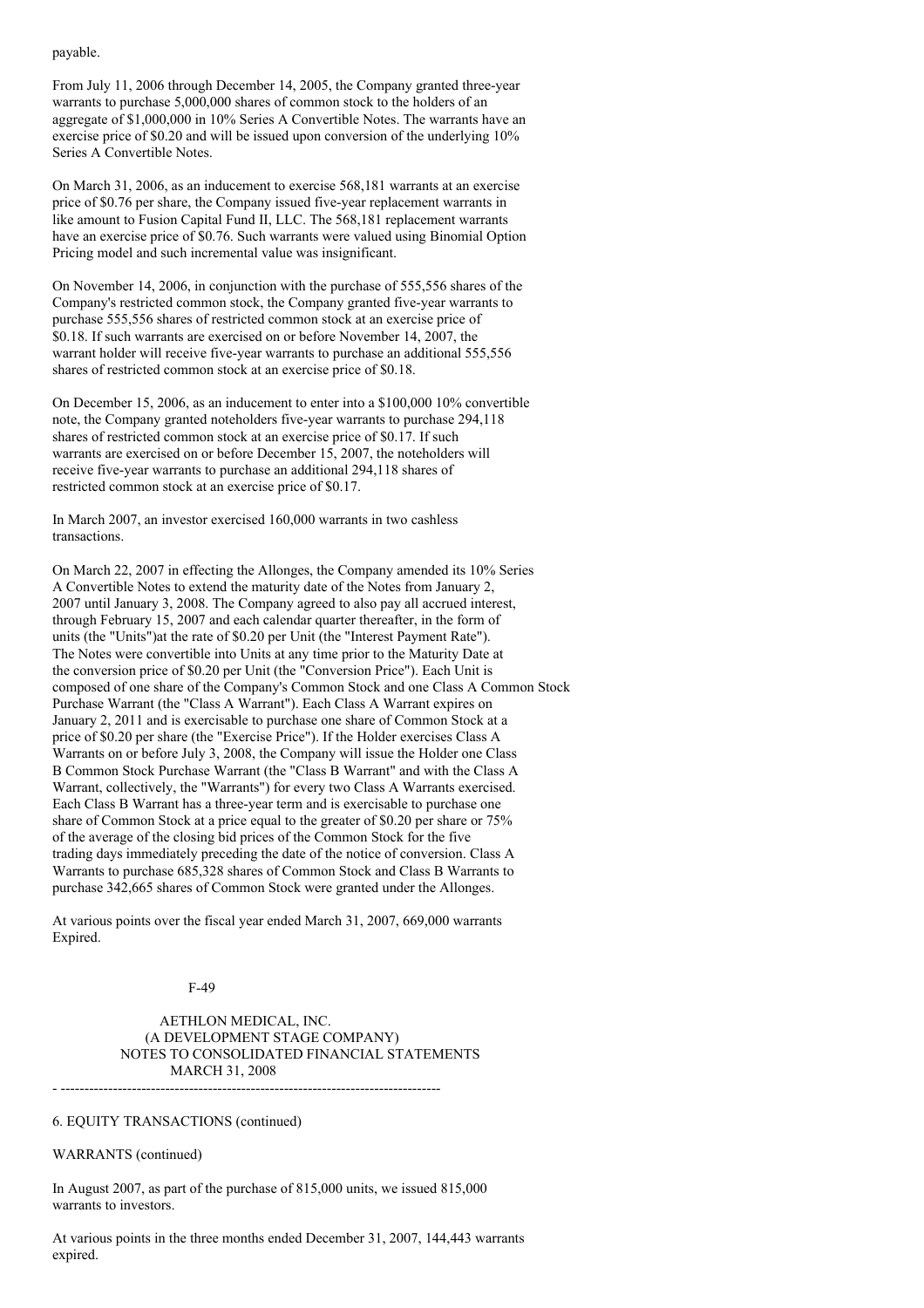In December 2007, we issued 1,650,000 warrants in association with debt and equity financings.

In January 2008, we issued 760,000 warrants in association with debt and equity financings.

In February 2008, an investor exercised 55,556 warrants to receive 30,617 shares in a cashless transaction.

In February 2008, we issued 200,000 warrants in connection with equity financings.

In March 2008, 90,000 warrants expired.

A summary of the aggregate warrant activity for the years ended March 31, 2008 and 2007 is presented below:

## <TABLE>

 $<\!\!S\!\!>$   $<\!\!C\!\!>$ 

|                                                                                                                               | Year Ended March 31,                                                                        |                   |                                   |  |
|-------------------------------------------------------------------------------------------------------------------------------|---------------------------------------------------------------------------------------------|-------------------|-----------------------------------|--|
|                                                                                                                               | 2008 2007                                                                                   |                   |                                   |  |
|                                                                                                                               | --------------<br>Warrants Price Warrants Price                                             | Weighted Weighted | Average Exercise Average Exercise |  |
| Outstanding, beginning of year 4,497,910 \$ 0.46 3,791,908 \$ 0.61<br>Cancelled/Forfeited (234,443) \$ 0.69 (669,000) \$ 0.72 | Granted 3,589,346 \$ 0.47 1,535,002 \$ 0.19<br>Exercised (55,556) \$ 0.44 (160,000) \$ 0.50 |                   |                                   |  |
| Outstanding, end of year 7,797,257 \$ 0.46 4,497,910 \$ 0.46                                                                  |                                                                                             |                   |                                   |  |
| Exercisable, end of year 7,797,257 \$ 0.46 4,497,910 \$ 0.46                                                                  |                                                                                             |                   |                                   |  |
| Weighted average estimated fair<br>value of warrants granted                                                                  | =====                                                                                       | \$0.36            | \$0.29<br>__________              |  |

The following outlines the significant weighted average assumptions used to estimate the fair value information presented, with respect to warrants utilizing the Black-Scholes and Binomial Lattice option pricing models:

> Years Ended March 31, 2008 2007 ----------- -----------

Expected dividends None None

|                         | $\sim$<br>$\sim$  |                                     |
|-------------------------|-------------------|-------------------------------------|
|                         |                   |                                     |
| Risk free interest rate |                   | $1.79\% - 4.03\% - 4.47\% - 4.57\%$ |
| Average expected life   | 3 years 4.4 years |                                     |
| Expected volatility     |                   | $84.0\% - 88.6\% - 90.7\% - 93.4\%$ |
|                         |                   |                                     |

F-50

AETHLON MEDICAL, INC. (A DEVELOPMENT STAGE COMPANY) NOTES TO CONSOLIDATED FINANCIAL STATEMENTS MARCH 31, 2008 - --------------------------------------------------------------------------------

# 6. EQUITY TRANSACTIONS (continued)

WARRANTS (continued)

The detail of the warrants outstanding and exercisable as of March 31, 2008 is as follows: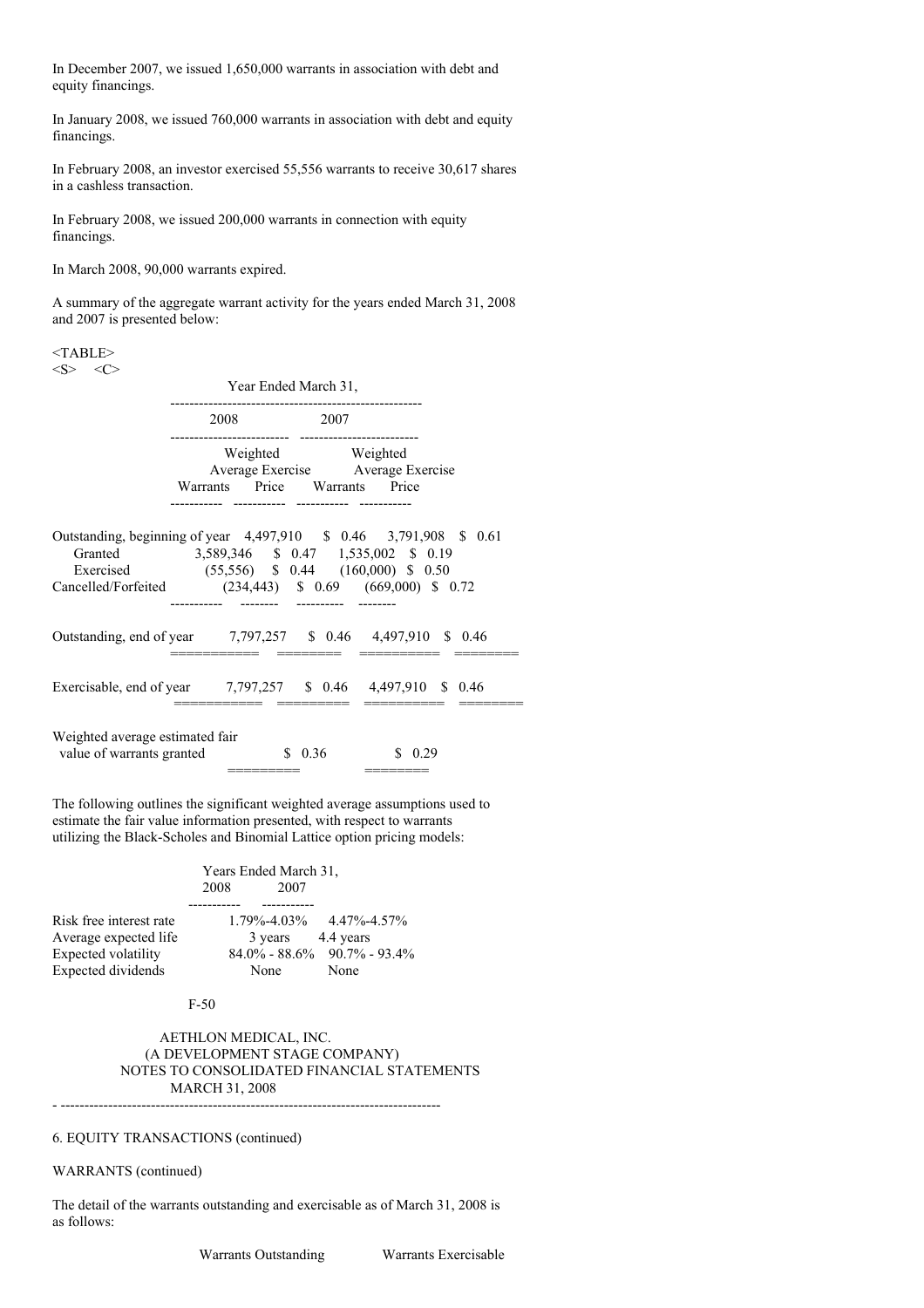|                          | Weighted                 |           | Weighted  | Weighted  |             |       |
|--------------------------|--------------------------|-----------|-----------|-----------|-------------|-------|
|                          | Average                  | Average   |           | Average   |             |       |
|                          | Number                   | Remaining | Exercise  | Number    | Exercise    |       |
| Range of Exercise Prices | Outstanding Life (Years) |           |           | Price     | Outstanding | Price |
|                          |                          |           |           |           |             |       |
| $$0.17 - $0.20$          | 1,799,348                | 3.07      | \$ 0.18   | 1,799,348 | \$ 0.18     |       |
| $$0.25 - $0.44$          | 718,365                  | 1.38      | \$0.25    | 718,365   | \$0.25      |       |
| $$0.50 - $0.90$          | 5,279,544                | 1.82      | \$0.59    | 5.279.544 | \$0.59      |       |
|                          |                          |           |           |           |             |       |
|                          | 7,797,257                |           | 7,797,257 |           |             |       |
|                          |                          |           |           |           |             |       |

 $<$ /TABLE>

## **OPTIONS**

At March 31, 2008 the Company had issued 1,337,825 options to outside directors and 3,965,450 options to employee-directors under the 2005 Directors Compensation Program. Of the options issued to outside directors, 308,725 options had been forfeited and 250,000 options had been exercised.

From time to time, the Company's Board of Directors grants common share purchase options or warrants to selected directors, officers, employees, consultants and advisors in payment of goods or services provided by such persons on a stand-alone basis outside of any of the Company's formal stock plans. The terms of these grants are individually negotiated.

In August 2000, the Company adopted the 2000 Stock Option Plan ("Stock Option Plan"), which was approved by its stockholders in September 2000. The Stock Option Plan provides for the issuance of up to 500,000 options to purchase shares of common stock. Such options can be incentive options or nonstatutory options, and may be granted to employees, directors and consultants. The Stock Option Plan has limits as to the eligibility of those stockholders who own more than 10% of Company stock, as defined. The options granted pursuant to the Stock Option Plan may have exercise prices of no less than 100% of fair market value of the Company's common stock at the date of grant (incentive options), or no less than 75% of fair market value of such stock at the date of grant (nonstatutory). At March 31, 2008, the Company had granted 47,500 options under the 2000 Stock Option Plan of which 15,000 had been forfeited, with 467,500 available for future issuance.

In March 2002, the Board of Directors granted the Company's Chief Executive Officer ("CEO") and Chief Scientific Officer ("CSO") non-qualified stock options to purchase up to 250,000 shares of common stock each, at an exercise price of \$1.90 per share (the estimated fair value of the underlying common stock at grant date) and expire March 2012. Awards are earned upon achievement of certain financial and/or research and development milestones. On July 1, 2005, the Company's CEO forfeited all of his aforementioned 250,000 options.

In February 2005, the Board of Directors granted the Company's Chief Executive Officer ("CEO")and Chief Scientific Officer ("CSO") non-qualified stock options to purchase up to 2,231,100 and 1,734,350 shares of common stock, respectively, at an exercise price of \$0.38 per share and vest fifty percent immediately, twenty-five percent in December 2005 and twenty-five percent in December 2006. In addition Mr. Calvin Leung, a board member, was granted non-qualified stock options to purchase up to 308,725 shares at \$0.38 that vest fifty percent immediately, twenty-five percent in December 2005 and twenty-five percent in December 2006. Messrs. Franklyn S Barry and Edward G Broenniman, board members, were each granted non-qualified stock options to purchase up to 514,550 shares at \$0.38 that vest fifty percent immediately, twenty-five percent in December 2005 and twenty-five percent in December 2006. All of these options granted expire in 2010 and 2011 and were granted at a price that was \$0.08 below the estimated fair value of the underlying common stock on the date of grant. Accordingly, the Company recorded approximately \$424,000 of compensation expense in the accompanying consolidated statement of operations for the year ended March 31, 2005.

> F-51 AETHLON MEDICAL, INC. (A DEVELOPMENT STAGE COMPANY) NOTES TO CONSOLIDATED FINANCIAL STATEMENTS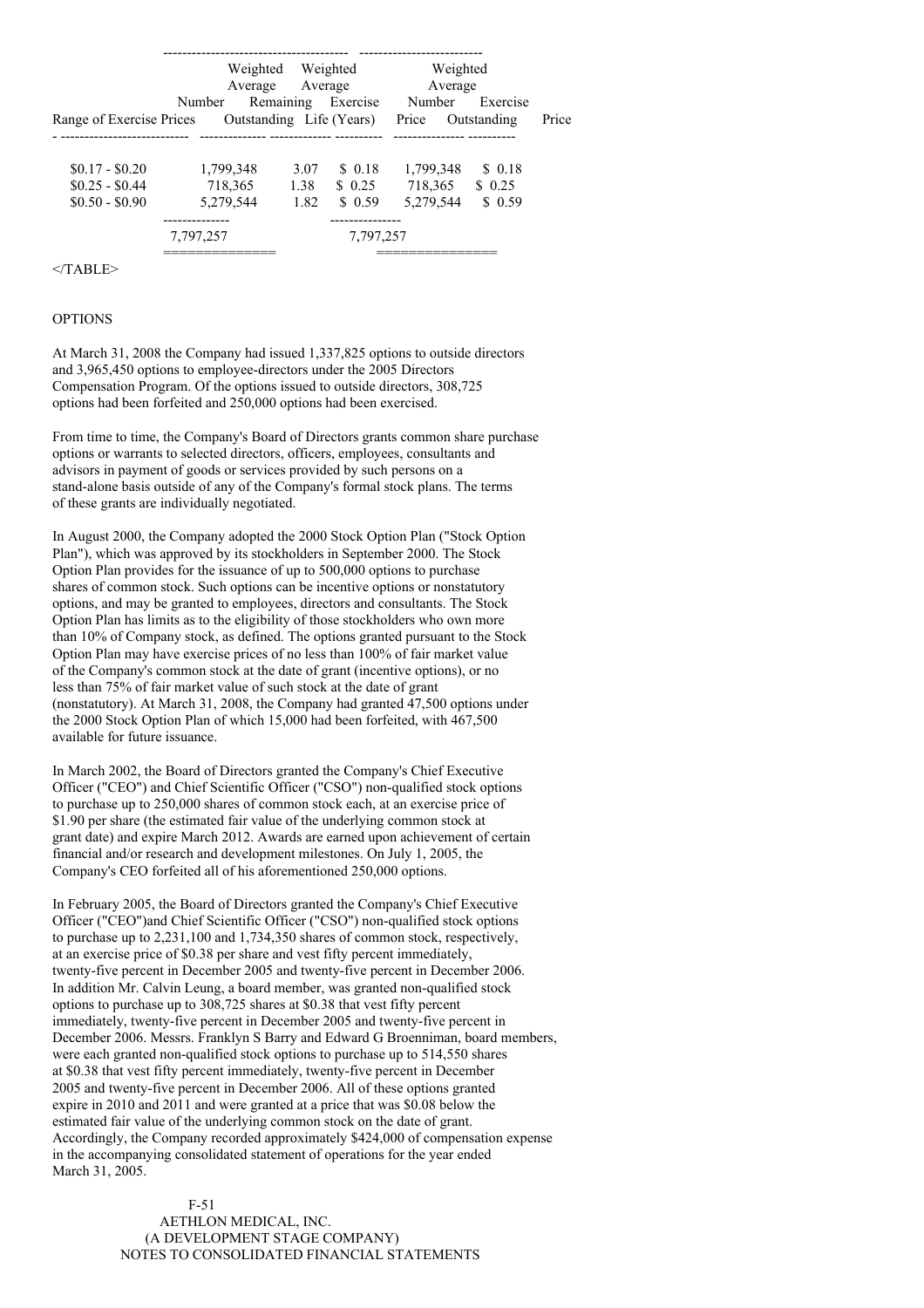- --------------------------------------------------------------------------------

## 6. EQUITY TRANSACTIONS (continued)

OPTIONS (continued)

On September 9, 2005, the Company granted 2,857,143 options to James A. Joyce, it's Chief Executive Officer, in exchange for \$300,000 of accrued related-party liabilities. The fair value of such options approximated the value of the accrued related-party liability.

The following is a summary of the stock options outstanding at March 31, 2008 and 2007 and the changes during the two years then ended:

<TABLE>  $\langle S \rangle$   $\langle C \rangle$ 

Year Ended March 31,

| 2008 | 2007                                                                                                                                                                                                     |  |
|------|----------------------------------------------------------------------------------------------------------------------------------------------------------------------------------------------------------|--|
|      | Weighted Weighted                                                                                                                                                                                        |  |
|      | Average Average<br>Exercise Exercise                                                                                                                                                                     |  |
|      | Options Price Options Price                                                                                                                                                                              |  |
|      | Outstanding, beginning of year 9,204,060 \$ 0.38 9,012,785 \$ 0.38<br>Granted 2,500,000 \$ 0.36 500,000 0.27<br>Exercised (250,000) \$ 0.38 -- -<br>Cancelled/Forfeited (500,000) \$ 0.23 (308,725) 2.74 |  |
|      | Outstanding, end of year 10,954,060 \$ 0.38 9,204,060 \$ 0.38                                                                                                                                            |  |
|      | Exercisable, end of year 9,231,839 \$ 0.38 8,369,060 \$ 0.39                                                                                                                                             |  |

The following outlines the significant weighted average assumptions used to estimate the fair value information presented, with respect to stock options utilizing the Binomial Lattice option pricing model for the years ended March 31, 2008 and March 31, 2007:

|                         | Years Ended March 31,<br>2008<br>2007 |          |
|-------------------------|---------------------------------------|----------|
|                         |                                       |          |
| Risk free interest rate | 4.85%                                 | 4.84%    |
| Average expected life   | 3 years                               | 10 years |
| Expected volatility     | 91%                                   | 92%      |
| Expected dividends      | None                                  | None     |

The detail of the options outstanding and exercisable as of March 31, 2008 is as follows:

|                          |            | <b>Options Outstanding</b>      |           | Options Exercisable |          |
|--------------------------|------------|---------------------------------|-----------|---------------------|----------|
|                          | Average    | Weighted<br>Weighted<br>Average |           | Weighted<br>Average |          |
|                          | Number     | Remaining Exercise              |           | Number              | Exercise |
| Range of Exercise Prices |            | Life<br>Outstanding             | Price     | Outstanding         | Price    |
|                          |            |                                 |           |                     |          |
| $$0.21 - $0.27$          | 3.357.143  | $7.61$ years                    | \$0.22    | 3.134.922           | \$ 0.23  |
| $$0.36 - $0.38$          | 7.244.550  | 5.24 years                      | \$ 0.37   | 5,744,550           | \$0.36   |
| $$1.78 - $3.75$          | 352,367    | $3.57$ years                    | \$2.02    | 352,367             | \$2.02   |
|                          |            |                                 |           |                     |          |
|                          | 10.954.060 |                                 | 9.231.839 |                     |          |
|                          |            |                                 |           |                     |          |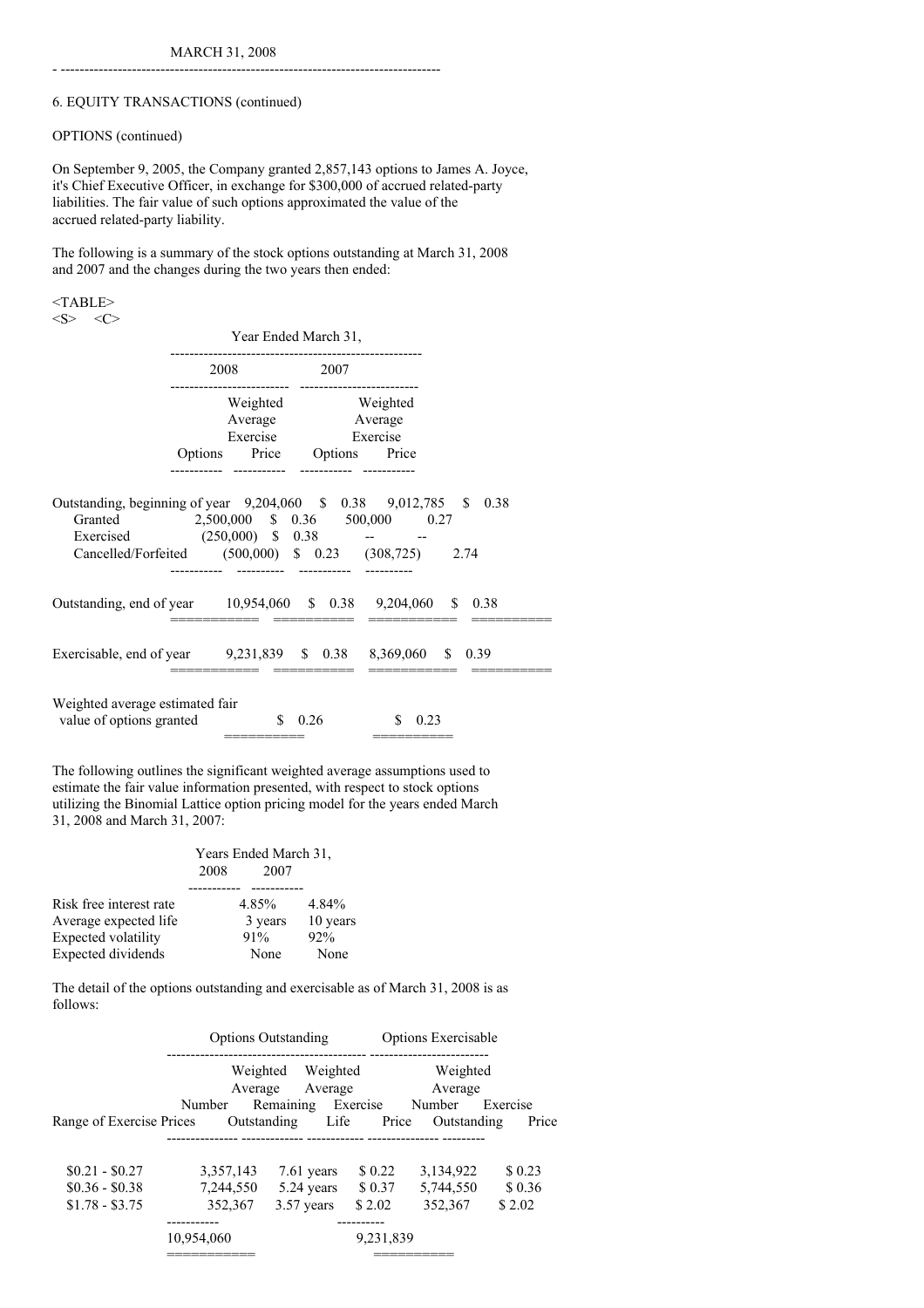$<$ /TABLE> As of March 31, 2008, we had \$538,002 of remaining unrecognized stock option expense, which is expected to be recognized over a weighted average period of 2.08 years.

F-52

## AETHLON MEDICAL, INC. (A DEVELOPMENT STAGE COMPANY) NOTES TO CONSOLIDATED FINANCIAL STATEMENTS MARCH 31, 2008

- --------------------------------------------------------------------------------

## 7. RELATED PARTY TRANSACTIONS

## DUE TO RELATED PARTIES

Certain officers of the Company and other related parties have advanced the Company funds, agreed to defer compensation and/or paid expenses on behalf of the Company to cover working capital deficiencies. These non interest-bearing liabilities have been included as due to related parties in the accompanying consolidated balance sheet.

Other related party transactions are disclosed elsewhere in these notes to consolidated financial statements.

## 8. INCOME TAXES

## INCOME TAXES

On July 13, 2006, the FASB issued Interpretation No. 48, ACCOUNTING FOR UNCERTAINTY IN INCOME TAXES - AN INTERPRETATION OF FASB STATEMENT NO. 109 ("FIN 48"), which clarifies the accounting for uncertainty in income taxes recognized in an entity's financial statements in accordance with SFAS No. 109, ACCOUNTING FOR INCOME Taxes, and prescribes a recognition threshold and measurement attributes for financial statement disclosure of tax positions taken or expected to be taken on a tax return. Under FIN 48, the impact of an uncertain income tax position on the income tax return must be recognized at the largest amount that is more-likely-than-not to be sustained upon audit by the relevant taxing authority. An uncertain income tax position will not be recognized if it has less than a 50% likelihood of being sustained. Additionally, FIN 48 provides guidance on derecognition, classification, interest and penalties, accounting in interim periods, disclosure and transition. FIN 48 is effective for fiscal years beginning after December 15, 2006.

The Company adopted the provisions of FIN 48 on April 1, 2007, and has commenced analyzing filing positions in all of the federal and state jurisdictions where it is required to file income tax returns, as well as all open tax years in these jurisdictions. As a result of adoption, the Company has recorded no additional tax liability. There are no unrecognized tax benefits as of April 1, 2007, or as of March 31, 2008. As of March 31, 2008 the Company has not yet completed its analysis of the deferred tax assets for net operating losses. As such, this amount and the offsetting valuation allowance have been removed from the Company's deferred tax assets. The Company will complete a Section 382 analysis regarding the limitation of the net operating loss, if the company utilizes the net operating loss.

Due to the existence of the valuation allowance, future changes in our unrecognized tax benefits will not impact the Company's effective tax rate.

The Company is subject to taxation in the U.S. and state jurisdictions. The Company's tax years for 1993 and forward are subject to examination by the U.S. and 2003 and forward by California tax authorities due to the carryforward of unutilized net operating losses. The Company is currently not under examination by any taxing authorities.

The Company's practice is to recognize interest and/or penalties related to income tax matters in income tax expense. During the twelve months ended March 31, 2008, the Company did not recognize any interest or penalties. Upon adoption of FIN 48 on April 1, 2007, the Company did not record any interest or penalties.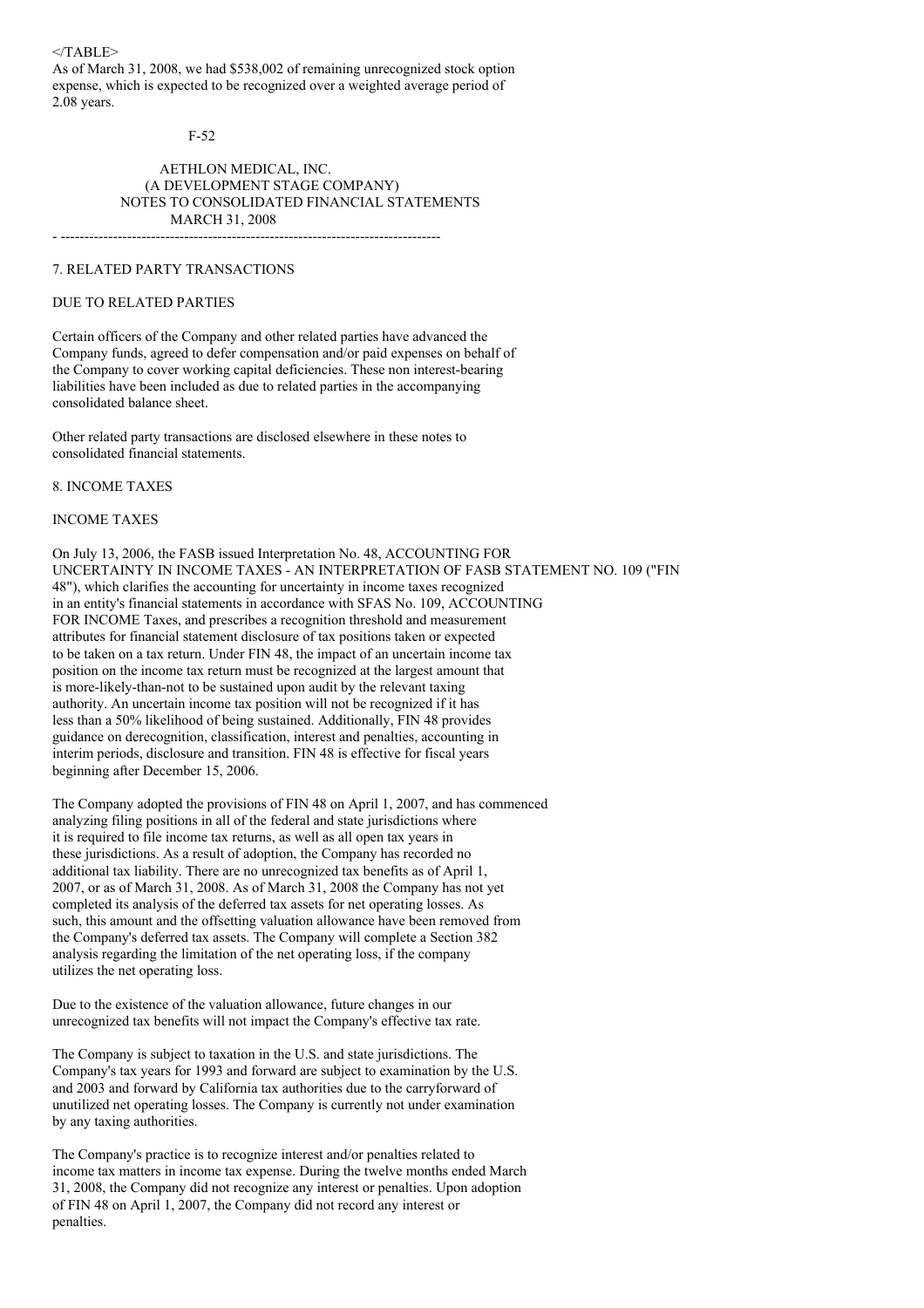## AETHLON MEDICAL, INC. (A DEVELOPMENT STAGE COMPANY) NOTES TO CONSOLIDATED FINANCIAL STATEMENTS MARCH 31, 2008

- --------------------------------------------------------------------------------

#### 8. INCOME TAXES (continued)

The adoption of FIN 48 did not impact the Company's financial condition, results of operations or cash flows. At March 31, 2008, the Company had net deferred tax assets of approximately \$3,123 million. These deferred tax assets are primarily composed of capitalized research and development costs and other accruals. Due to uncertainties surrounding the Company's ability to generate future taxable income to realize these assets, a full valuation has been established to offset the net deferred tax asset. Additionally, the future utilization of the company's net operating loss carryforwards to offset future taxable income may be subject to an annual limitation as a result of ownership changes that may have occurred previously or that could occur in the future. The Company has not yet determined whether such an ownership change has occurred. Until this analysis has been completed the Company has removed the deferred tax assets associated with these carryforwards from its deferred tax asset schedule and has recorded a corresponding decrease to their valuation allowance.

Significant components of the Company's net deferred tax assets at March 31, 2008 are shown below (in thousands). A valuation allowance of \$3.1 million has been established to offset the net deferred tax assets as of March 31, 2008, as realization of such assets is uncertain.

|                                                                                                           | <b>YEAR ENDED</b><br>MARCH 31, |       |         |  |  |
|-----------------------------------------------------------------------------------------------------------|--------------------------------|-------|---------|--|--|
|                                                                                                           | 2008<br>-------------          |       |         |  |  |
| Deferred tax assets:<br>Net operating loss carryforwards<br>Capitalized research and development<br>Other | 136                            | S     | 2,987   |  |  |
| Total deferred tax assets                                                                                 |                                | 3,123 |         |  |  |
| Total deferred tax liabilities                                                                            |                                |       |         |  |  |
| Net deferred tax assets<br>Valuation allowance for deferred tax assets                                    |                                | 3,123 | (3,123) |  |  |
| Net deferred tax assets                                                                                   | \$                             |       |         |  |  |

The provision for income taxes on earnings subject to income taxes differs from the statutory federal rate at March 31, 2008, due to the following (in thousands):

================

|                                                   | 2008 |    | 2007                          |       |
|---------------------------------------------------|------|----|-------------------------------|-------|
|                                                   |      |    |                               |       |
| Federal income taxes at 34%<br>Derivative expense |      |    | $(1,323)$ \, $(2,048)$<br>718 |       |
| Debt extinguishment                               |      |    | 414                           |       |
| State income tax, net of federal benefit          |      |    | (223)                         | (162) |
| Tax effect on non-deductible expenses             |      |    |                               |       |
| and credits                                       |      | 57 |                               |       |
| Increase in valuation allowance (1)               |      |    | 1,489                         | 1.078 |
|                                                   |      |    |                               |       |
|                                                   |      |    |                               |       |
|                                                   |      |    |                               |       |

- -------------------

(1) The removal of the valuation allowance related to the net operating losses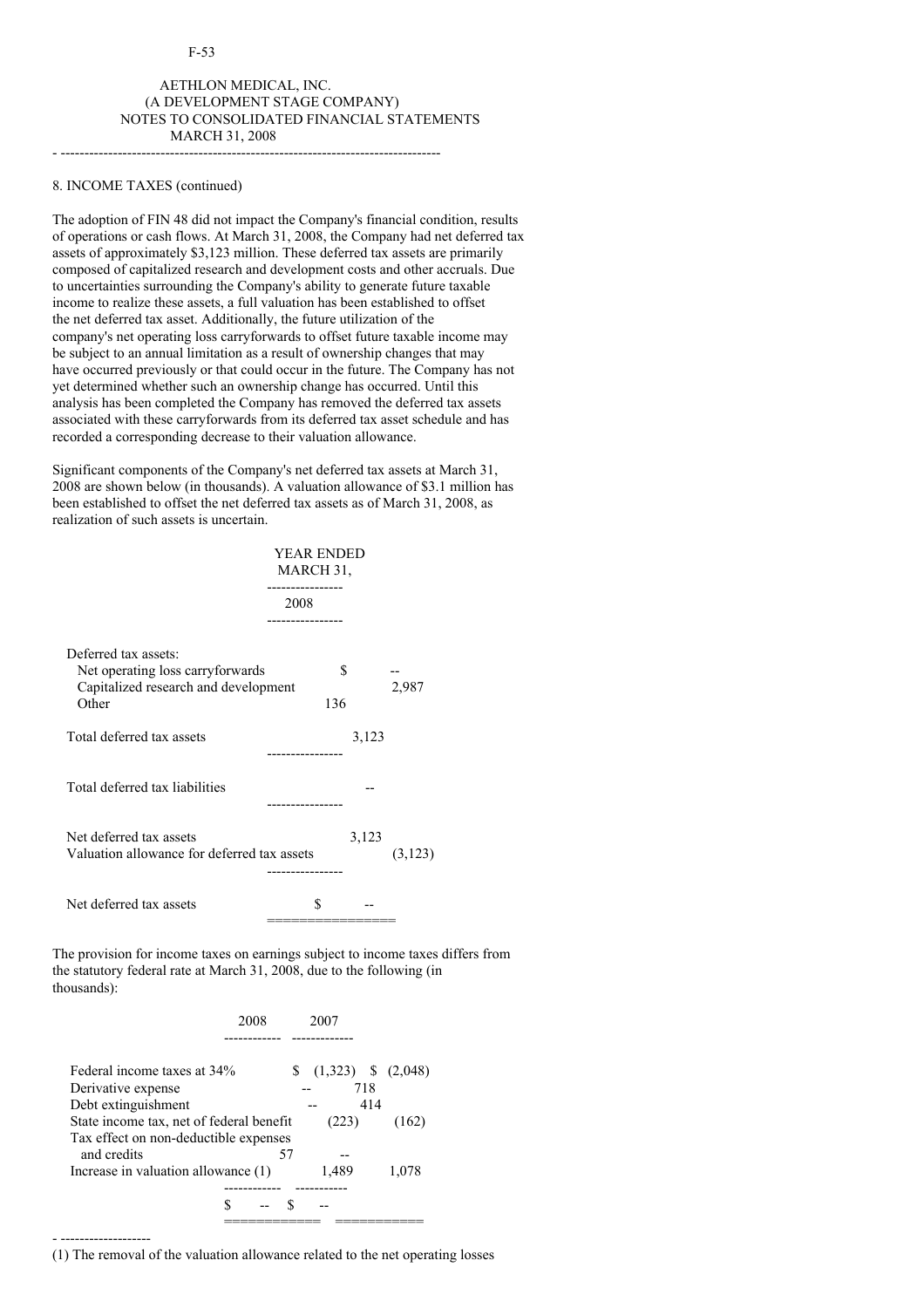is not included in the increase in the valuation allowance. See above for explanation.

Pursuant to Internal Revenue Code Sections 382, use of the Company's net operating loss carryforwards may be limited if a cumulative change in ownership of more than 50% occurs within a three-year period.

#### F-54

AETHLON MEDICAL, INC. (A DEVELOPMENT STAGE COMPANY) NOTES TO CONSOLIDATED FINANCIAL STATEMENTS MARCH 31, 2008

 $-$ 

## 9. COMMITMENTS AND CONTINGENCIES

## EMPLOYMENT CONTRACTS

The Company entered into an employment agreement with its Chairman of the Board effective April 1, 1999. The agreement, which is cancelable by either party upon sixty days notice, will be in effect until the employee retires or ceases to be employed by the Company. The Chairman of the Board was appointed President and Chief Executive Officer ("CEO") effective June 1, 2001 upon which the base annual salary was increased from \$120,000 to \$180,000. Effective January 1, 2005, the CEO's salary was increased from \$180,000 to \$205,000 per year. The CEO is eligible for an annual bonus at the discretion of the Board of Directors, of which \$0 and \$20,000 was earned during each of the years ended March 31, 2007 and 2006, respectively. Under the terms of the agreement, if the employee is terminated he may become eligible to receive a salary continuation payment in the amount of at least twelve months' base salary. Effective April 1, 2006, the CEO's salary was increased from \$205,000 to \$240,000 per year. His salary was subsequently increased to \$265,000 per year and effective May 1, 2008, his salary was increased from \$265,000 to \$290,000 per year.

The Company entered into an employment agreement with Dr. Tullis effective January 10, 2000. Effective June 1, 2001, Dr. Tullis was appointed the Company's Chief Science Officer of the Company. His compensation under the agreement was modified in June 2001 from \$80,000 to \$150,000 per year. Effective January 1, 2005 Dr. Tullis' salary was increased from \$150,000 to \$165,000 per year Under the terms of the agreement, his employment continues at a salary of \$165,000 per year for successive one-year periods, unless given notice of termination 60 days prior to the anniversary of his employment agreement. Dr. Tullis was granted 250,000 stock options to purchase the Company's common stock in connection the completing certain milestones, such as the initiation and completion of certain clinical trials, the submission of proposals to the FDA and the filing of a patent application. Under the terms of the agreement, if the employee is terminated he may become eligible to receive a salary continuation payment in the amount of twelve months base salary. Effective April 1, 2006, the CSO's salary was increased from \$165,000 per year to \$185,000 per year.

## LEASE COMMITMENTS

The Company leases its office and research and development space the rate of \$7,744 per month under an operating lease agreement which expired in July 2007. The Company is presently leasing its space on a month to month basis, at the same terms.

Rent expense approximated \$91,000 and \$105,000 for the years ended March 31, 2008 and 2007, respectively.

## 10. SUBSEQUENT EVENTS

In April 2008, the Company entered into a license agreement with the Trustees of Boston University which provides for an exclusive license for a Boston University patent BU05-41, "Method to Prevent Proliferation and Growth of Metastases." The agreed initial payment under this license will be an issuance of shares of common stock equivalent to 115% of \$5,000.

In April 2008, the Company issued 10,170 shares of common stock pursuant to the Company's S-8 registration statement covering the Company's 2003 Consultant Stock Plan at \$0.59 per share in payment for regulatory affairs consulting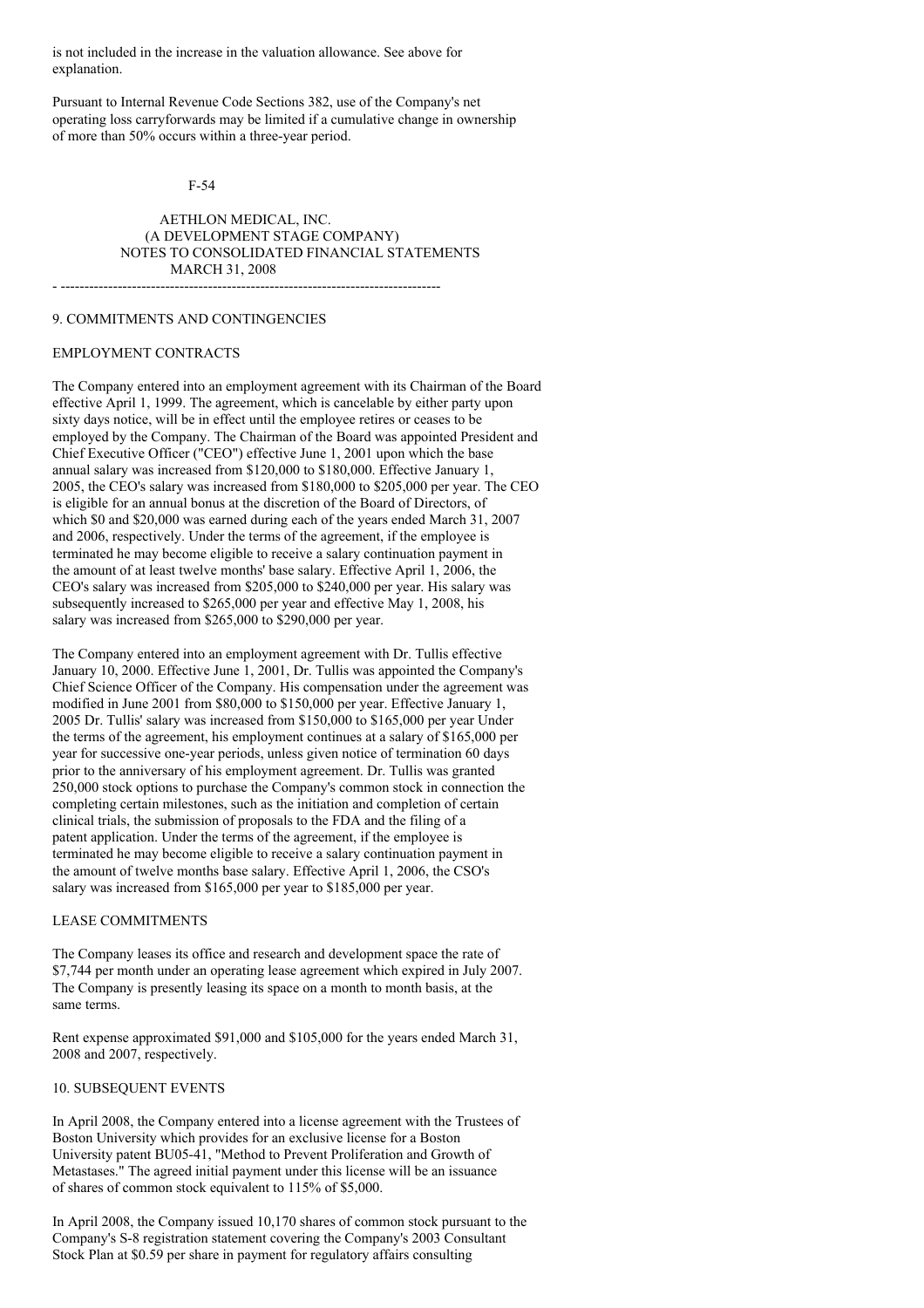services to the Company valued at \$6,000 based on the value of the services provided.

In April 2008, the Company issued 6,667 shares of common stock pursuant to the Company's S-8 registration statement covering the Company's 2003 Consultant Stock Plan at \$0.45 per share in payment for regulatory affairs consulting services to the Company valued at \$3,000 based on the value of the services provided.

#### F-55

AETHLON MEDICAL, INC. (A DEVELOPMENT STAGE COMPANY) NOTES TO CONSOLIDATED FINANCIAL STATEMENTS MARCH 31, 2008 - --------------------------------------------------------------------------------

### 10. SUBSEQUENT EVENTS (continued)

In May 2008, the Company entered into a Private Placement Agreement with Fusion Capital Fund II, LLC, an Illinois limited liability company ("Fusion Capital"), for the sale of 1,000,000 shares of our common stock for an aggregate purchase price of \$500,000.00. There were no placement agent or other similar fees paid or payable in connection with this private placement. The Company did not grant any registration rights or issue any warrants in connection with this transaction. The Private Placement Agreement does not contain any anti-dilution provisions, price reset provisions, negative covenants or restrictions on future fundings. The proceeds received by the Company under the Private Placement Agreement will be used for working capital and general corporate purposes.

On March 21, 2007, we entered into a common stock purchase agreement (the "Purchase Agreement") with Fusion Capital for the purchase of up to \$8.4 million of our common stock. On May 1, 2008, we entered into a Mutual Termination Agreement with Fusion Capital to terminate the Purchase Agreement and all of each party's rights and obligation to buy and sell shares of common stock thereunder. The SEC did not declare effective the registration statement related to the Purchase Agreement which we withdrew in connection with the termination of the Purchase Agreement. There were no costs or fees paid or payable by either party in connection with the termination of the Purchase Agreement.

In May 2008, the Board of Directors approved the issuance to the director of investor relations of an option to purchase 100,000 shares of common stock at \$0.63 per share.

In May 2008, we agreed to issue 232,033 shares of common stock to a 10% convertible noteholder in order to convert the \$33,000 principal balance and \$6,446 of accrued interest of the convertible note to equity.

In June 2008, the Company issued 25,610 shares of common stock pursuant to the Company's S-8 registration statement covering the Company's 2003 Consultant Stock Plan at \$0.41 per share in payment for regulatory affairs consulting services to the Company valued at \$10,500 based on the value of the services provided.

In June 2008, the Board of Directors approved the following recommendations of the Compensation Committee:

- 1. The issuance of 750,000 non-qualified stock options to Dr. Richard Tullis, Chief Scientist and a director and 300,000 non-qualified options to a research scientist both with a an exercise price of \$0.41 per share, which was the closing price on the day of the meeting.
- 2. An increase in the compensation for James Joyce, Chief Executive Officer, from \$265,000 per annum to \$290,000 per annum effective May 2008.
- 3. The issuance of non-qualified stock options of 500,000 shares to the outside directors. 4. The issuance of 5,000 stock grants to two employees (research scientists).

In June 2008, we issued the two 5,000 stock grants to two employees (research scientists) as approved in the June Board of Directors meeting.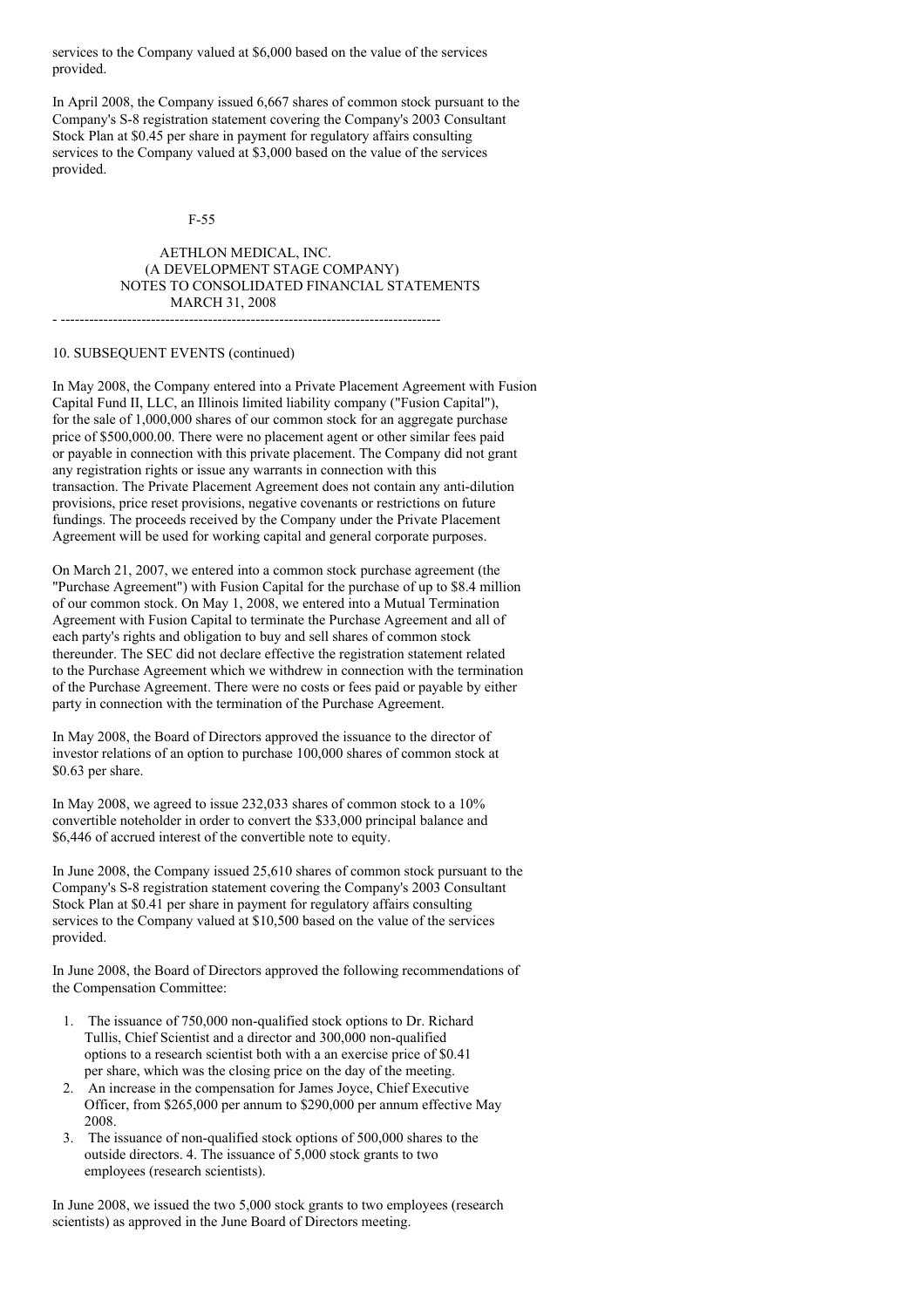F-56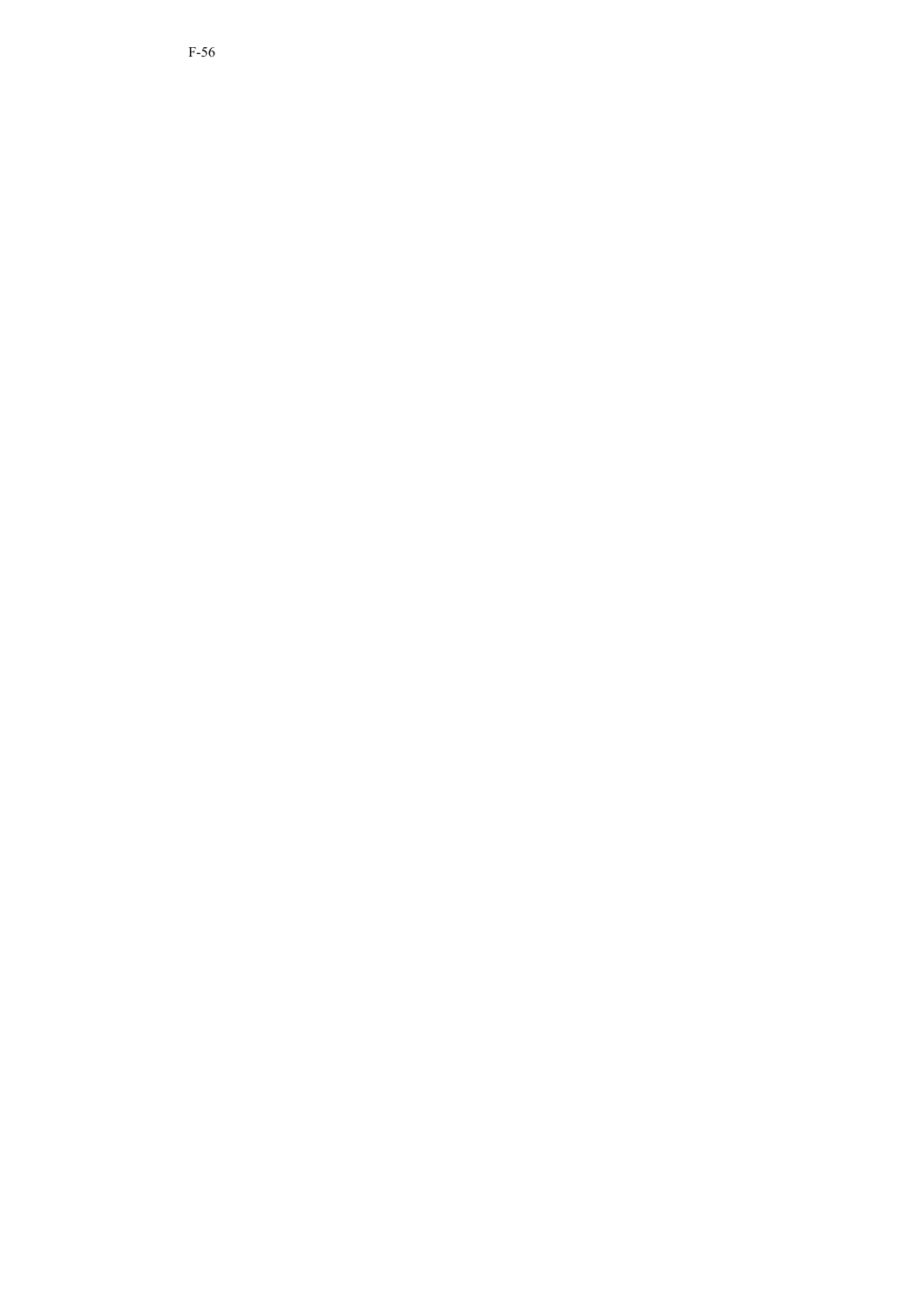Exhibit 23.1

## CONSENT OF INDEPENDENT REGISTERED PUBLIC ACCOUNTING FIRM

We hereby consent to the incorporation by reference in the previously filed Registration Statements of Aethlon Medical, Inc. on Form S-8 (File No. 333-145290 and 333-127911 and 333-114017 and 333-49896) of our report, dated July 14, 2008 on the consolidated financial statements of Aethlon Medical, Inc. and Subsidiaries as of March 31, 2008 and for each of the two years in the period ended March 31, 2008 and the period January 31, 2004 (inception) through March 31, 2008 appearing in this Annual Report on Form 10-KSB of Aethlon Medical, Inc. for the year ended March 31, 2008.

/s/ Squar, Milner, Peterson, Miranda & Williamson, LLP

Squar, Milner, Peterson, Miranda & Williamson, LLP

------------------------------------------------------

Newport Beach, California July 14, 2008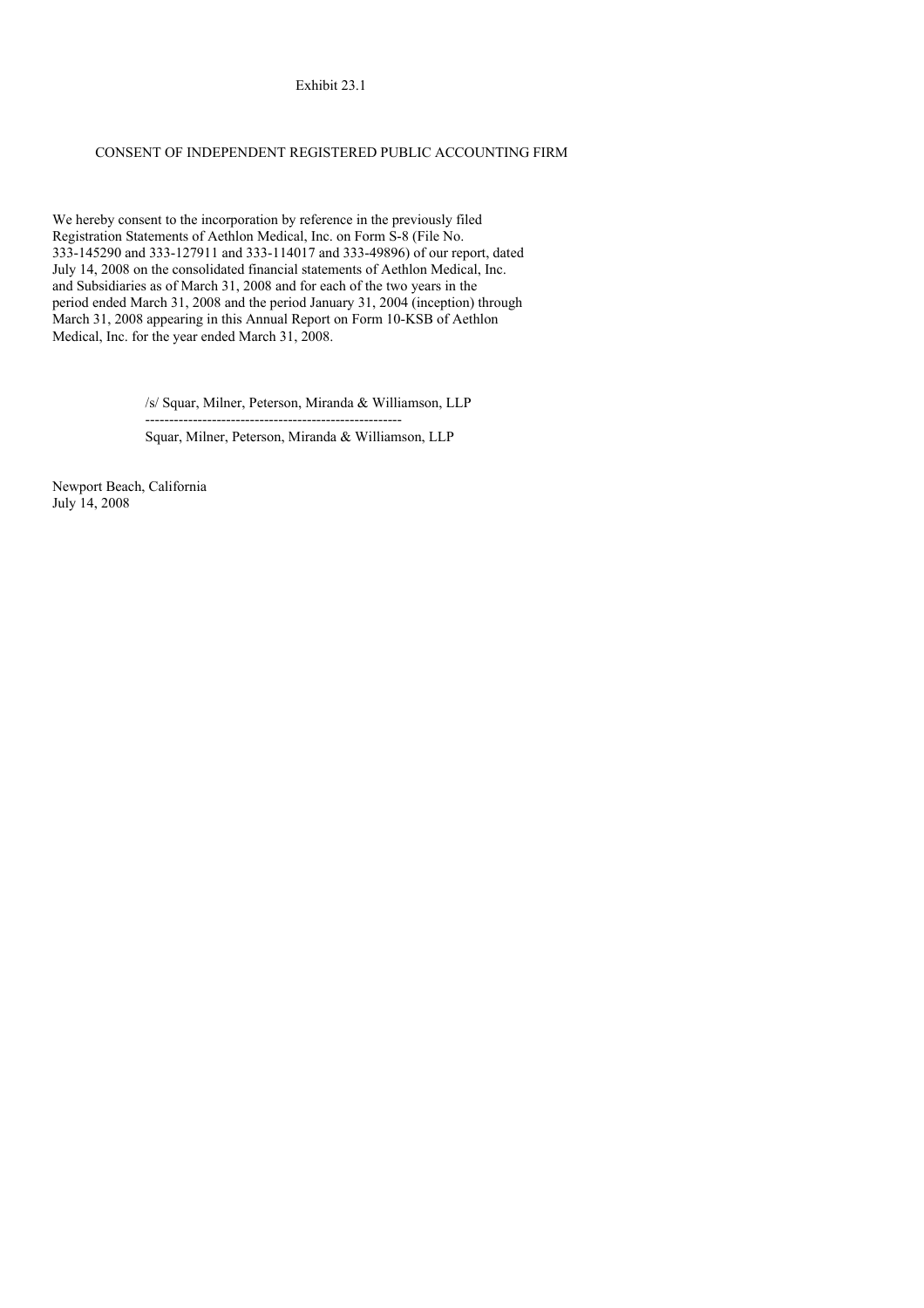# CERTIFICATION PURSUANT TO 18 U.S.C. SECTION 1350, AS ADOPTED PURSUANT TO SECTION 302 OF THE SARBANES-OXLEY ACT OF 2002

I, James Joyce, certify that:

1. I have reviewed this report on Form 10-KSB of Aethlon Medical, Inc.;

2. Based on my knowledge, this report does not contain any untrue statement of a material fact or omit to state a material fact necessary to make the statements made, in light of the circumstances under which such statements were made, not misleading with respect to the period covered by this report;

3. Based on my knowledge, the financial statements, and other financial information included in this report, fairly present in all material respects the financial condition, results of operations and cash flows of the registrant as of, and for, the periods presented in this report.

4. I am responsible for establishing and maintaining disclosure controls and procedures (as defined in Exchange Act Rules 13a-15(e) and 15d-15(e)) for the registrant and have:

a) designed such disclosure controls and procedures, or caused such disclosure controls and procedures to be designed under our supervision, to ensure that material information relating to the registrant, including its consolidated subsidiaries, is made known to us by others within those entities, particularly during the period in which this report is being prepared;

b) evaluated the effectiveness of the registrant's disclosure controls and procedures and presented in this report our conclusions about the effectiveness of the disclosure controls and procedures, as of the end of the period covered by this report based on such evaluation; and

c) disclosed in this report any change in the registrant's internal control over financial reporting that occurred during the registrant's most recent fiscal quarter that has materially affected, or is reasonably likely to materially affect, the registrant's internal control over financial reporting; and

5. I have disclosed, based on our most recent evaluation of internal control over financial reporting, to the registrant's auditors and the audit committee of registrant's board of directors (or persons performing the equivalent functions):

a) all significant deficiencies and material weaknesses in the design or operation of internal control over financial reporting which are reasonably likely to adversely affect the registrant's ability to record, process, summarize and report financial information; and

b) any fraud, whether or not material, that involves management or other employees who have a significant role in the registrant's internal control over financial reporting.

Date: July 15, 2008

/S/ JAMES A. JOYCE

----------------------------- JAMES A. JOYCE CHIEF EXECUTIVE OFFICER AND CHIEF ACCOUNTING OFFICER (PRINCIPAL EXECUTIVE OFFICER AND PRINCIPAL ACCOUNTING OFFICER)